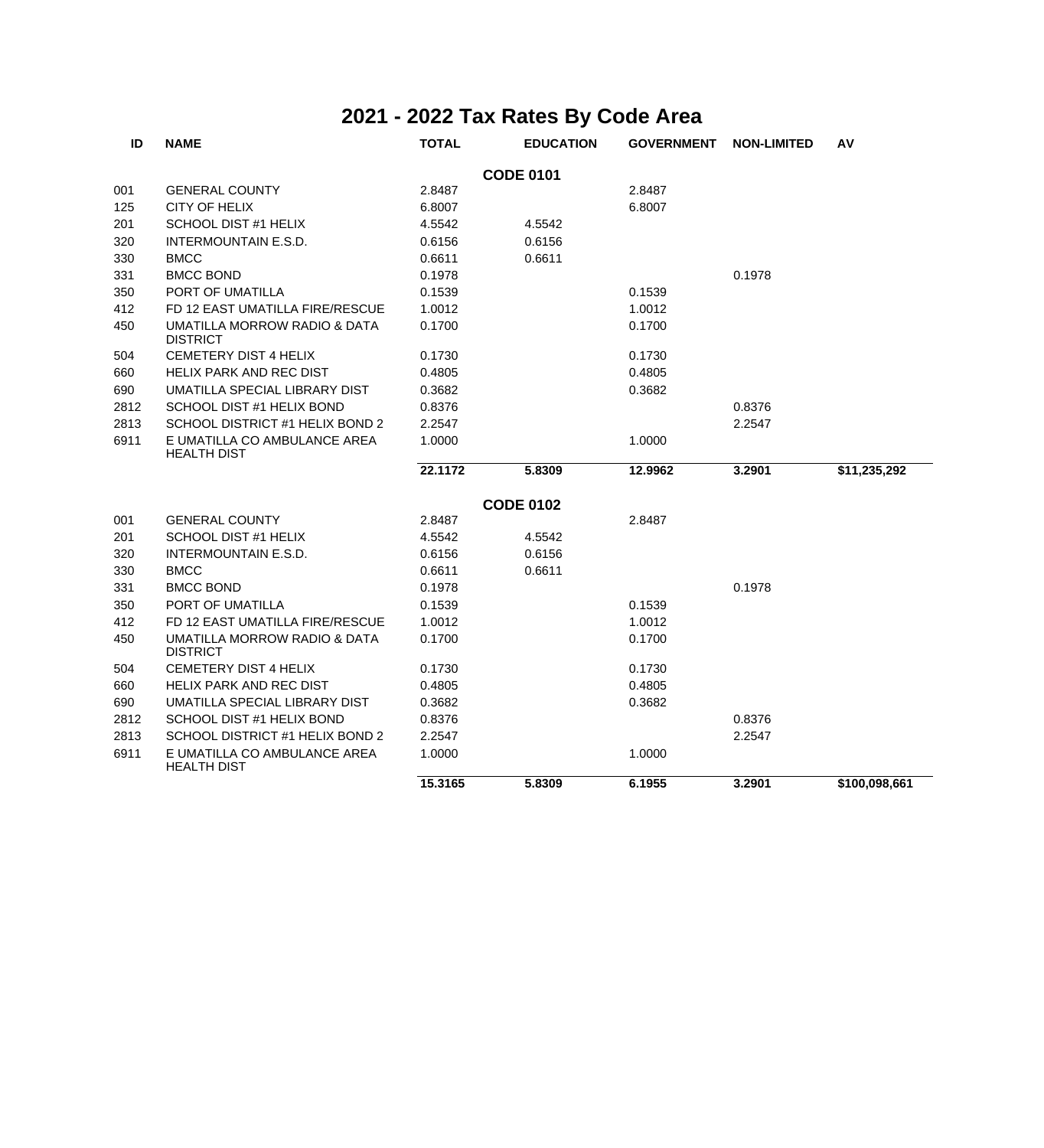| ID               | <b>NAME</b>                                        | <b>TOTAL</b> | <b>EDUCATION</b> | <b>GOVERNMENT</b> | <b>NON-LIMITED</b> | AV           |  |  |  |
|------------------|----------------------------------------------------|--------------|------------------|-------------------|--------------------|--------------|--|--|--|
| <b>CODE 0103</b> |                                                    |              |                  |                   |                    |              |  |  |  |
| 001              | <b>GENERAL COUNTY</b>                              | 2.8487       |                  | 2.8487            |                    |              |  |  |  |
| 201              | <b>SCHOOL DIST #1 HELIX</b>                        | 4.5542       | 4.5542           |                   |                    |              |  |  |  |
| 320              | INTERMOUNTAIN E.S.D.                               | 0.6156       | 0.6156           |                   |                    |              |  |  |  |
| 330              | <b>BMCC</b>                                        | 0.6611       | 0.6611           |                   |                    |              |  |  |  |
| 331              | <b>BMCC BOND</b>                                   | 0.1978       |                  |                   | 0.1978             |              |  |  |  |
| 350              | PORT OF UMATILLA                                   | 0.1539       |                  | 0.1539            |                    |              |  |  |  |
| 412              | FD 12 EAST UMATILLA FIRE/RESCUE                    | 1.0012       |                  | 1.0012            |                    |              |  |  |  |
| 450              | UMATILLA MORROW RADIO & DATA<br><b>DISTRICT</b>    | 0.1700       |                  | 0.1700            |                    |              |  |  |  |
| 501              | <b>CEMETERY DIST 1 ATHENA</b>                      | 0.3174       |                  | 0.3174            |                    |              |  |  |  |
| 660              | <b>HELIX PARK AND REC DIST</b>                     | 0.4805       |                  | 0.4805            |                    |              |  |  |  |
| 690              | UMATILLA SPECIAL LIBRARY DIST                      | 0.3682       |                  | 0.3682            |                    |              |  |  |  |
| 2812             | SCHOOL DIST #1 HELIX BOND                          | 0.8376       |                  |                   | 0.8376             |              |  |  |  |
| 2813             | SCHOOL DISTRICT #1 HELIX BOND 2                    | 2.2547       |                  |                   | 2.2547             |              |  |  |  |
| 6911             | E UMATILLA CO AMBULANCE AREA<br><b>HEALTH DIST</b> | 1.0000       |                  | 1.0000            |                    |              |  |  |  |
|                  |                                                    | 15.4609      | 5.8309           | 6.3399            | 3.2901             | \$22,820,611 |  |  |  |
|                  |                                                    |              | <b>CODE 0104</b> |                   |                    |              |  |  |  |
| 001              | <b>GENERAL COUNTY</b>                              | 2.8487       |                  | 2.8487            |                    |              |  |  |  |
| 201              | SCHOOL DIST #1 HELIX                               | 4.5542       | 4.5542           |                   |                    |              |  |  |  |
| 320              | <b>INTERMOUNTAIN E.S.D.</b>                        | 0.6156       | 0.6156           |                   |                    |              |  |  |  |
| 330              | <b>BMCC</b>                                        | 0.6611       | 0.6611           |                   |                    |              |  |  |  |
| 331              | <b>BMCC BOND</b>                                   | 0.1978       |                  |                   | 0.1978             |              |  |  |  |
| 350              | PORT OF UMATILLA                                   | 0.1539       |                  | 0.1539            |                    |              |  |  |  |
| 450              | UMATILLA MORROW RADIO & DATA<br><b>DISTRICT</b>    | 0.1700       |                  | 0.1700            |                    |              |  |  |  |
| 504              | <b>CEMETERY DIST 4 HELIX</b>                       | 0.1730       |                  | 0.1730            |                    |              |  |  |  |
| 650              | W. UMATILLA MOSQUITO CONTROL                       | 0.2021       |                  | 0.2021            |                    |              |  |  |  |
| 660              | <b>HELIX PARK AND REC DIST</b>                     | 0.4805       |                  | 0.4805            |                    |              |  |  |  |
| 690              | UMATILLA SPECIAL LIBRARY DIST                      | 0.3682       |                  | 0.3682            |                    |              |  |  |  |
| 2812             | SCHOOL DIST #1 HELIX BOND                          | 0.8376       |                  |                   | 0.8376             |              |  |  |  |
| 2813             | SCHOOL DISTRICT #1 HELIX BOND 2                    | 2.2547       |                  |                   | 2.2547             |              |  |  |  |
| 6911             | E UMATILLA CO AMBULANCE AREA<br><b>HEALTH DIST</b> | 1.0000       |                  | 1.0000            |                    |              |  |  |  |
|                  |                                                    | 14.5174      | 5.8309           | 5.3964            | 3.2901             | \$13,876,495 |  |  |  |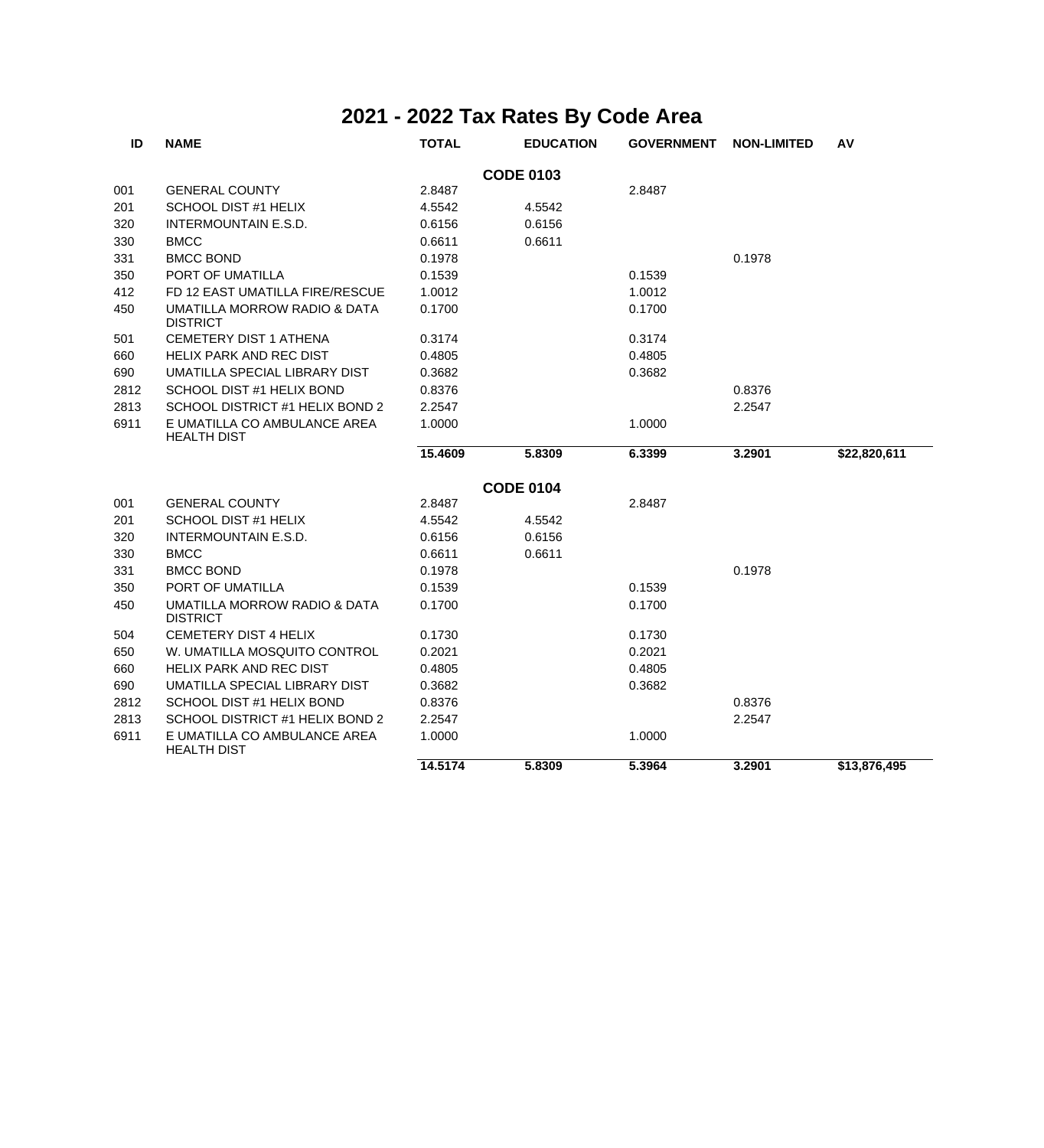| ID   | <b>NAME</b>                                        | <b>TOTAL</b> | <b>EDUCATION</b> | <b>GOVERNMENT</b> | <b>NON-LIMITED</b> | AV          |
|------|----------------------------------------------------|--------------|------------------|-------------------|--------------------|-------------|
|      |                                                    |              | <b>CODE 0105</b> |                   |                    |             |
| 001  | <b>GENERAL COUNTY</b>                              | 2.8487       |                  | 2.8487            |                    |             |
| 201  | SCHOOL DIST #1 HELIX                               | 4.5542       | 4.5542           |                   |                    |             |
| 320  | INTERMOUNTAIN E.S.D.                               | 0.6156       | 0.6156           |                   |                    |             |
| 330  | <b>BMCC</b>                                        | 0.6611       | 0.6611           |                   |                    |             |
| 331  | <b>BMCC BOND</b>                                   | 0.1978       |                  |                   | 0.1978             |             |
| 350  | PORT OF UMATILLA                                   | 0.1539       |                  | 0.1539            |                    |             |
| 412  | FD 12 EAST UMATILLA FIRE/RESCUE                    | 1.0012       |                  | 1.0012            |                    |             |
| 450  | UMATILLA MORROW RADIO & DATA<br><b>DISTRICT</b>    | 0.1700       |                  | 0.1700            |                    |             |
| 504  | CEMETERY DIST 4 HELIX                              | 0.1730       |                  | 0.1730            |                    |             |
| 650  | W. UMATILLA MOSQUITO CONTROL                       | 0.2021       |                  | 0.2021            |                    |             |
| 660  | <b>HELIX PARK AND REC DIST</b>                     | 0.4805       |                  | 0.4805            |                    |             |
| 690  | UMATILLA SPECIAL LIBRARY DIST                      | 0.3682       |                  | 0.3682            |                    |             |
| 2812 | SCHOOL DIST #1 HELIX BOND                          | 0.8376       |                  |                   | 0.8376             |             |
| 2813 | SCHOOL DISTRICT #1 HELIX BOND 2                    | 2.2547       |                  |                   | 2.2547             |             |
| 6911 | E UMATILLA CO AMBULANCE AREA<br><b>HEALTH DIST</b> | 1.0000       |                  | 1.0000            |                    |             |
|      |                                                    | 15.5186      | 5.8309           | 6.3976            | 3.2901             | \$969,878   |
|      |                                                    |              | <b>CODE 0106</b> |                   |                    |             |
| 001  | <b>GENERAL COUNTY</b>                              | 2.8487       |                  | 2.8487            |                    |             |
| 201  | SCHOOL DIST #1 HELIX                               | 4.5542       | 4.5542           |                   |                    |             |
| 320  | INTERMOUNTAIN E.S.D.                               | 0.6156       | 0.6156           |                   |                    |             |
| 330  | <b>BMCC</b>                                        | 0.6611       | 0.6611           |                   |                    |             |
| 331  | <b>BMCC BOND</b>                                   | 0.1978       |                  |                   | 0.1978             |             |
| 350  | PORT OF UMATILLA                                   | 0.1539       |                  | 0.1539            |                    |             |
| 450  | UMATILLA MORROW RADIO & DATA<br><b>DISTRICT</b>    | 0.1700       |                  | 0.1700            |                    |             |
| 504  | CEMETERY DIST 4 HELIX                              | 0.1730       |                  | 0.1730            |                    |             |
| 660  | HELIX PARK AND REC DIST                            | 0.4805       |                  | 0.4805            |                    |             |
| 690  | UMATILLA SPECIAL LIBRARY DIST                      | 0.3682       |                  | 0.3682            |                    |             |
| 2812 | SCHOOL DIST #1 HELIX BOND                          | 0.8376       |                  |                   | 0.8376             |             |
| 2813 | SCHOOL DISTRICT #1 HELIX BOND 2                    | 2.2547       |                  |                   | 2.2547             |             |
|      |                                                    | 13.3153      | 5.8309           | 4.1943            | 3.2901             | \$892,903   |
|      |                                                    |              | <b>CODE 0107</b> |                   |                    |             |
| 001  | <b>GENERAL COUNTY</b>                              | 2.8487       |                  | 2.8487            |                    |             |
| 201  | SCHOOL DIST #1 HELIX                               | 4.5542       | 4.5542           |                   |                    |             |
| 320  | INTERMOUNTAIN E.S.D.                               | 0.6156       | 0.6156           |                   |                    |             |
| 330  | <b>BMCC</b>                                        | 0.6611       | 0.6611           |                   |                    |             |
| 331  | <b>BMCC BOND</b>                                   | 0.1978       |                  |                   | 0.1978             |             |
| 350  | PORT OF UMATILLA                                   | 0.1539       |                  | 0.1539            |                    |             |
| 412  | FD 12 EAST UMATILLA FIRE/RESCUE                    | 1.0012       |                  | 1.0012            |                    |             |
| 450  | UMATILLA MORROW RADIO & DATA<br><b>DISTRICT</b>    | 0.1700       |                  | 0.1700            |                    |             |
| 504  | CEMETERY DIST 4 HELIX                              | 0.1730       |                  | 0.1730            |                    |             |
| 660  | HELIX PARK AND REC DIST                            | 0.4805       |                  | 0.4805            |                    |             |
| 690  | UMATILLA SPECIAL LIBRARY DIST                      | 0.3682       |                  | 0.3682            |                    |             |
| 2812 | SCHOOL DIST #1 HELIX BOND                          | 0.8376       |                  |                   | 0.8376             |             |
| 2813 | SCHOOL DISTRICT #1 HELIX BOND 2                    | 2.2547       |                  |                   | 2.2547             |             |
|      |                                                    | 14.3165      | 5.8309           | 5.1955            | 3.2901             | \$7,560,243 |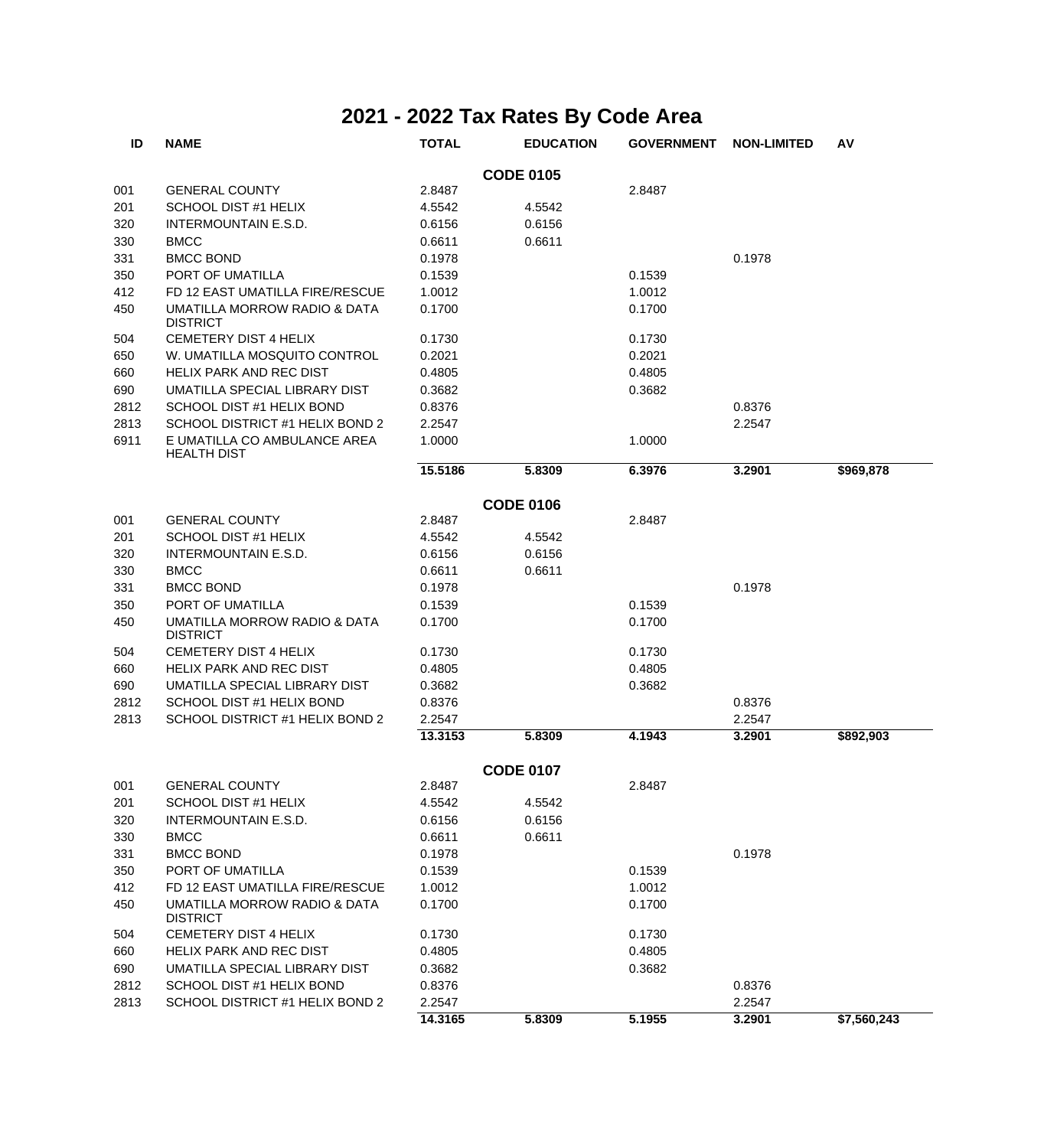| ID   | <b>NAME</b>                                                | <b>TOTAL</b> | <b>EDUCATION</b> | <b>GOVERNMENT</b> | <b>NON-LIMITED</b> | AV        |
|------|------------------------------------------------------------|--------------|------------------|-------------------|--------------------|-----------|
|      |                                                            |              | <b>CODE 0108</b> |                   |                    |           |
| 001  | <b>GENERAL COUNTY</b>                                      | 2.8487       |                  | 2.8487            |                    |           |
| 201  | SCHOOL DIST #1 HELIX                                       | 4.5542       | 4.5542           |                   |                    |           |
| 320  | INTERMOUNTAIN E.S.D.                                       | 0.6156       | 0.6156           |                   |                    |           |
| 330  | <b>BMCC</b>                                                | 0.6611       | 0.6611           |                   |                    |           |
| 331  | <b>BMCC BOND</b>                                           | 0.1978       |                  |                   | 0.1978             |           |
| 350  | PORT OF UMATILLA                                           | 0.1539       |                  | 0.1539            |                    |           |
| 450  | <b>UMATILLA MORROW RADIO &amp; DATA</b><br><b>DISTRICT</b> | 0.1700       |                  | 0.1700            |                    |           |
| 504  | <b>CEMETERY DIST 4 HELIX</b>                               | 0.1730       |                  | 0.1730            |                    |           |
| 660  | <b>HELIX PARK AND REC DIST</b>                             | 0.4805       |                  | 0.4805            |                    |           |
| 690  | UMATILLA SPECIAL LIBRARY DIST                              | 0.3682       |                  | 0.3682            |                    |           |
| 2812 | SCHOOL DIST #1 HELIX BOND                                  | 0.8376       |                  |                   | 0.8376             |           |
| 2813 | SCHOOL DISTRICT #1 HELIX BOND 2                            | 2.2547       |                  |                   | 2.2547             |           |
| 6911 | E UMATILLA CO AMBULANCE AREA<br><b>HEALTH DIST</b>         | 1.0000       |                  | 1.0000            |                    |           |
|      |                                                            | 14.3153      | 5.8309           | 5.1943            | 3.2901             | \$709,852 |
|      |                                                            |              | <b>CODE 0109</b> |                   |                    |           |
| 001  | <b>GENERAL COUNTY</b>                                      | 2.8487       |                  | 2.8487            |                    |           |
| 201  | SCHOOL DIST #1 HELIX                                       | 4.5542       | 4.5542           |                   |                    |           |
| 320  | INTERMOUNTAIN E.S.D.                                       | 0.6156       | 0.6156           |                   |                    |           |
| 330  | <b>BMCC</b>                                                | 0.6611       | 0.6611           |                   |                    |           |
| 331  | <b>BMCC BOND</b>                                           | 0.1978       |                  |                   | 0.1978             |           |
| 350  | PORT OF UMATILLA                                           | 0.1539       |                  | 0.1539            |                    |           |
| 450  | UMATILLA MORROW RADIO & DATA<br><b>DISTRICT</b>            | 0.1700       |                  | 0.1700            |                    |           |
| 504  | CEMETERY DIST 4 HELIX                                      | 0.1730       |                  | 0.1730            |                    |           |
| 650  | W. UMATILLA MOSQUITO CONTROL                               | 0.2021       |                  | 0.2021            |                    |           |
| 660  | <b>HELIX PARK AND REC DIST</b>                             | 0.4805       |                  | 0.4805            |                    |           |
| 690  | UMATILLA SPECIAL LIBRARY DIST                              | 0.3682       |                  | 0.3682            |                    |           |
| 2812 | SCHOOL DIST #1 HELIX BOND                                  | 0.8376       |                  |                   | 0.8376             |           |
| 2813 | SCHOOL DISTRICT #1 HELIX BOND 2                            | 2.2547       |                  |                   | 2.2547             |           |
|      |                                                            | 13.5174      | 5.8309           | 4.3964            | 3.2901             | \$610,345 |
|      |                                                            |              | <b>CODE 0110</b> |                   |                    |           |
| 001  | <b>GENERAL COUNTY</b>                                      | 2.8487       |                  | 2.8487            |                    |           |
| 201  | SCHOOL DIST #1 HELIX                                       | 4.5542       | 4.5542           |                   |                    |           |
| 320  | INTERMOUNTAIN E.S.D.                                       | 0.6156       | 0.6156           |                   |                    |           |
| 330  | <b>BMCC</b>                                                | 0.6611       | 0.6611           |                   |                    |           |
| 331  | <b>BMCC BOND</b>                                           | 0.1978       |                  |                   | 0.1978             |           |
| 350  | PORT OF UMATILLA                                           | 0.1539       |                  | 0.1539            |                    |           |
| 412  | FD 12 EAST UMATILLA FIRE/RESCUE                            | 1.0012       |                  | 1.0012            |                    |           |
| 450  | UMATILLA MORROW RADIO & DATA<br><b>DISTRICT</b>            | 0.1700       |                  | 0.1700            |                    |           |
| 501  | CEMETERY DIST 1 ATHENA                                     | 0.3174       |                  | 0.3174            |                    |           |
| 660  | HELIX PARK AND REC DIST                                    | 0.4805       |                  | 0.4805            |                    |           |
| 690  | UMATILLA SPECIAL LIBRARY DIST                              | 0.3682       |                  | 0.3682            |                    |           |
| 2812 | SCHOOL DIST #1 HELIX BOND                                  | 0.8376       |                  |                   | 0.8376             |           |
| 2813 | SCHOOL DISTRICT #1 HELIX BOND 2                            | 2.2547       |                  |                   | 2.2547             |           |
| 6911 | E UMATILLA CO AMBULANCE AREA<br><b>HEALTH DIST</b>         | 1.0000       |                  | 1.0000            |                    |           |
|      |                                                            | 15.4609      | 5.8309           | 6.3399            | 3.2901             |           |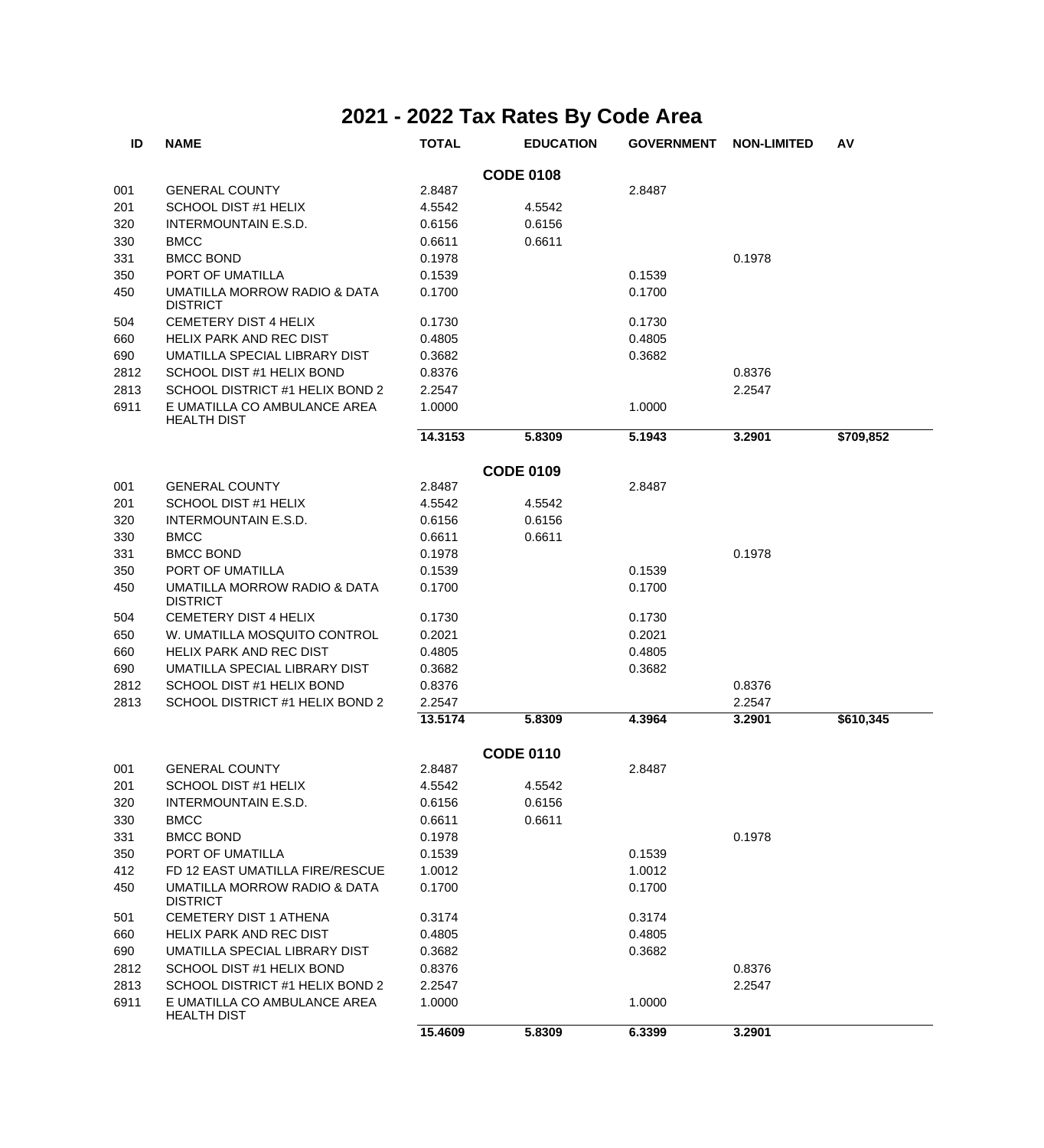| ID               | <b>NAME</b>                                     | <b>TOTAL</b> | <b>EDUCATION</b> | <b>GOVERNMENT</b> | <b>NON-LIMITED</b> | AV           |  |  |  |
|------------------|-------------------------------------------------|--------------|------------------|-------------------|--------------------|--------------|--|--|--|
| <b>CODE 0201</b> |                                                 |              |                  |                   |                    |              |  |  |  |
| 001              | <b>GENERAL COUNTY</b>                           | 2.8487       |                  | 2.8487            |                    |              |  |  |  |
| 145              | CITY OF PILOT ROCK                              | 2.8958       |                  | 2.8958            |                    |              |  |  |  |
| 202              | SCHOOL DIST #2 PILOT ROCK                       | 4.7632       | 4.7632           |                   |                    |              |  |  |  |
| 320              | <b>INTERMOUNTAIN E.S.D.</b>                     | 0.6156       | 0.6156           |                   |                    |              |  |  |  |
| 330              | <b>BMCC</b>                                     | 0.6611       | 0.6611           |                   |                    |              |  |  |  |
| 331              | <b>BMCC BOND</b>                                | 0.1978       |                  |                   | 0.1978             |              |  |  |  |
| 350              | PORT OF UMATILLA                                | 0.1539       |                  | 0.1539            |                    |              |  |  |  |
| 401              | FD 1 PILOT ROCK (7-401)                         | 0.7807       |                  | 0.7807            |                    |              |  |  |  |
| 450              | UMATILLA MORROW RADIO & DATA<br><b>DISTRICT</b> | 0.1700       |                  | 0.1700            |                    |              |  |  |  |
| 505              | CEMETERY DIST 5 PILOT ROCK                      | 0.1741       |                  | 0.1741            |                    |              |  |  |  |
| 630              | BIRCH CREEK WATER CONTROL DIST                  | 0.1446       |                  | 0.1446            |                    |              |  |  |  |
| 665              | PILOT ROCK PARK/REC DIST                        | 0.0880       |                  | 0.0880            |                    |              |  |  |  |
| 690              | UMATILLA SPECIAL LIBRARY DIST                   | 0.3682       |                  | 0.3682            |                    |              |  |  |  |
| 702              | PILOT ROCK FIRE DIST 7-401 SP LEVY              | 0.8200       |                  | 0.8200            |                    |              |  |  |  |
| 2822             | SCHOOL DIST #2 PILOT ROCK BOND - 2              | 2.9218       |                  |                   | 2.9218             |              |  |  |  |
|                  |                                                 | 17.6035      | 6.0399           | 8.4440            | 3.1196             | \$56,138,187 |  |  |  |
|                  |                                                 |              | <b>CODE 0203</b> |                   |                    |              |  |  |  |
| 001              | <b>GENERAL COUNTY</b>                           | 2.8487       |                  | 2.8487            |                    |              |  |  |  |
| 202              | SCHOOL DIST #2 PILOT ROCK                       | 4.7632       | 4.7632           |                   |                    |              |  |  |  |
| 320              | <b>INTERMOUNTAIN E.S.D.</b>                     | 0.6156       | 0.6156           |                   |                    |              |  |  |  |
| 330              | <b>BMCC</b>                                     | 0.6611       | 0.6611           |                   |                    |              |  |  |  |
| 331              | <b>BMCC BOND</b>                                | 0.1978       |                  |                   | 0.1978             |              |  |  |  |
| 350              | PORT OF UMATILLA                                | 0.1539       |                  | 0.1539            |                    |              |  |  |  |
| 450              | UMATILLA MORROW RADIO & DATA<br><b>DISTRICT</b> | 0.1700       |                  | 0.1700            |                    |              |  |  |  |
| 505              | CEMETERY DIST 5 PILOT ROCK                      | 0.1741       |                  | 0.1741            |                    |              |  |  |  |
| 665              | PILOT ROCK PARK/REC DIST                        | 0.0880       |                  | 0.0880            |                    |              |  |  |  |
| 690              | UMATILLA SPECIAL LIBRARY DIST                   | 0.3682       |                  | 0.3682            |                    |              |  |  |  |
| 2822             | SCHOOL DIST #2 PILOT ROCK BOND - 2              | 2.9218       |                  |                   | 2.9218             |              |  |  |  |
|                  |                                                 | 12.9624      | 6.0399           | 3.8029            | 3.1196             | \$15,698,229 |  |  |  |
|                  |                                                 |              | <b>CODE 0204</b> |                   |                    |              |  |  |  |
| 001              | <b>GENERAL COUNTY</b>                           | 2.8487       |                  | 2.8487            |                    |              |  |  |  |
| 202              | SCHOOL DIST #2 PILOT ROCK                       | 4.7632       | 4.7632           |                   |                    |              |  |  |  |
| 320              | INTERMOUNTAIN E.S.D.                            | 0.6156       | 0.6156           |                   |                    |              |  |  |  |
| 330              | <b>BMCC</b>                                     | 0.6611       | 0.6611           |                   |                    |              |  |  |  |
| 331              | <b>BMCC BOND</b>                                | 0.1978       |                  |                   | 0.1978             |              |  |  |  |
| 350              | PORT OF UMATILLA                                | 0.1539       |                  | 0.1539            |                    |              |  |  |  |
| 401              | FD 1 PILOT ROCK (7-401)                         | 0.7807       |                  | 0.7807            |                    |              |  |  |  |
| 450              | UMATILLA MORROW RADIO & DATA<br><b>DISTRICT</b> | 0.1700       |                  | 0.1700            |                    |              |  |  |  |
| 505              | CEMETERY DIST 5 PILOT ROCK                      | 0.1741       |                  | 0.1741            |                    |              |  |  |  |
| 665              | PILOT ROCK PARK/REC DIST                        | 0.0880       |                  | 0.0880            |                    |              |  |  |  |
| 690              | UMATILLA SPECIAL LIBRARY DIST                   | 0.3682       |                  | 0.3682            |                    |              |  |  |  |
| 702              | PILOT ROCK FIRE DIST 7-401 SP LEVY              | 0.8200       |                  | 0.8200            |                    |              |  |  |  |
| 2822             | SCHOOL DIST #2 PILOT ROCK BOND - 2              | 2.9218       |                  |                   | 2.9218             |              |  |  |  |
|                  |                                                 | 14.5631      | 6.0399           | 5.4036            | 3.1196             | \$39,800,631 |  |  |  |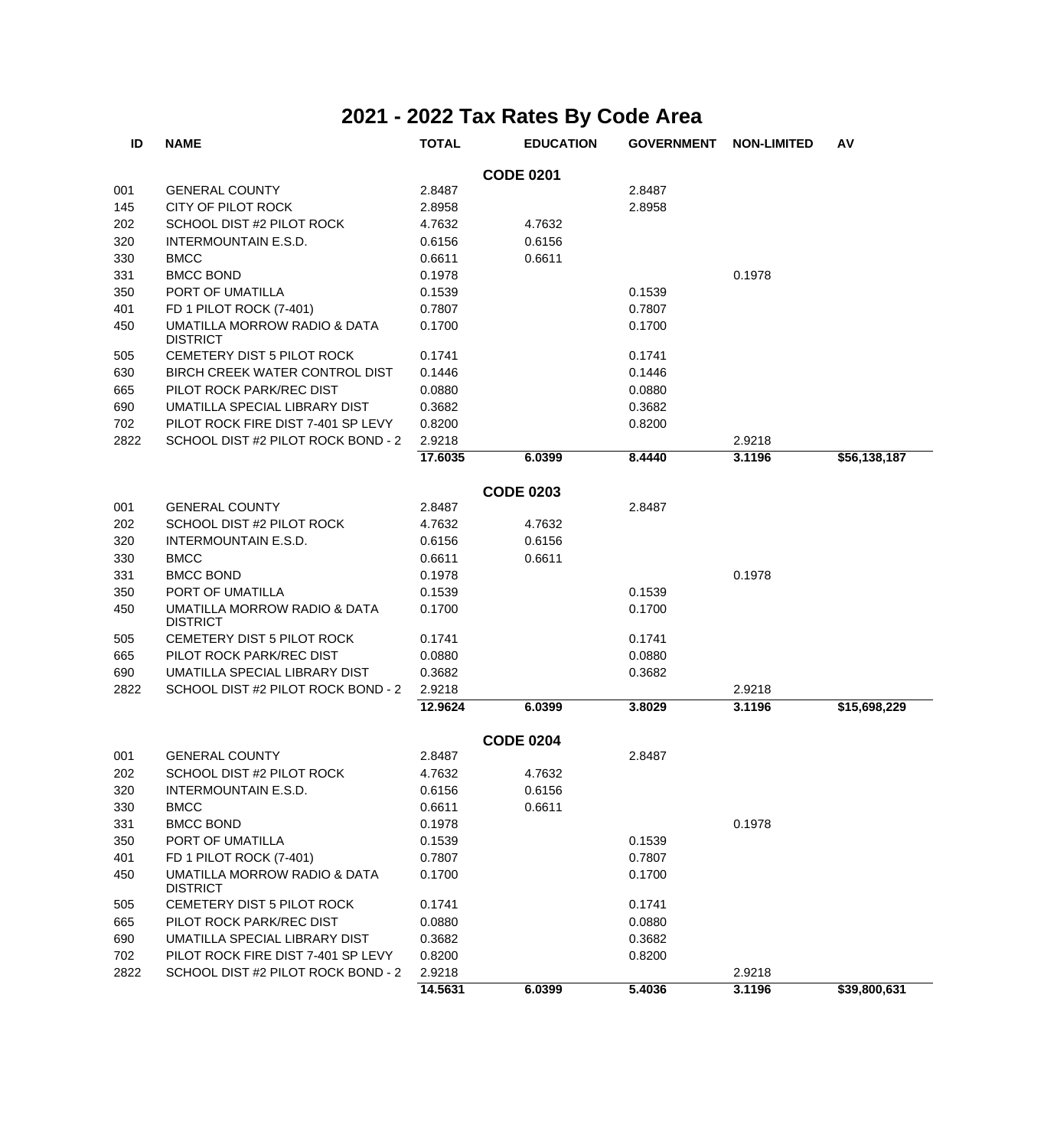| ID   | <b>NAME</b>                                     | <b>TOTAL</b> | <b>EDUCATION</b> | <b>GOVERNMENT</b> | <b>NON-LIMITED</b> | AV           |
|------|-------------------------------------------------|--------------|------------------|-------------------|--------------------|--------------|
|      |                                                 |              | <b>CODE 0213</b> |                   |                    |              |
| 001  | <b>GENERAL COUNTY</b>                           | 2.8487       |                  | 2.8487            |                    |              |
| 202  | SCHOOL DIST #2 PILOT ROCK                       | 4.7632       | 4.7632           |                   |                    |              |
| 320  | INTERMOUNTAIN E.S.D.                            | 0.6156       | 0.6156           |                   |                    |              |
| 330  | <b>BMCC</b>                                     | 0.6611       | 0.6611           |                   |                    |              |
| 331  | <b>BMCC BOND</b>                                | 0.1978       |                  |                   | 0.1978             |              |
| 350  | PORT OF UMATILLA                                | 0.1539       |                  | 0.1539            |                    |              |
| 401  | FD 1 PILOT ROCK (7-401)                         | 0.7807       |                  | 0.7807            |                    |              |
| 450  | UMATILLA MORROW RADIO & DATA<br><b>DISTRICT</b> | 0.1700       |                  | 0.1700            |                    |              |
| 665  | PILOT ROCK PARK/REC DIST                        | 0.0880       |                  | 0.0880            |                    |              |
| 690  | UMATILLA SPECIAL LIBRARY DIST                   | 0.3682       |                  | 0.3682            |                    |              |
| 702  | PILOT ROCK FIRE DIST 7-401 SP LEVY              | 0.8200       |                  | 0.8200            |                    |              |
| 2822 | SCHOOL DIST #2 PILOT ROCK BOND - 2              | 2.9218       |                  |                   | 2.9218             |              |
|      |                                                 | 14.3890      | 6.0399           | 5.2295            | 3.1196             | \$2,805,732  |
|      |                                                 |              | <b>CODE 0214</b> |                   |                    |              |
| 001  | <b>GENERAL COUNTY</b>                           | 2.8487       |                  | 2.8487            |                    |              |
| 202  | SCHOOL DIST #2 PILOT ROCK                       | 4.7632       | 4.7632           |                   |                    |              |
| 320  | INTERMOUNTAIN E.S.D.                            | 0.6156       | 0.6156           |                   |                    |              |
| 330  | <b>BMCC</b>                                     | 0.6611       | 0.6611           |                   |                    |              |
| 331  | <b>BMCC BOND</b>                                | 0.1978       |                  |                   | 0.1978             |              |
| 350  | PORT OF UMATILLA                                | 0.1539       |                  | 0.1539            |                    |              |
| 450  | UMATILLA MORROW RADIO & DATA<br><b>DISTRICT</b> | 0.1700       |                  | 0.1700            |                    |              |
| 665  | PILOT ROCK PARK/REC DIST                        | 0.0880       |                  | 0.0880            |                    |              |
| 690  | UMATILLA SPECIAL LIBRARY DIST                   | 0.3682       |                  | 0.3682            |                    |              |
| 2822 | SCHOOL DIST #2 PILOT ROCK BOND - 2              | 2.9218       |                  |                   | 2.9218             |              |
|      |                                                 | 12.7883      | 6.0399           | 3.6288            | 3.1196             | \$1,414,590  |
|      |                                                 |              | <b>CODE 0216</b> |                   |                    |              |
| 001  | <b>GENERAL COUNTY</b>                           | 2.8487       |                  | 2.8487            |                    |              |
| 202  | SCHOOL DIST #2 PILOT ROCK                       | 4.7632       | 4.7632           |                   |                    |              |
| 320  | INTERMOUNTAIN E.S.D.                            | 0.6156       | 0.6156           |                   |                    |              |
| 330  | <b>BMCC</b>                                     | 0.6611       | 0.6611           |                   |                    |              |
| 331  | <b>BMCC BOND</b>                                | 0.1978       |                  |                   | 0.1978             |              |
| 350  | PORT OF UMATILLA                                | 0.1539       |                  | 0.1539            |                    |              |
| 401  | FD 1 PILOT ROCK (7-401)                         | 0.7807       |                  | 0.7807            |                    |              |
| 450  | UMATILLA MORROW RADIO & DATA<br><b>DISTRICT</b> | 0.1700       |                  | 0.1700            |                    |              |
| 505  | CEMETERY DIST 5 PILOT ROCK                      | 0.1741       |                  | 0.1741            |                    |              |
| 630  | BIRCH CREEK WATER CONTROL DIST                  | 0.1446       |                  | 0.1446            |                    |              |
| 665  | PILOT ROCK PARK/REC DIST                        | 0.0880       |                  | 0.0880            |                    |              |
| 690  | UMATILLA SPECIAL LIBRARY DIST                   | 0.3682       |                  | 0.3682            |                    |              |
| 702  | PILOT ROCK FIRE DIST 7-401 SP LEVY              | 0.8200       |                  | 0.8200            |                    |              |
| 2822 | SCHOOL DIST #2 PILOT ROCK BOND - 2              | 2.9218       |                  |                   | 2.9218             |              |
|      |                                                 | 14.7077      | 6.0399           | 5.5482            | 3.1196             | \$20,081,236 |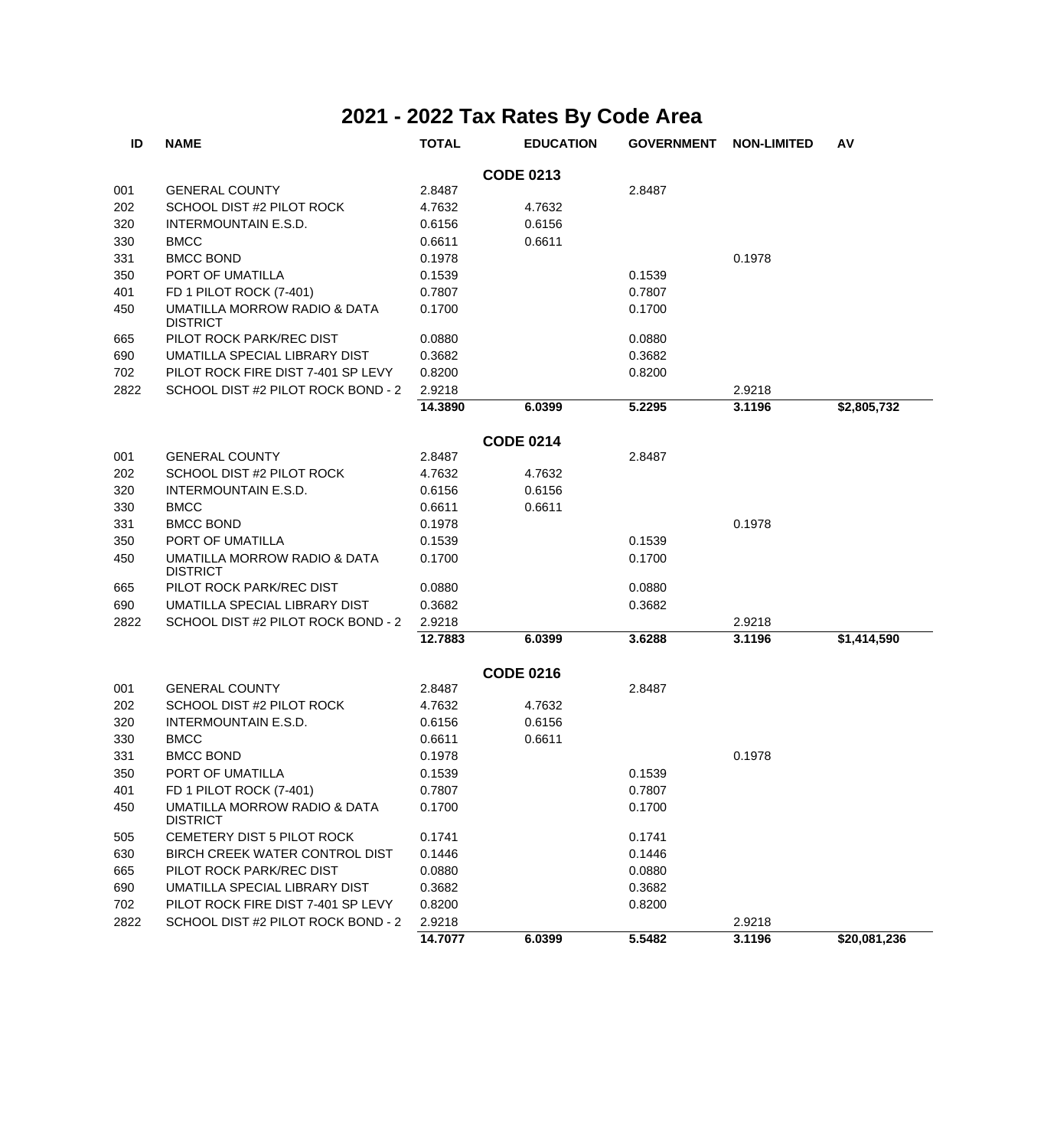| ID               | <b>NAME</b>                                     | <b>TOTAL</b> | <b>EDUCATION</b> | <b>GOVERNMENT</b> | <b>NON-LIMITED</b> | AV           |  |  |  |
|------------------|-------------------------------------------------|--------------|------------------|-------------------|--------------------|--------------|--|--|--|
| <b>CODE 0217</b> |                                                 |              |                  |                   |                    |              |  |  |  |
| 001              | <b>GENERAL COUNTY</b>                           | 2.8487       |                  | 2.8487            |                    |              |  |  |  |
| 145              | CITY OF PILOT ROCK                              | 2.8958       |                  | 2.8958            |                    |              |  |  |  |
| 202              | SCHOOL DIST #2 PILOT ROCK                       | 4.7632       | 4.7632           |                   |                    |              |  |  |  |
| 320              | <b>INTERMOUNTAIN E.S.D.</b>                     | 0.6156       | 0.6156           |                   |                    |              |  |  |  |
| 330              | <b>BMCC</b>                                     | 0.6611       | 0.6611           |                   |                    |              |  |  |  |
| 331              | <b>BMCC BOND</b>                                | 0.1978       |                  |                   | 0.1978             |              |  |  |  |
| 350              | PORT OF UMATILLA                                | 0.1539       |                  | 0.1539            |                    |              |  |  |  |
| 401              | FD 1 PILOT ROCK (7-401)                         | 0.7807       |                  | 0.7807            |                    |              |  |  |  |
| 450              | UMATILLA MORROW RADIO & DATA<br><b>DISTRICT</b> | 0.1700       |                  | 0.1700            |                    |              |  |  |  |
| 505              | CEMETERY DIST 5 PILOT ROCK                      | 0.1741       |                  | 0.1741            |                    |              |  |  |  |
| 665              | PILOT ROCK PARK/REC DIST                        | 0.0880       |                  | 0.0880            |                    |              |  |  |  |
| 690              | UMATILLA SPECIAL LIBRARY DIST                   | 0.3682       |                  | 0.3682            |                    |              |  |  |  |
| 702              | PILOT ROCK FIRE DIST 7-401 SP LEVY              | 0.8200       |                  | 0.8200            |                    |              |  |  |  |
| 2822             | SCHOOL DIST #2 PILOT ROCK BOND - 2              | 2.9218       |                  |                   | 2.9218             |              |  |  |  |
|                  |                                                 | 17.4589      | 6.0399           | 8.2994            | 3.1196             | \$13,943,545 |  |  |  |
|                  |                                                 |              | <b>CODE 0219</b> |                   |                    |              |  |  |  |
| 001              | <b>GENERAL COUNTY</b>                           | 2.8487       |                  | 2.8487            |                    |              |  |  |  |
| 202              | SCHOOL DIST #2 PILOT ROCK                       | 4.7632       | 4.7632           |                   |                    |              |  |  |  |
| 320              | <b>INTERMOUNTAIN E.S.D.</b>                     | 0.6156       | 0.6156           |                   |                    |              |  |  |  |
| 330              | <b>BMCC</b>                                     | 0.6611       | 0.6611           |                   |                    |              |  |  |  |
| 331              | <b>BMCC BOND</b>                                | 0.1978       |                  |                   | 0.1978             |              |  |  |  |
| 350              | PORT OF UMATILLA                                | 0.1539       |                  | 0.1539            |                    |              |  |  |  |
| 403              | FD 3 ECHO (7-403)                               | 0.5853       |                  | 0.5853            |                    |              |  |  |  |
| 423              | FIRE DIST 3 ECHO BOND                           | 0.3371       |                  |                   | 0.3371             |              |  |  |  |
| 450              | UMATILLA MORROW RADIO & DATA<br><b>DISTRICT</b> | 0.1700       |                  | 0.1700            |                    |              |  |  |  |
| 505              | CEMETERY DIST 5 PILOT ROCK                      | 0.1741       |                  | 0.1741            |                    |              |  |  |  |
| 665              | PILOT ROCK PARK/REC DIST                        | 0.0880       |                  | 0.0880            |                    |              |  |  |  |
| 690              | UMATILLA SPECIAL LIBRARY DIST                   | 0.3682       |                  | 0.3682            |                    |              |  |  |  |
| 2822             | SCHOOL DIST #2 PILOT ROCK BOND - 2              | 2.9218       |                  |                   | 2.9218             |              |  |  |  |
| 4332             | ECHO FIRE DISTRICT 7-403 SP LEVY - 2            | 0.1592       |                  | 0.1592            |                    |              |  |  |  |
|                  |                                                 | 14.0440      | 6.0399           | 4.5474            | 3.4567             | \$2,847,639  |  |  |  |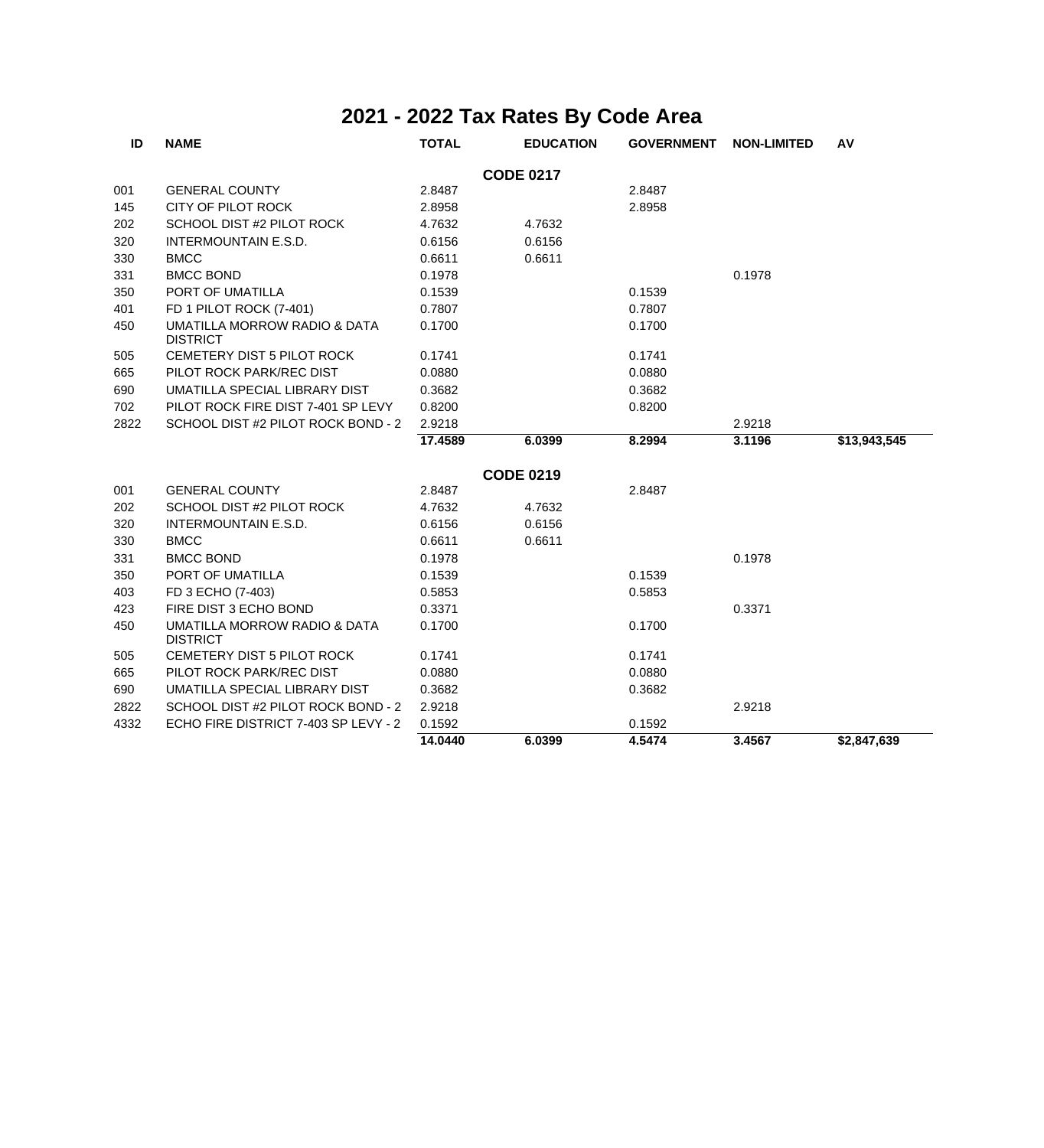| ID               | <b>NAME</b>                                     | <b>TOTAL</b> | <b>EDUCATION</b> | <b>GOVERNMENT</b> | <b>NON-LIMITED</b> | AV           |  |  |  |
|------------------|-------------------------------------------------|--------------|------------------|-------------------|--------------------|--------------|--|--|--|
| <b>CODE 0501</b> |                                                 |              |                  |                   |                    |              |  |  |  |
| 001              | <b>GENERAL COUNTY</b>                           | 2.8487       |                  | 2.8487            |                    |              |  |  |  |
| 120              | CITY OF ECHO                                    | 4.2332       |                  | 4.2332            |                    |              |  |  |  |
| 205              | SCHOOL DIST #5 ECHO                             | 4.6747       | 4.6747           |                   |                    |              |  |  |  |
| 285              | SCHOOL DIST #5 ECHO BOND                        | 2.5455       |                  |                   | 2.5455             |              |  |  |  |
| 320              | INTERMOUNTAIN E.S.D.                            | 0.6156       | 0.6156           |                   |                    |              |  |  |  |
| 330              | <b>BMCC</b>                                     | 0.6611       | 0.6611           |                   |                    |              |  |  |  |
| 331              | <b>BMCC BOND</b>                                | 0.1978       |                  |                   | 0.1978             |              |  |  |  |
| 350              | PORT OF UMATILLA                                | 0.1539       |                  | 0.1539            |                    |              |  |  |  |
| 403              | FD 3 ECHO (7-403)                               | 0.5853       |                  | 0.5853            |                    |              |  |  |  |
| 423              | FIRE DIST 3 ECHO BOND                           | 0.3371       |                  |                   | 0.3371             |              |  |  |  |
| 450              | UMATILLA MORROW RADIO & DATA<br><b>DISTRICT</b> | 0.1700       |                  | 0.1700            |                    |              |  |  |  |
| 507              | CEMETERY DIST 7 ECHO                            | 0.3816       |                  | 0.3816            |                    |              |  |  |  |
| 650              | W. UMATILLA MOSQUITO CONTROL                    | 0.2021       |                  | 0.2021            |                    |              |  |  |  |
| 690              | UMATILLA SPECIAL LIBRARY DIST                   | 0.3682       |                  | 0.3682            |                    |              |  |  |  |
| 4332             | ECHO FIRE DISTRICT 7-403 SP LEVY - 2            | 0.1592       |                  | 0.1592            |                    |              |  |  |  |
|                  |                                                 | 18.1340      | 5.9514           | 9.1022            | 3.0804             | \$29,035,435 |  |  |  |
|                  |                                                 |              | <b>CODE 0502</b> |                   |                    |              |  |  |  |
| 001              | <b>GENERAL COUNTY</b>                           | 2.8487       |                  | 2.8487            |                    |              |  |  |  |
| 205              | SCHOOL DIST #5 ECHO                             | 4.6747       | 4.6747           |                   |                    |              |  |  |  |
| 285              | SCHOOL DIST #5 ECHO BOND                        | 2.5455       |                  |                   | 2.5455             |              |  |  |  |
| 320              | INTERMOUNTAIN E.S.D.                            | 0.6156       | 0.6156           |                   |                    |              |  |  |  |
| 330              | <b>BMCC</b>                                     | 0.6611       | 0.6611           |                   |                    |              |  |  |  |
| 331              | <b>BMCC BOND</b>                                | 0.1978       |                  |                   | 0.1978             |              |  |  |  |
| 350              | PORT OF UMATILLA                                | 0.1539       |                  | 0.1539            |                    |              |  |  |  |
| 450              | UMATILLA MORROW RADIO & DATA<br><b>DISTRICT</b> | 0.1700       |                  | 0.1700            |                    |              |  |  |  |
| 507              | CEMETERY DIST 7 ECHO                            | 0.3816       |                  | 0.3816            |                    |              |  |  |  |
| 650              | W. UMATILLA MOSQUITO CONTROL                    | 0.2021       |                  | 0.2021            |                    |              |  |  |  |
| 690              | UMATILLA SPECIAL LIBRARY DIST                   | 0.3682       |                  | 0.3682            |                    |              |  |  |  |
|                  |                                                 | 12.8192      | 5.9514           | 4.1245            | 2.7433             | \$14,176,402 |  |  |  |
|                  |                                                 |              | <b>CODE 0503</b> |                   |                    |              |  |  |  |
| 001              | <b>GENERAL COUNTY</b>                           | 2.8487       |                  | 2.8487            |                    |              |  |  |  |
| 205              | SCHOOL DIST #5 ECHO                             | 4.6747       | 4.6747           |                   |                    |              |  |  |  |
| 285              | SCHOOL DIST #5 ECHO BOND                        | 2.5455       |                  |                   | 2.5455             |              |  |  |  |
| 320              | INTERMOUNTAIN E.S.D.                            | 0.6156       | 0.6156           |                   |                    |              |  |  |  |
| 330              | <b>BMCC</b>                                     | 0.6611       | 0.6611           |                   |                    |              |  |  |  |
| 331              | <b>BMCC BOND</b>                                | 0.1978       |                  |                   | 0.1978             |              |  |  |  |
| 350              | PORT OF UMATILLA                                | 0.1539       |                  | 0.1539            |                    |              |  |  |  |
| 413              | UMATILLA COUNTY FIRE DIST 1                     | 1.7500       |                  | 1.7500            |                    |              |  |  |  |
| 450              | UMATILLA MORROW RADIO & DATA<br><b>DISTRICT</b> | 0.1700       |                  | 0.1700            |                    |              |  |  |  |
| 507              | CEMETERY DIST 7 ECHO                            | 0.3816       |                  | 0.3816            |                    |              |  |  |  |
| 650              | W. UMATILLA MOSQUITO CONTROL                    | 0.2021       |                  | 0.2021            |                    |              |  |  |  |
| 690              | UMATILLA SPECIAL LIBRARY DIST                   | 0.3682       |                  | 0.3682            |                    |              |  |  |  |
| 861              | UMATILLA COUNTY FIRE DIST BOND #1               | 0.1598       |                  |                   | 0.1598             |              |  |  |  |
|                  |                                                 | 14.7290      | 5.9514           | 5.8745            | 2.9031             | \$319,714    |  |  |  |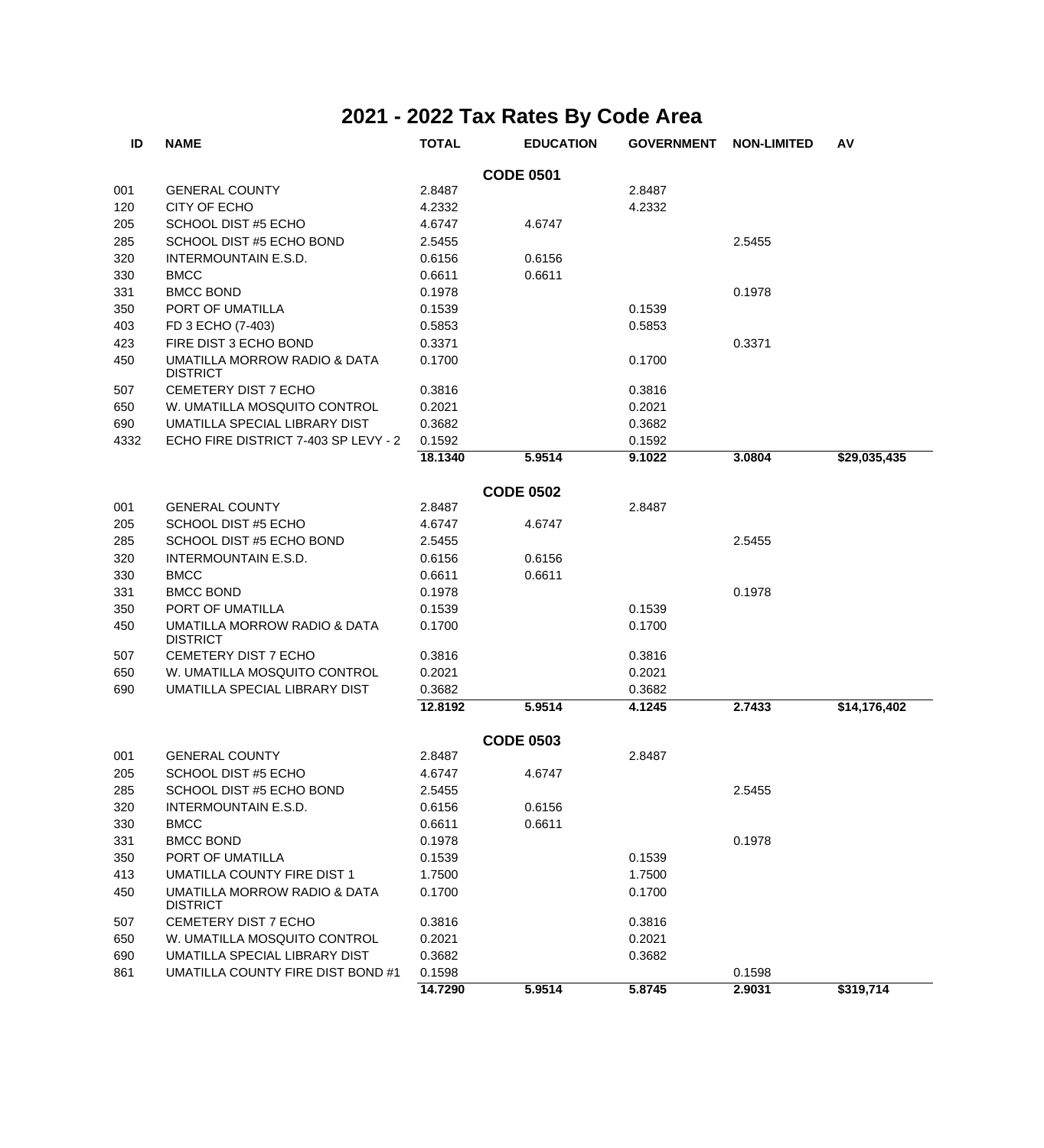| ID   | <b>NAME</b>                                     | <b>TOTAL</b> | <b>EDUCATION</b> | <b>GOVERNMENT</b> | <b>NON-LIMITED</b> | AV           |
|------|-------------------------------------------------|--------------|------------------|-------------------|--------------------|--------------|
|      |                                                 |              | <b>CODE 0504</b> |                   |                    |              |
| 001  | <b>GENERAL COUNTY</b>                           | 2.8487       |                  | 2.8487            |                    |              |
| 205  | SCHOOL DIST #5 ECHO                             | 4.6747       | 4.6747           |                   |                    |              |
| 285  | SCHOOL DIST #5 ECHO BOND                        | 2.5455       |                  |                   | 2.5455             |              |
| 320  | INTERMOUNTAIN E.S.D.                            | 0.6156       | 0.6156           |                   |                    |              |
| 330  | <b>BMCC</b>                                     | 0.6611       | 0.6611           |                   |                    |              |
| 331  | <b>BMCC BOND</b>                                | 0.1978       |                  |                   | 0.1978             |              |
| 350  | PORT OF UMATILLA                                | 0.1539       |                  | 0.1539            |                    |              |
| 403  | FD 3 ECHO (7-403)                               | 0.5853       |                  | 0.5853            |                    |              |
| 423  | FIRE DIST 3 ECHO BOND                           | 0.3371       |                  |                   | 0.3371             |              |
| 450  | UMATILLA MORROW RADIO & DATA<br><b>DISTRICT</b> | 0.1700       |                  | 0.1700            |                    |              |
| 507  | CEMETERY DIST 7 ECHO                            | 0.3816       |                  | 0.3816            |                    |              |
| 650  | W. UMATILLA MOSQUITO CONTROL                    | 0.2021       |                  | 0.2021            |                    |              |
| 690  | UMATILLA SPECIAL LIBRARY DIST                   | 0.3682       |                  | 0.3682            |                    |              |
| 4332 | ECHO FIRE DISTRICT 7-403 SP LEVY - 2            | 0.1592       |                  | 0.1592            |                    |              |
|      |                                                 | 13.9008      | 5.9514           | 4.8690            | 3.0804             | \$94,948,697 |
|      |                                                 |              | <b>CODE 0505</b> |                   |                    |              |
| 001  | <b>GENERAL COUNTY</b>                           | 2.8487       |                  | 2.8487            |                    |              |
| 120  | CITY OF ECHO                                    | 4.2332       |                  | 4.2332            |                    |              |
| 205  | <b>SCHOOL DIST #5 ECHO</b>                      | 4.6747       | 4.6747           |                   |                    |              |
| 285  | SCHOOL DIST #5 ECHO BOND                        | 2.5455       |                  |                   | 2.5455             |              |
| 320  | INTERMOUNTAIN E.S.D.                            | 0.6156       | 0.6156           |                   |                    |              |
| 330  | <b>BMCC</b>                                     | 0.6611       | 0.6611           |                   |                    |              |
| 331  | <b>BMCC BOND</b>                                | 0.1978       |                  |                   | 0.1978             |              |
| 350  | PORT OF UMATILLA                                | 0.1539       |                  | 0.1539            |                    |              |
| 403  | FD 3 ECHO (7-403)                               | 0.5853       |                  | 0.5853            |                    |              |
| 423  | FIRE DIST 3 ECHO BOND                           | 0.3371       |                  |                   | 0.3371             |              |
| 450  | UMATILLA MORROW RADIO & DATA<br><b>DISTRICT</b> | 0.1700       |                  | 0.1700            |                    |              |
| 507  | CEMETERY DIST 7 ECHO                            | 0.3816       |                  | 0.3816            |                    |              |
| 650  | W. UMATILLA MOSQUITO CONTROL                    | 0.2021       |                  | 0.2021            |                    |              |
| 690  | UMATILLA SPECIAL LIBRARY DIST                   | 0.3682       |                  | 0.3682            |                    |              |
| 4332 | ECHO FIRE DISTRICT 7-403 SP LEVY - 2            | 0.1592       |                  | 0.1592            |                    |              |
|      |                                                 | 18.1340      | 5.9514           | 9.1022            | 3.0804             |              |
|      |                                                 |              | <b>CODE 0506</b> |                   |                    |              |
| 001  | <b>GENERAL COUNTY</b>                           | 2.8487       |                  | 2.8487            |                    |              |
| 205  | SCHOOL DIST #5 ECHO                             | 4.6747       | 4.6747           |                   |                    |              |
| 285  | SCHOOL DIST #5 ECHO BOND                        | 2.5455       |                  |                   | 2.5455             |              |
| 320  | INTERMOUNTAIN E.S.D.                            | 0.6156       | 0.6156           |                   |                    |              |
| 330  | <b>BMCC</b>                                     | 0.6611       | 0.6611           |                   |                    |              |
| 331  | <b>BMCC BOND</b>                                | 0.1978       |                  |                   | 0.1978             |              |
| 350  | PORT OF UMATILLA                                | 0.1539       |                  | 0.1539            |                    |              |
| 450  | UMATILLA MORROW RADIO & DATA<br><b>DISTRICT</b> | 0.1700       |                  | 0.1700            |                    |              |
| 507  | CEMETERY DIST 7 ECHO                            | 0.3816       |                  | 0.3816            |                    |              |
| 690  | UMATILLA SPECIAL LIBRARY DIST                   | 0.3682       |                  | 0.3682            |                    |              |
|      |                                                 | 12.6171      | 5.9514           | 3.9224            | 2.7433             |              |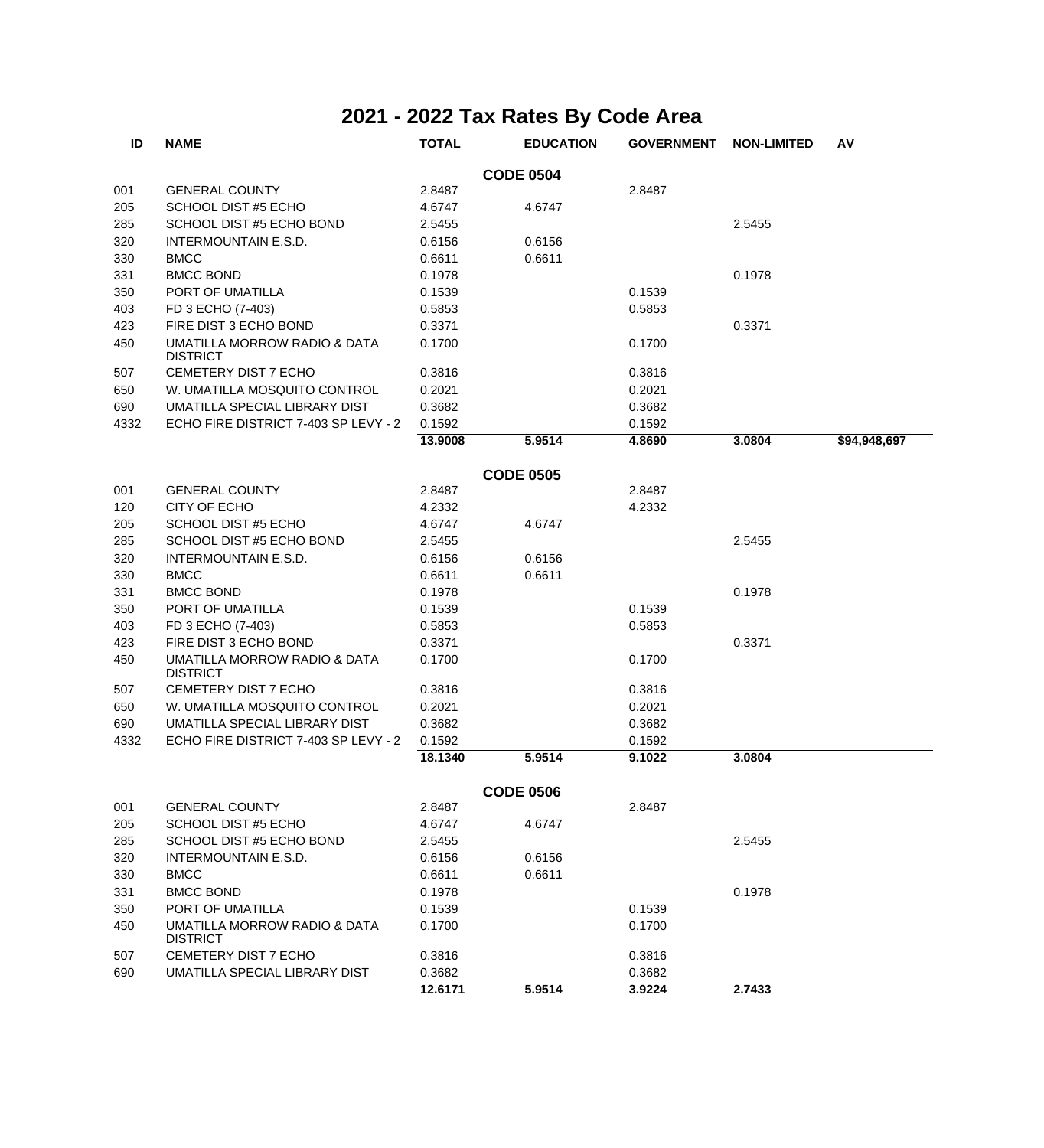| ID   | <b>NAME</b>                                     | <b>TOTAL</b> | <b>EDUCATION</b> | <b>GOVERNMENT</b> | <b>NON-LIMITED</b> | AV          |
|------|-------------------------------------------------|--------------|------------------|-------------------|--------------------|-------------|
|      |                                                 |              | <b>CODE 0507</b> |                   |                    |             |
| 001  | <b>GENERAL COUNTY</b>                           | 2.8487       |                  | 2.8487            |                    |             |
| 205  | SCHOOL DIST #5 ECHO                             | 4.6747       | 4.6747           |                   |                    |             |
| 285  | SCHOOL DIST #5 ECHO BOND                        | 2.5455       |                  |                   | 2.5455             |             |
| 320  | <b>INTERMOUNTAIN E.S.D.</b>                     | 0.6156       | 0.6156           |                   |                    |             |
| 330  | <b>BMCC</b>                                     | 0.6611       | 0.6611           |                   |                    |             |
| 331  | <b>BMCC BOND</b>                                | 0.1978       |                  |                   | 0.1978             |             |
| 350  | PORT OF UMATILLA                                | 0.1539       |                  | 0.1539            |                    |             |
| 403  | FD 3 ECHO (7-403)                               | 0.5853       |                  | 0.5853            |                    |             |
| 423  | FIRE DIST 3 ECHO BOND                           | 0.3371       |                  |                   | 0.3371             |             |
| 450  | UMATILLA MORROW RADIO & DATA<br><b>DISTRICT</b> | 0.1700       |                  | 0.1700            |                    |             |
| 507  | <b>CEMETERY DIST 7 ECHO</b>                     | 0.3816       |                  | 0.3816            |                    |             |
| 650  | W. UMATILLA MOSQUITO CONTROL                    | 0.2021       |                  | 0.2021            |                    |             |
| 690  | UMATILLA SPECIAL LIBRARY DIST                   | 0.3682       |                  | 0.3682            |                    |             |
| 4332 | ECHO FIRE DISTRICT 7-403 SP LEVY - 2            | 0.1592       |                  | 0.1592            |                    |             |
|      |                                                 | 13.9008      | 5.9514           | 4.8690            | 3.0804             | \$5,542,101 |
|      |                                                 |              | <b>CODE 0508</b> |                   |                    |             |
| 001  | <b>GENERAL COUNTY</b>                           | 2.8487       |                  | 2.8487            |                    |             |
| 120  | CITY OF ECHO                                    | 4.2332       |                  | 4.2332            |                    |             |
| 205  | <b>SCHOOL DIST #5 ECHO</b>                      | 4.6747       | 4.6747           |                   |                    |             |
| 285  | SCHOOL DIST #5 ECHO BOND                        | 2.5455       |                  |                   | 2.5455             |             |
| 320  | <b>INTERMOUNTAIN E.S.D.</b>                     | 0.6156       | 0.6156           |                   |                    |             |
| 330  | <b>BMCC</b>                                     | 0.6611       | 0.6611           |                   |                    |             |
| 331  | <b>BMCC BOND</b>                                | 0.1978       |                  |                   | 0.1978             |             |
| 350  | PORT OF UMATILLA                                | 0.1539       |                  | 0.1539            |                    |             |
| 450  | UMATILLA MORROW RADIO & DATA<br><b>DISTRICT</b> | 0.1700       |                  | 0.1700            |                    |             |
| 507  | CEMETERY DIST 7 ECHO                            | 0.3816       |                  | 0.3816            |                    |             |
| 650  | W. UMATILLA MOSQUITO CONTROL                    | 0.2021       |                  | 0.2021            |                    |             |
| 690  | UMATILLA SPECIAL LIBRARY DIST                   | 0.3682       |                  | 0.3682            |                    |             |
|      |                                                 | 17.0524      | 5.9514           | 8.3577            | 2.7433             |             |
|      |                                                 |              | <b>CODE 0510</b> |                   |                    |             |
| 001  | <b>GENERAL COUNTY</b>                           | 2.8487       |                  | 2.8487            |                    |             |
| 205  | SCHOOL DIST #5 ECHO                             | 4.6747       | 4.6747           |                   |                    |             |
| 285  | SCHOOL DIST #5 ECHO BOND                        | 2.5455       |                  |                   | 2.5455             |             |
| 320  | INTERMOUNTAIN E.S.D.                            | 0.6156       | 0.6156           |                   |                    |             |
| 330  | <b>BMCC</b>                                     | 0.6611       | 0.6611           |                   |                    |             |
| 331  | <b>BMCC BOND</b>                                | 0.1978       |                  |                   | 0.1978             |             |
| 350  | PORT OF UMATILLA                                | 0.1539       |                  | 0.1539            |                    |             |
| 403  | FD 3 ECHO (7-403)                               | 0.5853       |                  | 0.5853            |                    |             |
| 423  | FIRE DIST 3 ECHO BOND                           | 0.3371       |                  |                   | 0.3371             |             |
| 450  | UMATILLA MORROW RADIO & DATA<br><b>DISTRICT</b> | 0.1700       |                  | 0.1700            |                    |             |
| 507  | CEMETERY DIST 7 ECHO                            | 0.3816       |                  | 0.3816            |                    |             |
| 690  | UMATILLA SPECIAL LIBRARY DIST                   | 0.3682       |                  | 0.3682            |                    |             |
| 4332 | ECHO FIRE DISTRICT 7-403 SP LEVY - 2            | 0.1592       |                  | 0.1592            |                    |             |
|      |                                                 | 13.6987      | 5.9514           | 4.6669            | 3.0804             | \$1,200,923 |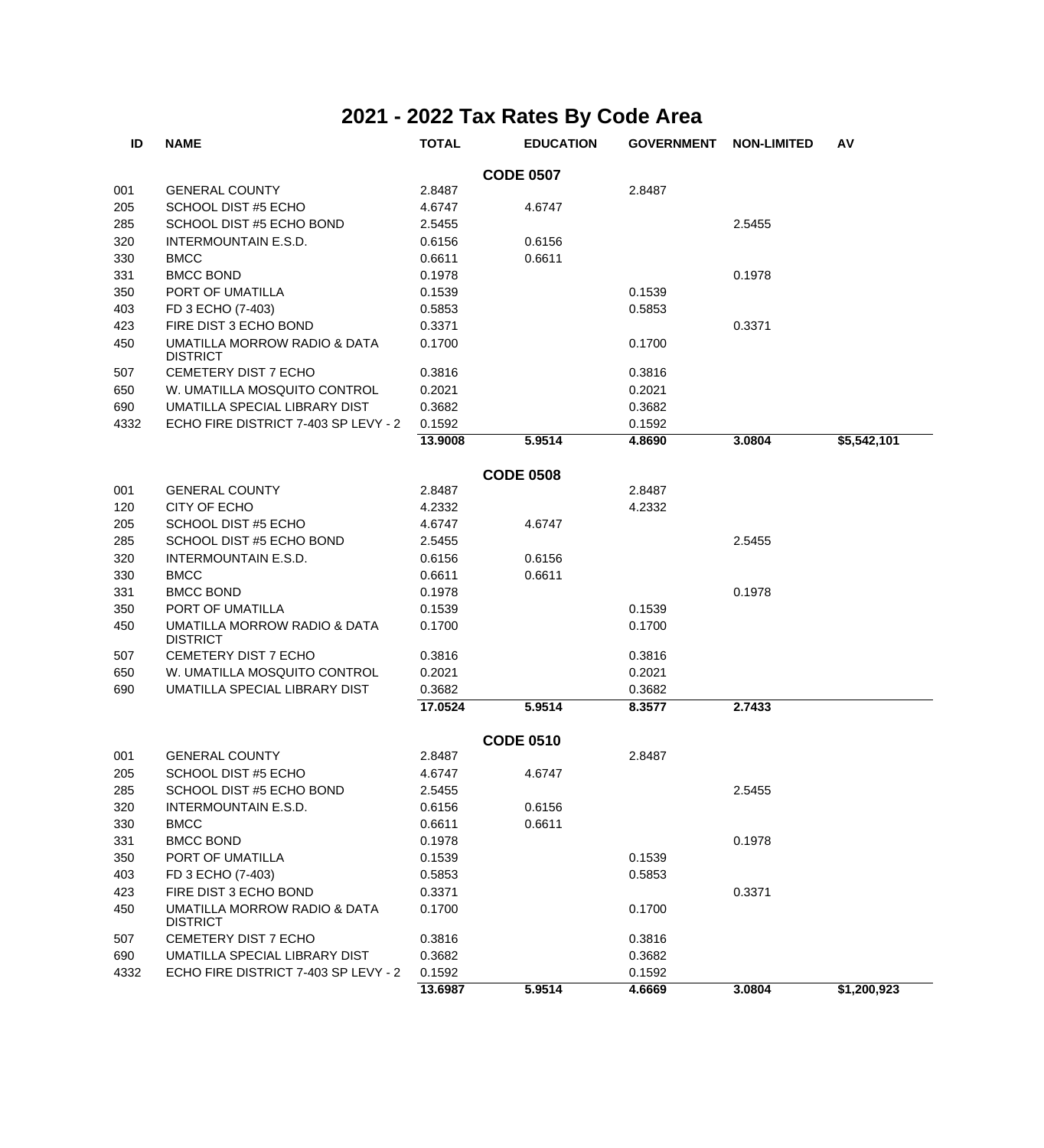| ID   | <b>NAME</b>                                     | <b>TOTAL</b> | <b>EDUCATION</b> | <b>GOVERNMENT</b> | <b>NON-LIMITED</b> | AV            |
|------|-------------------------------------------------|--------------|------------------|-------------------|--------------------|---------------|
|      |                                                 |              | <b>CODE 0511</b> |                   |                    |               |
| 001  | <b>GENERAL COUNTY</b>                           | 2.8487       |                  | 2.8487            |                    |               |
| 205  | SCHOOL DIST #5 ECHO                             | 4.6747       | 4.6747           |                   |                    |               |
| 285  | SCHOOL DIST #5 ECHO BOND                        | 2.5455       |                  |                   | 2.5455             |               |
| 320  | INTERMOUNTAIN E.S.D.                            | 0.6156       | 0.6156           |                   |                    |               |
| 330  | <b>BMCC</b>                                     | 0.6611       | 0.6611           |                   |                    |               |
| 331  | <b>BMCC BOND</b>                                | 0.1978       |                  |                   | 0.1978             |               |
| 350  | PORT OF UMATILLA                                | 0.1539       |                  | 0.1539            |                    |               |
| 403  | FD 3 ECHO (7-403)                               | 0.5853       |                  | 0.5853            |                    |               |
| 423  | FIRE DIST 3 ECHO BOND                           | 0.3371       |                  |                   | 0.3371             |               |
| 450  | UMATILLA MORROW RADIO & DATA<br><b>DISTRICT</b> | 0.1700       |                  | 0.1700            |                    |               |
| 4332 | ECHO FIRE DISTRICT 7-403 SP LEVY - 2            | 0.1592       |                  | 0.1592            |                    |               |
|      |                                                 | 12.9489      | 5.9514           | 3.9171            | 3.0804             | \$110,616     |
|      |                                                 |              | <b>CODE 0515</b> |                   |                    |               |
| 001  | <b>GENERAL COUNTY</b>                           | 2.8487       |                  | 2.8487            |                    |               |
| 205  | SCHOOL DIST #5 ECHO                             | 4.6747       | 4.6747           |                   |                    |               |
| 285  | SCHOOL DIST #5 ECHO BOND                        | 2.5455       |                  |                   | 2.5455             |               |
| 320  | INTERMOUNTAIN E.S.D.                            | 0.6156       | 0.6156           |                   |                    |               |
| 330  | <b>BMCC</b>                                     | 0.6611       | 0.6611           |                   |                    |               |
| 331  | <b>BMCC BOND</b>                                | 0.1978       |                  |                   | 0.1978             |               |
| 350  | PORT OF UMATILLA                                | 0.1539       |                  | 0.1539            |                    |               |
| 403  | FD 3 ECHO (7-403)                               | 0.5853       |                  | 0.5853            |                    |               |
| 423  | FIRE DIST 3 ECHO BOND                           | 0.3371       |                  |                   | 0.3371             |               |
| 450  | UMATILLA MORROW RADIO & DATA<br><b>DISTRICT</b> | 0.1700       |                  | 0.1700            |                    |               |
| 650  | W. UMATILLA MOSQUITO CONTROL                    | 0.2021       |                  | 0.2021            |                    |               |
| 690  | UMATILLA SPECIAL LIBRARY DIST                   | 0.3682       |                  | 0.3682            |                    |               |
| 4332 | ECHO FIRE DISTRICT 7-403 SP LEVY - 2            | 0.1592       |                  | 0.1592            |                    |               |
|      |                                                 | 13.5192      | 5.9514           | 4.4874            | 3.0804             | \$802,292     |
|      |                                                 |              | <b>CODE 0601</b> |                   |                    |               |
| 001  | <b>GENERAL COUNTY</b>                           | 2.8487       |                  | 2.8487            |                    |               |
| 160  | <b>CITY OF UMATILLA</b>                         | 2.9191       |                  | 2.9191            |                    |               |
| 206  | <b>SCHOOL DIST #6 UMATILLA</b>                  | 4.9224       | 4.9224           |                   |                    |               |
| 286  | SCHOOL DIST #6 UMATILLA BOND                    | 1.0085       |                  |                   | 1.0085             |               |
| 320  | INTERMOUNTAIN E.S.D.                            | 0.6156       | 0.6156           |                   |                    |               |
| 330  | <b>BMCC</b>                                     | 0.6611       | 0.6611           |                   |                    |               |
| 331  | <b>BMCC BOND</b>                                | 0.1978       |                  |                   | 0.1978             |               |
| 350  | PORT OF UMATILLA                                | 0.1539       |                  | 0.1539            |                    |               |
| 405  | FD 5 UMATILLA RURAL FIRE PD (7-405)             | 0.8511       |                  | 0.8511            |                    |               |
| 425  | FD 5 UMATILLA RURAL FIRE PD BOND                | 0.1582       |                  |                   | 0.1582             |               |
| 450  | UMATILLA MORROW RADIO & DATA<br><b>DISTRICT</b> | 0.1700       |                  | 0.1700            |                    |               |
| 640  | UMATILLA HOSPITAL DIST                          | 0.4820       |                  | 0.4820            |                    |               |
| 650  | W. UMATILLA MOSQUITO CONTROL                    | 0.2021       |                  | 0.2021            |                    |               |
| 690  | UMATILLA SPECIAL LIBRARY DIST                   | 0.3682       |                  | 0.3682            |                    |               |
|      |                                                 | 15.5587      | 6.1991           | 7.9951            | 1.3645             | \$874,923,934 |
|      |                                                 |              |                  |                   |                    |               |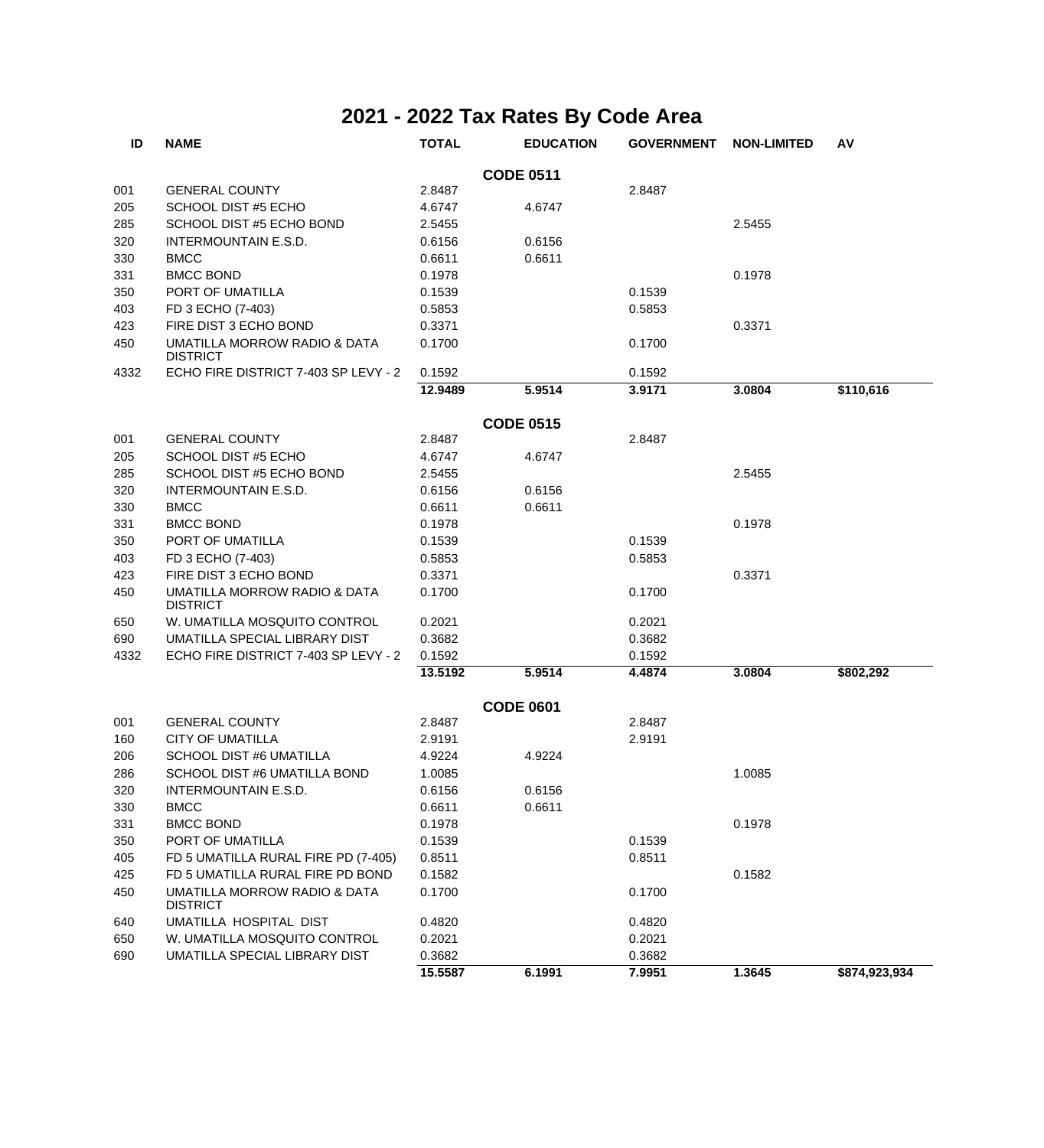| ID  | <b>NAME</b>                                     | <b>TOTAL</b> | <b>EDUCATION</b> | <b>GOVERNMENT</b> | <b>NON-LIMITED</b> | AV            |
|-----|-------------------------------------------------|--------------|------------------|-------------------|--------------------|---------------|
|     |                                                 |              | <b>CODE 0603</b> |                   |                    |               |
| 001 | <b>GENERAL COUNTY</b>                           | 2.8487       |                  | 2.8487            |                    |               |
| 206 | <b>SCHOOL DIST #6 UMATILLA</b>                  | 4.9224       | 4.9224           |                   |                    |               |
| 286 | SCHOOL DIST #6 UMATILLA BOND                    | 1.0085       |                  |                   | 1.0085             |               |
| 320 | INTERMOUNTAIN E.S.D.                            | 0.6156       | 0.6156           |                   |                    |               |
| 330 | <b>BMCC</b>                                     | 0.6611       | 0.6611           |                   |                    |               |
| 331 | <b>BMCC BOND</b>                                | 0.1978       |                  |                   | 0.1978             |               |
| 350 | PORT OF UMATILLA                                | 0.1539       |                  | 0.1539            |                    |               |
| 413 | UMATILLA COUNTY FIRE DIST 1                     | 1.7500       |                  | 1.7500            |                    |               |
| 450 | UMATILLA MORROW RADIO & DATA<br><b>DISTRICT</b> | 0.1700       |                  | 0.1700            |                    |               |
| 640 | UMATILLA HOSPITAL DIST                          | 0.4820       |                  | 0.4820            |                    |               |
| 650 | W. UMATILLA MOSQUITO CONTROL                    | 0.2021       |                  | 0.2021            |                    |               |
| 690 | UMATILLA SPECIAL LIBRARY DIST                   | 0.3682       |                  | 0.3682            |                    |               |
| 861 | UMATILLA COUNTY FIRE DIST BOND #1               | 0.1598       |                  |                   | 0.1598             |               |
|     |                                                 | 13.5401      | 6.1991           | 5.9749            | 1.3661             | \$47,190,348  |
|     |                                                 |              | <b>CODE 0604</b> |                   |                    |               |
| 001 | <b>GENERAL COUNTY</b>                           | 2.8487       |                  | 2.8487            |                    |               |
| 206 | SCHOOL DIST #6 UMATILLA                         | 4.9224       | 4.9224           |                   |                    |               |
| 286 | SCHOOL DIST #6 UMATILLA BOND                    | 1.0085       |                  |                   | 1.0085             |               |
| 320 | INTERMOUNTAIN E.S.D.                            | 0.6156       | 0.6156           |                   |                    |               |
| 330 | <b>BMCC</b>                                     | 0.6611       | 0.6611           |                   |                    |               |
| 331 | <b>BMCC BOND</b>                                | 0.1978       |                  |                   | 0.1978             |               |
| 350 | PORT OF UMATILLA                                | 0.1539       |                  | 0.1539            |                    |               |
| 405 | FD 5 UMATILLA RURAL FIRE PD (7-405)             | 0.8511       |                  | 0.8511            |                    |               |
| 425 | FD 5 UMATILLA RURAL FIRE PD BOND                | 0.1582       |                  |                   | 0.1582             |               |
| 450 | UMATILLA MORROW RADIO & DATA<br><b>DISTRICT</b> | 0.1700       |                  | 0.1700            |                    |               |
| 640 | UMATILLA HOSPITAL DIST                          | 0.4820       |                  | 0.4820            |                    |               |
| 650 | W. UMATILLA MOSQUITO CONTROL                    | 0.2021       |                  | 0.2021            |                    |               |
| 690 | UMATILLA SPECIAL LIBRARY DIST                   | 0.3682       |                  | 0.3682            |                    |               |
|     |                                                 | 12.6396      | 6.1991           | 5.0760            | 1.3645             | \$131,855,527 |
|     |                                                 |              | <b>CODE 0606</b> |                   |                    |               |
| 001 | <b>GENERAL COUNTY</b>                           | 2.8487       |                  | 2.8487            |                    |               |
| 160 | <b>CITY OF UMATILLA</b>                         | 2.9191       |                  | 2.9191            |                    |               |
| 206 | SCHOOL DIST #6 UMATILLA                         | 4.9224       | 4.9224           |                   |                    |               |
| 286 | SCHOOL DIST #6 UMATILLA BOND                    | 1.0085       |                  |                   | 1.0085             |               |
| 320 | INTERMOUNTAIN E.S.D.                            | 0.6156       | 0.6156           |                   |                    |               |
| 330 | <b>BMCC</b>                                     | 0.6611       | 0.6611           |                   |                    |               |
| 331 | <b>BMCC BOND</b>                                | 0.1978       |                  |                   | 0.1978             |               |
| 350 | PORT OF UMATILLA                                | 0.1539       |                  | 0.1539            |                    |               |
| 413 | UMATILLA COUNTY FIRE DIST 1                     | 1.7500       |                  | 1.7500            |                    |               |
| 450 | UMATILLA MORROW RADIO & DATA<br><b>DISTRICT</b> | 0.1700       |                  | 0.1700            |                    |               |
| 640 | UMATILLA HOSPITAL DIST                          | 0.4820       |                  | 0.4820            |                    |               |
| 650 | W. UMATILLA MOSQUITO CONTROL                    | 0.2021       |                  | 0.2021            |                    |               |
| 690 | UMATILLA SPECIAL LIBRARY DIST                   | 0.3682       |                  | 0.3682            |                    |               |
| 861 | UMATILLA COUNTY FIRE DIST BOND #1               | 0.1598       |                  |                   | 0.1598             |               |
|     |                                                 | 16.4592      | 6.1991           | 8.8940            | 1.3661             | \$40,504      |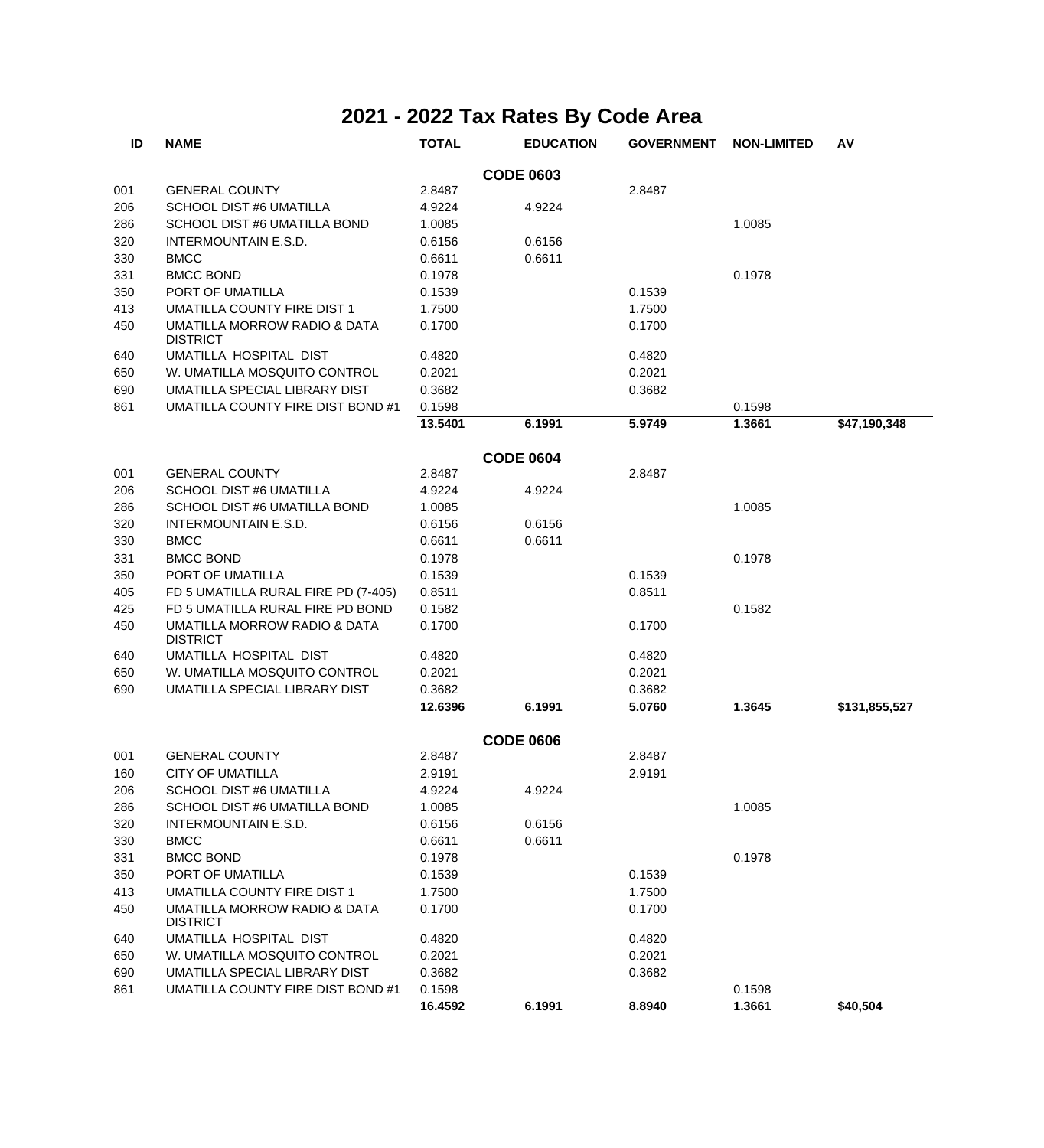| ID   | <b>NAME</b>                                 | <b>TOTAL</b> | <b>EDUCATION</b> | <b>GOVERNMENT</b> | <b>NON-LIMITED</b> | AV            |
|------|---------------------------------------------|--------------|------------------|-------------------|--------------------|---------------|
|      |                                             |              | <b>CODE 0701</b> |                   |                    |               |
| 001  | <b>GENERAL COUNTY</b>                       | 2.8487       |                  | 2.8487            |                    |               |
| 135  | CITY OF MILTON-FREEWATER                    | 3.7499       |                  | 3.7499            |                    |               |
| 137  | CITY OF MILTON-FREEWATER BOND               | 0.8254       |                  |                   | 0.8254             |               |
| 138  | MILTON FREEWATER LOCAL OPTION               | 0.3174       |                  | 0.3174            |                    |               |
| 207  | SCHOOL DIST #7 MILTON FREEWATER             | 4.7953       | 4.7953           |                   |                    |               |
| 227  | SCHOOL DIST #7 M-F BOND                     | 1.0661       |                  |                   | 1.0661             |               |
| 320  | INTERMOUNTAIN E.S.D.                        | 0.6156       | 0.6156           |                   |                    |               |
| 330  | <b>BMCC</b>                                 | 0.6611       | 0.6611           |                   |                    |               |
| 331  | <b>BMCC BOND</b>                            | 0.1978       |                  |                   | 0.1978             |               |
| 350  | PORT OF UMATILLA                            | 0.1539       |                  | 0.1539            |                    |               |
| 503  | CEMETERY DIST 3 MILTON-<br><b>FREEWATER</b> | 0.0566       |                  | 0.0566            |                    |               |
| 610  | EAST UMATILLA CHEMICAL C.D.                 | 0.0211       |                  | 0.0211            |                    |               |
| 632  | MILTON FREEWATER W.C.D.                     | 0.0737       |                  | 0.0737            |                    |               |
| 690  | UMATILLA SPECIAL LIBRARY DIST               | 0.3682       |                  | 0.3682            |                    |               |
| 791  | M-F VALLEY AMBULANCE DISTRICT               | 1.1000       |                  | 1.1000            |                    |               |
| 1382 | MILTON FREEWATER LOCAL OPTION - 2           | 0.1904       |                  | 0.1904            |                    |               |
| 6321 | M/F WATER CONTROL DIST BOND                 | 0.6239       |                  |                   | 0.6239             |               |
|      |                                             | 17.6651      | 6.0720           | 8.8799            | 2.7132             | \$308,717,378 |
|      |                                             |              | <b>CODE 0702</b> |                   |                    |               |
| 001  | <b>GENERAL COUNTY</b>                       | 2.8487       |                  | 2.8487            |                    |               |
| 135  | CITY OF MILTON-FREEWATER                    | 3.7499       |                  | 3.7499            |                    |               |
| 137  | CITY OF MILTON-FREEWATER BOND               | 0.8254       |                  |                   | 0.8254             |               |
| 138  | MILTON FREEWATER LOCAL OPTION               | 0.3174       |                  | 0.3174            |                    |               |
| 207  | SCHOOL DIST #7 MILTON FREEWATER             | 4.7953       | 4.7953           |                   |                    |               |
| 227  | SCHOOL DIST #7 M-F BOND                     | 1.0661       |                  |                   | 1.0661             |               |
| 320  | <b>INTERMOUNTAIN E.S.D.</b>                 | 0.6156       | 0.6156           |                   |                    |               |
| 330  | <b>BMCC</b>                                 | 0.6611       | 0.6611           |                   |                    |               |
| 331  | <b>BMCC BOND</b>                            | 0.1978       |                  |                   | 0.1978             |               |
| 350  | PORT OF UMATILLA                            | 0.1539       |                  | 0.1539            |                    |               |
| 503  | CEMETERY DIST 3 MILTON-                     | 0.0566       |                  | 0.0566            |                    |               |
|      | <b>FREEWATER</b>                            |              |                  |                   |                    |               |
| 610  | EAST UMATILLA CHEMICAL C.D.                 | 0.0211       |                  | 0.0211            |                    |               |
| 632  | MILTON FREEWATER W.C.D.                     | 0.0737       |                  | 0.0737            |                    |               |
| 690  | UMATILLA SPECIAL LIBRARY DIST               | 0.3682       |                  | 0.3682            |                    |               |
| 791  | <b>M-F VALLEY AMBULANCE DISTRICT</b>        | 1.1000       |                  | 1.1000            |                    |               |
| 1382 | MILTON FREEWATER LOCAL OPTION - 2           | 0.1904       |                  | 0.1904            |                    |               |
| 6321 | <b>M/F WATER CONTROL DIST BOND</b>          | 0.6239       |                  |                   | 0.6239             |               |
|      |                                             | 17.6651      | 6.0720           | 8.8799            | 2.7132             |               |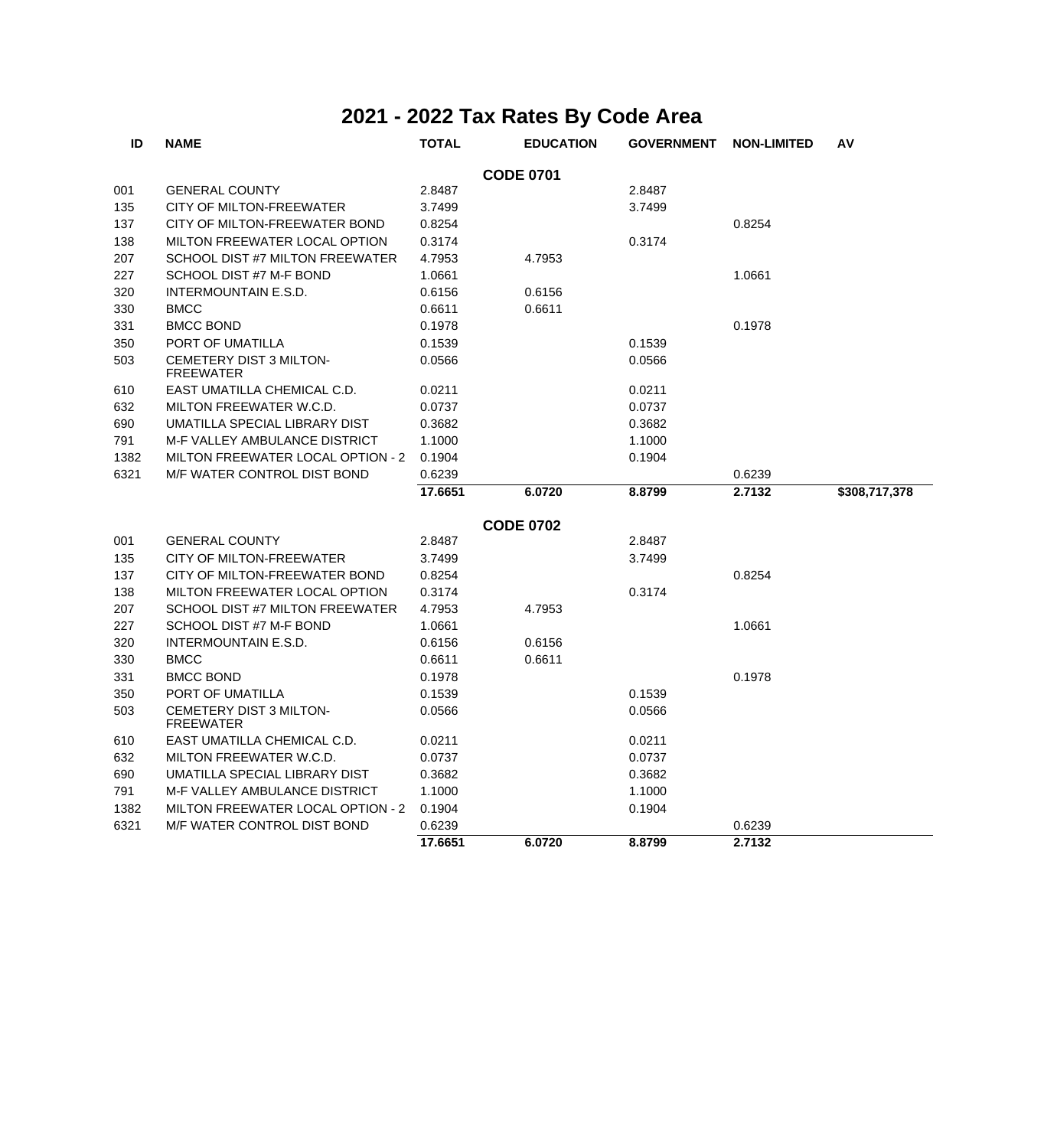| ID   | <b>NAME</b>                                        | <b>TOTAL</b> | <b>EDUCATION</b> | <b>GOVERNMENT</b> | <b>NON-LIMITED</b> | AV          |
|------|----------------------------------------------------|--------------|------------------|-------------------|--------------------|-------------|
|      |                                                    |              | <b>CODE 0704</b> |                   |                    |             |
| 001  | <b>GENERAL COUNTY</b>                              | 2.8487       |                  | 2.8487            |                    |             |
| 207  | SCHOOL DIST #7 MILTON FREEWATER                    | 4.7953       | 4.7953           |                   |                    |             |
| 227  | SCHOOL DIST #7 M-F BOND                            | 1.0661       |                  |                   | 1.0661             |             |
| 320  | <b>INTERMOUNTAIN E.S.D.</b>                        | 0.6156       | 0.6156           |                   |                    |             |
| 330  | <b>BMCC</b>                                        | 0.6611       | 0.6611           |                   |                    |             |
| 331  | <b>BMCC BOND</b>                                   | 0.1978       |                  |                   | 0.1978             |             |
| 350  | PORT OF UMATILLA                                   | 0.1539       |                  | 0.1539            |                    |             |
| 450  | UMATILLA MORROW RADIO & DATA<br><b>DISTRICT</b>    | 0.1700       |                  | 0.1700            |                    |             |
| 690  | UMATILLA SPECIAL LIBRARY DIST                      | 0.3682       |                  | 0.3682            |                    |             |
| 791  | <b>M-F VALLEY AMBULANCE DISTRICT</b>               | 1.1000       |                  | 1.1000            |                    |             |
|      |                                                    | 11.9767      | 6.0720           | 4.6408            | 1.2639             | \$4,807,537 |
|      |                                                    |              | <b>CODE 0705</b> |                   |                    |             |
| 001  | <b>GENERAL COUNTY</b>                              | 2.8487       |                  | 2.8487            |                    |             |
| 207  | SCHOOL DIST #7 MILTON FREEWATER                    | 4.7953       | 4.7953           |                   |                    |             |
| 227  | SCHOOL DIST #7 M-F BOND                            | 1.0661       |                  |                   | 1.0661             |             |
| 320  | <b>INTERMOUNTAIN E.S.D.</b>                        | 0.6156       | 0.6156           |                   |                    |             |
| 330  | <b>BMCC</b>                                        | 0.6611       | 0.6611           |                   |                    |             |
| 331  | <b>BMCC BOND</b>                                   | 0.1978       |                  |                   | 0.1978             |             |
| 350  | PORT OF UMATILLA                                   | 0.1539       |                  | 0.1539            |                    |             |
| 450  | UMATILLA MORROW RADIO & DATA<br><b>DISTRICT</b>    | 0.1700       |                  | 0.1700            |                    |             |
| 501  | <b>CEMETERY DIST 1 ATHENA</b>                      | 0.3174       |                  | 0.3174            |                    |             |
| 690  | UMATILLA SPECIAL LIBRARY DIST                      | 0.3682       |                  | 0.3682            |                    |             |
| 6911 | E UMATILLA CO AMBULANCE AREA<br><b>HEALTH DIST</b> | 1.0000       |                  | 1.0000            |                    |             |
|      |                                                    | 12.1941      | 6.0720           | 4.8582            | 1.2639             | \$9,379,275 |
|      |                                                    |              | <b>CODE 0706</b> |                   |                    |             |
| 001  | <b>GENERAL COUNTY</b>                              | 2.8487       |                  | 2.8487            |                    |             |
| 207  | SCHOOL DIST #7 MILTON FREEWATER                    | 4.7953       | 4.7953           |                   |                    |             |
| 227  | SCHOOL DIST #7 M-F BOND                            | 1.0661       |                  |                   | 1.0661             |             |
| 320  | <b>INTERMOUNTAIN E.S.D.</b>                        | 0.6156       | 0.6156           |                   |                    |             |
| 330  | <b>BMCC</b>                                        | 0.6611       | 0.6611           |                   |                    |             |
| 331  | <b>BMCC BOND</b>                                   | 0.1978       |                  |                   | 0.1978             |             |
| 350  | PORT OF UMATILLA                                   | 0.1539       |                  | 0.1539            |                    |             |
| 450  | UMATILLA MORROW RADIO & DATA<br><b>DISTRICT</b>    | 0.1700       |                  | 0.1700            |                    |             |
| 502  | <b>CEMETERY DIST 2 WESTON</b>                      | 0.3254       |                  | 0.3254            |                    |             |
| 690  | UMATILLA SPECIAL LIBRARY DIST                      | 0.3682       |                  | 0.3682            |                    |             |
| 791  | <b>M-F VALLEY AMBULANCE DISTRICT</b>               | 1.1000       |                  | 1.1000            |                    |             |
|      |                                                    | 12.3021      | 6.0720           | 4.9662            | 1.2639             | \$9,581,783 |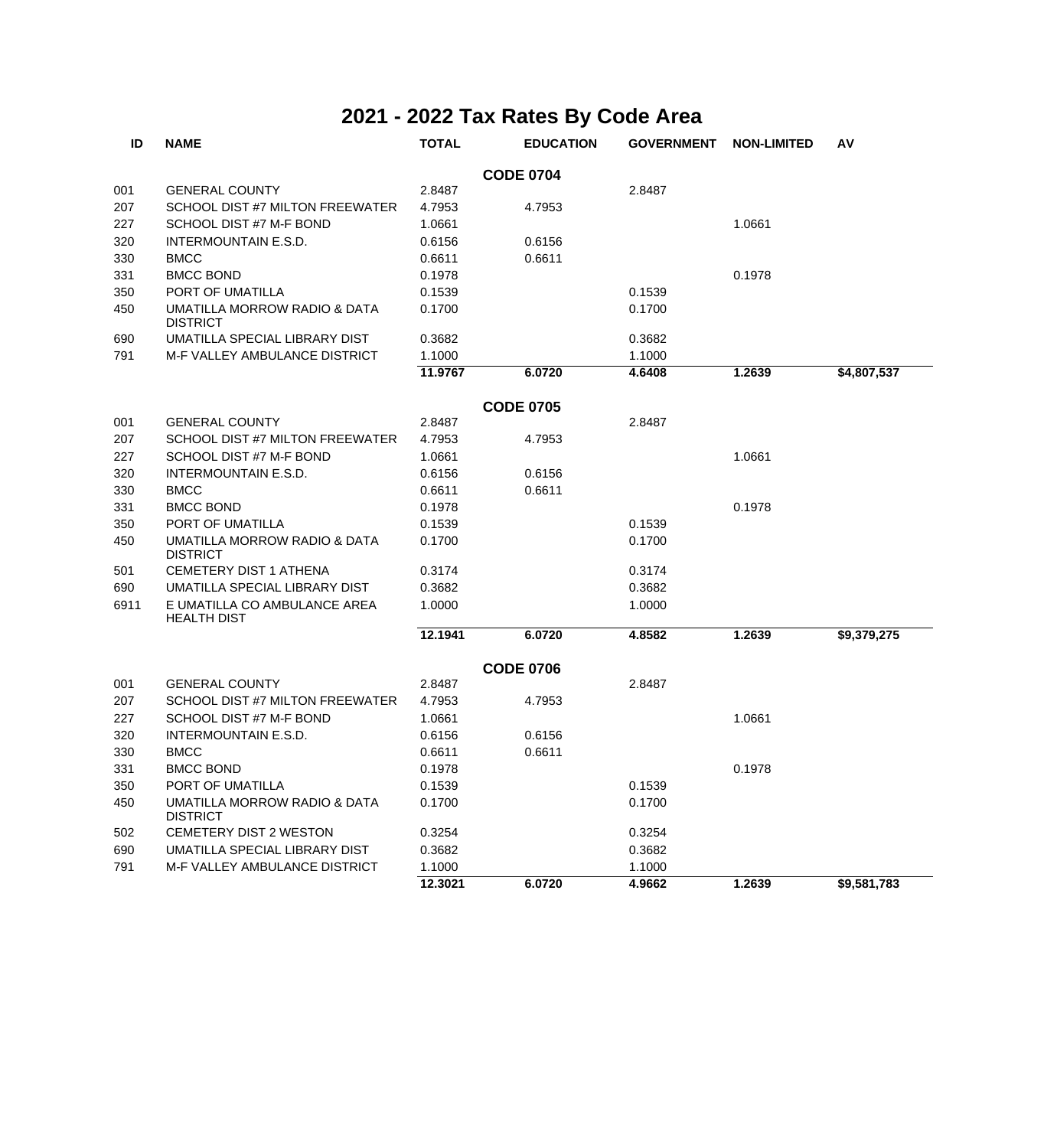| ID   | <b>NAME</b>                                     | <b>TOTAL</b> | <b>EDUCATION</b> | <b>GOVERNMENT</b> | <b>NON-LIMITED</b> | A٧           |
|------|-------------------------------------------------|--------------|------------------|-------------------|--------------------|--------------|
|      |                                                 |              | <b>CODE 0707</b> |                   |                    |              |
| 001  | <b>GENERAL COUNTY</b>                           | 2.8487       |                  | 2.8487            |                    |              |
| 207  | SCHOOL DIST #7 MILTON FREEWATER                 | 4.7953       | 4.7953           |                   |                    |              |
| 227  | SCHOOL DIST #7 M-F BOND                         | 1.0661       |                  |                   | 1.0661             |              |
| 320  | <b>INTERMOUNTAIN E.S.D.</b>                     | 0.6156       | 0.6156           |                   |                    |              |
| 330  | <b>BMCC</b>                                     | 0.6611       | 0.6611           |                   |                    |              |
| 331  | <b>BMCC BOND</b>                                | 0.1978       |                  |                   | 0.1978             |              |
| 350  | PORT OF UMATILLA                                | 0.1539       |                  | 0.1539            |                    |              |
| 450  | UMATILLA MORROW RADIO & DATA<br><b>DISTRICT</b> | 0.1700       |                  | 0.1700            |                    |              |
| 503  | CEMETERY DIST 3 MILTON-<br><b>FREEWATER</b>     | 0.0566       |                  | 0.0566            |                    |              |
| 690  | UMATILLA SPECIAL LIBRARY DIST                   | 0.3682       |                  | 0.3682            |                    |              |
| 791  | M-F VALLEY AMBULANCE DISTRICT                   | 1.1000       |                  | 1.1000            |                    |              |
|      |                                                 | 12.0333      | 6.0720           | 4.6974            | 1.2639             | \$47,793,260 |
|      |                                                 |              | <b>CODE 0708</b> |                   |                    |              |
| 001  | <b>GENERAL COUNTY</b>                           | 2.8487       |                  | 2.8487            |                    |              |
| 207  | SCHOOL DIST #7 MILTON FREEWATER                 | 4.7953       | 4.7953           |                   |                    |              |
| 227  | SCHOOL DIST #7 M-F BOND                         | 1.0661       |                  |                   | 1.0661             |              |
| 320  | INTERMOUNTAIN E.S.D.                            | 0.6156       | 0.6156           |                   |                    |              |
| 330  | <b>BMCC</b>                                     | 0.6611       | 0.6611           |                   |                    |              |
| 331  | <b>BMCC BOND</b>                                | 0.1978       |                  |                   | 0.1978             |              |
| 350  | PORT OF UMATILLA                                | 0.1539       |                  | 0.1539            |                    |              |
| 450  | UMATILLA MORROW RADIO & DATA<br><b>DISTRICT</b> | 0.1700       |                  | 0.1700            |                    |              |
| 503  | CEMETERY DIST 3 MILTON-<br><b>FREEWATER</b>     | 0.0566       |                  | 0.0566            |                    |              |
| 610  | EAST UMATILLA CHEMICAL C.D.                     | 0.0211       |                  | 0.0211            |                    |              |
| 690  | UMATILLA SPECIAL LIBRARY DIST                   | 0.3682       |                  | 0.3682            |                    |              |
| 791  | M-F VALLEY AMBULANCE DISTRICT                   | 1.1000       |                  | 1.1000            |                    |              |
|      |                                                 | 12.0544      | 6.0720           | 4.7185            | 1.2639             | \$86,940,737 |
|      |                                                 |              | <b>CODE 0709</b> |                   |                    |              |
| 001  | <b>GENERAL COUNTY</b>                           | 2.8487       |                  | 2.8487            |                    |              |
| 207  | SCHOOL DIST #7 MILTON FREEWATER                 | 4.7953       | 4.7953           |                   |                    |              |
| 227  | SCHOOL DIST #7 M-F BOND                         | 1.0661       |                  |                   | 1.0661             |              |
| 320  | <b>INTERMOUNTAIN E.S.D.</b>                     | 0.6156       | 0.6156           |                   |                    |              |
| 330  | <b>BMCC</b>                                     | 0.6611       | 0.6611           |                   |                    |              |
| 331  | <b>BMCC BOND</b>                                | 0.1978       |                  |                   | 0.1978             |              |
| 350  | PORT OF UMATILLA                                | 0.1539       |                  | 0.1539            |                    |              |
| 450  | UMATILLA MORROW RADIO & DATA<br><b>DISTRICT</b> | 0.1700       |                  | 0.1700            |                    |              |
| 503  | CEMETERY DIST 3 MILTON-<br><b>FREEWATER</b>     | 0.0566       |                  | 0.0566            |                    |              |
| 632  | MILTON FREEWATER W.C.D.                         | 0.0737       |                  | 0.0737            |                    |              |
| 690  | UMATILLA SPECIAL LIBRARY DIST                   | 0.3682       |                  | 0.3682            |                    |              |
| 791  | M-F VALLEY AMBULANCE DISTRICT                   | 1.1000       |                  | 1.1000            |                    |              |
| 6321 | M/F WATER CONTROL DIST BOND                     | 0.6239       |                  |                   | 0.6239             |              |
|      |                                                 | 12.7309      | 6.0720           | 4.7711            | 1.8878             | \$1,070,465  |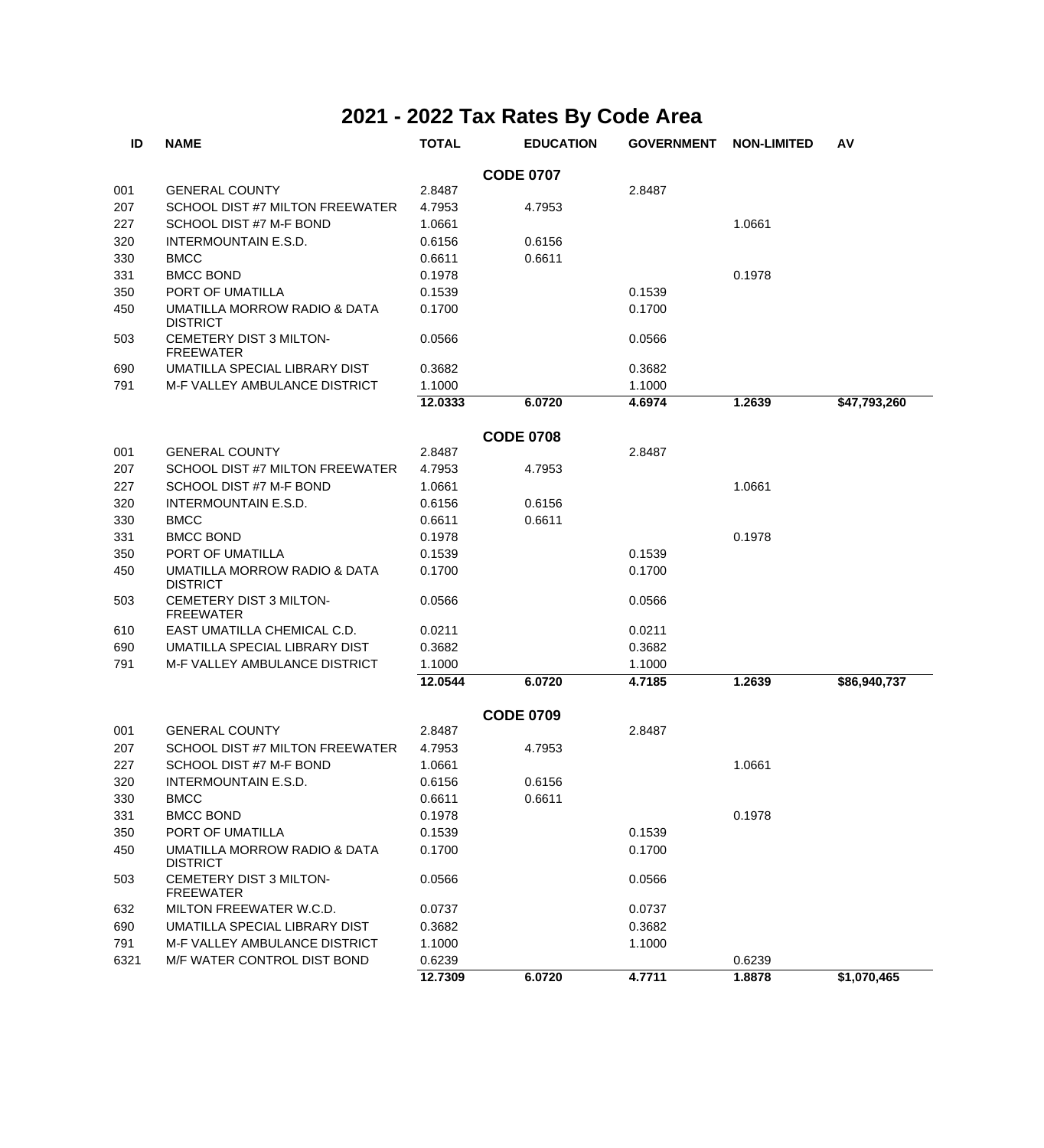| ID   | <b>NAME</b>                                                | <b>TOTAL</b> | <b>EDUCATION</b> | <b>GOVERNMENT</b> | <b>NON-LIMITED</b> | AV            |
|------|------------------------------------------------------------|--------------|------------------|-------------------|--------------------|---------------|
|      |                                                            |              | <b>CODE 0710</b> |                   |                    |               |
| 001  | <b>GENERAL COUNTY</b>                                      | 2.8487       |                  | 2.8487            |                    |               |
| 207  | SCHOOL DIST #7 MILTON FREEWATER                            | 4.7953       | 4.7953           |                   |                    |               |
| 227  | SCHOOL DIST #7 M-F BOND                                    | 1.0661       |                  |                   | 1.0661             |               |
| 320  | <b>INTERMOUNTAIN E.S.D.</b>                                | 0.6156       | 0.6156           |                   |                    |               |
| 330  | <b>BMCC</b>                                                | 0.6611       | 0.6611           |                   |                    |               |
| 331  | <b>BMCC BOND</b>                                           | 0.1978       |                  |                   | 0.1978             |               |
| 350  | PORT OF UMATILLA                                           | 0.1539       |                  | 0.1539            |                    |               |
| 450  | <b>UMATILLA MORROW RADIO &amp; DATA</b><br><b>DISTRICT</b> | 0.1700       |                  | 0.1700            |                    |               |
| 503  | CEMETERY DIST 3 MILTON-<br><b>FREEWATER</b>                | 0.0566       |                  | 0.0566            |                    |               |
| 610  | EAST UMATILLA CHEMICAL C.D.                                | 0.0211       |                  | 0.0211            |                    |               |
| 632  | MILTON FREEWATER W.C.D.                                    | 0.0737       |                  | 0.0737            |                    |               |
| 690  | UMATILLA SPECIAL LIBRARY DIST                              | 0.3682       |                  | 0.3682            |                    |               |
| 791  | M-F VALLEY AMBULANCE DISTRICT                              | 1.1000       |                  | 1.1000            |                    |               |
| 6321 | M/F WATER CONTROL DIST BOND                                | 0.6239       |                  |                   | 0.6239             |               |
|      |                                                            | 12.7520      | 6.0720           | 4.7922            | 1.8878             | \$171,603,530 |
|      |                                                            |              | <b>CODE 0711</b> |                   |                    |               |
| 001  | <b>GENERAL COUNTY</b>                                      | 2.8487       |                  | 2.8487            |                    |               |
| 207  | SCHOOL DIST #7 MILTON FREEWATER                            | 4.7953       | 4.7953           |                   |                    |               |
| 227  | SCHOOL DIST #7 M-F BOND                                    | 1.0661       |                  |                   | 1.0661             |               |
| 320  | INTERMOUNTAIN E.S.D.                                       | 0.6156       | 0.6156           |                   |                    |               |
| 330  | <b>BMCC</b>                                                | 0.6611       | 0.6611           |                   |                    |               |
| 331  | <b>BMCC BOND</b>                                           | 0.1978       |                  |                   | 0.1978             |               |
| 350  | PORT OF UMATILLA                                           | 0.1539       |                  | 0.1539            |                    |               |
| 450  | UMATILLA MORROW RADIO & DATA<br><b>DISTRICT</b>            | 0.1700       |                  | 0.1700            |                    |               |
| 503  | CEMETERY DIST 3 MILTON-<br><b>FREEWATER</b>                | 0.0566       |                  | 0.0566            |                    |               |
| 610  | EAST UMATILLA CHEMICAL C.D.                                | 0.0211       |                  | 0.0211            |                    |               |
| 632  | MILTON FREEWATER W.C.D.                                    | 0.0737       |                  | 0.0737            |                    |               |
| 690  | UMATILLA SPECIAL LIBRARY DIST                              | 0.3682       |                  | 0.3682            |                    |               |
| 791  | M-F VALLEY AMBULANCE DISTRICT                              | 1.1000       |                  | 1.1000            |                    |               |
| 6321 | M/F WATER CONTROL DIST BOND                                | 0.6239       |                  |                   | 0.6239             |               |
|      |                                                            | 12.7520      | 6.0720           | 4.7922            | 1.8878             |               |
|      |                                                            |              | <b>CODE 0712</b> |                   |                    |               |
| 001  | <b>GENERAL COUNTY</b>                                      | 2.8487       |                  | 2.8487            |                    |               |
| 207  | SCHOOL DIST #7 MILTON FREEWATER                            | 4.7953       | 4.7953           |                   |                    |               |
| 227  | SCHOOL DIST #7 M-F BOND                                    | 1.0661       |                  |                   | 1.0661             |               |
| 320  | INTERMOUNTAIN E.S.D.                                       | 0.6156       | 0.6156           |                   |                    |               |
| 330  | <b>BMCC</b>                                                | 0.6611       | 0.6611           |                   |                    |               |
| 331  | <b>BMCC BOND</b>                                           | 0.1978       |                  |                   | 0.1978             |               |
| 350  | PORT OF UMATILLA                                           | 0.1539       |                  | 0.1539            |                    |               |
| 450  | UMATILLA MORROW RADIO & DATA<br><b>DISTRICT</b>            | 0.1700       |                  | 0.1700            |                    |               |
| 690  | UMATILLA SPECIAL LIBRARY DIST                              | 0.3682       |                  | 0.3682            |                    |               |
| 791  | M-F VALLEY AMBULANCE DISTRICT                              | 1.1000       |                  | 1.1000            |                    |               |
|      |                                                            | 11.9767      | 6.0720           | 4.6408            | 1.2639             | \$103,076,323 |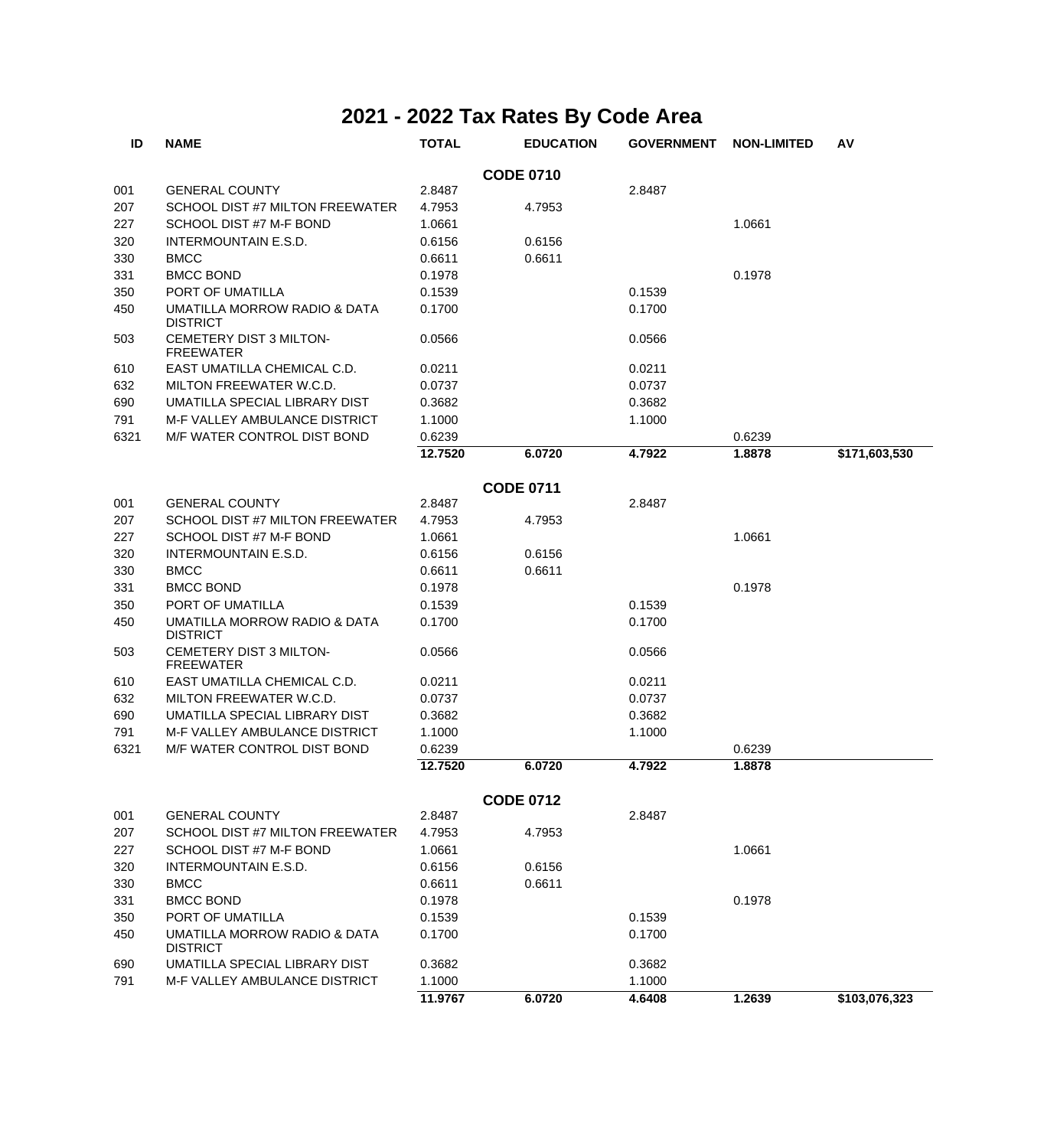| ID  | <b>NAME</b>                                     | <b>TOTAL</b> | <b>EDUCATION</b> | <b>GOVERNMENT</b> | <b>NON-LIMITED</b> | AV        |
|-----|-------------------------------------------------|--------------|------------------|-------------------|--------------------|-----------|
|     |                                                 |              | <b>CODE 0713</b> |                   |                    |           |
| 001 | <b>GENERAL COUNTY</b>                           | 2.8487       |                  | 2.8487            |                    |           |
| 207 | SCHOOL DIST #7 MILTON FREEWATER                 | 4.7953       | 4.7953           |                   |                    |           |
| 227 | SCHOOL DIST #7 M-F BOND                         | 1.0661       |                  |                   | 1.0661             |           |
| 320 | <b>INTERMOUNTAIN E.S.D.</b>                     | 0.6156       | 0.6156           |                   |                    |           |
| 330 | <b>BMCC</b>                                     | 0.6611       | 0.6611           |                   |                    |           |
| 331 | <b>BMCC BOND</b>                                | 0.1978       |                  |                   | 0.1978             |           |
| 350 | PORT OF UMATILLA                                | 0.1539       |                  | 0.1539            |                    |           |
| 450 | UMATILLA MORROW RADIO & DATA<br><b>DISTRICT</b> | 0.1700       |                  | 0.1700            |                    |           |
| 503 | CEMETERY DIST 3 MILTON-<br><b>FREEWATER</b>     | 0.0566       |                  | 0.0566            |                    |           |
| 690 | UMATILLA SPECIAL LIBRARY DIST                   | 0.3682       |                  | 0.3682            |                    |           |
| 791 | M-F VALLEY AMBULANCE DISTRICT                   | 1.1000       |                  | 1.1000            |                    |           |
|     |                                                 | 12.0333      | 6.0720           | 4.6974            | 1.2639             |           |
|     |                                                 |              | <b>CODE 0714</b> |                   |                    |           |
| 001 | <b>GENERAL COUNTY</b>                           | 2.8487       |                  | 2.8487            |                    |           |
| 207 | SCHOOL DIST #7 MILTON FREEWATER                 | 4.7953       | 4.7953           |                   |                    |           |
| 227 | SCHOOL DIST #7 M-F BOND                         | 1.0661       |                  |                   | 1.0661             |           |
| 320 | <b>INTERMOUNTAIN E.S.D.</b>                     | 0.6156       | 0.6156           |                   |                    |           |
| 330 | <b>BMCC</b>                                     | 0.6611       | 0.6611           |                   |                    |           |
| 331 | <b>BMCC BOND</b>                                | 0.1978       |                  |                   | 0.1978             |           |
| 350 | PORT OF UMATILLA                                | 0.1539       |                  | 0.1539            |                    |           |
| 450 | UMATILLA MORROW RADIO & DATA<br><b>DISTRICT</b> | 0.1700       |                  | 0.1700            |                    |           |
| 503 | CEMETERY DIST 3 MILTON-<br><b>FREEWATER</b>     | 0.0566       |                  | 0.0566            |                    |           |
| 610 | EAST UMATILLA CHEMICAL C.D.                     | 0.0211       |                  | 0.0211            |                    |           |
| 690 | UMATILLA SPECIAL LIBRARY DIST                   | 0.3682       |                  | 0.3682            |                    |           |
| 791 | M-F VALLEY AMBULANCE DISTRICT                   | 1.1000       |                  | 1.1000            |                    |           |
|     |                                                 | 12.0544      | 6.0720           | 4.7185            | 1.2639             |           |
|     |                                                 |              | <b>CODE 0715</b> |                   |                    |           |
| 001 | <b>GENERAL COUNTY</b>                           | 2.8487       |                  | 2.8487            |                    |           |
| 207 | SCHOOL DIST #7 MILTON FREEWATER                 | 4.7953       | 4.7953           |                   |                    |           |
| 227 | SCHOOL DIST #7 M-F BOND                         | 1.0661       |                  |                   | 1.0661             |           |
| 320 | <b>INTERMOUNTAIN E.S.D.</b>                     | 0.6156       | 0.6156           |                   |                    |           |
| 330 | <b>BMCC</b>                                     | 0.6611       | 0.6611           |                   |                    |           |
| 331 | <b>BMCC BOND</b>                                | 0.1978       |                  |                   | 0.1978             |           |
| 350 | PORT OF UMATILLA                                | 0.1539       |                  | 0.1539            |                    |           |
| 450 | UMATILLA MORROW RADIO & DATA<br><b>DISTRICT</b> | 0.1700       |                  | 0.1700            |                    |           |
| 501 | <b>CEMETERY DIST 1 ATHENA</b>                   | 0.3174       |                  | 0.3174            |                    |           |
| 690 | UMATILLA SPECIAL LIBRARY DIST                   | 0.3682       |                  | 0.3682            |                    |           |
| 791 | M-F VALLEY AMBULANCE DISTRICT                   | 1.1000       |                  | 1.1000            |                    |           |
|     |                                                 | 12.2941      | 6.0720           | 4.9582            | 1.2639             | \$150,358 |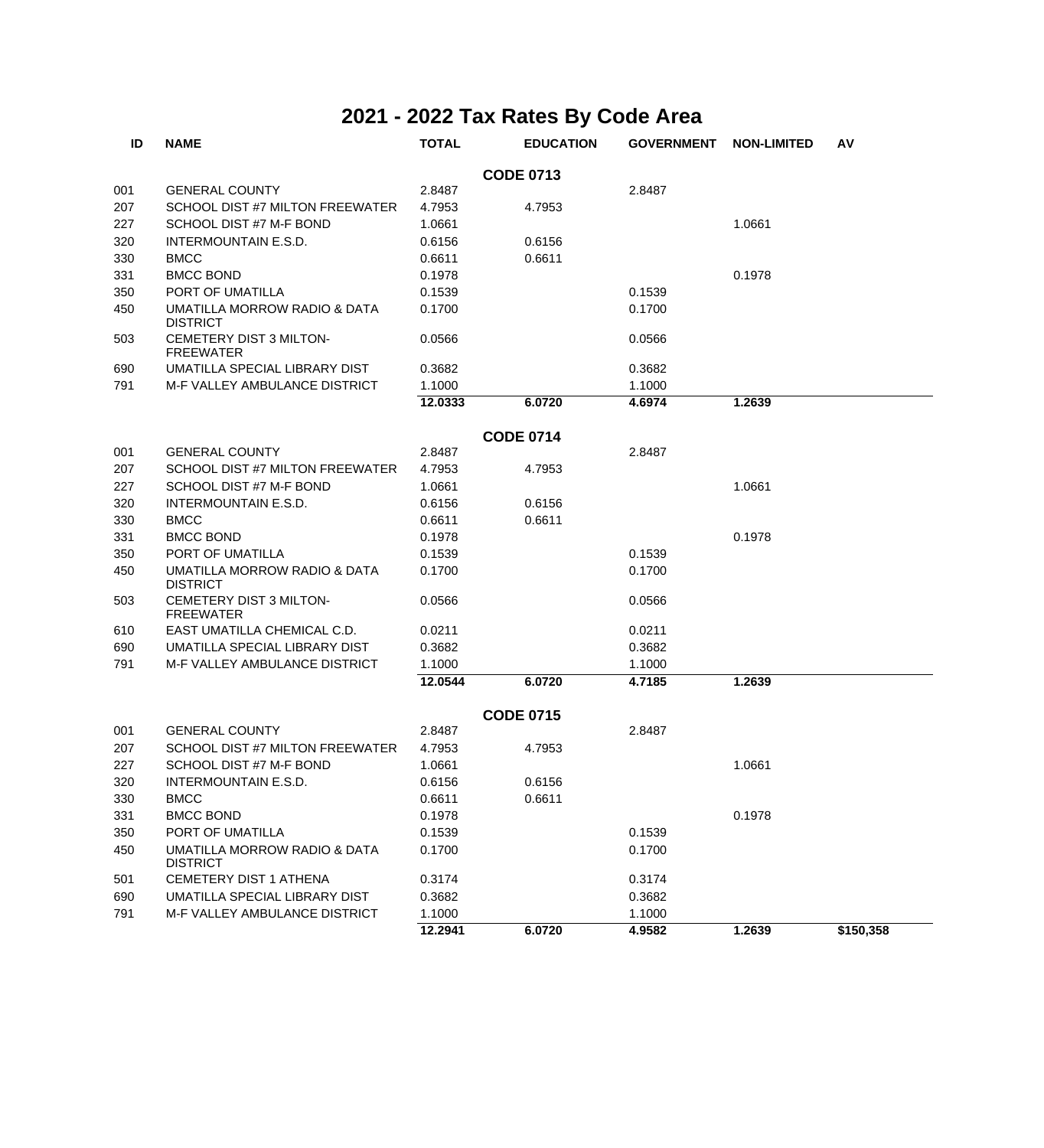| ID   | <b>NAME</b>                                        | <b>TOTAL</b> | <b>EDUCATION</b> | <b>GOVERNMENT</b> | <b>NON-LIMITED</b> | AV           |
|------|----------------------------------------------------|--------------|------------------|-------------------|--------------------|--------------|
|      |                                                    |              | <b>CODE 0716</b> |                   |                    |              |
| 001  | <b>GENERAL COUNTY</b>                              | 2.8487       |                  | 2.8487            |                    |              |
| 207  | SCHOOL DIST #7 MILTON FREEWATER                    | 4.7953       | 4.7953           |                   |                    |              |
| 227  | SCHOOL DIST #7 M-F BOND                            | 1.0661       |                  |                   | 1.0661             |              |
| 320  | INTERMOUNTAIN E.S.D.                               | 0.6156       | 0.6156           |                   |                    |              |
| 330  | <b>BMCC</b>                                        | 0.6611       | 0.6611           |                   |                    |              |
| 331  | <b>BMCC BOND</b>                                   | 0.1978       |                  |                   | 0.1978             |              |
| 350  | PORT OF UMATILLA                                   | 0.1539       |                  | 0.1539            |                    |              |
| 412  | FD 12 EAST UMATILLA FIRE/RESCUE                    | 1.0012       |                  | 1.0012            |                    |              |
| 450  | UMATILLA MORROW RADIO & DATA<br><b>DISTRICT</b>    | 0.1700       |                  | 0.1700            |                    |              |
| 660  | HELIX PARK AND REC DIST                            | 0.4805       |                  | 0.4805            |                    |              |
| 690  | UMATILLA SPECIAL LIBRARY DIST                      | 0.3682       |                  | 0.3682            |                    |              |
| 6911 | E UMATILLA CO AMBULANCE AREA<br><b>HEALTH DIST</b> | 1.0000       |                  | 1.0000            |                    |              |
|      |                                                    | 13.3584      | 6.0720           | 6.0225            | 1.2639             | \$1,563,375  |
|      |                                                    |              | <b>CODE 0718</b> |                   |                    |              |
| 001  | <b>GENERAL COUNTY</b>                              | 2.8487       |                  | 2.8487            |                    |              |
| 135  | CITY OF MILTON-FREEWATER                           | 3.7499       |                  | 3.7499            |                    |              |
| 137  | CITY OF MILTON-FREEWATER BOND                      | 0.8254       |                  |                   | 0.8254             |              |
| 138  | MILTON FREEWATER LOCAL OPTION                      | 0.3174       |                  | 0.3174            |                    |              |
| 207  | SCHOOL DIST #7 MILTON FREEWATER                    | 4.7953       | 4.7953           |                   |                    |              |
| 227  | SCHOOL DIST #7 M-F BOND                            | 1.0661       |                  |                   | 1.0661             |              |
| 320  | INTERMOUNTAIN E.S.D.                               | 0.6156       | 0.6156           |                   |                    |              |
| 330  | <b>BMCC</b>                                        | 0.6611       | 0.6611           |                   |                    |              |
| 331  | <b>BMCC BOND</b>                                   | 0.1978       |                  |                   | 0.1978             |              |
| 350  | PORT OF UMATILLA                                   | 0.1539       |                  | 0.1539            |                    |              |
| 503  | CEMETERY DIST 3 MILTON-<br><b>FREEWATER</b>        | 0.0566       |                  | 0.0566            |                    |              |
| 690  | UMATILLA SPECIAL LIBRARY DIST                      | 0.3682       |                  | 0.3682            |                    |              |
| 791  | M-F VALLEY AMBULANCE DISTRICT                      | 1.1000       |                  | 1.1000            |                    |              |
| 1382 | MILTON FREEWATER LOCAL OPTION - 2                  | 0.1904       |                  | 0.1904            |                    |              |
|      |                                                    | 16.9464      | 6.0720           | 8.7851            | 2.0893             | \$6,273,895  |
|      |                                                    |              | <b>CODE 0719</b> |                   |                    |              |
| 001  | <b>GENERAL COUNTY</b>                              | 2.8487       |                  | 2.8487            |                    |              |
| 207  | SCHOOL DIST #7 MILTON FREEWATER                    | 4.7953       | 4.7953           |                   |                    |              |
| 227  | SCHOOL DIST #7 M-F BOND                            | 1.0661       |                  |                   | 1.0661             |              |
| 320  | INTERMOUNTAIN E.S.D.                               | 0.6156       | 0.6156           |                   |                    |              |
| 330  | <b>BMCC</b>                                        | 0.6611       | 0.6611           |                   |                    |              |
| 331  | <b>BMCC BOND</b>                                   | 0.1978       |                  |                   | 0.1978             |              |
| 350  | PORT OF UMATILLA                                   | 0.1539       |                  | 0.1539            |                    |              |
| 450  | UMATILLA MORROW RADIO & DATA<br><b>DISTRICT</b>    | 0.1700       |                  | 0.1700            |                    |              |
| 690  | UMATILLA SPECIAL LIBRARY DIST                      | 0.3682       |                  | 0.3682            |                    |              |
|      |                                                    | 10.8767      | 6.0720           | 3.5408            | 1.2639             | \$12,157,336 |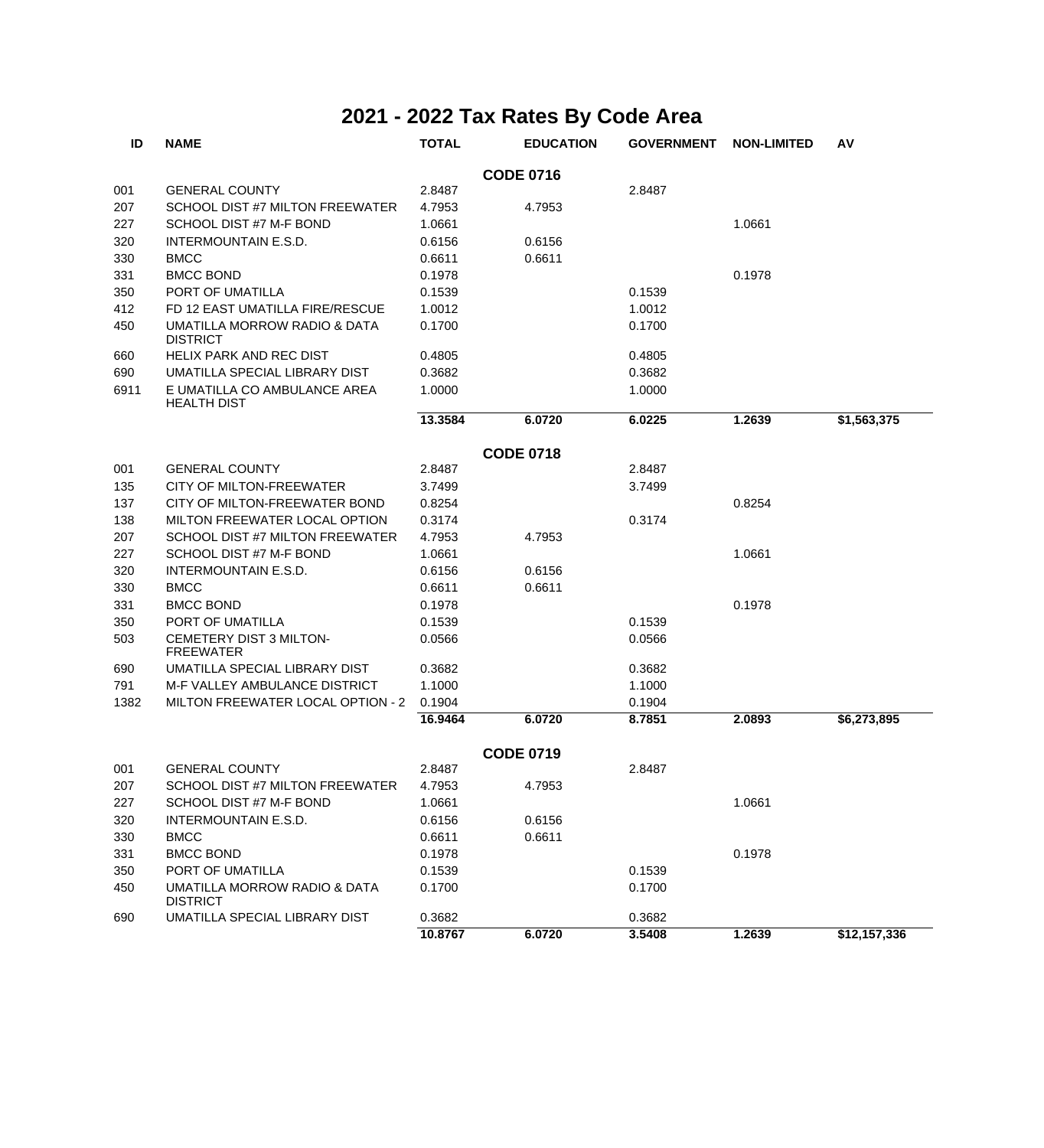| ID   | <b>NAME</b>                                        | <b>TOTAL</b> | <b>EDUCATION</b> | <b>GOVERNMENT</b> | <b>NON-LIMITED</b> | AV          |
|------|----------------------------------------------------|--------------|------------------|-------------------|--------------------|-------------|
|      |                                                    |              | <b>CODE 0720</b> |                   |                    |             |
| 001  | <b>GENERAL COUNTY</b>                              | 2.8487       |                  | 2.8487            |                    |             |
| 207  | SCHOOL DIST #7 MILTON FREEWATER                    | 4.7953       | 4.7953           |                   |                    |             |
| 227  | SCHOOL DIST #7 M-F BOND                            | 1.0661       |                  |                   | 1.0661             |             |
| 320  | INTERMOUNTAIN E.S.D.                               | 0.6156       | 0.6156           |                   |                    |             |
| 330  | <b>BMCC</b>                                        | 0.6611       | 0.6611           |                   |                    |             |
| 331  | <b>BMCC BOND</b>                                   | 0.1978       |                  |                   | 0.1978             |             |
| 350  | PORT OF UMATILLA                                   | 0.1539       |                  | 0.1539            |                    |             |
| 412  | FD 12 EAST UMATILLA FIRE/RESCUE                    | 1.0012       |                  | 1.0012            |                    |             |
| 450  | UMATILLA MORROW RADIO & DATA<br><b>DISTRICT</b>    | 0.1700       |                  | 0.1700            |                    |             |
| 690  | UMATILLA SPECIAL LIBRARY DIST                      | 0.3682       |                  | 0.3682            |                    |             |
| 791  | M-F VALLEY AMBULANCE DISTRICT                      | 1.1000       |                  | 1.1000            |                    |             |
|      |                                                    | 12.9779      | 6.0720           | 5.6420            | 1.2639             | \$184,798   |
|      |                                                    |              | <b>CODE 0721</b> |                   |                    |             |
| 001  | <b>GENERAL COUNTY</b>                              | 2.8487       |                  | 2.8487            |                    |             |
| 207  | SCHOOL DIST #7 MILTON FREEWATER                    | 4.7953       | 4.7953           |                   |                    |             |
| 227  | SCHOOL DIST #7 M-F BOND                            | 1.0661       |                  |                   | 1.0661             |             |
| 320  | <b>INTERMOUNTAIN E.S.D.</b>                        | 0.6156       | 0.6156           |                   |                    |             |
| 330  | <b>BMCC</b>                                        | 0.6611       | 0.6611           |                   |                    |             |
| 331  | <b>BMCC BOND</b>                                   | 0.1978       |                  |                   | 0.1978             |             |
| 350  | PORT OF UMATILLA                                   | 0.1539       |                  | 0.1539            |                    |             |
| 450  | UMATILLA MORROW RADIO & DATA<br><b>DISTRICT</b>    | 0.1700       |                  | 0.1700            |                    |             |
| 690  | UMATILLA SPECIAL LIBRARY DIST                      | 0.3682       |                  | 0.3682            |                    |             |
| 6911 | E UMATILLA CO AMBULANCE AREA<br><b>HEALTH DIST</b> | 1.0000       |                  | 1.0000            |                    |             |
|      |                                                    | 11.8767      | 6.0720           | 4.5408            | 1.2639             | \$1,574,070 |
|      |                                                    |              | <b>CODE 0722</b> |                   |                    |             |
| 001  | <b>GENERAL COUNTY</b>                              | 2.8487       |                  | 2.8487            |                    |             |
| 207  | SCHOOL DIST #7 MILTON FREEWATER                    | 4.7953       | 4.7953           |                   |                    |             |
| 227  | SCHOOL DIST #7 M-F BOND                            | 1.0661       |                  |                   | 1.0661             |             |
| 320  | <b>INTERMOUNTAIN E.S.D.</b>                        | 0.6156       | 0.6156           |                   |                    |             |
| 330  | <b>BMCC</b>                                        | 0.6611       | 0.6611           |                   |                    |             |
| 331  | <b>BMCC BOND</b>                                   | 0.1978       |                  |                   | 0.1978             |             |
| 350  | PORT OF UMATILLA                                   | 0.1539       |                  | 0.1539            |                    |             |
| 412  | FD 12 EAST UMATILLA FIRE/RESCUE                    | 1.0012       |                  | 1.0012            |                    |             |
| 450  | UMATILLA MORROW RADIO & DATA<br><b>DISTRICT</b>    | 0.1700       |                  | 0.1700            |                    |             |
| 660  | <b>HELIX PARK AND REC DIST</b>                     | 0.4805       |                  | 0.4805            |                    |             |
| 690  | UMATILLA SPECIAL LIBRARY DIST                      | 0.3682       |                  | 0.3682            |                    |             |
| 791  | M-F VALLEY AMBULANCE DISTRICT                      | 1.1000       |                  | 1.1000            |                    |             |
|      |                                                    | 13.4584      | 6.0720           | 6.1225            | 1.2639             | \$194,284   |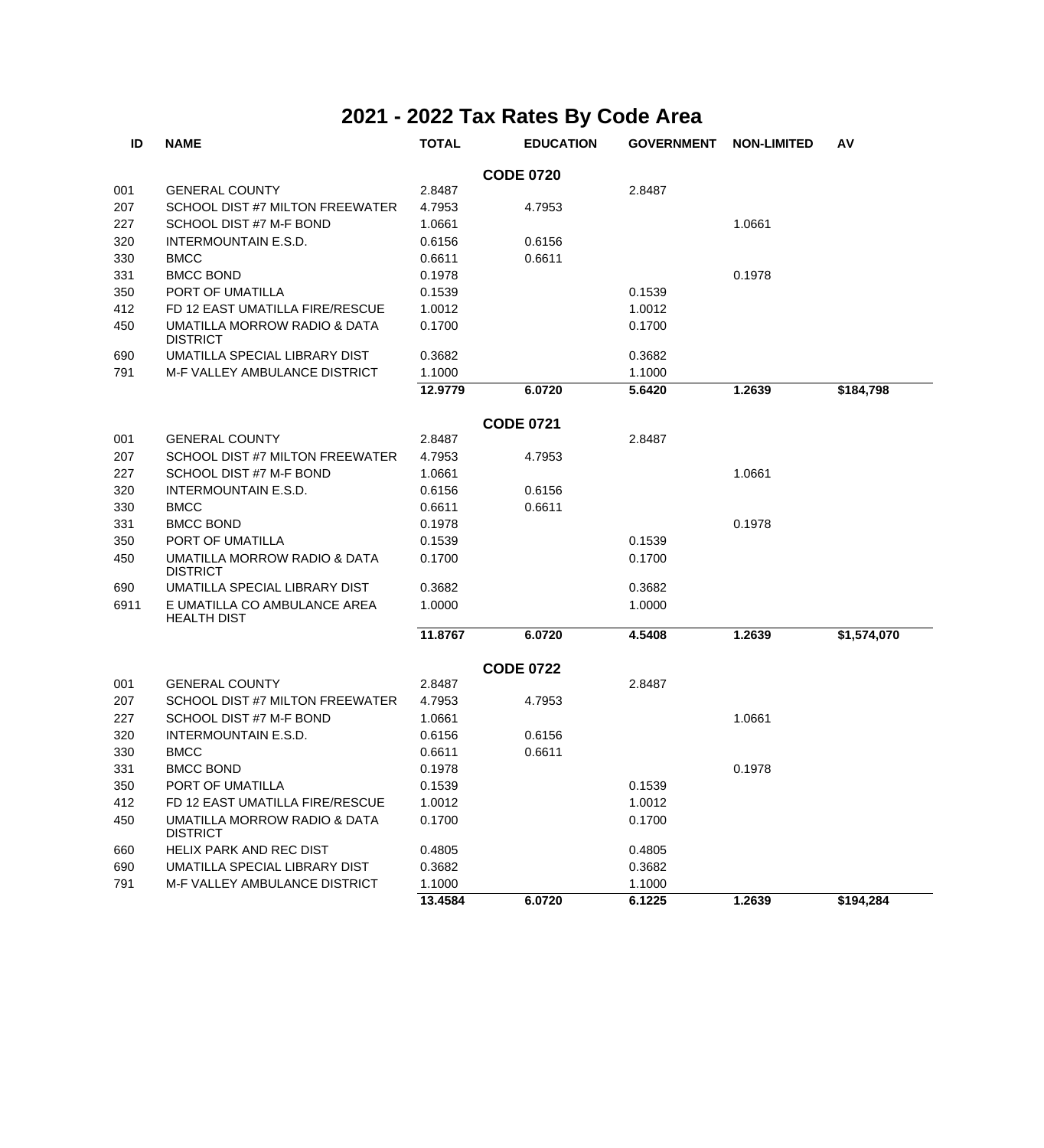| ID   | <b>NAME</b>                                        | <b>TOTAL</b> | <b>EDUCATION</b> | <b>GOVERNMENT</b> | <b>NON-LIMITED</b> | AV          |
|------|----------------------------------------------------|--------------|------------------|-------------------|--------------------|-------------|
|      |                                                    |              | <b>CODE 0723</b> |                   |                    |             |
| 001  | <b>GENERAL COUNTY</b>                              | 2.8487       |                  | 2.8487            |                    |             |
| 207  | SCHOOL DIST #7 MILTON FREEWATER                    | 4.7953       | 4.7953           |                   |                    |             |
| 227  | SCHOOL DIST #7 M-F BOND                            | 1.0661       |                  |                   | 1.0661             |             |
| 320  | <b>INTERMOUNTAIN E.S.D.</b>                        | 0.6156       | 0.6156           |                   |                    |             |
| 330  | <b>BMCC</b>                                        | 0.6611       | 0.6611           |                   |                    |             |
| 331  | <b>BMCC BOND</b>                                   | 0.1978       |                  |                   | 0.1978             |             |
| 350  | PORT OF UMATILLA                                   | 0.1539       |                  | 0.1539            |                    |             |
| 450  | UMATILLA MORROW RADIO & DATA<br><b>DISTRICT</b>    | 0.1700       |                  | 0.1700            |                    |             |
| 502  | <b>CEMETERY DIST 2 WESTON</b>                      | 0.3254       |                  | 0.3254            |                    |             |
| 690  | UMATILLA SPECIAL LIBRARY DIST                      | 0.3682       |                  | 0.3682            |                    |             |
| 6911 | E UMATILLA CO AMBULANCE AREA<br><b>HEALTH DIST</b> | 1.0000       |                  | 1.0000            |                    |             |
|      |                                                    | 12.2021      | 6.0720           | 4.8662            | 1.2639             | \$2,568,196 |
|      |                                                    |              | <b>CODE 0724</b> |                   |                    |             |
| 001  | <b>GENERAL COUNTY</b>                              | 2.8487       |                  | 2.8487            |                    |             |
| 207  | SCHOOL DIST #7 MILTON FREEWATER                    | 4.7953       | 4.7953           |                   |                    |             |
| 227  | SCHOOL DIST #7 M-F BOND                            | 1.0661       |                  |                   | 1.0661             |             |
| 320  | <b>INTERMOUNTAIN E.S.D.</b>                        | 0.6156       | 0.6156           |                   |                    |             |
| 330  | <b>BMCC</b>                                        | 0.6611       | 0.6611           |                   |                    |             |
| 331  | <b>BMCC BOND</b>                                   | 0.1978       |                  |                   | 0.1978             |             |
| 350  | PORT OF UMATILLA                                   | 0.1539       |                  | 0.1539            |                    |             |
| 450  | UMATILLA MORROW RADIO & DATA<br><b>DISTRICT</b>    | 0.1700       |                  | 0.1700            |                    |             |
| 503  | CEMETERY DIST 3 MILTON-<br><b>FREEWATER</b>        | 0.0566       |                  | 0.0566            |                    |             |
| 632  | MILTON FREEWATER W.C.D.                            | 0.0737       |                  | 0.0737            |                    |             |
| 690  | UMATILLA SPECIAL LIBRARY DIST                      | 0.3682       |                  | 0.3682            |                    |             |
| 6321 | M/F WATER CONTROL DIST BOND                        | 0.6239       |                  |                   | 0.6239             |             |
|      |                                                    | 11.6309      | 6.0720           | 3.6711            | 1.8878             | \$237,076   |
|      |                                                    |              | <b>CODE 0726</b> |                   |                    |             |
| 001  | <b>GENERAL COUNTY</b>                              | 2.8487       |                  | 2.8487            |                    |             |
| 207  | SCHOOL DIST #7 MILTON FREEWATER                    | 4.7953       | 4.7953           |                   |                    |             |
| 227  | SCHOOL DIST #7 M-F BOND                            | 1.0661       |                  |                   | 1.0661             |             |
| 320  | INTERMOUNTAIN E.S.D.                               | 0.6156       | 0.6156           |                   |                    |             |
| 330  | <b>BMCC</b>                                        | 0.6611       | 0.6611           |                   |                    |             |
| 331  | <b>BMCC BOND</b>                                   | 0.1978       |                  |                   | 0.1978             |             |
| 350  | PORT OF UMATILLA                                   | 0.1539       |                  | 0.1539            |                    |             |
| 412  | FD 12 EAST UMATILLA FIRE/RESCUE                    | 1.0012       |                  | 1.0012            |                    |             |
| 450  | UMATILLA MORROW RADIO & DATA<br><b>DISTRICT</b>    | 0.1700       |                  | 0.1700            |                    |             |
| 502  | CEMETERY DIST 2 WESTON                             | 0.3254       |                  | 0.3254            |                    |             |
| 690  | UMATILLA SPECIAL LIBRARY DIST                      | 0.3682       |                  | 0.3682            |                    |             |
| 791  | M-F VALLEY AMBULANCE DISTRICT                      | 1.1000       |                  | 1.1000            |                    |             |
|      |                                                    | 13.3033      | 6.0720           | 5.9674            | 1.2639             | \$1,189,080 |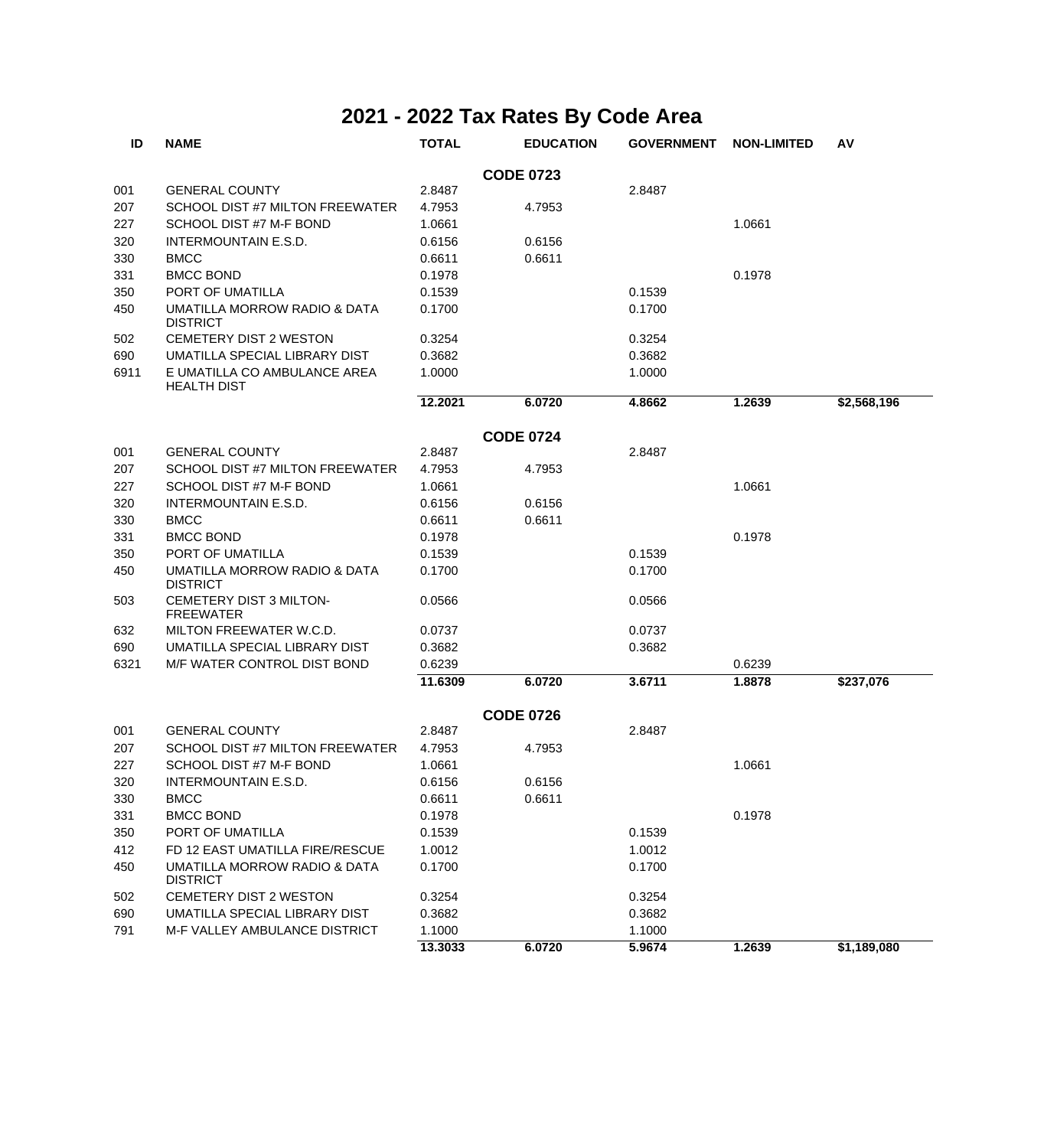| ID   | <b>NAME</b>                                        | <b>TOTAL</b> | <b>EDUCATION</b> | <b>GOVERNMENT</b> | <b>NON-LIMITED</b> | AV              |
|------|----------------------------------------------------|--------------|------------------|-------------------|--------------------|-----------------|
|      |                                                    |              | <b>CODE 0727</b> |                   |                    |                 |
| 001  | <b>GENERAL COUNTY</b>                              | 2.8487       |                  | 2.8487            |                    |                 |
| 207  | SCHOOL DIST #7 MILTON FREEWATER                    | 4.7953       | 4.7953           |                   |                    |                 |
| 227  | SCHOOL DIST #7 M-F BOND                            | 1.0661       |                  |                   | 1.0661             |                 |
| 320  | <b>INTERMOUNTAIN E.S.D.</b>                        | 0.6156       | 0.6156           |                   |                    |                 |
| 330  | <b>BMCC</b>                                        | 0.6611       | 0.6611           |                   |                    |                 |
| 331  | <b>BMCC BOND</b>                                   | 0.1978       |                  |                   | 0.1978             |                 |
| 350  | PORT OF UMATILLA                                   | 0.1539       |                  | 0.1539            |                    |                 |
| 412  | FD 12 EAST UMATILLA FIRE/RESCUE                    | 1.0012       |                  | 1.0012            |                    |                 |
| 450  | UMATILLA MORROW RADIO & DATA<br><b>DISTRICT</b>    | 0.1700       |                  | 0.1700            |                    |                 |
| 502  | <b>CEMETERY DIST 2 WESTON</b>                      | 0.3254       |                  | 0.3254            |                    |                 |
| 690  | UMATILLA SPECIAL LIBRARY DIST                      | 0.3682       |                  | 0.3682            |                    |                 |
| 6911 | E UMATILLA CO AMBULANCE AREA<br><b>HEALTH DIST</b> | 1.0000       |                  | 1.0000            |                    |                 |
|      |                                                    | 13.2033      | 6.0720           | 5.8674            | 1.2639             | \$44,328        |
|      |                                                    |              | <b>CODE 0728</b> |                   |                    |                 |
| 001  | <b>GENERAL COUNTY</b>                              | 2.8487       |                  | 2.8487            |                    |                 |
| 207  | SCHOOL DIST #7 MILTON FREEWATER                    | 4.7953       | 4.7953           |                   |                    |                 |
| 227  | SCHOOL DIST #7 M-F BOND                            | 1.0661       |                  |                   | 1.0661             |                 |
| 320  | <b>INTERMOUNTAIN E.S.D.</b>                        | 0.6156       | 0.6156           |                   |                    |                 |
| 330  | <b>BMCC</b>                                        | 0.6611       | 0.6611           |                   |                    |                 |
| 331  | <b>BMCC BOND</b>                                   | 0.1978       |                  |                   | 0.1978             |                 |
| 350  | PORT OF UMATILLA                                   | 0.1539       |                  | 0.1539            |                    |                 |
| 450  | UMATILLA MORROW RADIO & DATA<br><b>DISTRICT</b>    | 0.1700       |                  | 0.1700            |                    |                 |
| 690  | UMATILLA SPECIAL LIBRARY DIST                      | 0.3682       |                  | 0.3682            |                    |                 |
| 6911 | E UMATILLA CO AMBULANCE AREA<br><b>HEALTH DIST</b> | 1.0000       |                  | 1.0000            |                    |                 |
|      |                                                    | 11.8767      | 6.0720           | 4.5408            | 1.2639             |                 |
|      |                                                    |              | <b>CODE 0801</b> |                   |                    |                 |
| 001  | <b>GENERAL COUNTY</b>                              | 2.8121       |                  | 2.8121            |                    |                 |
| 130  | <b>CITY OF HERMISTON</b>                           | 6.0077       |                  | 6.0077            |                    |                 |
| 132  | <b>CITY OF HERMISTON BOND</b>                      | 0.2710       |                  |                   | 0.2710             |                 |
| 208  | <b>SCHOOL DIST #8 HERMISTON</b>                    | 4.8211       | 4.8211           |                   |                    |                 |
| 320  | <b>INTERMOUNTAIN E.S.D.</b>                        | 0.6077       | 0.6077           |                   |                    |                 |
| 330  | <b>BMCC</b>                                        | 0.6526       | 0.6526           |                   |                    |                 |
| 331  | <b>BMCC BOND</b>                                   | 0.1978       |                  |                   | 0.1978             |                 |
| 350  | PORT OF UMATILLA                                   | 0.1520       |                  | 0.1520            |                    |                 |
| 413  | UMATILLA COUNTY FIRE DIST 1                        | 1.7275       |                  | 1.7275            |                    |                 |
| 450  | UMATILLA MORROW RADIO & DATA<br><b>DISTRICT</b>    | 0.1679       |                  | 0.1679            |                    |                 |
| 508  | <b>CEMETERY DIST 8 HERMISTON</b>                   | 0.0911       |                  | 0.0911            |                    |                 |
| 650  | W. UMATILLA MOSQUITO CONTROL                       | 0.1995       |                  | 0.1995            |                    |                 |
| 818  | <b>HERMISTON URBAN RENEWAL</b><br><b>DISTRICT</b>  | 0.2317       |                  | 0.2317            |                    |                 |
| 861  | UMATILLA COUNTY FIRE DIST BOND #1                  | 0.1598       |                  |                   | 0.1598             |                 |
| 2882 | SCHOOL DIST #8 HERMISTON BOND - 2                  | 3.5137       |                  |                   | 3.5137             |                 |
|      |                                                    | 21.6132      | 6.0814           | 11.3895           | 4.1423             | \$1,046,200,793 |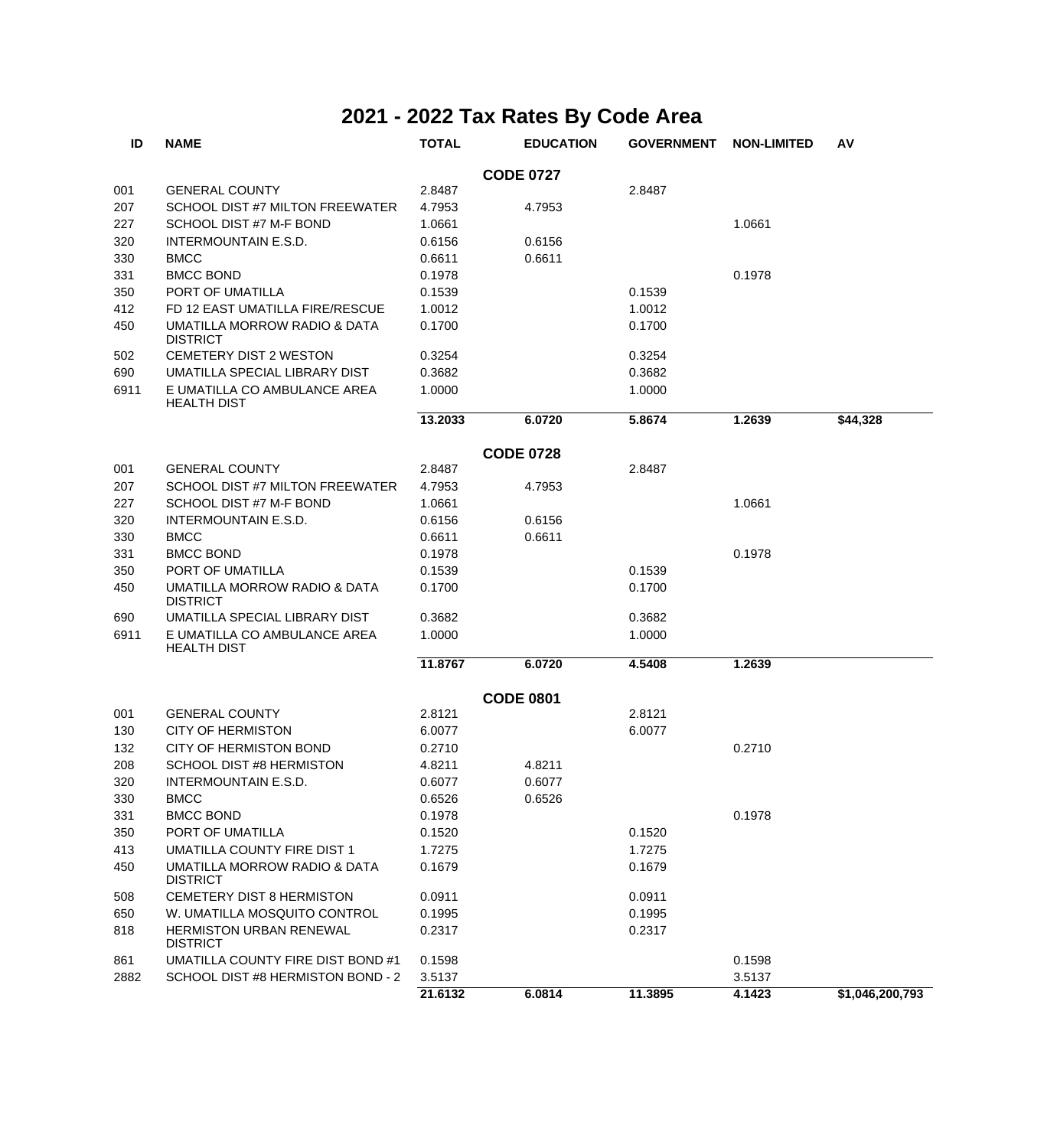| ID   | <b>NAME</b>                                     | <b>TOTAL</b> | <b>EDUCATION</b> | <b>GOVERNMENT</b> | <b>NON-LIMITED</b> | AV              |
|------|-------------------------------------------------|--------------|------------------|-------------------|--------------------|-----------------|
|      |                                                 |              | <b>CODE 0802</b> |                   |                    |                 |
| 001  | <b>GENERAL COUNTY</b>                           | 2.8487       |                  | 2.8487            |                    |                 |
| 208  | SCHOOL DIST #8 HERMISTON                        | 4.8877       | 4.8877           |                   |                    |                 |
| 320  | INTERMOUNTAIN E.S.D.                            | 0.6156       | 0.6156           |                   |                    |                 |
| 330  | <b>BMCC</b>                                     | 0.6611       | 0.6611           |                   |                    |                 |
| 331  | <b>BMCC BOND</b>                                | 0.1978       |                  |                   | 0.1978             |                 |
| 350  | PORT OF UMATILLA                                | 0.1539       |                  | 0.1539            |                    |                 |
| 450  | UMATILLA MORROW RADIO & DATA<br><b>DISTRICT</b> | 0.1700       |                  | 0.1700            |                    |                 |
| 508  | CEMETERY DIST 8 HERMISTON                       | 0.0923       |                  | 0.0923            |                    |                 |
| 650  | W. UMATILLA MOSQUITO CONTROL                    | 0.2021       |                  | 0.2021            |                    |                 |
| 690  | UMATILLA SPECIAL LIBRARY DIST                   | 0.3682       |                  | 0.3682            |                    |                 |
| 2882 | SCHOOL DIST #8 HERMISTON BOND - 2               | 3.5137       |                  |                   | 3.5137             |                 |
|      |                                                 | 13.7111      | 6.1644           | 3.8352            | 3.7115             | \$28,335,206    |
|      |                                                 |              | <b>CODE 0803</b> |                   |                    |                 |
| 001  | <b>GENERAL COUNTY</b>                           | 2.8487       |                  | 2.8487            |                    |                 |
| 208  | <b>SCHOOL DIST #8 HERMISTON</b>                 | 4.8877       | 4.8877           |                   |                    |                 |
| 320  | <b>INTERMOUNTAIN E.S.D.</b>                     | 0.6156       | 0.6156           |                   |                    |                 |
| 330  | <b>BMCC</b>                                     | 0.6611       | 0.6611           |                   |                    |                 |
| 331  | <b>BMCC BOND</b>                                | 0.1978       |                  |                   | 0.1978             |                 |
| 350  | PORT OF UMATILLA                                | 0.1539       |                  | 0.1539            |                    |                 |
| 413  | <b>UMATILLA COUNTY FIRE DIST 1</b>              | 1.7500       |                  | 1.7500            |                    |                 |
| 450  | UMATILLA MORROW RADIO & DATA<br><b>DISTRICT</b> | 0.1700       |                  | 0.1700            |                    |                 |
| 508  | <b>CEMETERY DIST 8 HERMISTON</b>                | 0.0923       |                  | 0.0923            |                    |                 |
| 650  | W. UMATILLA MOSQUITO CONTROL                    | 0.2021       |                  | 0.2021            |                    |                 |
| 690  | UMATILLA SPECIAL LIBRARY DIST                   | 0.3682       |                  | 0.3682            |                    |                 |
| 861  | UMATILLA COUNTY FIRE DIST BOND #1               | 0.1598       |                  |                   | 0.1598             |                 |
| 2882 | SCHOOL DIST #8 HERMISTON BOND - 2               | 3.5137       |                  |                   | 3.5137             |                 |
|      |                                                 | 15.6209      | 6.1644           | 5.5852            | 3.8713             | \$1,176,069,552 |
|      |                                                 |              | <b>CODE 0804</b> |                   |                    |                 |
| 001  | <b>GENERAL COUNTY</b>                           | 2.8487       |                  | 2.8487            |                    |                 |
| 208  | <b>SCHOOL DIST #8 HERMISTON</b>                 | 4.8877       | 4.8877           |                   |                    |                 |
| 320  | <b>INTERMOUNTAIN E.S.D.</b>                     | 0.6156       | 0.6156           |                   |                    |                 |
| 330  | <b>BMCC</b>                                     | 0.6611       | 0.6611           |                   |                    |                 |
| 331  | <b>BMCC BOND</b>                                | 0.1978       |                  |                   | 0.1978             |                 |
| 350  | PORT OF UMATILLA                                | 0.1539       |                  | 0.1539            |                    |                 |
| 413  | UMATILLA COUNTY FIRE DIST 1                     | 1.7500       |                  | 1.7500            |                    |                 |
| 450  | UMATILLA MORROW RADIO & DATA<br><b>DISTRICT</b> | 0.1700       |                  | 0.1700            |                    |                 |
| 508  | <b>CEMETERY DIST 8 HERMISTON</b>                | 0.0923       |                  | 0.0923            |                    |                 |
| 640  | UMATILLA HOSPITAL DIST                          | 0.4820       |                  | 0.4820            |                    |                 |
| 650  | W. UMATILLA MOSQUITO CONTROL                    | 0.2021       |                  | 0.2021            |                    |                 |
| 690  | UMATILLA SPECIAL LIBRARY DIST                   | 0.3682       |                  | 0.3682            |                    |                 |
| 861  | UMATILLA COUNTY FIRE DIST BOND #1               | 0.1598       |                  |                   | 0.1598             |                 |
| 2882 | SCHOOL DIST #8 HERMISTON BOND - 2               | 3.5137       |                  |                   | 3.5137             |                 |
|      |                                                 | 16.1029      | 6.1644           | 6.0672            | 3.8713             | \$44,757,799    |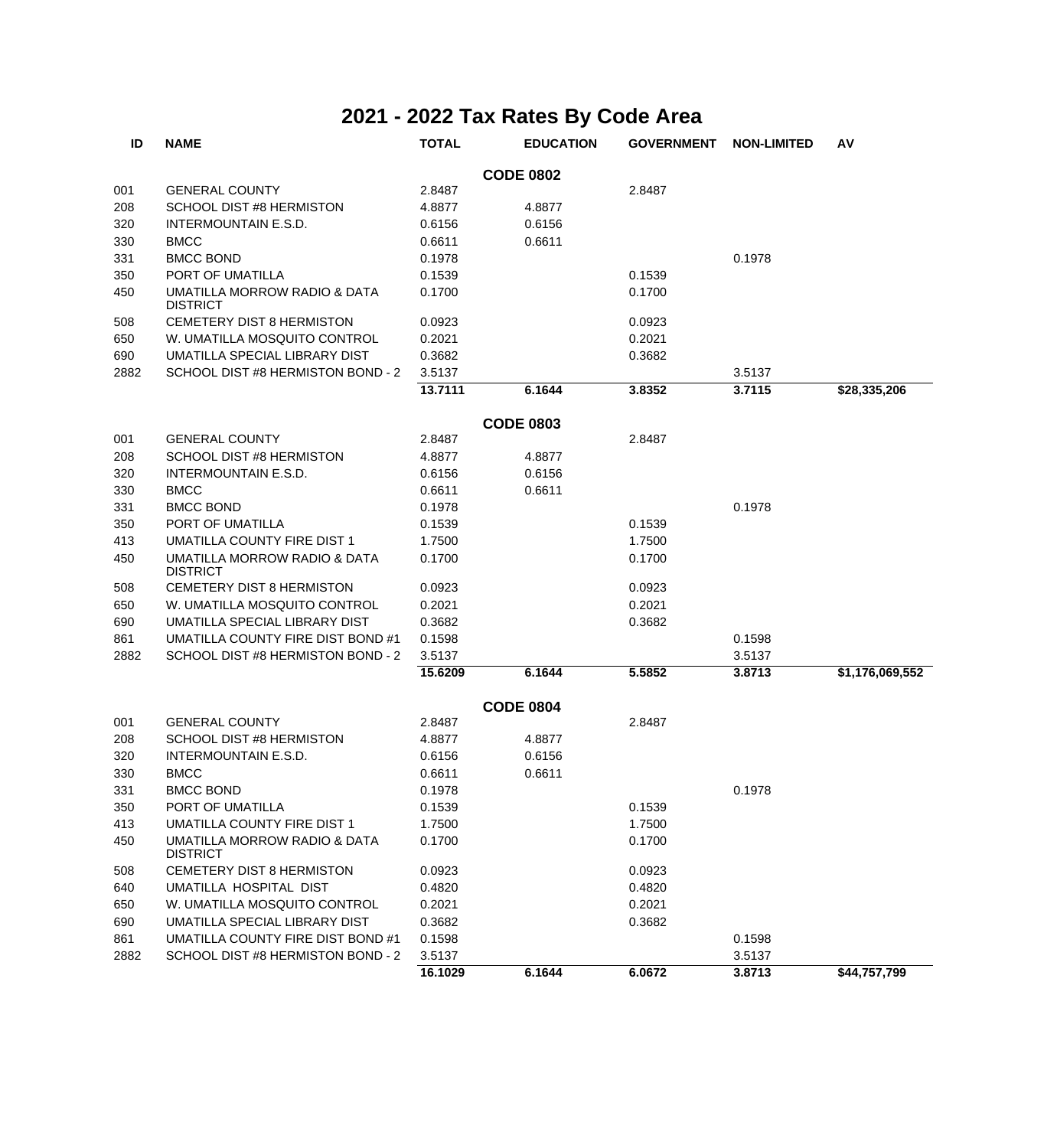| ID   | <b>NAME</b>                                     | <b>TOTAL</b> | <b>EDUCATION</b> | <b>GOVERNMENT</b> | <b>NON-LIMITED</b> | AV           |
|------|-------------------------------------------------|--------------|------------------|-------------------|--------------------|--------------|
|      |                                                 |              | <b>CODE 0805</b> |                   |                    |              |
| 001  | <b>GENERAL COUNTY</b>                           | 2.8487       |                  | 2.8487            |                    |              |
| 208  | <b>SCHOOL DIST #8 HERMISTON</b>                 | 4.8877       | 4.8877           |                   |                    |              |
| 320  | <b>INTERMOUNTAIN E.S.D.</b>                     | 0.6156       | 0.6156           |                   |                    |              |
| 330  | <b>BMCC</b>                                     | 0.6611       | 0.6611           |                   |                    |              |
| 331  | <b>BMCC BOND</b>                                | 0.1978       |                  |                   | 0.1978             |              |
| 350  | PORT OF UMATILLA                                | 0.1539       |                  | 0.1539            |                    |              |
| 405  | FD 5 UMATILLA RURAL FIRE PD (7-405)             | 0.8511       |                  | 0.8511            |                    |              |
| 425  | FD 5 UMATILLA RURAL FIRE PD BOND                | 0.1582       |                  |                   | 0.1582             |              |
| 450  | UMATILLA MORROW RADIO & DATA<br><b>DISTRICT</b> | 0.1700       |                  | 0.1700            |                    |              |
| 508  | <b>CEMETERY DIST 8 HERMISTON</b>                | 0.0923       |                  | 0.0923            |                    |              |
| 640  | UMATILLA HOSPITAL DIST                          | 0.4820       |                  | 0.4820            |                    |              |
| 650  | W. UMATILLA MOSQUITO CONTROL                    | 0.2021       |                  | 0.2021            |                    |              |
| 690  | UMATILLA SPECIAL LIBRARY DIST                   | 0.3682       |                  | 0.3682            |                    |              |
| 2882 | SCHOOL DIST #8 HERMISTON BOND - 2               | 3.5137       |                  |                   | 3.5137             |              |
|      |                                                 | 15.2024      | 6.1644           | 5.1683            | 3.8697             | \$2,355,781  |
|      |                                                 |              | <b>CODE 0806</b> |                   |                    |              |
| 001  | <b>GENERAL COUNTY</b>                           | 2.8487       |                  | 2.8487            |                    |              |
| 208  | <b>SCHOOL DIST #8 HERMISTON</b>                 | 4.8877       | 4.8877           |                   |                    |              |
| 320  | <b>INTERMOUNTAIN E.S.D.</b>                     | 0.6156       | 0.6156           |                   |                    |              |
| 330  | <b>BMCC</b>                                     | 0.6611       | 0.6611           |                   |                    |              |
| 331  | <b>BMCC BOND</b>                                | 0.1978       |                  |                   | 0.1978             |              |
| 350  | PORT OF UMATILLA                                | 0.1539       |                  | 0.1539            |                    |              |
| 450  | UMATILLA MORROW RADIO & DATA<br><b>DISTRICT</b> | 0.1700       |                  | 0.1700            |                    |              |
| 508  | <b>CEMETERY DIST 8 HERMISTON</b>                | 0.0923       |                  | 0.0923            |                    |              |
| 640  | UMATILLA HOSPITAL DIST                          | 0.4820       |                  | 0.4820            |                    |              |
| 650  | W. UMATILLA MOSQUITO CONTROL                    | 0.2021       |                  | 0.2021            |                    |              |
| 690  | UMATILLA SPECIAL LIBRARY DIST                   | 0.3682       |                  | 0.3682            |                    |              |
| 2882 | SCHOOL DIST #8 HERMISTON BOND - 2               | 3.5137       |                  |                   | 3.5137             |              |
|      |                                                 | 14.1931      | 6.1644           | 4.3172            | 3.7115             | \$10,991,564 |
|      |                                                 |              | <b>CODE 0807</b> |                   |                    |              |
| 001  | <b>GENERAL COUNTY</b>                           | 2.8487       |                  | 2.8487            |                    |              |
| 208  | <b>SCHOOL DIST #8 HERMISTON</b>                 | 4.8877       | 4.8877           |                   |                    |              |
| 320  | INTERMOUNTAIN E.S.D.                            | 0.6156       | 0.6156           |                   |                    |              |
| 330  | <b>BMCC</b>                                     | 0.6611       | 0.6611           |                   |                    |              |
| 331  | <b>BMCC BOND</b>                                | 0.1978       |                  |                   | 0.1978             |              |
| 350  | PORT OF UMATILLA                                | 0.1539       |                  | 0.1539            |                    |              |
| 413  | UMATILLA COUNTY FIRE DIST 1                     | 1.7500       |                  | 1.7500            |                    |              |
| 450  | UMATILLA MORROW RADIO & DATA<br><b>DISTRICT</b> | 0.1700       |                  | 0.1700            |                    |              |
| 508  | <b>CEMETERY DIST 8 HERMISTON</b>                | 0.0923       |                  | 0.0923            |                    |              |
| 650  | W. UMATILLA MOSQUITO CONTROL                    | 0.2021       |                  | 0.2021            |                    |              |
| 690  | UMATILLA SPECIAL LIBRARY DIST                   | 0.3682       |                  | 0.3682            |                    |              |
| 861  | UMATILLA COUNTY FIRE DIST BOND #1               | 0.1598       |                  |                   | 0.1598             |              |
| 2882 | SCHOOL DIST #8 HERMISTON BOND - 2               | 3.5137       |                  |                   | 3.5137             |              |
|      |                                                 | 15.6209      | 6.1644           | 5.5852            | 3.8713             |              |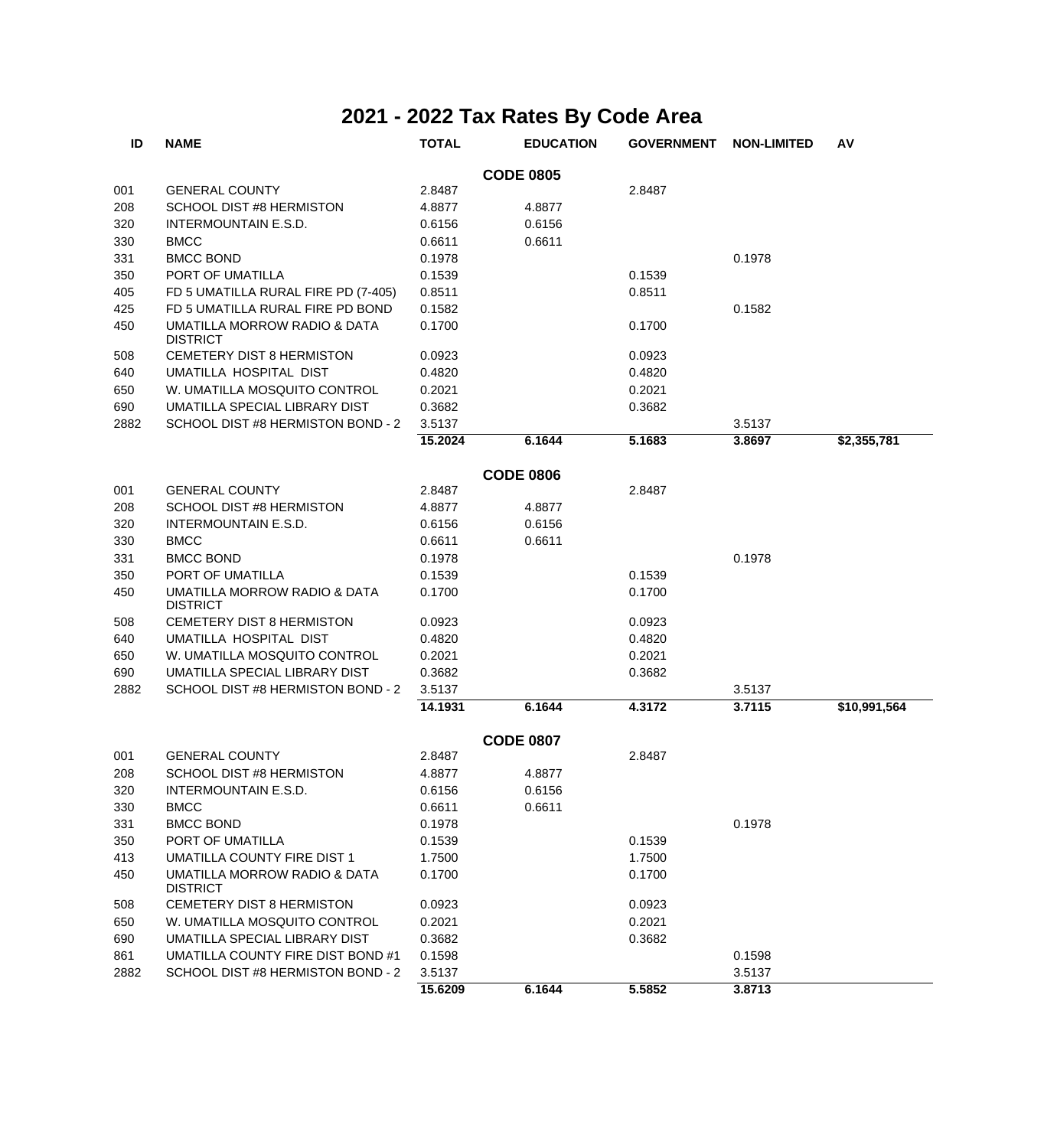| ID   | <b>NAME</b>                                     | <b>TOTAL</b> | <b>EDUCATION</b> | <b>GOVERNMENT</b> | <b>NON-LIMITED</b> | AV          |
|------|-------------------------------------------------|--------------|------------------|-------------------|--------------------|-------------|
|      |                                                 |              | <b>CODE 0808</b> |                   |                    |             |
| 001  | <b>GENERAL COUNTY</b>                           | 2.8487       |                  | 2.8487            |                    |             |
| 208  | SCHOOL DIST #8 HERMISTON                        | 4.8877       | 4.8877           |                   |                    |             |
| 320  | <b>INTERMOUNTAIN E.S.D.</b>                     | 0.6156       | 0.6156           |                   |                    |             |
| 330  | <b>BMCC</b>                                     | 0.6611       | 0.6611           |                   |                    |             |
| 331  | <b>BMCC BOND</b>                                | 0.1978       |                  |                   | 0.1978             |             |
| 350  | PORT OF UMATILLA                                | 0.1539       |                  | 0.1539            |                    |             |
| 413  | UMATILLA COUNTY FIRE DIST 1                     | 1.7500       |                  | 1.7500            |                    |             |
| 450  | UMATILLA MORROW RADIO & DATA<br><b>DISTRICT</b> | 0.1700       |                  | 0.1700            |                    |             |
| 508  | CEMETERY DIST 8 HERMISTON                       | 0.0923       |                  | 0.0923            |                    |             |
| 650  | W. UMATILLA MOSQUITO CONTROL                    | 0.2021       |                  | 0.2021            |                    |             |
| 690  | UMATILLA SPECIAL LIBRARY DIST                   | 0.3682       |                  | 0.3682            |                    |             |
| 861  | UMATILLA COUNTY FIRE DIST BOND #1               | 0.1598       |                  |                   | 0.1598             |             |
| 2882 | SCHOOL DIST #8 HERMISTON BOND - 2               | 3.5137       |                  |                   | 3.5137             |             |
|      |                                                 | 15.6209      | 6.1644           | 5.5852            | 3.8713             |             |
|      |                                                 |              | <b>CODE 0809</b> |                   |                    |             |
| 001  | <b>GENERAL COUNTY</b>                           | 2.8487       |                  | 2.8487            |                    |             |
| 208  | SCHOOL DIST #8 HERMISTON                        | 4.8877       | 4.8877           |                   |                    |             |
| 320  | <b>INTERMOUNTAIN E.S.D.</b>                     | 0.6156       | 0.6156           |                   |                    |             |
| 330  | <b>BMCC</b>                                     | 0.6611       | 0.6611           |                   |                    |             |
| 331  | <b>BMCC BOND</b>                                | 0.1978       |                  |                   | 0.1978             |             |
| 350  | PORT OF UMATILLA                                | 0.1539       |                  | 0.1539            |                    |             |
| 413  | UMATILLA COUNTY FIRE DIST 1                     | 1.7500       |                  | 1.7500            |                    |             |
| 450  | UMATILLA MORROW RADIO & DATA<br><b>DISTRICT</b> | 0.1700       |                  | 0.1700            |                    |             |
| 508  | CEMETERY DIST 8 HERMISTON                       | 0.0923       |                  | 0.0923            |                    |             |
| 650  | W. UMATILLA MOSQUITO CONTROL                    | 0.2021       |                  | 0.2021            |                    |             |
| 690  | UMATILLA SPECIAL LIBRARY DIST                   | 0.3682       |                  | 0.3682            |                    |             |
| 861  | UMATILLA COUNTY FIRE DIST BOND #1               | 0.1598       |                  |                   | 0.1598             |             |
| 2882 | SCHOOL DIST #8 HERMISTON BOND - 2               | 3.5137       |                  |                   | 3.5137             |             |
|      |                                                 | 15.6209      | 6.1644           | 5.5852            | 3.8713             |             |
|      |                                                 |              | <b>CODE 0810</b> |                   |                    |             |
| 001  | <b>GENERAL COUNTY</b>                           | 2.8487       |                  | 2.8487            |                    |             |
| 160  | <b>CITY OF UMATILLA</b>                         | 2.9191       |                  | 2.9191            |                    |             |
| 208  | SCHOOL DIST #8 HERMISTON                        | 4.8877       | 4.8877           |                   |                    |             |
| 320  | INTERMOUNTAIN E.S.D.                            | 0.6156       | 0.6156           |                   |                    |             |
| 330  | <b>BMCC</b>                                     | 0.6611       | 0.6611           |                   |                    |             |
| 331  | <b>BMCC BOND</b>                                | 0.1978       |                  |                   | 0.1978             |             |
| 350  | PORT OF UMATILLA                                | 0.1539       |                  | 0.1539            |                    |             |
| 405  | FD 5 UMATILLA RURAL FIRE PD (7-405)             | 0.8511       |                  | 0.8511            |                    |             |
| 425  | FD 5 UMATILLA RURAL FIRE PD BOND                | 0.1582       |                  |                   | 0.1582             |             |
| 450  | UMATILLA MORROW RADIO & DATA<br><b>DISTRICT</b> | 0.1700       |                  | 0.1700            |                    |             |
| 508  | <b>CEMETERY DIST 8 HERMISTON</b>                | 0.0923       |                  | 0.0923            |                    |             |
| 640  | UMATILLA HOSPITAL DIST                          | 0.4820       |                  | 0.4820            |                    |             |
| 650  | W. UMATILLA MOSQUITO CONTROL                    | 0.2021       |                  | 0.2021            |                    |             |
| 690  | UMATILLA SPECIAL LIBRARY DIST                   | 0.3682       |                  | 0.3682            |                    |             |
| 2882 | SCHOOL DIST #8 HERMISTON BOND - 2               | 3.5137       |                  |                   | 3.5137             |             |
|      |                                                 | 18.1215      | 6.1644           | 8.0874            | 3.8697             | \$4,097,110 |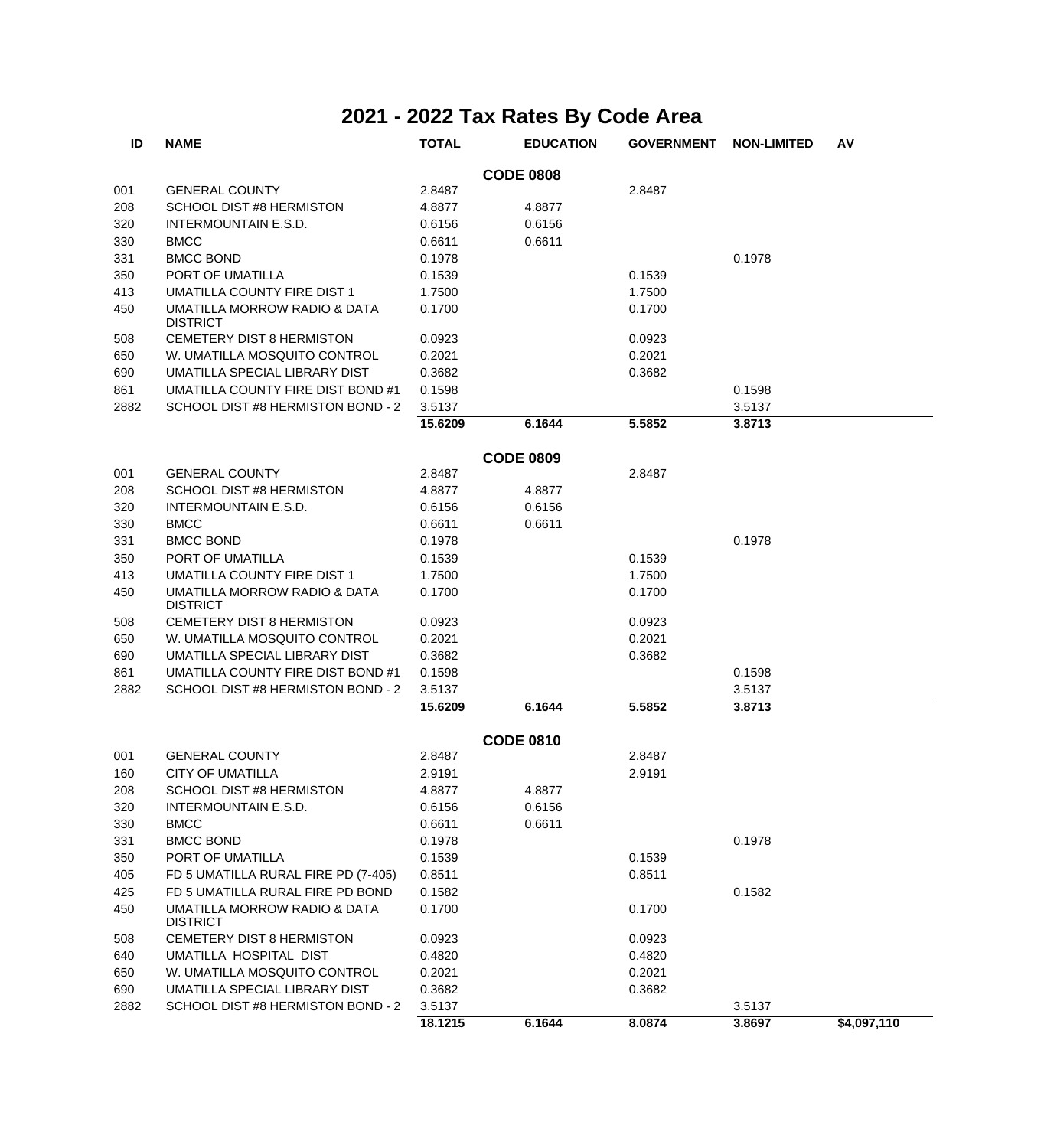| ID   | <b>NAME</b>                                       | <b>TOTAL</b> | <b>EDUCATION</b> | <b>GOVERNMENT</b> | <b>NON-LIMITED</b> | AV           |
|------|---------------------------------------------------|--------------|------------------|-------------------|--------------------|--------------|
|      |                                                   |              | <b>CODE 0811</b> |                   |                    |              |
| 001  | <b>GENERAL COUNTY</b>                             | 2.8121       |                  | 2.8121            |                    |              |
| 130  | <b>CITY OF HERMISTON</b>                          | 6.0077       |                  | 6.0077            |                    |              |
| 132  | <b>CITY OF HERMISTON BOND</b>                     | 0.2710       |                  |                   | 0.2710             |              |
| 208  | SCHOOL DIST #8 HERMISTON                          | 4.8211       | 4.8211           |                   |                    |              |
| 320  | INTERMOUNTAIN E.S.D.                              | 0.6077       | 0.6077           |                   |                    |              |
| 330  | <b>BMCC</b>                                       | 0.6526       | 0.6526           |                   |                    |              |
| 331  | <b>BMCC BOND</b>                                  | 0.1978       |                  |                   | 0.1978             |              |
| 350  | PORT OF UMATILLA                                  | 0.1520       |                  | 0.1520            |                    |              |
| 413  | UMATILLA COUNTY FIRE DIST 1                       | 1.7275       |                  | 1.7275            |                    |              |
| 450  | UMATILLA MORROW RADIO & DATA<br><b>DISTRICT</b>   | 0.1679       |                  | 0.1679            |                    |              |
| 508  | <b>CEMETERY DIST 8 HERMISTON</b>                  | 0.0911       |                  | 0.0911            |                    |              |
| 650  | W. UMATILLA MOSQUITO CONTROL                      | 0.1995       |                  | 0.1995            |                    |              |
| 818  | <b>HERMISTON URBAN RENEWAL</b><br><b>DISTRICT</b> | 0.2317       |                  | 0.2317            |                    |              |
| 861  | UMATILLA COUNTY FIRE DIST BOND #1                 | 0.1598       |                  |                   | 0.1598             |              |
| 2882 | SCHOOL DIST #8 HERMISTON BOND - 2                 | 3.5137       |                  |                   | 3.5137             |              |
|      |                                                   | 21.6132      | 6.0814           | 11.3895           | 4.1423             |              |
|      |                                                   |              | <b>CODE 0818</b> |                   |                    |              |
| 001  | <b>GENERAL COUNTY</b>                             | 2.8121       |                  | 2.8121            |                    |              |
| 130  | <b>CITY OF HERMISTON</b>                          | 6.0077       |                  | 6.0077            |                    |              |
| 132  | <b>CITY OF HERMISTON BOND</b>                     | 0.2710       |                  |                   | 0.2710             |              |
| 208  | SCHOOL DIST #8 HERMISTON                          | 4.8211       | 4.8211           |                   |                    |              |
| 320  | INTERMOUNTAIN E.S.D.                              | 0.6077       | 0.6077           |                   |                    |              |
| 330  | <b>BMCC</b>                                       | 0.6526       | 0.6526           |                   |                    |              |
| 331  | <b>BMCC BOND</b>                                  | 0.1978       |                  |                   | 0.1978             |              |
| 350  | PORT OF UMATILLA                                  | 0.1520       |                  | 0.1520            |                    |              |
| 413  | UMATILLA COUNTY FIRE DIST 1                       | 1.7275       |                  | 1.7275            |                    |              |
| 450  | UMATILLA MORROW RADIO & DATA<br><b>DISTRICT</b>   | 0.1679       |                  | 0.1679            |                    |              |
| 508  | CEMETERY DIST 8 HERMISTON                         | 0.0911       |                  | 0.0911            |                    |              |
| 650  | W. UMATILLA MOSQUITO CONTROL                      | 0.1995       |                  | 0.1995            |                    |              |
| 818  | <b>HERMISTON URBAN RENEWAL</b><br><b>DISTRICT</b> | 0.2317       |                  | 0.2317            |                    |              |
| 861  | UMATILLA COUNTY FIRE DIST BOND #1                 | 0.1598       |                  |                   | 0.1598             |              |
| 2882 | SCHOOL DIST #8 HERMISTON BOND - 2                 | 3.5137       |                  |                   | 3.5137             |              |
|      |                                                   | 21.6132      | 6.0814           | 11.3895           | 4.1423             | \$57,312,085 |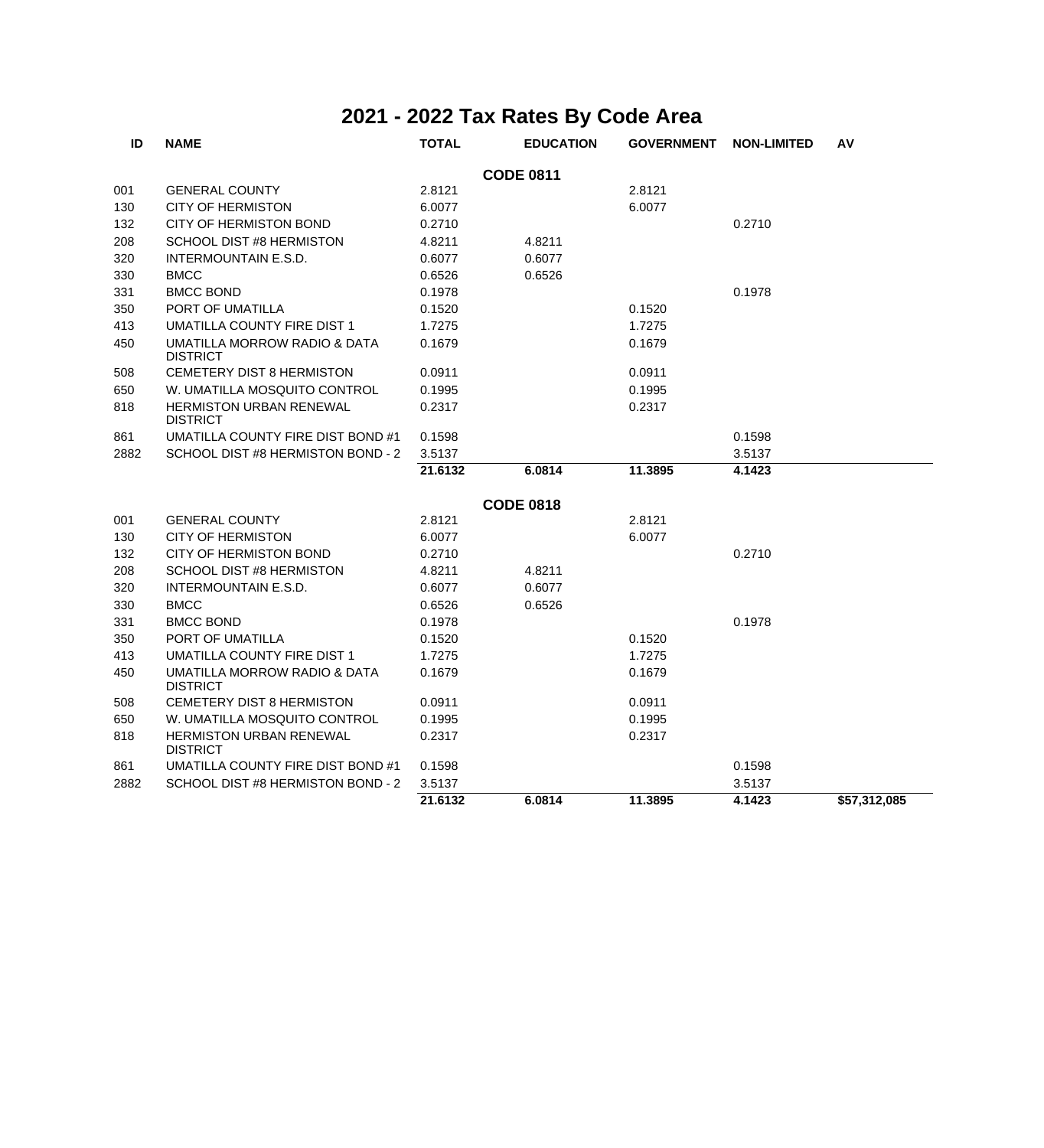| ID   | <b>NAME</b>                                        | <b>TOTAL</b> | <b>EDUCATION</b> | <b>GOVERNMENT</b> | <b>NON-LIMITED</b> | AV        |
|------|----------------------------------------------------|--------------|------------------|-------------------|--------------------|-----------|
|      |                                                    |              | <b>CODE 0819</b> |                   |                    |           |
| 001  | <b>GENERAL COUNTY</b>                              | 2.8487       |                  | 2.8487            |                    |           |
| 208  | SCHOOL DIST #8 HERMISTON                           | 4.8877       | 4.8877           |                   |                    |           |
| 320  | INTERMOUNTAIN E.S.D.                               | 0.6156       | 0.6156           |                   |                    |           |
| 330  | <b>BMCC</b>                                        | 0.6611       | 0.6611           |                   |                    |           |
| 331  | <b>BMCC BOND</b>                                   | 0.1978       |                  |                   | 0.1978             |           |
| 350  | PORT OF UMATILLA                                   | 0.1539       |                  | 0.1539            |                    |           |
| 413  | UMATILLA COUNTY FIRE DIST 1                        | 1.7500       |                  | 1.7500            |                    |           |
| 450  | UMATILLA MORROW RADIO & DATA<br><b>DISTRICT</b>    | 0.1700       |                  | 0.1700            |                    |           |
| 508  | CEMETERY DIST 8 HERMISTON                          | 0.0923       |                  | 0.0923            |                    |           |
| 650  | W. UMATILLA MOSQUITO CONTROL                       | 0.2021       |                  | 0.2021            |                    |           |
| 690  | UMATILLA SPECIAL LIBRARY DIST                      | 0.3682       |                  | 0.3682            |                    |           |
| 861  | UMATILLA COUNTY FIRE DIST BOND #1                  | 0.1598       |                  |                   | 0.1598             |           |
| 2882 | SCHOOL DIST #8 HERMISTON BOND - 2                  | 3.5137       |                  |                   | 3.5137             |           |
|      |                                                    | 15.6209      | 6.1644           | 5.5852            | 3.8713             |           |
|      |                                                    |              | <b>CODE 0820</b> |                   |                    |           |
| 001  | <b>GENERAL COUNTY</b>                              | 2.8487       |                  | 2.8487            |                    |           |
| 208  | SCHOOL DIST #8 HERMISTON                           | 4.8877       | 4.8877           |                   |                    |           |
| 320  | <b>INTERMOUNTAIN E.S.D.</b>                        | 0.6156       | 0.6156           |                   |                    |           |
| 330  | <b>BMCC</b>                                        | 0.6611       | 0.6611           |                   |                    |           |
| 331  | <b>BMCC BOND</b>                                   | 0.1978       |                  |                   | 0.1978             |           |
| 350  | PORT OF UMATILLA                                   | 0.1539       |                  | 0.1539            |                    |           |
| 450  | UMATILLA MORROW RADIO & DATA<br><b>DISTRICT</b>    | 0.1700       |                  | 0.1700            |                    |           |
| 508  | CEMETERY DIST 8 HERMISTON                          | 0.0923       |                  | 0.0923            |                    |           |
| 650  | W. UMATILLA MOSQUITO CONTROL                       | 0.2021       |                  | 0.2021            |                    |           |
| 690  | UMATILLA SPECIAL LIBRARY DIST                      | 0.3682       |                  | 0.3682            |                    |           |
| 2882 | SCHOOL DIST #8 HERMISTON BOND - 2                  | 3.5137       |                  |                   | 3.5137             |           |
| 6911 | E UMATILLA CO AMBULANCE AREA<br><b>HEALTH DIST</b> | 1.0000       |                  | 1.0000            |                    |           |
|      |                                                    | 14.7111      | 6.1644           | 4.8352            | 3.7115             | \$23,982  |
|      |                                                    |              | <b>CODE 0821</b> |                   |                    |           |
| 001  | <b>GENERAL COUNTY</b>                              | 2.8487       |                  | 2.8487            |                    |           |
| 208  | <b>SCHOOL DIST #8 HERMISTON</b>                    | 4.8877       | 4.8877           |                   |                    |           |
| 320  | INTERMOUNTAIN E.S.D.                               | 0.6156       | 0.6156           |                   |                    |           |
| 330  | <b>BMCC</b>                                        | 0.6611       | 0.6611           |                   |                    |           |
| 331  | <b>BMCC BOND</b>                                   | 0.1978       |                  |                   | 0.1978             |           |
| 350  | PORT OF UMATILLA                                   | 0.1539       |                  | 0.1539            |                    |           |
| 450  | UMATILLA MORROW RADIO & DATA<br><b>DISTRICT</b>    | 0.1700       |                  | 0.1700            |                    |           |
| 508  | <b>CEMETERY DIST 8 HERMISTON</b>                   | 0.0923       |                  | 0.0923            |                    |           |
| 640  | UMATILLA HOSPITAL DIST                             | 0.4820       |                  | 0.4820            |                    |           |
| 690  | UMATILLA SPECIAL LIBRARY DIST                      | 0.3682       |                  | 0.3682            |                    |           |
| 2882 | SCHOOL DIST #8 HERMISTON BOND - 2                  | 3.5137       |                  |                   | 3.5137             |           |
| 6911 | E UMATILLA CO AMBULANCE AREA<br><b>HEALTH DIST</b> | 1.0000       |                  | 1.0000            |                    |           |
|      |                                                    | 14.9910      | 6.1644           | 5.1151            | 3.7115             | \$635,158 |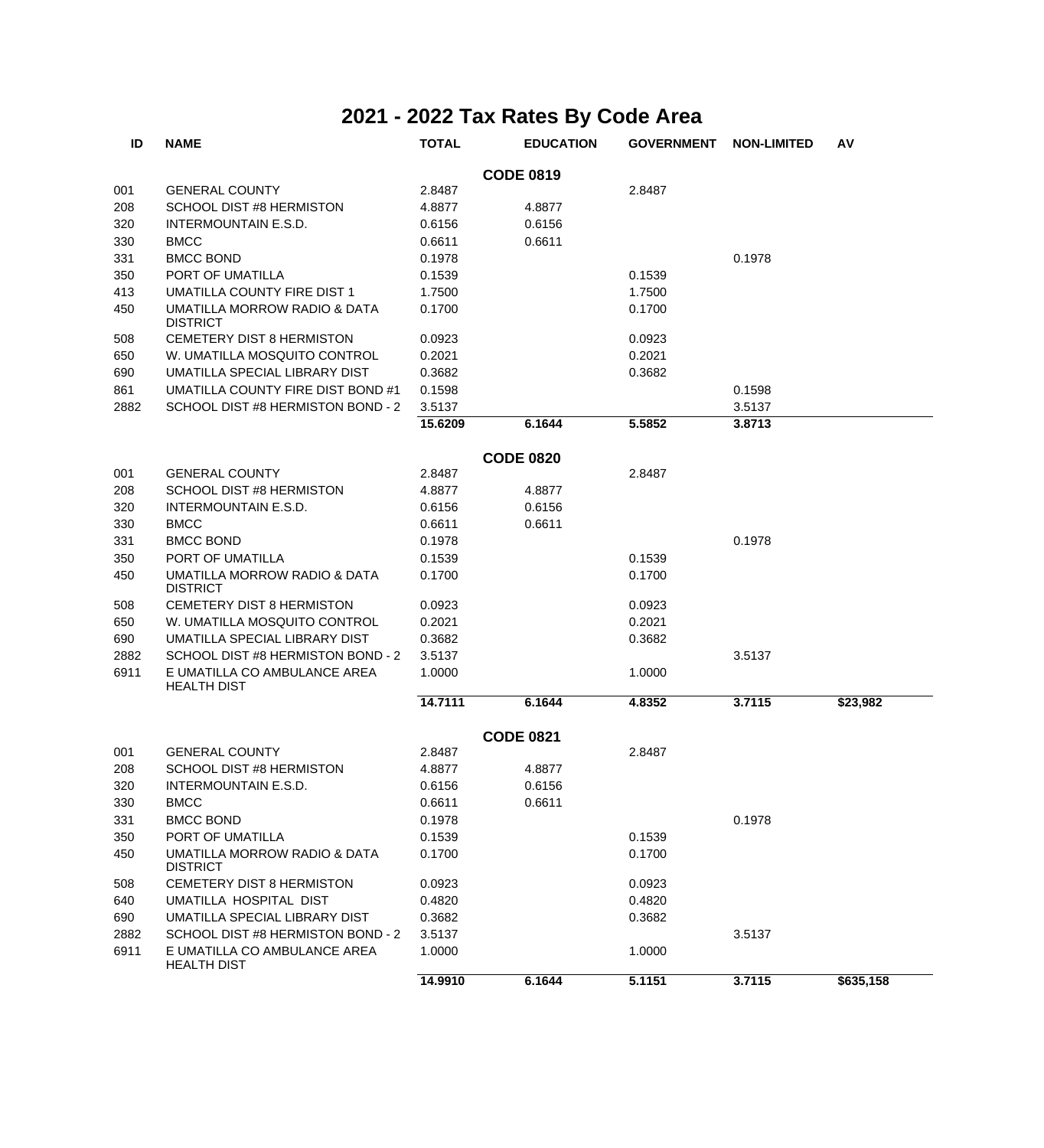| ID   | <b>NAME</b>                                     | <b>TOTAL</b> | <b>EDUCATION</b> | <b>GOVERNMENT</b> | <b>NON-LIMITED</b> | AV           |
|------|-------------------------------------------------|--------------|------------------|-------------------|--------------------|--------------|
|      |                                                 |              | <b>CODE 0822</b> |                   |                    |              |
| 001  | <b>GENERAL COUNTY</b>                           | 2.8487       |                  | 2.8487            |                    |              |
| 208  | <b>SCHOOL DIST #8 HERMISTON</b>                 | 4.8877       | 4.8877           |                   |                    |              |
| 320  | INTERMOUNTAIN E.S.D.                            | 0.6156       | 0.6156           |                   |                    |              |
| 330  | <b>BMCC</b>                                     | 0.6611       | 0.6611           |                   |                    |              |
| 331  | <b>BMCC BOND</b>                                | 0.1978       |                  |                   | 0.1978             |              |
| 350  | PORT OF UMATILLA                                | 0.1539       |                  | 0.1539            |                    |              |
| 413  | UMATILLA COUNTY FIRE DIST 1                     | 1.7500       |                  | 1.7500            |                    |              |
| 450  | UMATILLA MORROW RADIO & DATA<br><b>DISTRICT</b> | 0.1700       |                  | 0.1700            |                    |              |
| 508  | <b>CEMETERY DIST 8 HERMISTON</b>                | 0.0923       |                  | 0.0923            |                    |              |
| 640  | UMATILLA HOSPITAL DIST                          | 0.4820       |                  | 0.4820            |                    |              |
| 650  | W. UMATILLA MOSQUITO CONTROL                    | 0.2021       |                  | 0.2021            |                    |              |
| 690  | UMATILLA SPECIAL LIBRARY DIST                   | 0.3682       |                  | 0.3682            |                    |              |
| 861  | UMATILLA COUNTY FIRE DIST BOND #1               | 0.1598       |                  |                   | 0.1598             |              |
| 2882 | SCHOOL DIST #8 HERMISTON BOND - 2               | 3.5137       |                  |                   | 3.5137             |              |
|      |                                                 | 16.1029      | 6.1644           | 6.0672            | 3.8713             |              |
|      |                                                 |              | <b>CODE 0823</b> |                   |                    |              |
| 001  | <b>GENERAL COUNTY</b>                           | 2.8487       |                  | 2.8487            |                    |              |
| 208  | SCHOOL DIST #8 HERMISTON                        | 4.8877       | 4.8877           |                   |                    |              |
| 320  | <b>INTERMOUNTAIN E.S.D.</b>                     | 0.6156       | 0.6156           |                   |                    |              |
| 330  | <b>BMCC</b>                                     | 0.6611       | 0.6611           |                   |                    |              |
| 331  | <b>BMCC BOND</b>                                | 0.1978       |                  |                   | 0.1978             |              |
| 350  | PORT OF UMATILLA                                | 0.1539       |                  | 0.1539            |                    |              |
| 413  | UMATILLA COUNTY FIRE DIST 1                     | 1.7500       |                  | 1.7500            |                    |              |
| 450  | UMATILLA MORROW RADIO & DATA<br><b>DISTRICT</b> | 0.1700       |                  | 0.1700            |                    |              |
| 640  | UMATILLA HOSPITAL DIST                          | 0.4820       |                  | 0.4820            |                    |              |
| 650  | W. UMATILLA MOSQUITO CONTROL                    | 0.2021       |                  | 0.2021            |                    |              |
| 690  | UMATILLA SPECIAL LIBRARY DIST                   | 0.3682       |                  | 0.3682            |                    |              |
| 861  | UMATILLA COUNTY FIRE DIST BOND #1               | 0.1598       |                  |                   | 0.1598             |              |
| 2882 | SCHOOL DIST #8 HERMISTON BOND - 2               | 3.5137       |                  |                   | 3.5137             |              |
|      |                                                 | 16.0106      | 6.1644           | 5.9749            | 3.8713             | \$16,340     |
|      |                                                 |              | <b>CODE 0901</b> |                   |                    |              |
| 001  | <b>GENERAL COUNTY</b>                           | 2.8487       |                  | 2.8487            |                    |              |
| 216  | SCHOOL DIST #16 PENDLETON                       | 4.4537       | 4.4537           |                   |                    |              |
| 296  | SCHOOL DIST #16 PENDLETON BOND                  | 2.1019       |                  |                   | 2.1019             |              |
| 320  | INTERMOUNTAIN E.S.D.                            | 0.6156       | 0.6156           |                   |                    |              |
| 330  | <b>BMCC</b>                                     | 0.6611       | 0.6611           |                   |                    |              |
| 331  | <b>BMCC BOND</b>                                | 0.1978       |                  |                   | 0.1978             |              |
| 350  | PORT OF UMATILLA                                | 0.1539       |                  | 0.1539            |                    |              |
| 690  | UMATILLA SPECIAL LIBRARY DIST                   | 0.3682       |                  | 0.3682            |                    |              |
|      |                                                 | 11.4009      | 5.7304           | 3.3708            | 2.2997             | \$85,053,524 |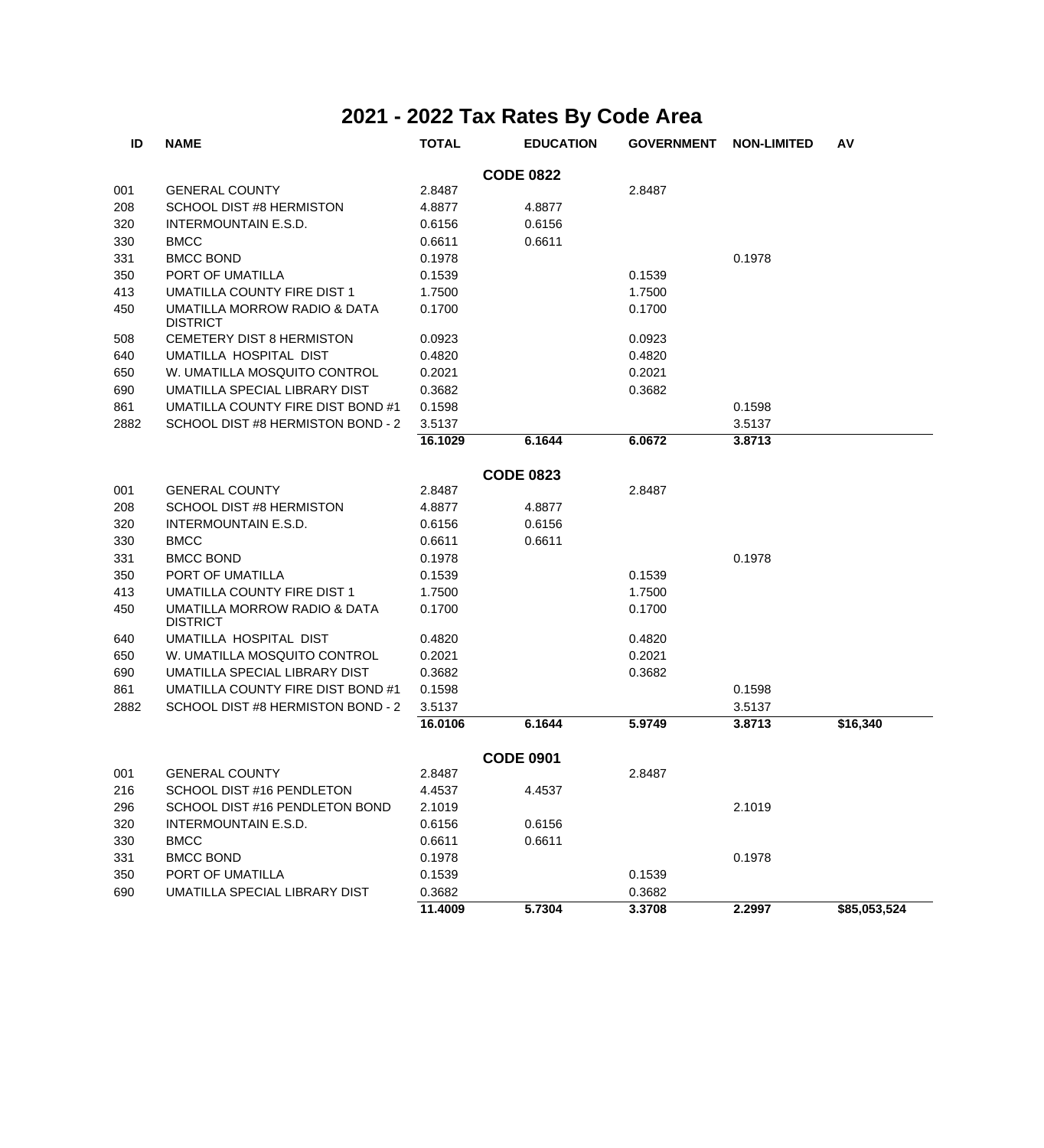| ID   | <b>NAME</b>                    | <b>TOTAL</b> | <b>EDUCATION</b> | <b>GOVERNMENT</b> | <b>NON-LIMITED</b> | AV           |
|------|--------------------------------|--------------|------------------|-------------------|--------------------|--------------|
|      |                                |              | <b>CODE 0902</b> |                   |                    |              |
| 001  | <b>GENERAL COUNTY</b>          | 2.8487       |                  | 2.8487            |                    |              |
| 216  | SCHOOL DIST #16 PENDLETON      | 4.4537       | 4.4537           |                   |                    |              |
| 296  | SCHOOL DIST #16 PENDLETON BOND | 2.1019       |                  |                   | 2.1019             |              |
| 320  | INTERMOUNTAIN E.S.D.           | 0.6156       | 0.6156           |                   |                    |              |
| 330  | <b>BMCC</b>                    | 0.6611       | 0.6611           |                   |                    |              |
| 331  | <b>BMCC BOND</b>               | 0.1978       |                  |                   | 0.1978             |              |
| 350  | PORT OF UMATILLA               | 0.1539       |                  | 0.1539            |                    |              |
| 501  | <b>CEMETERY DIST 1 ATHENA</b>  | 0.3174       |                  | 0.3174            |                    |              |
| 690  | UMATILLA SPECIAL LIBRARY DIST  | 0.3682       |                  | 0.3682            |                    |              |
|      |                                | 11.7183      | 5.7304           | 3.6882            | 2.2997             | \$10,582,121 |
|      |                                |              | <b>CODE 0903</b> |                   |                    |              |
| 001  | <b>GENERAL COUNTY</b>          | 2.8487       |                  | 2.8487            |                    |              |
| 216  | SCHOOL DIST #16 PENDLETON      | 4.4537       | 4.4537           |                   |                    |              |
| 296  | SCHOOL DIST #16 PENDLETON BOND | 2.1019       |                  |                   | 2.1019             |              |
| 320  | INTERMOUNTAIN E.S.D.           | 0.6156       | 0.6156           |                   |                    |              |
| 330  | <b>BMCC</b>                    | 0.6611       | 0.6611           |                   |                    |              |
| 331  | <b>BMCC BOND</b>               | 0.1978       |                  |                   | 0.1978             |              |
| 350  | PORT OF UMATILLA               | 0.1539       |                  | 0.1539            |                    |              |
| 406  | FD 6 RIVERSIDE (7-406)         | 2.7521       |                  | 2.7521            |                    |              |
| 633  | RIVERSIDE MISSION W.C.D.       |              |                  |                   |                    |              |
| 690  | UMATILLA SPECIAL LIBRARY DIST  | 0.3682       |                  | 0.3682            |                    |              |
| 4061 | RIVERSIDE RFPD L/O (7-406)     | 0.9123       |                  | 0.9123            |                    |              |
|      |                                | 15.0653      | 5.7304           | 7.0352            | 2.2997             | \$9,410,912  |
|      |                                |              |                  |                   |                    |              |
|      |                                |              | <b>CODE 0904</b> |                   |                    |              |
| 001  | <b>GENERAL COUNTY</b>          | 2.8487       |                  | 2.8487            |                    |              |
| 216  | SCHOOL DIST #16 PENDLETON      | 4.4537       | 4.4537           |                   |                    |              |
| 296  | SCHOOL DIST #16 PENDLETON BOND | 2.1019       |                  |                   | 2.1019             |              |
| 320  | INTERMOUNTAIN E.S.D.           | 0.6156       | 0.6156           |                   |                    |              |
| 330  | <b>BMCC</b>                    | 0.6611       | 0.6611           |                   |                    |              |
| 331  | <b>BMCC BOND</b>               | 0.1978       |                  |                   | 0.1978             |              |
| 350  | PORT OF UMATILLA               | 0.1539       |                  | 0.1539            |                    |              |
| 633  | RIVERSIDE MISSION W.C.D.       |              |                  |                   |                    |              |
| 690  | UMATILLA SPECIAL LIBRARY DIST  | 0.3682       |                  | 0.3682            |                    |              |
|      |                                | 11.4009      | 5.7304           | 3.3708            | 2.2997             | \$11,358,401 |
|      |                                |              | <b>CODE 0905</b> |                   |                    |              |
| 001  | <b>GENERAL COUNTY</b>          | 2.8487       |                  | 2.8487            |                    |              |
| 216  | SCHOOL DIST #16 PENDLETON      | 4.4537       | 4.4537           |                   |                    |              |
| 296  | SCHOOL DIST #16 PENDLETON BOND | 2.1019       |                  |                   | 2.1019             |              |
| 320  | INTERMOUNTAIN E.S.D.           | 0.6156       | 0.6156           |                   |                    |              |
| 330  | <b>BMCC</b>                    | 0.6611       | 0.6611           |                   |                    |              |
| 331  | <b>BMCC BOND</b>               | 0.1978       |                  |                   | 0.1978             |              |
| 350  | PORT OF UMATILLA               | 0.1539       |                  | 0.1539            |                    |              |
| 406  | FD 6 RIVERSIDE (7-406)         | 2.7521       |                  | 2.7521            |                    |              |
| 690  | UMATILLA SPECIAL LIBRARY DIST  | 0.3682       |                  | 0.3682            |                    |              |
| 4061 | RIVERSIDE RFPD L/O (7-406)     | 0.9123       |                  | 0.9123            |                    |              |
|      |                                | 15.0653      | 5.7304           | 7.0352            | 2.2997             | \$172,750    |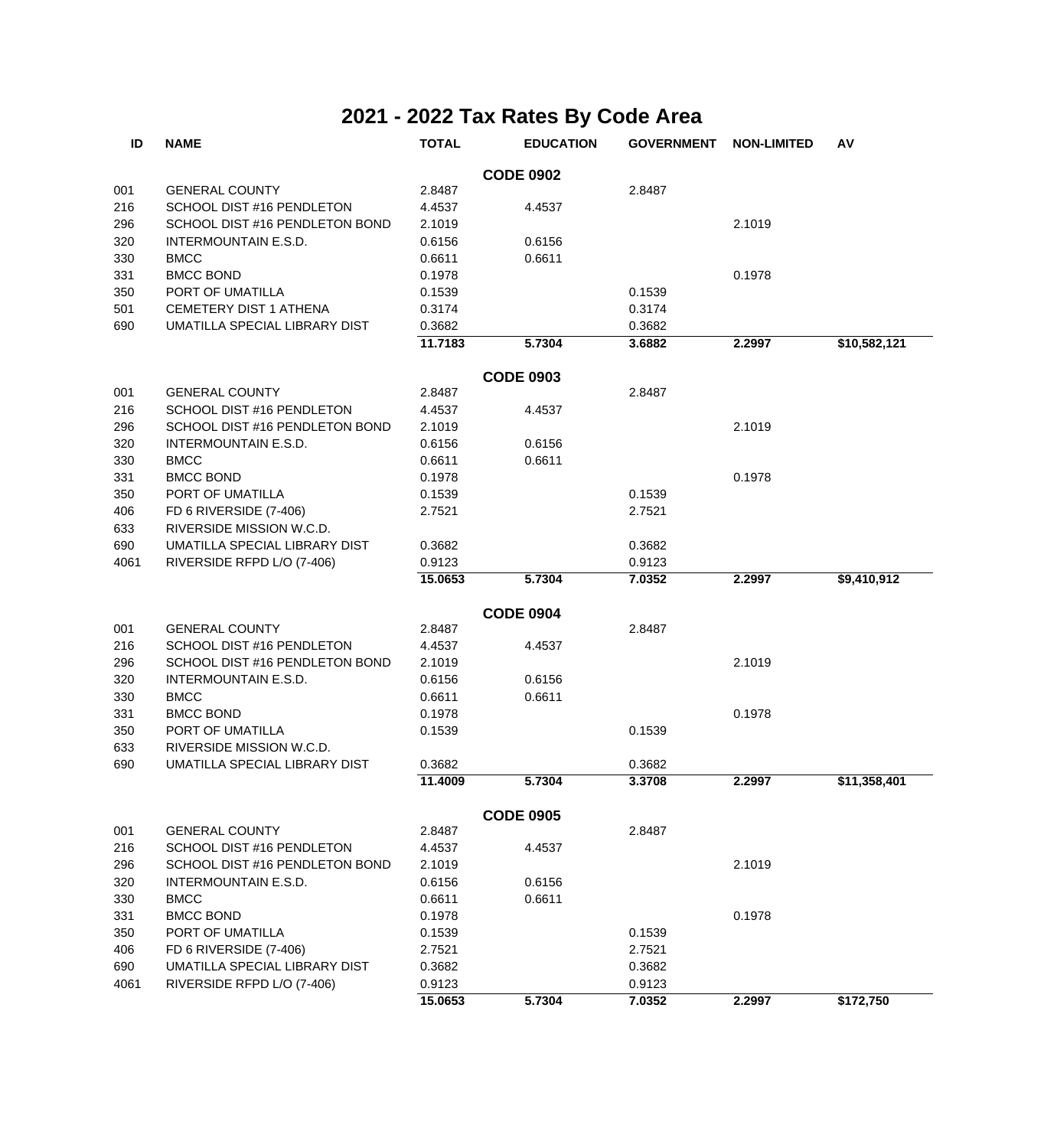| ID   | <b>NAME</b>                             | <b>TOTAL</b> | <b>EDUCATION</b> | <b>GOVERNMENT</b> | <b>NON-LIMITED</b> | AV           |
|------|-----------------------------------------|--------------|------------------|-------------------|--------------------|--------------|
|      |                                         |              | <b>CODE 0906</b> |                   |                    |              |
| 001  | <b>GENERAL COUNTY</b>                   | 2.8487       |                  | 2.8487            |                    |              |
| 202  | SCHOOL DIST #2 PILOT ROCK               | 4.7632       | 4.7632           |                   |                    |              |
| 320  | INTERMOUNTAIN E.S.D.                    | 0.6156       | 0.6156           |                   |                    |              |
| 330  | <b>BMCC</b>                             | 0.6611       | 0.6611           |                   |                    |              |
| 331  | <b>BMCC BOND</b>                        | 0.1978       |                  |                   | 0.1978             |              |
| 350  | PORT OF UMATILLA                        | 0.1539       |                  | 0.1539            |                    |              |
| 505  | CEMETERY DIST 5 PILOT ROCK              | 0.1741       |                  | 0.1741            |                    |              |
| 665  | PILOT ROCK PARK/REC DIST                | 0.0880       |                  | 0.0880            |                    |              |
| 690  | UMATILLA SPECIAL LIBRARY DIST           | 0.3682       |                  | 0.3682            |                    |              |
| 2822 | SCHOOL DIST #2 PILOT ROCK BOND - 2      | 2.9218       |                  |                   | 2.9218             |              |
|      |                                         | 12.7924      | 6.0399           | 3.6329            | 3.1196             | \$1,281,904  |
|      |                                         |              | <b>CODE 0907</b> |                   |                    |              |
| 001  | <b>GENERAL COUNTY</b>                   | 2.8487       |                  | 2.8487            |                    |              |
| 229  | SCHOOL DIST #29 ATHENA WESTON           | 4.3937       | 4.3937           |                   |                    |              |
| 297  | SCHOOL DIST # 29 A/W BOND               | 1.2942       |                  |                   | 1.2942             |              |
| 320  | <b>INTERMOUNTAIN E.S.D.</b>             | 0.6156       | 0.6156           |                   |                    |              |
| 330  | <b>BMCC</b>                             | 0.6611       | 0.6611           |                   |                    |              |
| 331  | <b>BMCC BOND</b>                        | 0.1978       |                  |                   | 0.1978             |              |
| 350  | PORT OF UMATILLA                        | 0.1539       |                  | 0.1539            |                    |              |
| 501  | <b>CEMETERY DIST 1 ATHENA</b>           | 0.3174       |                  | 0.3174            |                    |              |
| 662  | WESTON/ ATHENA PARK AND REC DIST        | 0.0826       |                  | 0.0826            |                    |              |
| 690  | UMATILLA SPECIAL LIBRARY DIST           | 0.3682       |                  | 0.3682            |                    |              |
|      |                                         | 10.9332      | 5.6704           | 3.7708            | 1.4920             | \$14,524,596 |
|      |                                         |              | <b>CODE 0908</b> |                   |                    |              |
| 001  | <b>GENERAL COUNTY</b>                   | 2.8487       |                  | 2.8487            |                    |              |
| 229  | SCHOOL DIST #29 ATHENA WESTON           | 4.3937       | 4.3937           |                   |                    |              |
| 297  | SCHOOL DIST # 29 A/W BOND               | 1.2942       |                  |                   | 1.2942             |              |
| 320  | <b>INTERMOUNTAIN E.S.D.</b>             | 0.6156       | 0.6156           |                   |                    |              |
| 330  | <b>BMCC</b>                             | 0.6611       | 0.6611           |                   |                    |              |
| 331  | <b>BMCC BOND</b>                        | 0.1978       |                  |                   | 0.1978             |              |
| 350  | PORT OF UMATILLA                        | 0.1539       |                  | 0.1539            |                    |              |
| 662  | <b>WESTON/ ATHENA PARK AND REC DIST</b> | 0.0826       |                  | 0.0826            |                    |              |
| 690  | UMATILLA SPECIAL LIBRARY DIST           | 0.3682       |                  | 0.3682            |                    |              |
|      |                                         | 10.6158      | 5.6704           | 3.4534            | 1.4920             | \$16,734,918 |
|      |                                         |              | <b>CODE 0909</b> |                   |                    |              |
| 001  | <b>GENERAL COUNTY</b>                   | 2.8487       |                  | 2.8487            |                    |              |
| 229  | SCHOOL DIST #29 ATHENA WESTON           | 4.3937       | 4.3937           |                   |                    |              |
| 297  | SCHOOL DIST # 29 A/W BOND               | 1.2942       |                  |                   | 1.2942             |              |
| 320  | <b>INTERMOUNTAIN E.S.D.</b>             | 0.6156       | 0.6156           |                   |                    |              |
| 330  | <b>BMCC</b>                             | 0.6611       | 0.6611           |                   |                    |              |
| 331  | <b>BMCC BOND</b>                        | 0.1978       |                  |                   | 0.1978             |              |
| 350  | PORT OF UMATILLA                        | 0.1539       |                  | 0.1539            |                    |              |
| 502  | CEMETERY DIST 2 WESTON                  | 0.3254       |                  | 0.3254            |                    |              |
| 662  | WESTON/ ATHENA PARK AND REC DIST        | 0.0826       |                  | 0.0826            |                    |              |
| 690  | UMATILLA SPECIAL LIBRARY DIST           | 0.3682       |                  | 0.3682            |                    |              |
|      |                                         | 10.9412      | 5.6704           | 3.7788            | 1.4920             | \$20,844,789 |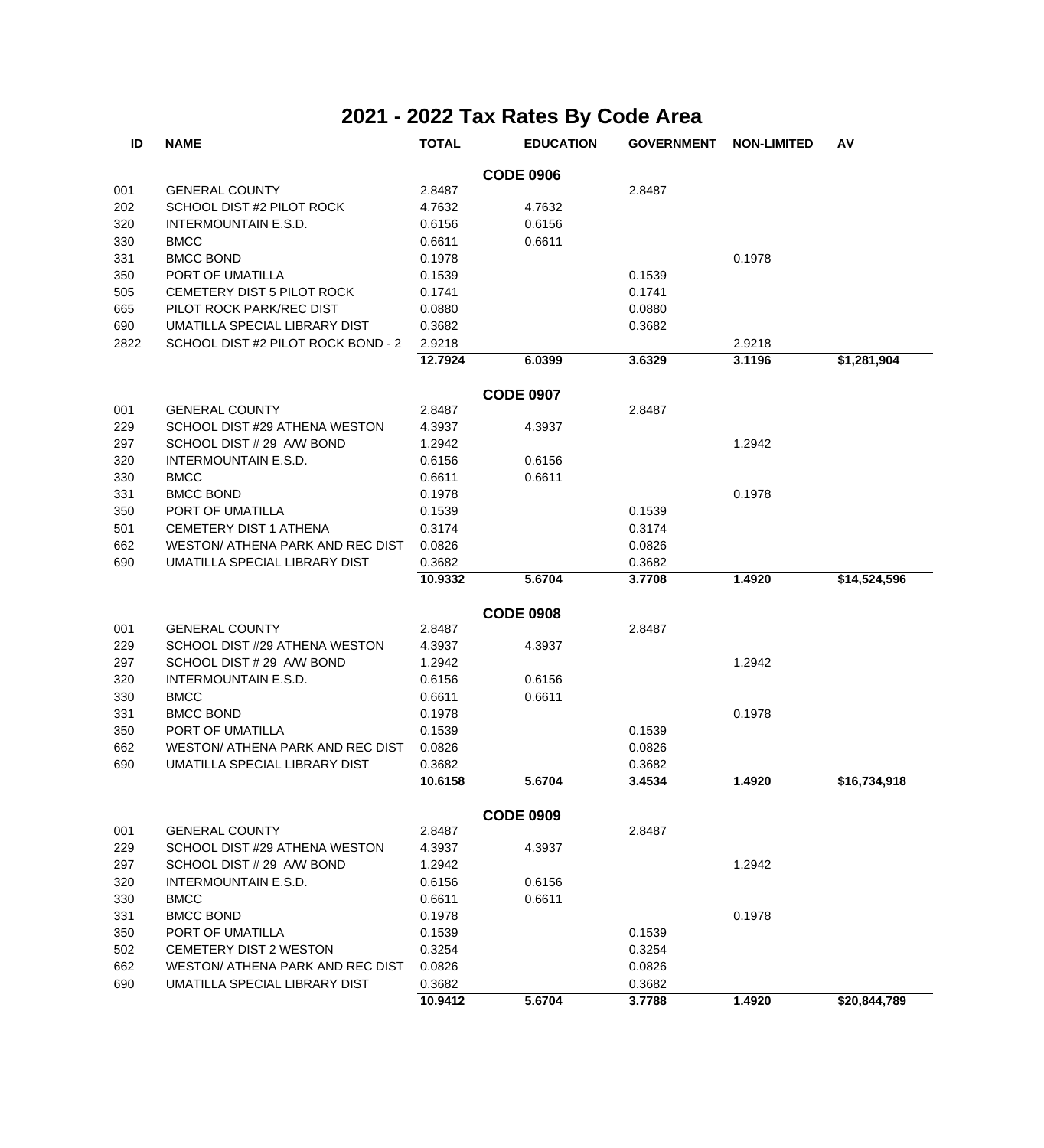| ID  | <b>NAME</b>                                     | <b>TOTAL</b> | <b>EDUCATION</b> | <b>GOVERNMENT</b> | <b>NON-LIMITED</b> | AV            |
|-----|-------------------------------------------------|--------------|------------------|-------------------|--------------------|---------------|
|     |                                                 |              | <b>CODE 1601</b> |                   |                    |               |
| 001 | <b>GENERAL COUNTY</b>                           | 2.6758       |                  | 2.6758            |                    |               |
| 140 | <b>CITY OF PENDLETON</b>                        | 6.1778       |                  | 6.1778            |                    |               |
| 142 | PENDLETON FIRE BOND                             | 0.5895       |                  |                   | 0.5895             |               |
| 216 | SCHOOL DIST #16 PENDLETON                       | 4.1833       | 4.1833           |                   |                    |               |
| 296 | SCHOOL DIST #16 PENDLETON BOND                  | 2.1019       |                  |                   | 2.1019             |               |
| 320 | <b>INTERMOUNTAIN E.S.D.</b>                     | 0.5783       | 0.5783           |                   |                    |               |
| 330 | <b>BMCC</b>                                     | 0.6210       | 0.6210           |                   |                    |               |
| 331 | <b>BMCC BOND</b>                                | 0.1978       |                  |                   | 0.1978             |               |
| 350 | PORT OF UMATILLA                                | 0.1446       |                  | 0.1446            |                    |               |
| 450 | UMATILLA MORROW RADIO & DATA<br><b>DISTRICT</b> | 0.1597       |                  | 0.1597            |                    |               |
| 690 | UMATILLA SPECIAL LIBRARY DIST                   | 0.3459       |                  | 0.3459            |                    |               |
| 924 | PEND URBAN RENWAL                               | 0.9619       |                  | 0.9619            |                    |               |
|     |                                                 | 18.7375      | 5.3826           | 10.4657           | 2.8892             | \$861,203,593 |
|     |                                                 |              | <b>CODE 1602</b> |                   |                    |               |
| 001 | <b>GENERAL COUNTY</b>                           | 2.8487       |                  | 2.8487            |                    |               |
| 216 | SCHOOL DIST #16 PENDLETON                       | 4.4537       | 4.4537           |                   |                    |               |
| 296 | SCHOOL DIST #16 PENDLETON BOND                  | 2.1019       |                  |                   | 2.1019             |               |
| 320 | <b>INTERMOUNTAIN E.S.D.</b>                     | 0.6156       | 0.6156           |                   |                    |               |
| 330 | <b>BMCC</b>                                     | 0.6611       | 0.6611           |                   |                    |               |
| 331 | <b>BMCC BOND</b>                                | 0.1978       |                  |                   | 0.1978             |               |
| 350 | PORT OF UMATILLA                                | 0.1539       |                  | 0.1539            |                    |               |
| 450 | UMATILLA MORROW RADIO & DATA<br><b>DISTRICT</b> | 0.1700       |                  | 0.1700            |                    |               |
| 690 | UMATILLA SPECIAL LIBRARY DIST                   | 0.3682       |                  | 0.3682            |                    |               |
|     |                                                 | 11.5709      | 5.7304           | 3.5408            | 2.2997             | \$181,365,285 |
|     |                                                 |              | <b>CODE 1603</b> |                   |                    |               |
| 001 | <b>GENERAL COUNTY</b>                           | 2.8487       |                  | 2.8487            |                    |               |
| 216 | SCHOOL DIST #16 PENDLETON                       | 4.4537       | 4.4537           |                   |                    |               |
| 296 | SCHOOL DIST #16 PENDLETON BOND                  | 2.1019       |                  |                   | 2.1019             |               |
| 320 | <b>INTERMOUNTAIN E.S.D.</b>                     | 0.6156       | 0.6156           |                   |                    |               |
| 330 | <b>BMCC</b>                                     | 0.6611       | 0.6611           |                   |                    |               |
| 331 | <b>BMCC BOND</b>                                | 0.1978       |                  |                   | 0.1978             |               |
| 350 | PORT OF UMATILLA                                | 0.1539       |                  | 0.1539            |                    |               |
| 450 | UMATILLA MORROW RADIO & DATA<br><b>DISTRICT</b> | 0.1700       |                  | 0.1700            |                    |               |
| 501 | <b>CEMETERY DIST 1 ATHENA</b>                   | 0.3174       |                  | 0.3174            |                    |               |
| 690 | UMATILLA SPECIAL LIBRARY DIST                   | 0.3682       |                  | 0.3682            |                    |               |
|     |                                                 | 11.8883      | 5.7304           | 3.8582            | 2.2997             | \$5,657,850   |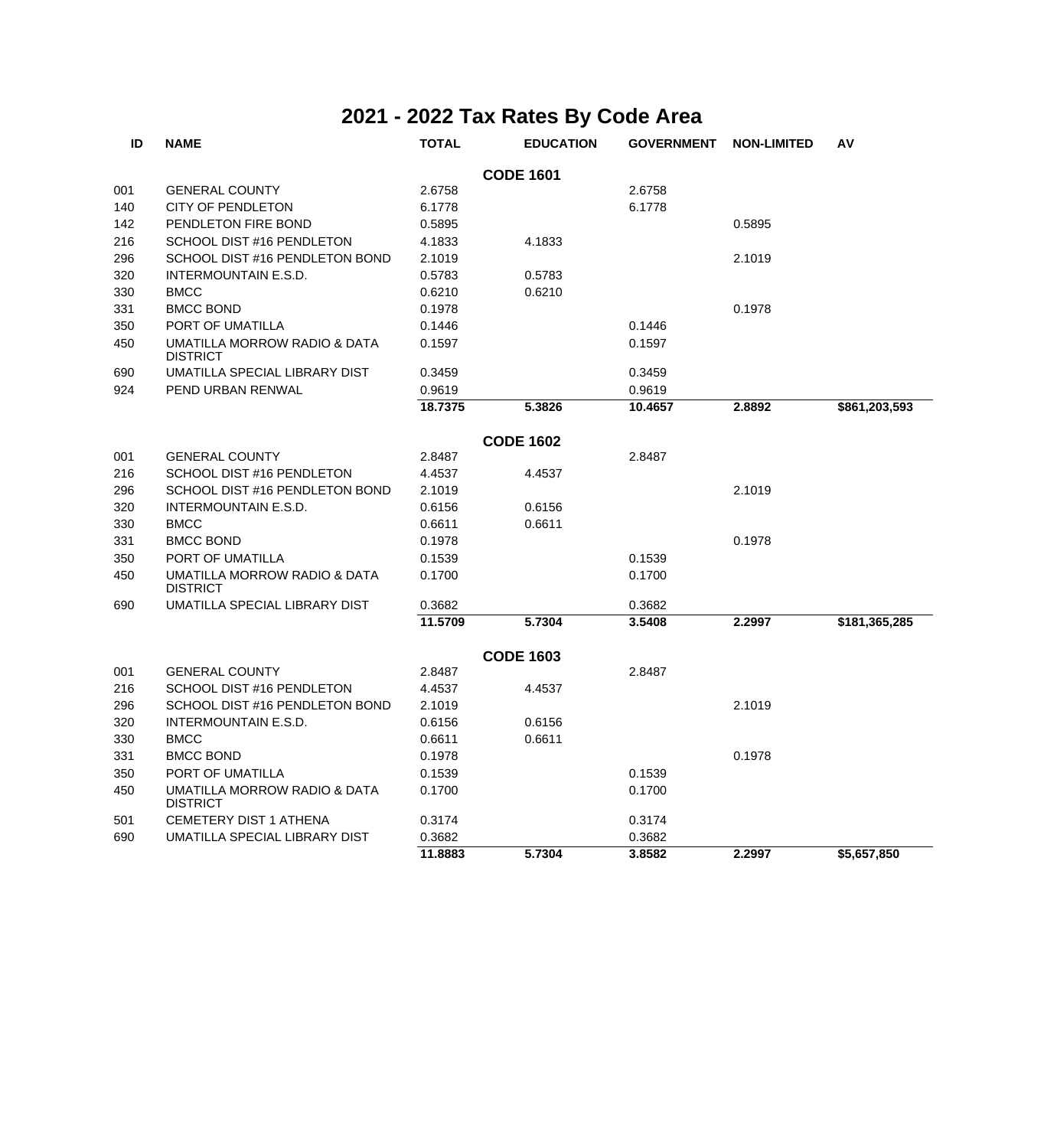| ID   | <b>NAME</b>                                     | <b>TOTAL</b> | <b>EDUCATION</b> | <b>GOVERNMENT</b> | <b>NON-LIMITED</b> | AV           |
|------|-------------------------------------------------|--------------|------------------|-------------------|--------------------|--------------|
|      |                                                 |              | <b>CODE 1604</b> |                   |                    |              |
| 001  | <b>GENERAL COUNTY</b>                           | 2.8487       |                  | 2.8487            |                    |              |
| 216  | SCHOOL DIST #16 PENDLETON                       | 4.4537       | 4.4537           |                   |                    |              |
| 296  | SCHOOL DIST #16 PENDLETON BOND                  | 2.1019       |                  |                   | 2.1019             |              |
| 320  | INTERMOUNTAIN E.S.D.                            | 0.6156       | 0.6156           |                   |                    |              |
| 330  | <b>BMCC</b>                                     | 0.6611       | 0.6611           |                   |                    |              |
| 331  | <b>BMCC BOND</b>                                | 0.1978       |                  |                   | 0.1978             |              |
| 350  | PORT OF UMATILLA                                | 0.1539       |                  | 0.1539            |                    |              |
| 401  | FD 1 PILOT ROCK (7-401)                         | 0.7807       |                  | 0.7807            |                    |              |
| 450  | UMATILLA MORROW RADIO & DATA<br><b>DISTRICT</b> | 0.1700       |                  | 0.1700            |                    |              |
| 690  | UMATILLA SPECIAL LIBRARY DIST                   | 0.3682       |                  | 0.3682            |                    |              |
| 702  | PILOT ROCK FIRE DIST 7-401 SP LEVY              | 0.8200       |                  | 0.8200            |                    |              |
|      |                                                 | 13.1716      | 5.7304           | 5.1415            | 2.2997             | \$14,357,085 |
|      |                                                 |              | <b>CODE 1605</b> |                   |                    |              |
| 001  | <b>GENERAL COUNTY</b>                           | 2.8487       |                  | 2.8487            |                    |              |
| 216  | SCHOOL DIST #16 PENDLETON                       | 4.4537       | 4.4537           |                   |                    |              |
| 296  | SCHOOL DIST #16 PENDLETON BOND                  | 2.1019       |                  |                   | 2.1019             |              |
| 320  | <b>INTERMOUNTAIN E.S.D.</b>                     | 0.6156       | 0.6156           |                   |                    |              |
| 330  | <b>BMCC</b>                                     | 0.6611       | 0.6611           |                   |                    |              |
| 331  | <b>BMCC BOND</b>                                | 0.1978       |                  |                   | 0.1978             |              |
| 350  | PORT OF UMATILLA                                | 0.1539       |                  | 0.1539            |                    |              |
| 406  | FD 6 RIVERSIDE (7-406)                          | 2.7521       |                  | 2.7521            |                    |              |
| 450  | UMATILLA MORROW RADIO & DATA<br><b>DISTRICT</b> | 0.1700       |                  | 0.1700            |                    |              |
| 633  | RIVERSIDE MISSION W.C.D.                        |              |                  |                   |                    |              |
| 690  | UMATILLA SPECIAL LIBRARY DIST                   | 0.3682       |                  | 0.3682            |                    |              |
| 4061 | RIVERSIDE RFPD L/O (7-406)                      | 0.9123       |                  | 0.9123            |                    |              |
|      |                                                 | 15.2353      | 5.7304           | 7.2052            | 2.2997             | \$9,801,729  |
|      |                                                 |              | <b>CODE 1606</b> |                   |                    |              |
| 001  | <b>GENERAL COUNTY</b>                           | 2.8487       |                  | 2.8487            |                    |              |
| 216  | SCHOOL DIST #16 PENDLETON                       | 4.4537       | 4.4537           |                   |                    |              |
| 296  | SCHOOL DIST #16 PENDLETON BOND                  | 2.1019       |                  |                   | 2.1019             |              |
| 320  | INTERMOUNTAIN E.S.D.                            | 0.6156       | 0.6156           |                   |                    |              |
| 330  | <b>BMCC</b>                                     | 0.6611       | 0.6611           |                   |                    |              |
| 331  | <b>BMCC BOND</b>                                | 0.1978       |                  |                   | 0.1978             |              |
| 350  | PORT OF UMATILLA                                | 0.1539       |                  | 0.1539            |                    |              |
| 413  | UMATILLA COUNTY FIRE DIST 1                     | 1.7500       |                  | 1.7500            |                    |              |
| 450  | UMATILLA MORROW RADIO & DATA<br><b>DISTRICT</b> | 0.1700       |                  | 0.1700            |                    |              |
| 650  | W. UMATILLA MOSQUITO CONTROL                    | 0.2021       |                  | 0.2021            |                    |              |
| 690  | UMATILLA SPECIAL LIBRARY DIST                   | 0.3682       |                  | 0.3682            |                    |              |
| 861  | UMATILLA COUNTY FIRE DIST BOND #1               | 0.1598       |                  |                   | 0.1598             |              |
|      |                                                 | 13.6828      | 5.7304           | 5.4929            | 2.4595             | \$34,379     |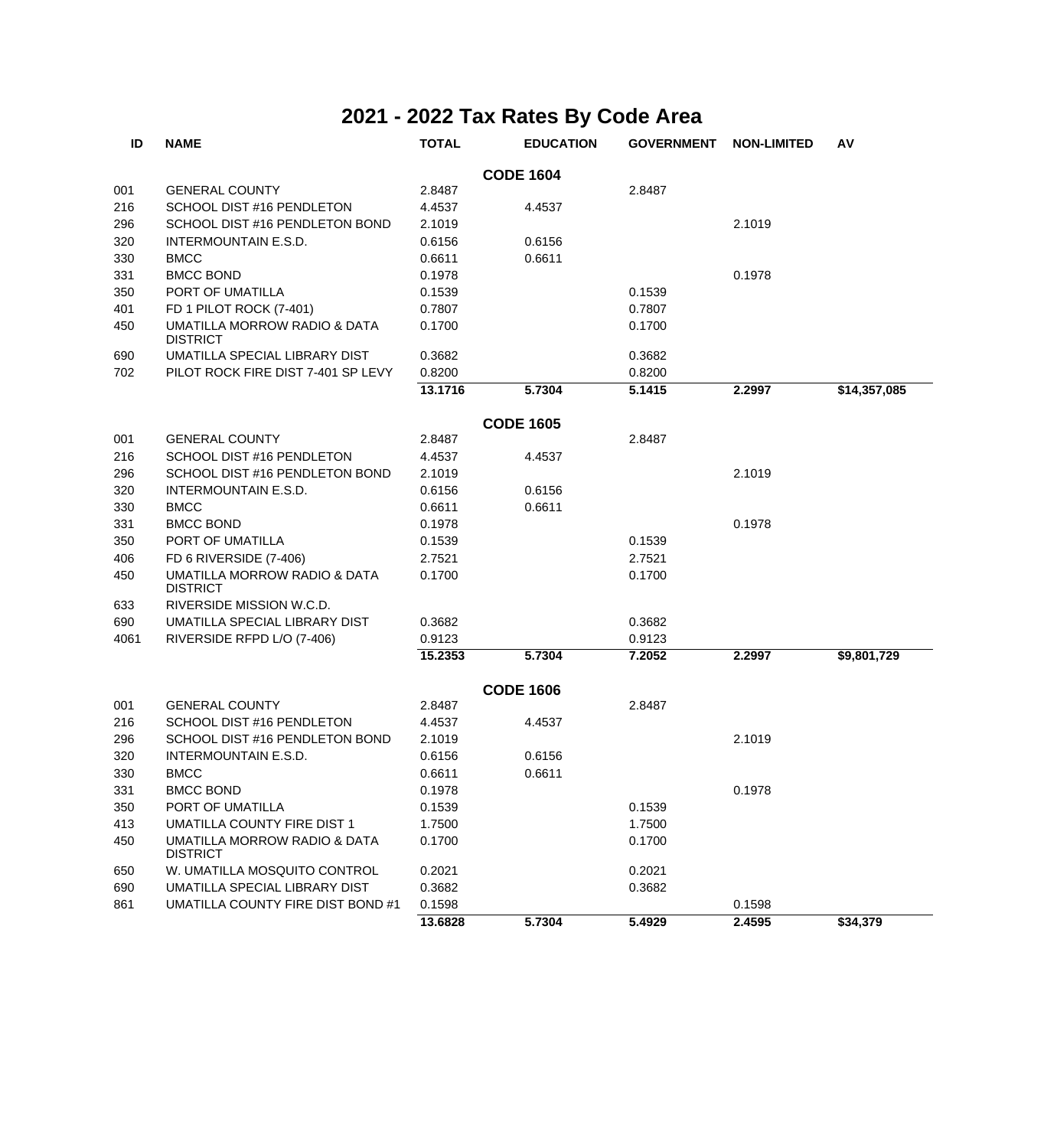| ID  | <b>NAME</b>                                     | <b>TOTAL</b> | <b>EDUCATION</b> | <b>GOVERNMENT</b> | <b>NON-LIMITED</b> | AV            |
|-----|-------------------------------------------------|--------------|------------------|-------------------|--------------------|---------------|
|     |                                                 |              | <b>CODE 1607</b> |                   |                    |               |
| 001 | <b>GENERAL COUNTY</b>                           | 2.8487       |                  | 2.8487            |                    |               |
| 216 | SCHOOL DIST #16 PENDLETON                       | 4.4537       | 4.4537           |                   |                    |               |
| 296 | SCHOOL DIST #16 PENDLETON BOND                  | 2.1019       |                  |                   | 2.1019             |               |
| 320 | <b>INTERMOUNTAIN E.S.D.</b>                     | 0.6156       | 0.6156           |                   |                    |               |
| 330 | <b>BMCC</b>                                     | 0.6611       | 0.6611           |                   |                    |               |
| 331 | <b>BMCC BOND</b>                                | 0.1978       |                  |                   | 0.1978             |               |
| 350 | PORT OF UMATILLA                                | 0.1539       |                  | 0.1539            |                    |               |
| 450 | UMATILLA MORROW RADIO & DATA<br><b>DISTRICT</b> | 0.1700       |                  | 0.1700            |                    |               |
| 634 | UMATILLA RIVER W.C.D #1                         | 0.5724       |                  | 0.5724            |                    |               |
| 690 | UMATILLA SPECIAL LIBRARY DIST                   | 0.3682       |                  | 0.3682            |                    |               |
|     |                                                 | 12.1433      | 5.7304           | 4.1132            | 2.2997             | \$656,756     |
|     |                                                 |              | <b>CODE 1608</b> |                   |                    |               |
| 001 | <b>GENERAL COUNTY</b>                           | 2.6758       |                  | 2.6758            |                    |               |
| 140 | <b>CITY OF PENDLETON</b>                        | 6.1778       |                  | 6.1778            |                    |               |
| 142 | PENDLETON FIRE BOND                             | 0.5895       |                  |                   | 0.5895             |               |
| 216 | SCHOOL DIST #16 PENDLETON                       | 4.1833       | 4.1833           |                   |                    |               |
| 296 | SCHOOL DIST #16 PENDLETON BOND                  | 2.1019       |                  |                   | 2.1019             |               |
| 320 | INTERMOUNTAIN E.S.D.                            | 0.5783       | 0.5783           |                   |                    |               |
| 330 | <b>BMCC</b>                                     | 0.6210       | 0.6210           |                   |                    |               |
| 331 | <b>BMCC BOND</b>                                | 0.1978       |                  |                   | 0.1978             |               |
| 350 | PORT OF UMATILLA                                | 0.1446       |                  | 0.1446            |                    |               |
| 450 | UMATILLA MORROW RADIO & DATA<br><b>DISTRICT</b> | 0.1597       |                  | 0.1597            |                    |               |
| 690 | UMATILLA SPECIAL LIBRARY DIST                   | 0.3459       |                  | 0.3459            |                    |               |
| 924 | PEND URBAN RENWAL                               | 0.9619       |                  | 0.9619            |                    |               |
|     |                                                 | 18.7375      | 5.3826           | 10.4657           | 2.8892             | \$140,120,115 |
|     |                                                 |              | <b>CODE 1609</b> |                   |                    |               |
| 001 | <b>GENERAL COUNTY</b>                           | 2.8487       |                  | 2.8487            |                    |               |
| 216 | SCHOOL DIST #16 PENDLETON                       | 4.4537       | 4.4537           |                   |                    |               |
| 296 | SCHOOL DIST #16 PENDLETON BOND                  | 2.1019       |                  |                   | 2.1019             |               |
| 320 | <b>INTERMOUNTAIN E.S.D.</b>                     | 0.6156       | 0.6156           |                   |                    |               |
| 330 | <b>BMCC</b>                                     | 0.6611       | 0.6611           |                   |                    |               |
| 331 | <b>BMCC BOND</b>                                | 0.1978       |                  |                   | 0.1978             |               |
| 350 | PORT OF UMATILLA                                | 0.1539       |                  | 0.1539            |                    |               |
| 450 | UMATILLA MORROW RADIO & DATA<br><b>DISTRICT</b> | 0.1700       |                  | 0.1700            |                    |               |
| 620 | <b>REITH WATER DIST #1</b>                      | 4.2916       |                  | 4.2916            |                    |               |
| 690 | UMATILLA SPECIAL LIBRARY DIST                   | 0.3682       |                  | 0.3682            |                    |               |
|     |                                                 | 15.8625      | 5.7304           | 7.8324            | 2.2997             | \$5,082,069   |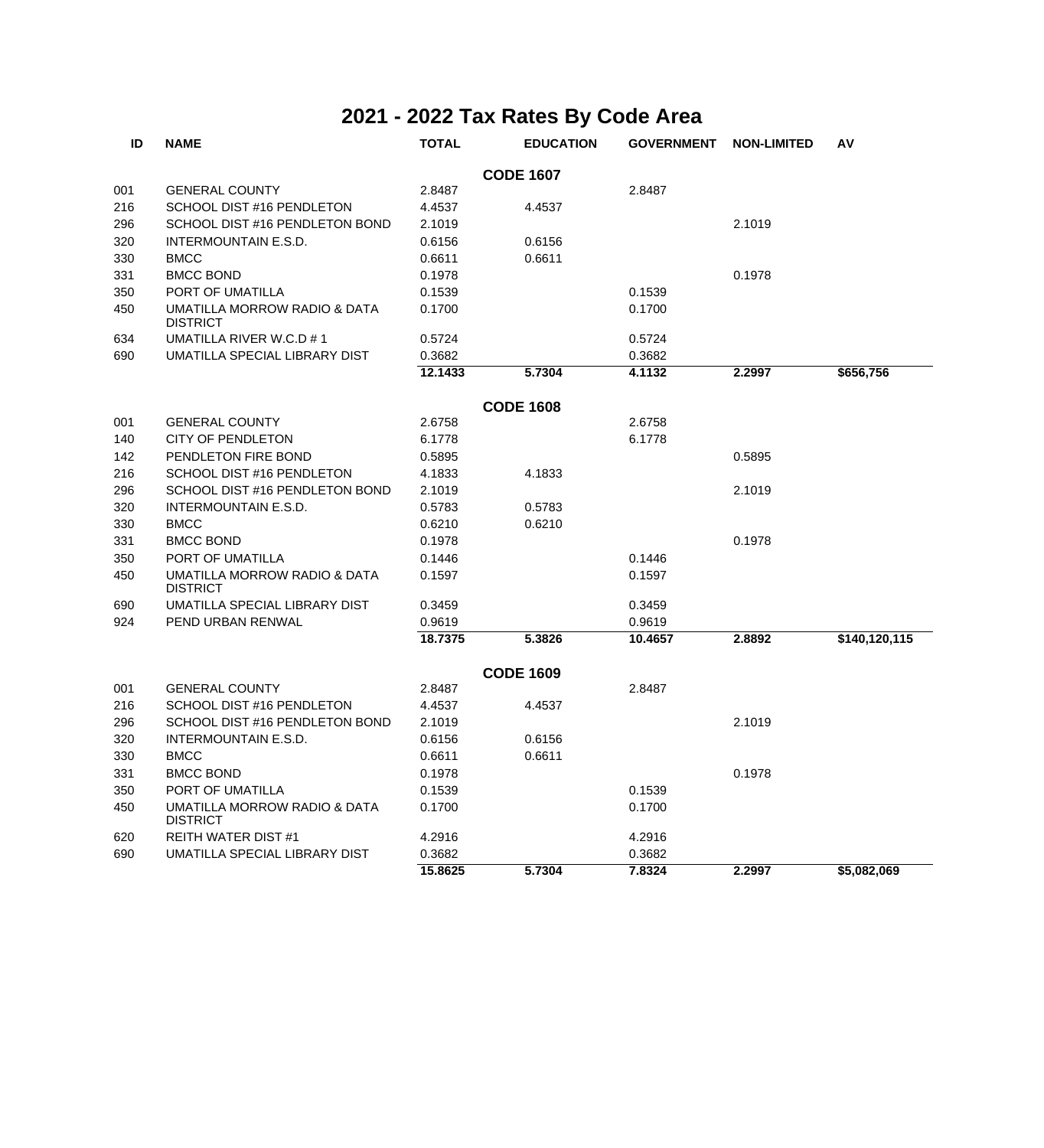| ID   | <b>NAME</b>                                        | <b>TOTAL</b> | <b>EDUCATION</b> | <b>GOVERNMENT</b> | <b>NON-LIMITED</b> | AV           |
|------|----------------------------------------------------|--------------|------------------|-------------------|--------------------|--------------|
|      |                                                    |              | <b>CODE 1610</b> |                   |                    |              |
| 001  | <b>GENERAL COUNTY</b>                              | 2.6758       |                  | 2.6758            |                    |              |
| 140  | <b>CITY OF PENDLETON</b>                           | 6.1778       |                  | 6.1778            |                    |              |
| 142  | PENDLETON FIRE BOND                                | 0.5895       |                  |                   | 0.5895             |              |
| 216  | SCHOOL DIST #16 PENDLETON                          | 4.1833       | 4.1833           |                   |                    |              |
| 296  | SCHOOL DIST #16 PENDLETON BOND                     | 2.1019       |                  |                   | 2.1019             |              |
| 320  | INTERMOUNTAIN E.S.D.                               | 0.5783       | 0.5783           |                   |                    |              |
| 330  | <b>BMCC</b>                                        | 0.6210       | 0.6210           |                   |                    |              |
| 331  | <b>BMCC BOND</b>                                   | 0.1978       |                  |                   | 0.1978             |              |
| 350  | PORT OF UMATILLA                                   | 0.1446       |                  | 0.1446            |                    |              |
| 450  | UMATILLA MORROW RADIO & DATA<br><b>DISTRICT</b>    | 0.1597       |                  | 0.1597            |                    |              |
| 631  | LOWER MCKAY CREEK W.C.D.                           | 0.2094       |                  | 0.2094            |                    |              |
| 690  | UMATILLA SPECIAL LIBRARY DIST                      | 0.3459       |                  | 0.3459            |                    |              |
| 924  | PEND URBAN RENWAL                                  | 0.9619       |                  | 0.9619            |                    |              |
|      |                                                    | 18.9469      | 5.3826           | 10.6751           | 2.8892             | \$68,032,562 |
|      |                                                    |              |                  |                   |                    |              |
|      |                                                    |              | <b>CODE 1611</b> |                   |                    |              |
| 001  | <b>GENERAL COUNTY</b>                              | 2.8487       |                  | 2.8487            |                    |              |
| 216  | SCHOOL DIST #16 PENDLETON                          | 4.4537       | 4.4537           |                   |                    |              |
| 296  | SCHOOL DIST #16 PENDLETON BOND                     | 2.1019       |                  |                   | 2.1019             |              |
| 320  | <b>INTERMOUNTAIN E.S.D.</b>                        | 0.6156       | 0.6156           |                   |                    |              |
| 330  | <b>BMCC</b>                                        | 0.6611       | 0.6611           |                   |                    |              |
| 331  | <b>BMCC BOND</b>                                   | 0.1978       |                  |                   | 0.1978             |              |
| 350  | PORT OF UMATILLA                                   | 0.1539       |                  | 0.1539            |                    |              |
| 450  | UMATILLA MORROW RADIO & DATA<br><b>DISTRICT</b>    | 0.1700       |                  | 0.1700            |                    |              |
| 631  | LOWER MCKAY CREEK W.C.D.                           | 0.2094       |                  | 0.2094            |                    |              |
| 690  | UMATILLA SPECIAL LIBRARY DIST                      | 0.3682       |                  | 0.3682            |                    |              |
|      |                                                    | 11.7803      | 5.7304           | 3.7502            | 2.2997             | \$140,255    |
|      |                                                    |              | <b>CODE 1613</b> |                   |                    |              |
| 001  | <b>GENERAL COUNTY</b>                              | 2.8487       |                  | 2.8487            |                    |              |
| 110  | <b>CITY OF ADAMS</b>                               | 4.1176       |                  | 4.1176            |                    |              |
| 216  | SCHOOL DIST #16 PENDLETON                          | 4.4537       | 4.4537           |                   |                    |              |
| 296  | SCHOOL DIST #16 PENDLETON BOND                     | 2.1019       |                  |                   | 2.1019             |              |
| 320  | INTERMOUNTAIN E.S.D.                               | 0.6156       | 0.6156           |                   |                    |              |
| 330  | <b>BMCC</b>                                        | 0.6611       | 0.6611           |                   |                    |              |
| 331  | <b>BMCC BOND</b>                                   | 0.1978       |                  |                   | 0.1978             |              |
| 350  | PORT OF UMATILLA                                   | 0.1539       |                  | 0.1539            |                    |              |
| 412  | FD 12 EAST UMATILLA FIRE/RESCUE                    | 1.0012       |                  | 1.0012            |                    |              |
| 450  | UMATILLA MORROW RADIO & DATA<br><b>DISTRICT</b>    | 0.1700       |                  | 0.1700            |                    |              |
| 501  | <b>CEMETERY DIST 1 ATHENA</b>                      | 0.3174       |                  | 0.3174            |                    |              |
| 690  | UMATILLA SPECIAL LIBRARY DIST                      | 0.3682       |                  | 0.3682            |                    |              |
| 6911 | E UMATILLA CO AMBULANCE AREA<br><b>HEALTH DIST</b> | 1.0000       |                  | 1.0000            |                    |              |
|      |                                                    | 18.0071      | 5.7304           | 9.9770            | 2.2997             | \$19,395,368 |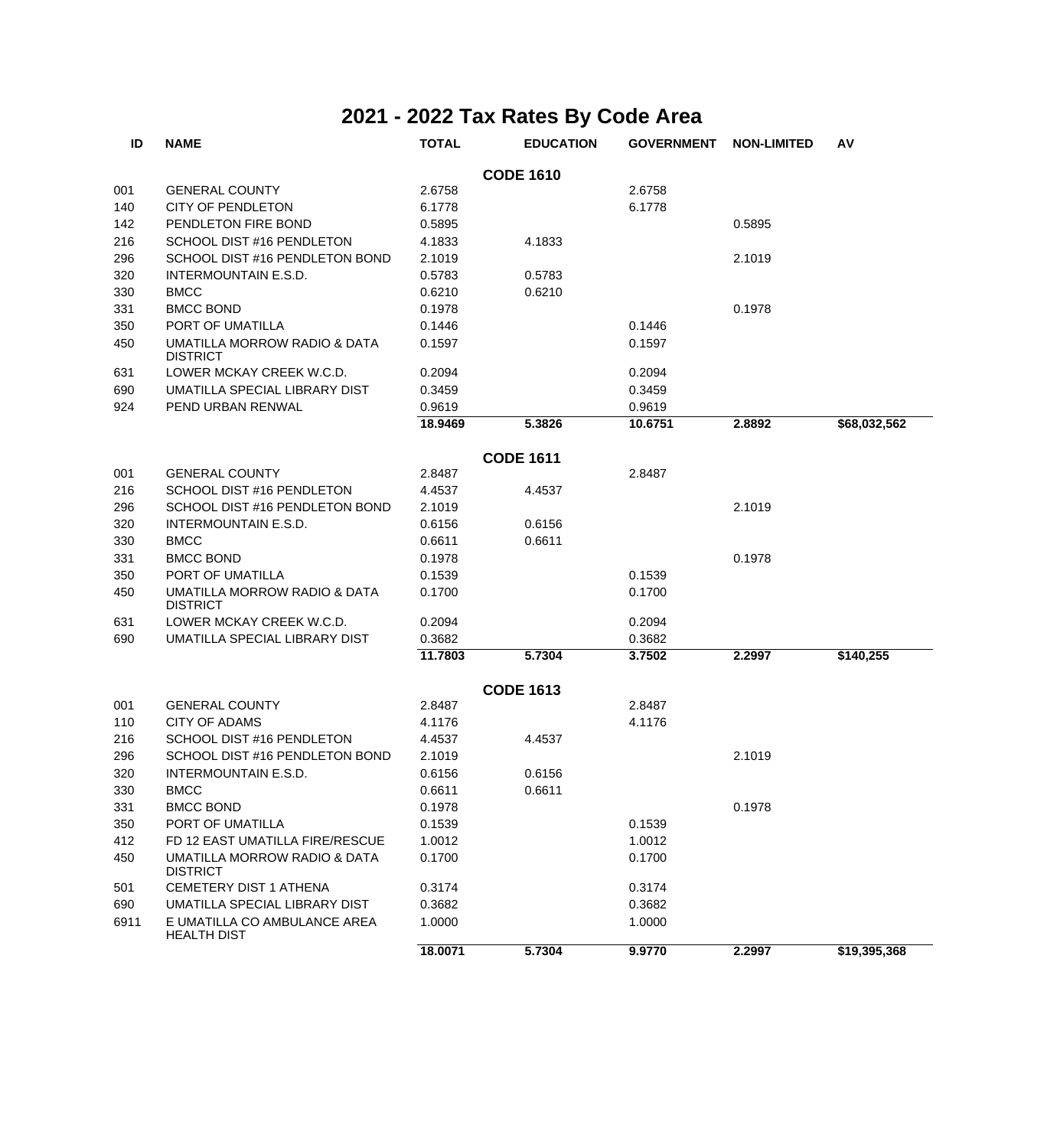| ID   | <b>NAME</b>                                     | <b>TOTAL</b> | <b>EDUCATION</b> | <b>GOVERNMENT</b> | <b>NON-LIMITED</b> | AV           |
|------|-------------------------------------------------|--------------|------------------|-------------------|--------------------|--------------|
|      |                                                 |              | <b>CODE 1614</b> |                   |                    |              |
| 001  | <b>GENERAL COUNTY</b>                           | 2.8487       |                  | 2.8487            |                    |              |
| 216  | SCHOOL DIST #16 PENDLETON                       | 4.4537       | 4.4537           |                   |                    |              |
| 296  | SCHOOL DIST #16 PENDLETON BOND                  | 2.1019       |                  |                   | 2.1019             |              |
| 320  | INTERMOUNTAIN E.S.D.                            | 0.6156       | 0.6156           |                   |                    |              |
| 330  | <b>BMCC</b>                                     | 0.6611       | 0.6611           |                   |                    |              |
| 331  | <b>BMCC BOND</b>                                | 0.1978       |                  |                   | 0.1978             |              |
| 350  | PORT OF UMATILLA                                | 0.1539       |                  | 0.1539            |                    |              |
| 409  | FD 9 LOWER MCKAY (7-409)                        | 3.7237       |                  | 3.7237            |                    |              |
| 450  | UMATILLA MORROW RADIO & DATA<br><b>DISTRICT</b> | 0.1700       |                  | 0.1700            |                    |              |
| 631  | LOWER MCKAY CREEK W.C.D.                        | 0.2094       |                  | 0.2094            |                    |              |
| 690  | UMATILLA SPECIAL LIBRARY DIST                   | 0.3682       |                  | 0.3682            |                    |              |
|      |                                                 | 15.5040      | 5.7304           | 7.4739            | 2.2997             | \$15,655,449 |
|      |                                                 |              | <b>CODE 1615</b> |                   |                    |              |
| 001  | <b>GENERAL COUNTY</b>                           | 2.8487       |                  | 2.8487            |                    |              |
| 216  | SCHOOL DIST #16 PENDLETON                       | 4.4537       | 4.4537           |                   |                    |              |
| 296  | SCHOOL DIST #16 PENDLETON BOND                  | 2.1019       |                  |                   | 2.1019             |              |
| 320  | <b>INTERMOUNTAIN E.S.D.</b>                     | 0.6156       | 0.6156           |                   |                    |              |
| 330  | <b>BMCC</b>                                     | 0.6611       | 0.6611           |                   |                    |              |
| 331  | <b>BMCC BOND</b>                                | 0.1978       |                  |                   | 0.1978             |              |
| 350  | PORT OF UMATILLA                                | 0.1539       |                  | 0.1539            |                    |              |
| 409  | FD 9 LOWER MCKAY (7-409)                        | 3.7237       |                  | 3.7237            |                    |              |
| 450  | UMATILLA MORROW RADIO & DATA<br><b>DISTRICT</b> | 0.1700       |                  | 0.1700            |                    |              |
| 690  | UMATILLA SPECIAL LIBRARY DIST                   | 0.3682       |                  | 0.3682            |                    |              |
|      |                                                 | 15.2946      | 5.7304           | 7.2645            | 2.2997             | \$6,890,420  |
|      |                                                 |              | <b>CODE 1617</b> |                   |                    |              |
| 001  | <b>GENERAL COUNTY</b>                           | 2.8487       |                  | 2.8487            |                    |              |
| 216  | SCHOOL DIST #16 PENDLETON                       | 4.4537       | 4.4537           |                   |                    |              |
| 296  | SCHOOL DIST #16 PENDLETON BOND                  | 2.1019       |                  |                   | 2.1019             |              |
| 320  | <b>INTERMOUNTAIN E.S.D.</b>                     | 0.6156       | 0.6156           |                   |                    |              |
| 330  | <b>BMCC</b>                                     | 0.6611       | 0.6611           |                   |                    |              |
| 331  | <b>BMCC BOND</b>                                | 0.1978       |                  |                   | 0.1978             |              |
| 350  | PORT OF UMATILLA                                | 0.1539       |                  | 0.1539            |                    |              |
| 403  | FD 3 ECHO (7-403)                               | 0.5853       |                  | 0.5853            |                    |              |
| 423  | FIRE DIST 3 ECHO BOND                           | 0.3371       |                  |                   | 0.3371             |              |
| 450  | UMATILLA MORROW RADIO & DATA<br><b>DISTRICT</b> | 0.1700       |                  | 0.1700            |                    |              |
| 650  | W. UMATILLA MOSQUITO CONTROL                    | 0.2021       |                  | 0.2021            |                    |              |
| 690  | UMATILLA SPECIAL LIBRARY DIST                   | 0.3682       |                  | 0.3682            |                    |              |
| 4332 | ECHO FIRE DISTRICT 7-403 SP LEVY - 2            | 0.1592       |                  | 0.1592            |                    |              |
|      |                                                 | 12.8546      | 5.7304           | 4.4874            | 2.6368             | \$10,985,310 |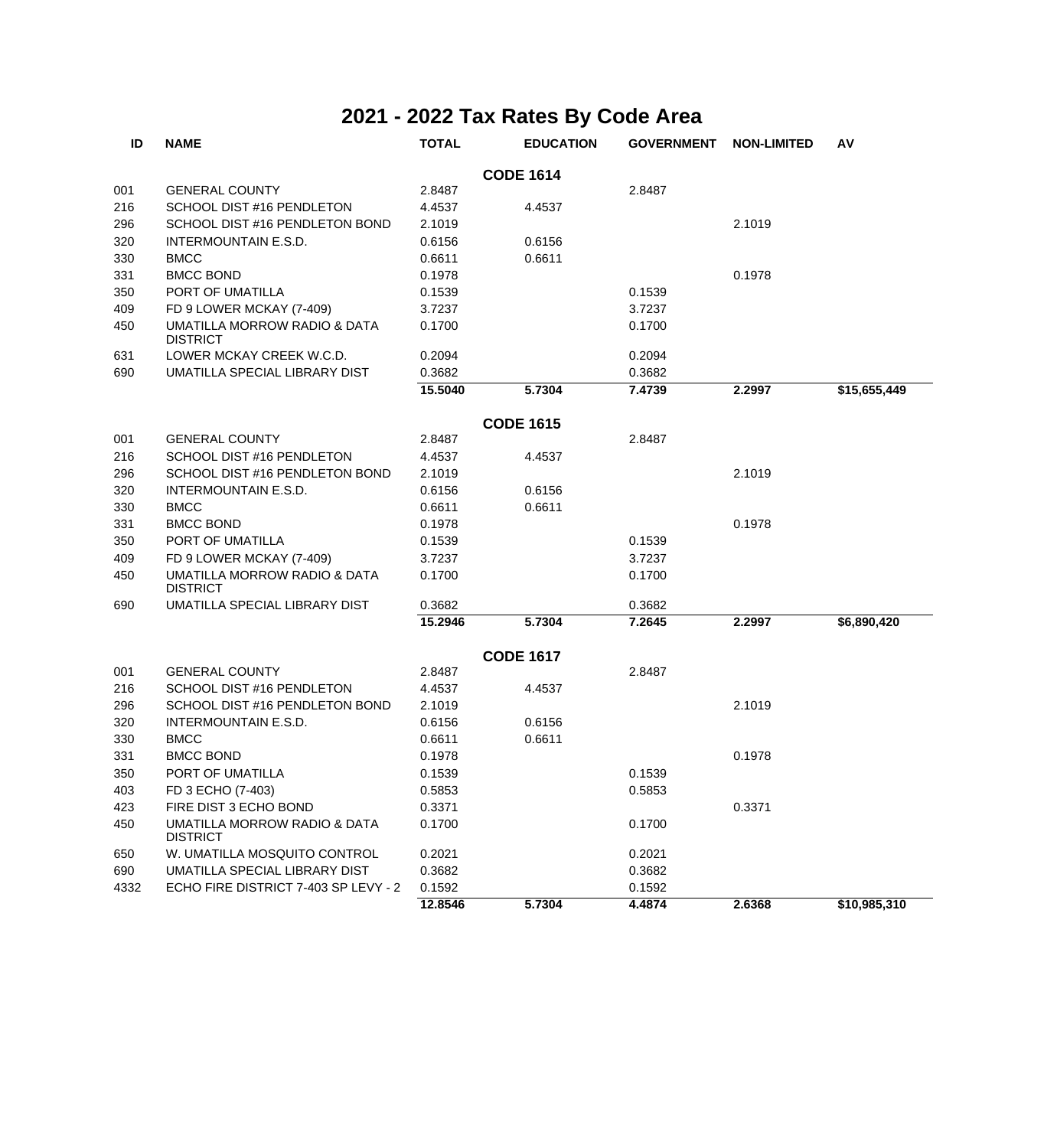| ID  | <b>NAME</b>                                     | <b>TOTAL</b> | <b>EDUCATION</b> | <b>GOVERNMENT</b> | <b>NON-LIMITED</b> | AV           |
|-----|-------------------------------------------------|--------------|------------------|-------------------|--------------------|--------------|
|     |                                                 |              | <b>CODE 1618</b> |                   |                    |              |
| 001 | <b>GENERAL COUNTY</b>                           | 2.6758       |                  | 2.6758            |                    |              |
| 140 | <b>CITY OF PENDLETON</b>                        | 6.1778       |                  | 6.1778            |                    |              |
| 142 | PENDLETON FIRE BOND                             | 0.5895       |                  |                   | 0.5895             |              |
| 216 | SCHOOL DIST #16 PENDLETON                       | 4.1833       | 4.1833           |                   |                    |              |
| 296 | SCHOOL DIST #16 PENDLETON BOND                  | 2.1019       |                  |                   | 2.1019             |              |
| 320 | INTERMOUNTAIN E.S.D.                            | 0.5783       | 0.5783           |                   |                    |              |
| 330 | <b>BMCC</b>                                     | 0.6210       | 0.6210           |                   |                    |              |
| 331 | <b>BMCC BOND</b>                                | 0.1978       |                  |                   | 0.1978             |              |
| 350 | PORT OF UMATILLA                                | 0.1446       |                  | 0.1446            |                    |              |
| 450 | UMATILLA MORROW RADIO & DATA<br><b>DISTRICT</b> | 0.1597       |                  | 0.1597            |                    |              |
| 634 | UMATILLA RIVER W.C.D # 1                        | 0.5724       |                  | 0.5724            |                    |              |
| 690 | UMATILLA SPECIAL LIBRARY DIST                   | 0.3459       |                  | 0.3459            |                    |              |
| 924 | PEND URBAN RENWAL                               | 0.9619       |                  | 0.9619            |                    |              |
|     |                                                 | 19.3099      | 5.3826           | 11.0381           | 2.8892             | \$16,234,359 |
|     |                                                 |              | <b>CODE 1619</b> |                   |                    |              |
| 001 | <b>GENERAL COUNTY</b>                           | 2.8487       |                  | 2.8487            |                    |              |
| 216 | SCHOOL DIST #16 PENDLETON                       | 4.4537       | 4.4537           |                   |                    |              |
| 296 | SCHOOL DIST #16 PENDLETON BOND                  | 2.1019       |                  |                   | 2.1019             |              |
| 320 | INTERMOUNTAIN E.S.D.                            | 0.6156       | 0.6156           |                   |                    |              |
| 330 | <b>BMCC</b>                                     | 0.6611       | 0.6611           |                   |                    |              |
| 331 | <b>BMCC BOND</b>                                | 0.1978       |                  |                   | 0.1978             |              |
| 350 | PORT OF UMATILLA                                | 0.1539       |                  | 0.1539            |                    |              |
| 410 | FD 10 MCKAY DAM (7-410)                         | 2.8080       |                  | 2.8080            |                    |              |
| 450 | UMATILLA MORROW RADIO & DATA<br><b>DISTRICT</b> | 0.1700       |                  | 0.1700            |                    |              |
| 690 | UMATILLA SPECIAL LIBRARY DIST                   | 0.3682       |                  | 0.3682            |                    |              |
|     |                                                 | 14.3789      | 5.7304           | 6.3488            | 2.2997             | \$53,955,682 |
|     |                                                 |              | <b>CODE 1620</b> |                   |                    |              |
| 001 | <b>GENERAL COUNTY</b>                           | 2.8487       |                  | 2.8487            |                    |              |
| 216 | SCHOOL DIST #16 PENDLETON                       | 4.4537       | 4.4537           |                   |                    |              |
| 296 | SCHOOL DIST #16 PENDLETON BOND                  | 2.1019       |                  |                   | 2.1019             |              |
| 320 | INTERMOUNTAIN E.S.D.                            | 0.6156       | 0.6156           |                   |                    |              |
| 330 | <b>BMCC</b>                                     | 0.6611       | 0.6611           |                   |                    |              |
| 331 | <b>BMCC BOND</b>                                | 0.1978       |                  |                   | 0.1978             |              |
| 350 | PORT OF UMATILLA                                | 0.1539       |                  | 0.1539            |                    |              |
| 410 | FD 10 MCKAY DAM (7-410)                         | 2.8080       |                  | 2.8080            |                    |              |
| 450 | UMATILLA MORROW RADIO & DATA<br><b>DISTRICT</b> | 0.1700       |                  | 0.1700            |                    |              |
| 631 | LOWER MCKAY CREEK W.C.D.                        | 0.2094       |                  | 0.2094            |                    |              |
| 690 | UMATILLA SPECIAL LIBRARY DIST                   | 0.3682       |                  | 0.3682            |                    |              |
|     |                                                 | 14.5883      | 5.7304           | 6.5582            | 2.2997             | \$3,341,554  |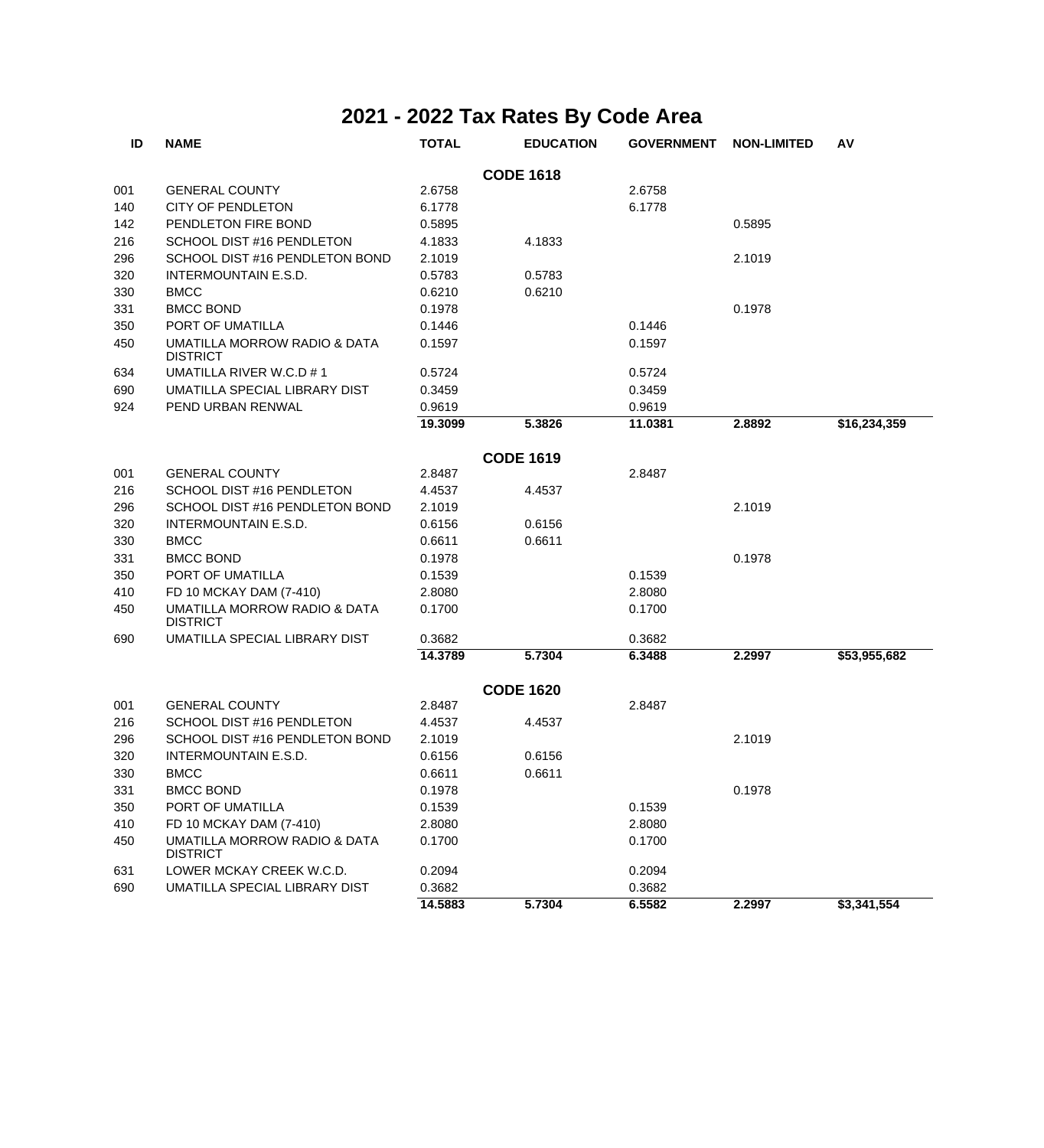| ID   | <b>NAME</b>                                     | <b>TOTAL</b> | <b>EDUCATION</b> | <b>GOVERNMENT</b> | <b>NON-LIMITED</b> | AV           |
|------|-------------------------------------------------|--------------|------------------|-------------------|--------------------|--------------|
|      |                                                 |              | <b>CODE 1621</b> |                   |                    |              |
| 001  | <b>GENERAL COUNTY</b>                           | 2.8487       |                  | 2.8487            |                    |              |
| 216  | SCHOOL DIST #16 PENDLETON                       | 4.4537       | 4.4537           |                   |                    |              |
| 296  | SCHOOL DIST #16 PENDLETON BOND                  | 2.1019       |                  |                   | 2.1019             |              |
| 320  | <b>INTERMOUNTAIN E.S.D.</b>                     | 0.6156       | 0.6156           |                   |                    |              |
| 330  | <b>BMCC</b>                                     | 0.6611       | 0.6611           |                   |                    |              |
| 331  | <b>BMCC BOND</b>                                | 0.1978       |                  |                   | 0.1978             |              |
| 350  | PORT OF UMATILLA                                | 0.1539       |                  | 0.1539            |                    |              |
| 450  | UMATILLA MORROW RADIO & DATA<br><b>DISTRICT</b> | 0.1700       |                  | 0.1700            |                    |              |
| 690  | UMATILLA SPECIAL LIBRARY DIST                   | 0.3682       |                  | 0.3682            |                    |              |
|      |                                                 | 11.5709      | 5.7304           | 3.5408            | 2.2997             | \$2,315,100  |
|      |                                                 |              | <b>CODE 1622</b> |                   |                    |              |
| 001  | <b>GENERAL COUNTY</b>                           | 2.8487       |                  | 2.8487            |                    |              |
| 216  | SCHOOL DIST #16 PENDLETON                       | 4.4537       | 4.4537           |                   |                    |              |
| 296  | SCHOOL DIST #16 PENDLETON BOND                  | 2.1019       |                  |                   | 2.1019             |              |
| 320  | <b>INTERMOUNTAIN E.S.D.</b>                     | 0.6156       | 0.6156           |                   |                    |              |
| 330  | <b>BMCC</b>                                     | 0.6611       | 0.6611           |                   |                    |              |
| 331  | <b>BMCC BOND</b>                                | 0.1978       |                  |                   | 0.1978             |              |
| 350  | PORT OF UMATILLA                                | 0.1539       |                  | 0.1539            |                    |              |
| 403  | FD 3 ECHO (7-403)                               | 0.5853       |                  | 0.5853            |                    |              |
| 423  | FIRE DIST 3 ECHO BOND                           | 0.3371       |                  |                   | 0.3371             |              |
| 450  | UMATILLA MORROW RADIO & DATA<br><b>DISTRICT</b> | 0.1700       |                  | 0.1700            |                    |              |
| 690  | UMATILLA SPECIAL LIBRARY DIST                   | 0.3682       |                  | 0.3682            |                    |              |
| 4332 | ECHO FIRE DISTRICT 7-403 SP LEVY - 2            | 0.1592       |                  | 0.1592            |                    |              |
|      |                                                 | 12.6525      | 5.7304           | 4.2853            | 2.6368             | \$39,914,065 |
|      |                                                 |              | <b>CODE 1623</b> |                   |                    |              |
| 001  | <b>GENERAL COUNTY</b>                           | 2.8487       |                  | 2.8487            |                    |              |
| 216  | SCHOOL DIST #16 PENDLETON                       | 4.4537       | 4.4537           |                   |                    |              |
| 296  | SCHOOL DIST #16 PENDLETON BOND                  | 2.1019       |                  |                   | 2.1019             |              |
| 320  | <b>INTERMOUNTAIN E.S.D.</b>                     | 0.6156       | 0.6156           |                   |                    |              |
| 330  | <b>BMCC</b>                                     | 0.6611       | 0.6611           |                   |                    |              |
| 331  | <b>BMCC BOND</b>                                | 0.1978       |                  |                   | 0.1978             |              |
| 350  | PORT OF UMATILLA                                | 0.1539       |                  | 0.1539            |                    |              |
| 450  | UMATILLA MORROW RADIO & DATA<br><b>DISTRICT</b> | 0.1700       |                  | 0.1700            |                    |              |
| 501  | <b>CEMETERY DIST 1 ATHENA</b>                   | 0.3174       |                  | 0.3174            |                    |              |
| 690  | UMATILLA SPECIAL LIBRARY DIST                   | 0.3682       |                  | 0.3682            |                    |              |
|      |                                                 | 11.8883      | 5.7304           | 3.8582            | 2.2997             |              |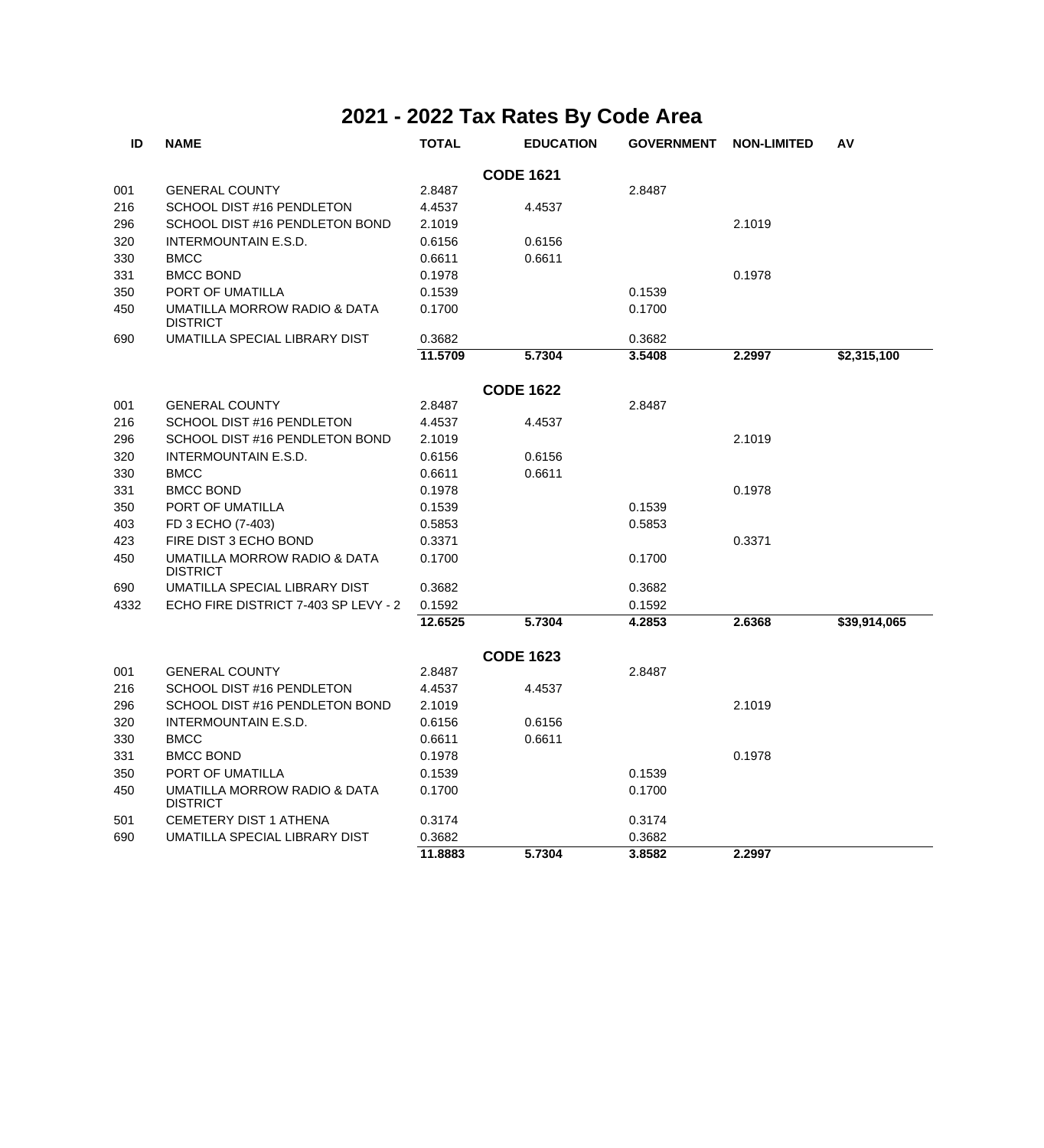| ID               | <b>NAME</b>                                     | <b>TOTAL</b> | <b>EDUCATION</b> | <b>GOVERNMENT</b> | <b>NON-LIMITED</b> | AV          |  |  |  |
|------------------|-------------------------------------------------|--------------|------------------|-------------------|--------------------|-------------|--|--|--|
|                  | <b>CODE 1626</b>                                |              |                  |                   |                    |             |  |  |  |
| 001              | <b>GENERAL COUNTY</b>                           | 2.8487       |                  | 2.8487            |                    |             |  |  |  |
| 216              | SCHOOL DIST #16 PENDLETON                       | 4.4537       | 4.4537           |                   |                    |             |  |  |  |
| 296              | SCHOOL DIST #16 PENDLETON BOND                  | 2.1019       |                  |                   | 2.1019             |             |  |  |  |
| 320              | <b>INTERMOUNTAIN E.S.D.</b>                     | 0.6156       | 0.6156           |                   |                    |             |  |  |  |
| 330              | <b>BMCC</b>                                     | 0.6611       | 0.6611           |                   |                    |             |  |  |  |
| 331              | <b>BMCC BOND</b>                                | 0.1978       |                  |                   | 0.1978             |             |  |  |  |
| 350              | PORT OF UMATILLA                                | 0.1539       |                  | 0.1539            |                    |             |  |  |  |
| 450              | UMATILLA MORROW RADIO & DATA<br><b>DISTRICT</b> | 0.1700       |                  | 0.1700            |                    |             |  |  |  |
| 650              | W. UMATILLA MOSQUITO CONTROL                    | 0.2021       |                  | 0.2021            |                    |             |  |  |  |
| 690              | UMATILLA SPECIAL LIBRARY DIST                   | 0.3682       |                  | 0.3682            |                    |             |  |  |  |
|                  |                                                 | 11.7730      | 5.7304           | 3.7429            | 2.2997             | \$1,059,060 |  |  |  |
| <b>CODE 1627</b> |                                                 |              |                  |                   |                    |             |  |  |  |
| 001              | <b>GENERAL COUNTY</b>                           | 2.8487       |                  | 2.8487            |                    |             |  |  |  |
| 216              | SCHOOL DIST #16 PENDLETON                       | 4.4537       | 4.4537           |                   |                    |             |  |  |  |
| 296              | SCHOOL DIST #16 PENDLETON BOND                  | 2.1019       |                  |                   | 2.1019             |             |  |  |  |
| 320              | INTERMOUNTAIN E.S.D.                            | 0.6156       | 0.6156           |                   |                    |             |  |  |  |
| 330              | <b>BMCC</b>                                     | 0.6611       | 0.6611           |                   |                    |             |  |  |  |
| 331              | <b>BMCC BOND</b>                                | 0.1978       |                  |                   | 0.1978             |             |  |  |  |
| 350              | PORT OF UMATILLA                                | 0.1539       |                  | 0.1539            |                    |             |  |  |  |
| 403              | FD 3 ECHO (7-403)                               | 0.5853       |                  | 0.5853            |                    |             |  |  |  |
| 423              | FIRE DIST 3 ECHO BOND                           | 0.3371       |                  |                   | 0.3371             |             |  |  |  |
| 450              | UMATILLA MORROW RADIO & DATA<br><b>DISTRICT</b> | 0.1700       |                  | 0.1700            |                    |             |  |  |  |
| 690              | UMATILLA SPECIAL LIBRARY DIST                   | 0.3682       |                  | 0.3682            |                    |             |  |  |  |
| 4332             | ECHO FIRE DISTRICT 7-403 SP LEVY - 2            | 0.1592       |                  | 0.1592            |                    |             |  |  |  |
|                  |                                                 | 12.6525      | 5.7304           | 4.2853            | 2.6368             | \$0         |  |  |  |
|                  |                                                 |              | <b>CODE 1629</b> |                   |                    |             |  |  |  |
| 001              | <b>GENERAL COUNTY</b>                           | 2.8487       |                  | 2.8487            |                    |             |  |  |  |
| 216              | SCHOOL DIST #16 PENDLETON                       | 4.4537       | 4.4537           |                   |                    |             |  |  |  |
| 296              | SCHOOL DIST #16 PENDLETON BOND                  | 2.1019       |                  |                   | 2.1019             |             |  |  |  |
| 320              | INTERMOUNTAIN E.S.D.                            | 0.6156       | 0.6156           |                   |                    |             |  |  |  |
| 330              | <b>BMCC</b>                                     | 0.6611       | 0.6611           |                   |                    |             |  |  |  |
| 331              | <b>BMCC BOND</b>                                | 0.1978       |                  |                   | 0.1978             |             |  |  |  |
| 350              | PORT OF UMATILLA                                | 0.1539       |                  | 0.1539            |                    |             |  |  |  |
| 403              | FD 3 ECHO (7-403)                               | 0.5853       |                  | 0.5853            |                    |             |  |  |  |
| 423              | FIRE DIST 3 ECHO BOND                           | 0.3371       |                  |                   | 0.3371             |             |  |  |  |
| 450              | UMATILLA MORROW RADIO & DATA<br><b>DISTRICT</b> | 0.1700       |                  | 0.1700            |                    |             |  |  |  |
| 650              | W. UMATILLA MOSQUITO CONTROL                    | 0.2021       |                  | 0.2021            |                    |             |  |  |  |
| 690              | UMATILLA SPECIAL LIBRARY DIST                   | 0.3682       |                  | 0.3682            |                    |             |  |  |  |
| 4332             | ECHO FIRE DISTRICT 7-403 SP LEVY - 2            | 0.1592       |                  | 0.1592            |                    |             |  |  |  |
|                  |                                                 | 12.8546      | 5.7304           | 4.4874            | 2.6368             |             |  |  |  |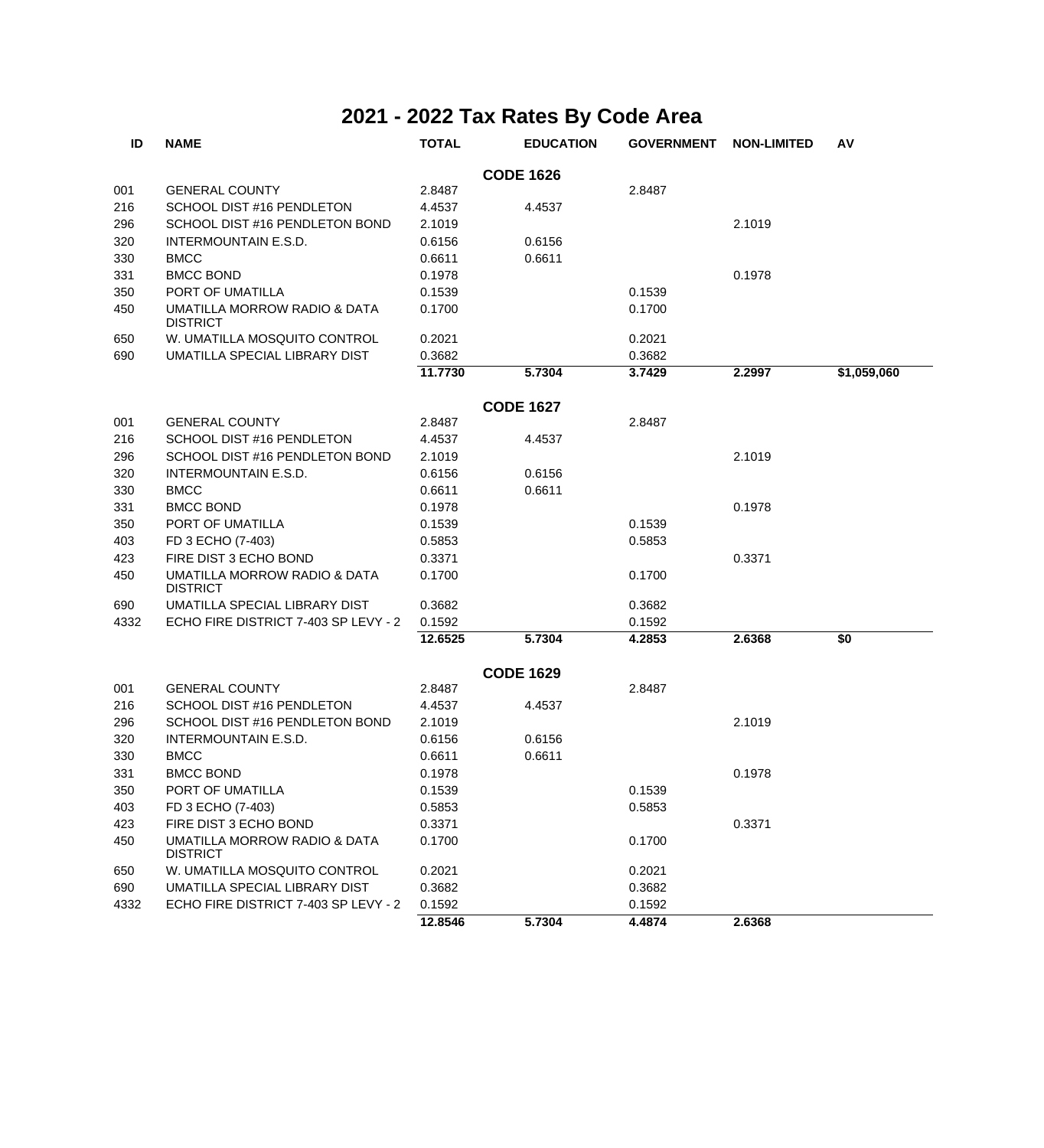| ID  | <b>NAME</b>                                     | <b>TOTAL</b> | <b>EDUCATION</b> | <b>GOVERNMENT</b> | <b>NON-LIMITED</b> | AV           |
|-----|-------------------------------------------------|--------------|------------------|-------------------|--------------------|--------------|
|     |                                                 |              | <b>CODE 1630</b> |                   |                    |              |
| 001 | <b>GENERAL COUNTY</b>                           | 2.6758       |                  | 2.6758            |                    |              |
| 140 | <b>CITY OF PENDLETON</b>                        | 6.1778       |                  | 6.1778            |                    |              |
| 142 | PENDLETON FIRE BOND                             | 0.5895       |                  |                   | 0.5895             |              |
| 216 | SCHOOL DIST #16 PENDLETON                       | 4.1833       | 4.1833           |                   |                    |              |
| 296 | SCHOOL DIST #16 PENDLETON BOND                  | 2.1019       |                  |                   | 2.1019             |              |
| 320 | INTERMOUNTAIN E.S.D.                            | 0.5783       | 0.5783           |                   |                    |              |
| 330 | <b>BMCC</b>                                     | 0.6210       | 0.6210           |                   |                    |              |
| 331 | <b>BMCC BOND</b>                                | 0.1978       |                  |                   | 0.1978             |              |
| 350 | PORT OF UMATILLA                                | 0.1446       |                  | 0.1446            |                    |              |
| 450 | UMATILLA MORROW RADIO & DATA<br><b>DISTRICT</b> | 0.1597       |                  | 0.1597            |                    |              |
| 633 | RIVERSIDE MISSION W.C.D.                        |              |                  |                   |                    |              |
| 690 | UMATILLA SPECIAL LIBRARY DIST                   | 0.3459       |                  | 0.3459            |                    |              |
| 924 | PEND URBAN RENWAL                               | 0.9619       |                  | 0.9619            |                    |              |
|     |                                                 | 18.7375      | 5.3826           | 10.4657           | 2.8892             | \$11,102,231 |
|     |                                                 |              | <b>CODE 1631</b> |                   |                    |              |
| 001 | <b>GENERAL COUNTY</b>                           | 2.8487       |                  | 2.8487            |                    |              |
| 216 | SCHOOL DIST #16 PENDLETON                       | 4.4537       | 4.4537           |                   |                    |              |
| 296 | SCHOOL DIST #16 PENDLETON BOND                  | 2.1019       |                  |                   | 2.1019             |              |
| 320 | <b>INTERMOUNTAIN E.S.D.</b>                     | 0.6156       | 0.6156           |                   |                    |              |
| 330 | <b>BMCC</b>                                     | 0.6611       | 0.6611           |                   |                    |              |
| 331 | <b>BMCC BOND</b>                                | 0.1978       |                  |                   | 0.1978             |              |
| 350 | PORT OF UMATILLA                                | 0.1539       |                  | 0.1539            |                    |              |
| 412 | FD 12 EAST UMATILLA FIRE/RESCUE                 | 1.0012       |                  | 1.0012            |                    |              |
| 450 | UMATILLA MORROW RADIO & DATA<br><b>DISTRICT</b> | 0.1700       |                  | 0.1700            |                    |              |
| 690 | UMATILLA SPECIAL LIBRARY DIST                   | 0.3682       |                  | 0.3682            |                    |              |
|     |                                                 | 12.5721      | 5.7304           | 4.5420            | 2.2997             | \$2,752,630  |
|     |                                                 |              | <b>CODE 1632</b> |                   |                    |              |
| 001 | <b>GENERAL COUNTY</b>                           | 2.8487       |                  | 2.8487            |                    |              |
| 216 | SCHOOL DIST #16 PENDLETON                       | 4.4537       | 4.4537           |                   |                    |              |
| 296 | SCHOOL DIST #16 PENDLETON BOND                  | 2.1019       |                  |                   | 2.1019             |              |
| 320 | INTERMOUNTAIN E.S.D.                            | 0.6156       | 0.6156           |                   |                    |              |
| 330 | <b>BMCC</b>                                     | 0.6611       | 0.6611           |                   |                    |              |
| 331 | <b>BMCC BOND</b>                                | 0.1978       |                  |                   | 0.1978             |              |
| 350 | PORT OF UMATILLA                                | 0.1539       |                  | 0.1539            |                    |              |
| 412 | FD 12 EAST UMATILLA FIRE/RESCUE                 | 1.0012       |                  | 1.0012            |                    |              |
| 450 | UMATILLA MORROW RADIO & DATA<br><b>DISTRICT</b> | 0.1700       |                  | 0.1700            |                    |              |
| 501 | <b>CEMETERY DIST 1 ATHENA</b>                   | 0.3174       |                  | 0.3174            |                    |              |
| 690 | UMATILLA SPECIAL LIBRARY DIST                   | 0.3682       |                  | 0.3682            |                    |              |
|     |                                                 | 12.8895      | 5.7304           | 4.8594            | 2.2997             | \$3,979,796  |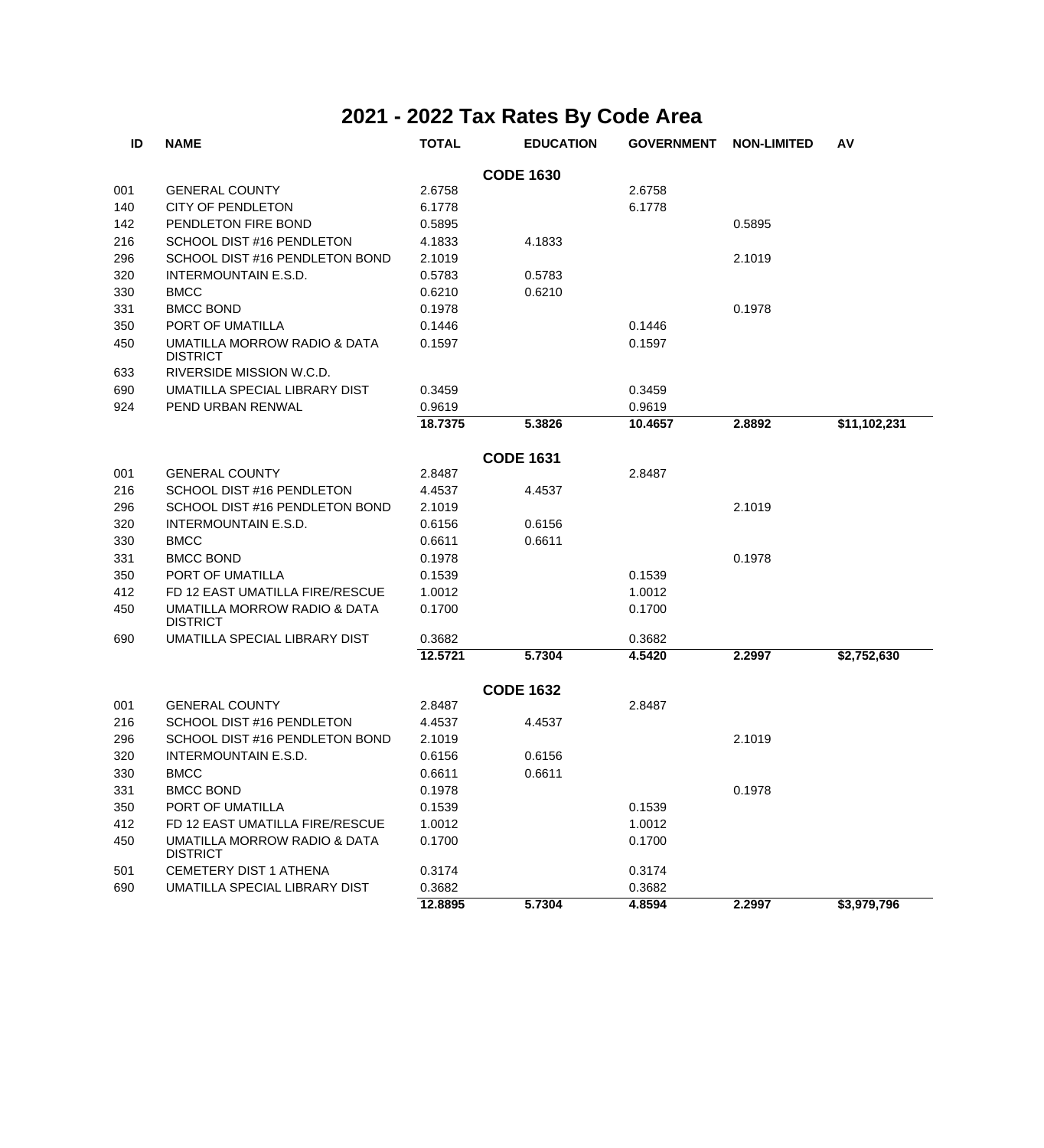| ID               | <b>NAME</b>                                     | <b>TOTAL</b> | <b>EDUCATION</b> | <b>GOVERNMENT</b> | <b>NON-LIMITED</b> | AV          |  |  |  |
|------------------|-------------------------------------------------|--------------|------------------|-------------------|--------------------|-------------|--|--|--|
| <b>CODE 1633</b> |                                                 |              |                  |                   |                    |             |  |  |  |
| 001              | <b>GENERAL COUNTY</b>                           | 2.8487       |                  | 2.8487            |                    |             |  |  |  |
| 216              | SCHOOL DIST #16 PENDLETON                       | 4.4537       | 4.4537           |                   |                    |             |  |  |  |
| 296              | SCHOOL DIST #16 PENDLETON BOND                  | 2.1019       |                  |                   | 2.1019             |             |  |  |  |
| 320              | <b>INTERMOUNTAIN E.S.D.</b>                     | 0.6156       | 0.6156           |                   |                    |             |  |  |  |
| 330              | <b>BMCC</b>                                     | 0.6611       | 0.6611           |                   |                    |             |  |  |  |
| 331              | <b>BMCC BOND</b>                                | 0.1978       |                  |                   | 0.1978             |             |  |  |  |
| 350              | PORT OF UMATILLA                                | 0.1539       |                  | 0.1539            |                    |             |  |  |  |
| 401              | FD 1 PILOT ROCK (7-401)                         | 0.7807       |                  | 0.7807            |                    |             |  |  |  |
| 450              | UMATILLA MORROW RADIO & DATA<br><b>DISTRICT</b> | 0.1700       |                  | 0.1700            |                    |             |  |  |  |
| 630              | BIRCH CREEK WATER CONTROL DIST                  | 0.1446       |                  | 0.1446            |                    |             |  |  |  |
| 690              | UMATILLA SPECIAL LIBRARY DIST                   | 0.3682       |                  | 0.3682            |                    |             |  |  |  |
| 702              | PILOT ROCK FIRE DIST 7-401 SP LEVY              | 0.8200       |                  | 0.8200            |                    |             |  |  |  |
|                  |                                                 | 13.3162      | 5.7304           | 5.2861            | 2.2997             | \$5,524,484 |  |  |  |
|                  |                                                 |              | <b>CODE 1634</b> |                   |                    |             |  |  |  |
| 001              | <b>GENERAL COUNTY</b>                           | 2.8487       |                  | 2.8487            |                    |             |  |  |  |
| 216              | SCHOOL DIST #16 PENDLETON                       | 4.4537       | 4.4537           |                   |                    |             |  |  |  |
| 296              | SCHOOL DIST #16 PENDLETON BOND                  | 2.1019       |                  |                   | 2.1019             |             |  |  |  |
| 320              | INTERMOUNTAIN E.S.D.                            | 0.6156       | 0.6156           |                   |                    |             |  |  |  |
| 330              | <b>BMCC</b>                                     | 0.6611       | 0.6611           |                   |                    |             |  |  |  |
| 331              | <b>BMCC BOND</b>                                | 0.1978       |                  |                   | 0.1978             |             |  |  |  |
| 350              | PORT OF UMATILLA                                | 0.1539       |                  | 0.1539            |                    |             |  |  |  |
| 450              | UMATILLA MORROW RADIO & DATA<br><b>DISTRICT</b> | 0.1700       |                  | 0.1700            |                    |             |  |  |  |
| 630              | BIRCH CREEK WATER CONTROL DIST                  | 0.1446       |                  | 0.1446            |                    |             |  |  |  |
| 690              | UMATILLA SPECIAL LIBRARY DIST                   | 0.3682       |                  | 0.3682            |                    |             |  |  |  |
|                  |                                                 | 11.7155      | 5.7304           | 3.6854            | 2.2997             | \$3,007,817 |  |  |  |
|                  |                                                 |              | <b>CODE 1635</b> |                   |                    |             |  |  |  |
| 001              | <b>GENERAL COUNTY</b>                           | 2.8487       |                  | 2.8487            |                    |             |  |  |  |
| 216              | SCHOOL DIST #16 PENDLETON                       | 4.4537       | 4.4537           |                   |                    |             |  |  |  |
| 296              | SCHOOL DIST #16 PENDLETON BOND                  | 2.1019       |                  |                   | 2.1019             |             |  |  |  |
| 320              | <b>INTERMOUNTAIN E.S.D.</b>                     | 0.6156       | 0.6156           |                   |                    |             |  |  |  |
| 330              | <b>BMCC</b>                                     | 0.6611       | 0.6611           |                   |                    |             |  |  |  |
| 331              | <b>BMCC BOND</b>                                | 0.1978       |                  |                   | 0.1978             |             |  |  |  |
| 350              | PORT OF UMATILLA                                | 0.1539       |                  | 0.1539            |                    |             |  |  |  |
| 403              | FD 3 ECHO (7-403)                               | 0.5853       |                  | 0.5853            |                    |             |  |  |  |
| 423              | FIRE DIST 3 ECHO BOND                           | 0.3371       |                  |                   | 0.3371             |             |  |  |  |
| 450              | UMATILLA MORROW RADIO & DATA<br><b>DISTRICT</b> | 0.1700       |                  | 0.1700            |                    |             |  |  |  |
| 630              | BIRCH CREEK WATER CONTROL DIST                  | 0.1446       |                  | 0.1446            |                    |             |  |  |  |
| 690              | UMATILLA SPECIAL LIBRARY DIST                   | 0.3682       |                  | 0.3682            |                    |             |  |  |  |
| 4332             | ECHO FIRE DISTRICT 7-403 SP LEVY - 2            | 0.1592       |                  | 0.1592            |                    |             |  |  |  |
|                  |                                                 | 12.7971      | 5.7304           | 4.4299            | 2.6368             | \$506,629   |  |  |  |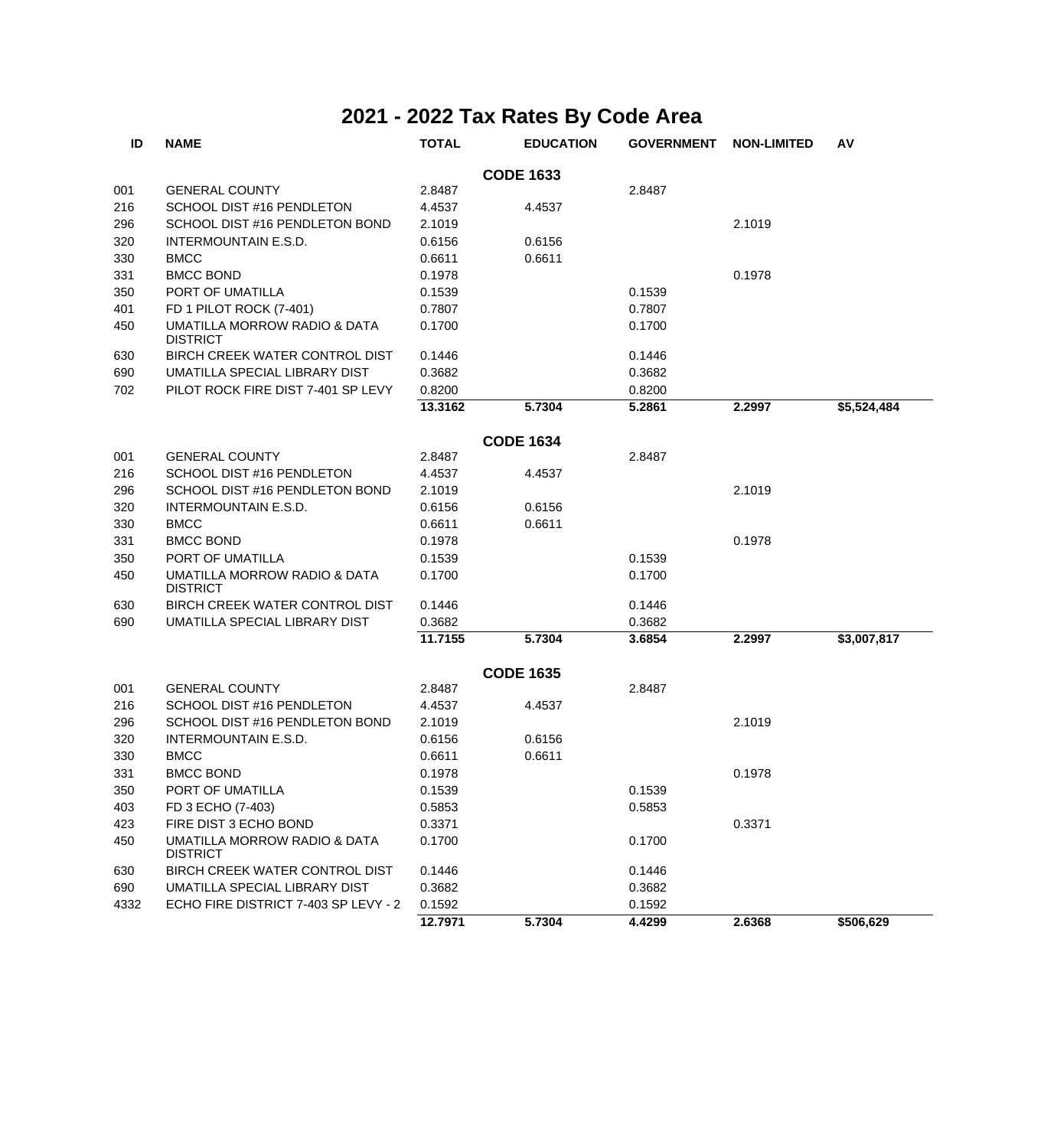| ID   | <b>NAME</b>                                     | <b>TOTAL</b> | <b>EDUCATION</b> | <b>GOVERNMENT</b> | <b>NON-LIMITED</b> | AV           |
|------|-------------------------------------------------|--------------|------------------|-------------------|--------------------|--------------|
|      |                                                 |              | <b>CODE 1636</b> |                   |                    |              |
| 001  | <b>GENERAL COUNTY</b>                           | 2.8487       |                  | 2.8487            |                    |              |
| 216  | SCHOOL DIST #16 PENDLETON                       | 4.4537       | 4.4537           |                   |                    |              |
| 296  | SCHOOL DIST #16 PENDLETON BOND                  | 2.1019       |                  |                   | 2.1019             |              |
| 320  | INTERMOUNTAIN E.S.D.                            | 0.6156       | 0.6156           |                   |                    |              |
| 330  | <b>BMCC</b>                                     | 0.6611       | 0.6611           |                   |                    |              |
| 331  | <b>BMCC BOND</b>                                | 0.1978       |                  |                   | 0.1978             |              |
| 350  | PORT OF UMATILLA                                | 0.1539       |                  | 0.1539            |                    |              |
| 406  | FD 6 RIVERSIDE (7-406)                          | 2.7521       |                  | 2.7521            |                    |              |
| 450  | UMATILLA MORROW RADIO & DATA<br><b>DISTRICT</b> | 0.1700       |                  | 0.1700            |                    |              |
| 690  | UMATILLA SPECIAL LIBRARY DIST                   | 0.3682       |                  | 0.3682            |                    |              |
| 4061 | RIVERSIDE RFPD L/O (7-406)                      | 0.9123       |                  | 0.9123            |                    |              |
|      |                                                 | 15.2353      | 5.7304           | 7.2052            | 2.2997             | \$35,667,431 |
|      |                                                 |              | <b>CODE 1637</b> |                   |                    |              |
| 001  | <b>GENERAL COUNTY</b>                           | 2.8487       |                  | 2.8487            |                    |              |
| 216  | SCHOOL DIST #16 PENDLETON                       | 4.4537       | 4.4537           |                   |                    |              |
| 296  | SCHOOL DIST #16 PENDLETON BOND                  | 2.1019       |                  |                   | 2.1019             |              |
| 320  | <b>INTERMOUNTAIN E.S.D.</b>                     | 0.6156       | 0.6156           |                   |                    |              |
| 330  | <b>BMCC</b>                                     | 0.6611       | 0.6611           |                   |                    |              |
| 331  | <b>BMCC BOND</b>                                | 0.1978       |                  |                   | 0.1978             |              |
| 350  | PORT OF UMATILLA                                | 0.1539       |                  | 0.1539            |                    |              |
| 406  | FD 6 RIVERSIDE (7-406)                          | 2.7521       |                  | 2.7521            |                    |              |
| 450  | UMATILLA MORROW RADIO & DATA<br><b>DISTRICT</b> | 0.1700       |                  | 0.1700            |                    |              |
| 630  | BIRCH CREEK WATER CONTROL DIST                  | 0.1446       |                  | 0.1446            |                    |              |
| 690  | UMATILLA SPECIAL LIBRARY DIST                   | 0.3682       |                  | 0.3682            |                    |              |
| 4061 | RIVERSIDE RFPD L/O (7-406)                      | 0.9123       |                  | 0.9123            |                    |              |
|      |                                                 | 15.3799      | 5.7304           | 7.3498            | 2.2997             | \$733,607    |
|      |                                                 |              | <b>CODE 1638</b> |                   |                    |              |
| 001  | <b>GENERAL COUNTY</b>                           | 2.8487       |                  | 2.8487            |                    |              |
| 216  | SCHOOL DIST #16 PENDLETON                       | 4.4537       | 4.4537           |                   |                    |              |
| 296  | SCHOOL DIST #16 PENDLETON BOND                  | 2.1019       |                  |                   | 2.1019             |              |
| 320  | INTERMOUNTAIN E.S.D.                            | 0.6156       | 0.6156           |                   |                    |              |
| 330  | <b>BMCC</b>                                     | 0.6611       | 0.6611           |                   |                    |              |
| 331  | <b>BMCC BOND</b>                                | 0.1978       |                  |                   | 0.1978             |              |
| 350  | PORT OF UMATILLA                                | 0.1539       |                  | 0.1539            |                    |              |
| 406  | FD 6 RIVERSIDE (7-406)                          | 2.7521       |                  | 2.7521            |                    |              |
| 450  | UMATILLA MORROW RADIO & DATA<br><b>DISTRICT</b> | 0.1700       |                  | 0.1700            |                    |              |
| 631  | LOWER MCKAY CREEK W.C.D.                        | 0.2094       |                  | 0.2094            |                    |              |
| 690  | UMATILLA SPECIAL LIBRARY DIST                   | 0.3682       |                  | 0.3682            |                    |              |
| 4061 | RIVERSIDE RFPD L/O (7-406)                      | 0.9123       |                  | 0.9123            |                    |              |
|      |                                                 | 15.4447      | 5.7304           | 7.4146            | 2.2997             | \$794,917    |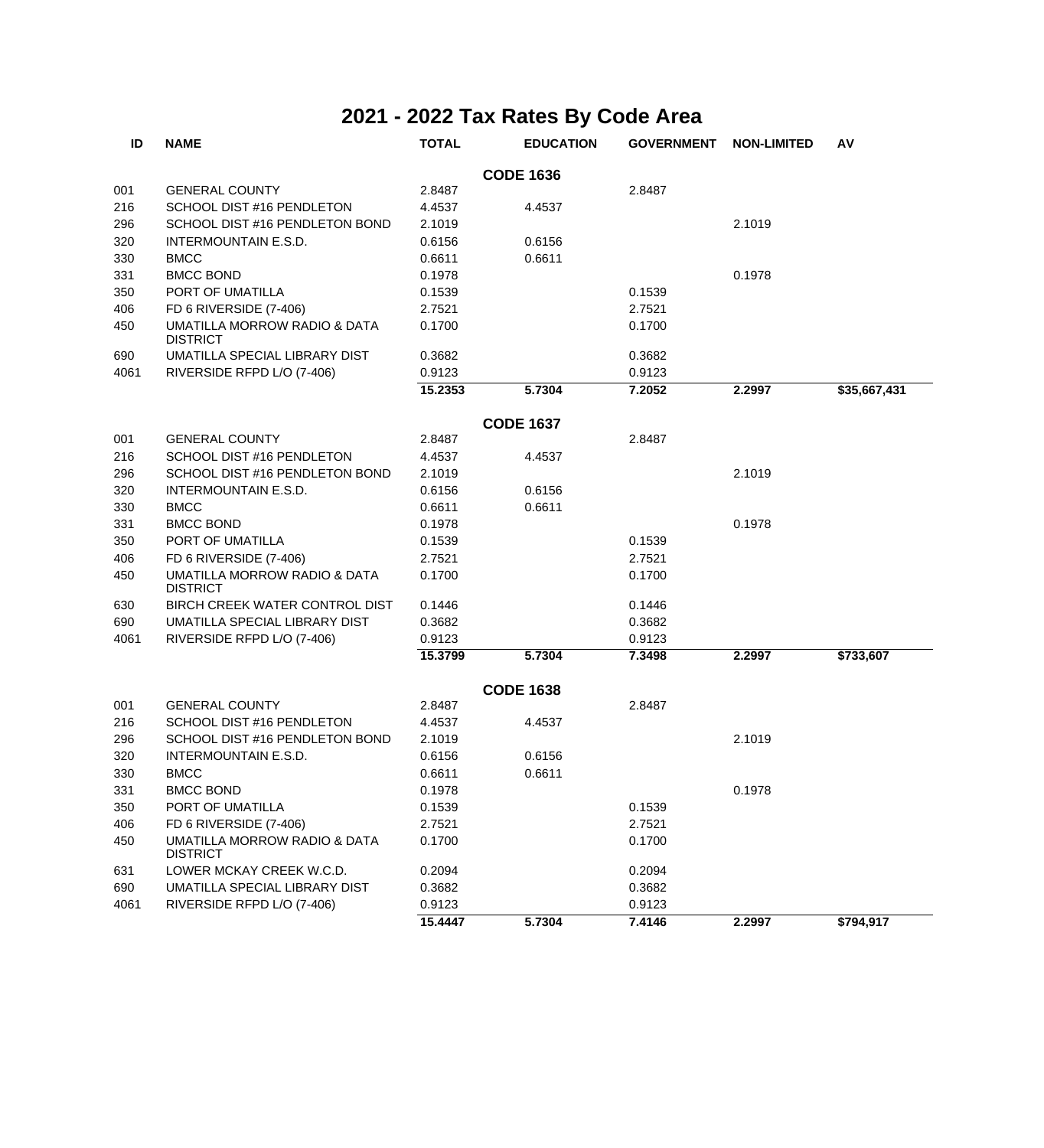| ID               | <b>NAME</b>                                                | <b>TOTAL</b> | <b>EDUCATION</b> | <b>GOVERNMENT</b> | <b>NON-LIMITED</b> | AV           |  |  |  |
|------------------|------------------------------------------------------------|--------------|------------------|-------------------|--------------------|--------------|--|--|--|
| <b>CODE 1640</b> |                                                            |              |                  |                   |                    |              |  |  |  |
| 001              | <b>GENERAL COUNTY</b>                                      | 2.8487       |                  | 2.8487            |                    |              |  |  |  |
| 216              | SCHOOL DIST #16 PENDLETON                                  | 4.4537       | 4.4537           |                   |                    |              |  |  |  |
| 296              | SCHOOL DIST #16 PENDLETON BOND                             | 2.1019       |                  |                   | 2.1019             |              |  |  |  |
| 320              | INTERMOUNTAIN E.S.D.                                       | 0.6156       | 0.6156           |                   |                    |              |  |  |  |
| 330              | <b>BMCC</b>                                                | 0.6611       | 0.6611           |                   |                    |              |  |  |  |
| 331              | <b>BMCC BOND</b>                                           | 0.1978       |                  |                   | 0.1978             |              |  |  |  |
| 350              | PORT OF UMATILLA                                           | 0.1539       |                  | 0.1539            |                    |              |  |  |  |
| 406              | FD 6 RIVERSIDE (7-406)                                     | 2.7521       |                  | 2.7521            |                    |              |  |  |  |
| 450              | <b>UMATILLA MORROW RADIO &amp; DATA</b><br><b>DISTRICT</b> | 0.1700       |                  | 0.1700            |                    |              |  |  |  |
| 634              | UMATILLA RIVER W.C.D #1                                    | 0.5724       |                  | 0.5724            |                    |              |  |  |  |
| 690              | UMATILLA SPECIAL LIBRARY DIST                              | 0.3682       |                  | 0.3682            |                    |              |  |  |  |
| 4061             | RIVERSIDE RFPD L/O (7-406)                                 | 0.9123       |                  | 0.9123            |                    |              |  |  |  |
|                  |                                                            | 15.8077      | 5.7304           | 7.7776            | 2.2997             | \$982,239    |  |  |  |
| <b>CODE 1641</b> |                                                            |              |                  |                   |                    |              |  |  |  |
| 001              | <b>GENERAL COUNTY</b>                                      | 2.8487       |                  | 2.8487            |                    |              |  |  |  |
| 216              | SCHOOL DIST #16 PENDLETON                                  | 4.4537       | 4.4537           |                   |                    |              |  |  |  |
| 296              | SCHOOL DIST #16 PENDLETON BOND                             | 2.1019       |                  |                   | 2.1019             |              |  |  |  |
| 320              | <b>INTERMOUNTAIN E.S.D.</b>                                | 0.6156       | 0.6156           |                   |                    |              |  |  |  |
| 330              | <b>BMCC</b>                                                | 0.6611       | 0.6611           |                   |                    |              |  |  |  |
| 331              | <b>BMCC BOND</b>                                           | 0.1978       |                  |                   | 0.1978             |              |  |  |  |
| 350              | PORT OF UMATILLA                                           | 0.1539       |                  | 0.1539            |                    |              |  |  |  |
| 412              | FD 12 EAST UMATILLA FIRE/RESCUE                            | 1.0012       |                  | 1.0012            |                    |              |  |  |  |
| 450              | UMATILLA MORROW RADIO & DATA<br><b>DISTRICT</b>            | 0.1700       |                  | 0.1700            |                    |              |  |  |  |
| 501              | <b>CEMETERY DIST 1 ATHENA</b>                              | 0.3174       |                  | 0.3174            |                    |              |  |  |  |
| 690              | UMATILLA SPECIAL LIBRARY DIST                              | 0.3682       |                  | 0.3682            |                    |              |  |  |  |
| 6911             | E UMATILLA CO AMBULANCE AREA<br><b>HEALTH DIST</b>         | 1.0000       |                  | 1.0000            |                    |              |  |  |  |
|                  |                                                            | 13.8895      | 5.7304           | 5.8594            | 2.2997             | \$11,493,385 |  |  |  |
|                  |                                                            |              | <b>CODE 1642</b> |                   |                    |              |  |  |  |
| 001              | <b>GENERAL COUNTY</b>                                      | 2.8487       |                  | 2.8487            |                    |              |  |  |  |
| 216              | SCHOOL DIST #16 PENDLETON                                  | 4.4537       | 4.4537           |                   |                    |              |  |  |  |
| 296              | SCHOOL DIST #16 PENDLETON BOND                             | 2.1019       |                  |                   | 2.1019             |              |  |  |  |
| 320              | INTERMOUNTAIN E.S.D.                                       | 0.6156       | 0.6156           |                   |                    |              |  |  |  |
| 330              | <b>BMCC</b>                                                | 0.6611       | 0.6611           |                   |                    |              |  |  |  |
| 331              | <b>BMCC BOND</b>                                           | 0.1978       |                  |                   | 0.1978             |              |  |  |  |
| 350              | PORT OF UMATILLA                                           | 0.1539       |                  | 0.1539            |                    |              |  |  |  |
| 412              | FD 12 EAST UMATILLA FIRE/RESCUE                            | 1.0012       |                  | 1.0012            |                    |              |  |  |  |
| 450              | UMATILLA MORROW RADIO & DATA<br><b>DISTRICT</b>            | 0.1700       |                  | 0.1700            |                    |              |  |  |  |
| 690              | UMATILLA SPECIAL LIBRARY DIST                              | 0.3682       |                  | 0.3682            |                    |              |  |  |  |
|                  |                                                            | 12.5721      | 5.7304           | 4.5420            | 2.2997             |              |  |  |  |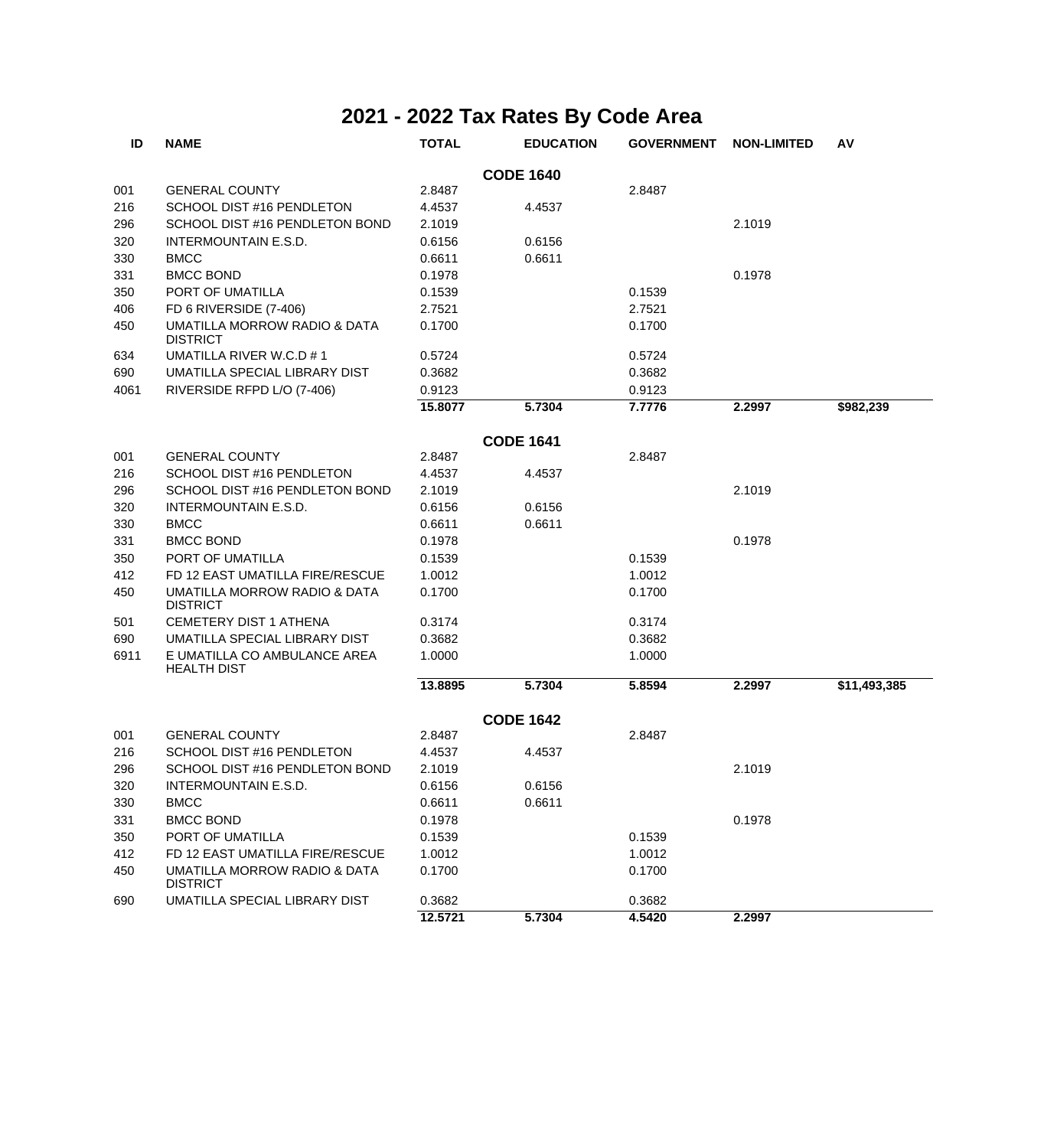| ID               | <b>NAME</b>                                        | <b>TOTAL</b> | <b>EDUCATION</b> | <b>GOVERNMENT</b> | <b>NON-LIMITED</b> | AV        |  |  |  |
|------------------|----------------------------------------------------|--------------|------------------|-------------------|--------------------|-----------|--|--|--|
| <b>CODE 1643</b> |                                                    |              |                  |                   |                    |           |  |  |  |
| 001              | <b>GENERAL COUNTY</b>                              | 2.8487       |                  | 2.8487            |                    |           |  |  |  |
| 216              | SCHOOL DIST #16 PENDLETON                          | 4.4537       | 4.4537           |                   |                    |           |  |  |  |
| 296              | SCHOOL DIST #16 PENDLETON BOND                     | 2.1019       |                  |                   | 2.1019             |           |  |  |  |
| 320              | <b>INTERMOUNTAIN E.S.D.</b>                        | 0.6156       | 0.6156           |                   |                    |           |  |  |  |
| 330              | <b>BMCC</b>                                        | 0.6611       | 0.6611           |                   |                    |           |  |  |  |
| 331              | <b>BMCC BOND</b>                                   | 0.1978       |                  |                   | 0.1978             |           |  |  |  |
| 350              | PORT OF UMATILLA                                   | 0.1539       |                  | 0.1539            |                    |           |  |  |  |
| 450              | UMATILLA MORROW RADIO & DATA<br><b>DISTRICT</b>    | 0.1700       |                  | 0.1700            |                    |           |  |  |  |
| 690              | UMATILLA SPECIAL LIBRARY DIST                      | 0.3682       |                  | 0.3682            |                    |           |  |  |  |
| 6911             | E UMATILLA CO AMBULANCE AREA<br><b>HEALTH DIST</b> | 1.0000       |                  | 1.0000            |                    |           |  |  |  |
|                  |                                                    | 12.5709      | 5.7304           | 4.5408            | 2.2997             | \$332,109 |  |  |  |
| <b>CODE 1644</b> |                                                    |              |                  |                   |                    |           |  |  |  |
| 001              | <b>GENERAL COUNTY</b>                              | 2.8487       |                  | 2.8487            |                    |           |  |  |  |
| 216              | SCHOOL DIST #16 PENDLETON                          | 4.4537       | 4.4537           |                   |                    |           |  |  |  |
| 296              | SCHOOL DIST #16 PENDLETON BOND                     | 2.1019       |                  |                   | 2.1019             |           |  |  |  |
| 320              | <b>INTERMOUNTAIN E.S.D.</b>                        | 0.6156       | 0.6156           |                   |                    |           |  |  |  |
| 330              | <b>BMCC</b>                                        | 0.6611       | 0.6611           |                   |                    |           |  |  |  |
| 331              | <b>BMCC BOND</b>                                   | 0.1978       |                  |                   | 0.1978             |           |  |  |  |
| 350              | PORT OF UMATILLA                                   | 0.1539       |                  | 0.1539            |                    |           |  |  |  |
| 412              | FD 12 EAST UMATILLA FIRE/RESCUE                    | 1.0012       |                  | 1.0012            |                    |           |  |  |  |
| 450              | UMATILLA MORROW RADIO & DATA<br><b>DISTRICT</b>    | 0.1700       |                  | 0.1700            |                    |           |  |  |  |
| 690              | UMATILLA SPECIAL LIBRARY DIST                      | 0.3682       |                  | 0.3682            |                    |           |  |  |  |
| 6911             | E UMATILLA CO AMBULANCE AREA<br><b>HEALTH DIST</b> | 1.0000       |                  | 1.0000            |                    |           |  |  |  |
|                  |                                                    | 13.5721      | 5.7304           | 5.5420            | 2.2997             | \$59,025  |  |  |  |
|                  |                                                    |              | <b>CODE 1647</b> |                   |                    |           |  |  |  |
| 001              | <b>GENERAL COUNTY</b>                              | 2.8487       |                  | 2.8487            |                    |           |  |  |  |
| 216              | SCHOOL DIST #16 PENDLETON                          | 4.4537       | 4.4537           |                   |                    |           |  |  |  |
| 296              | SCHOOL DIST #16 PENDLETON BOND                     | 2.1019       |                  |                   | 2.1019             |           |  |  |  |
| 320              | <b>INTERMOUNTAIN E.S.D.</b>                        | 0.6156       | 0.6156           |                   |                    |           |  |  |  |
| 330              | <b>BMCC</b>                                        | 0.6611       | 0.6611           |                   |                    |           |  |  |  |
| 331              | <b>BMCC BOND</b>                                   | 0.1978       |                  |                   | 0.1978             |           |  |  |  |
| 350              | PORT OF UMATILLA                                   | 0.1539       |                  | 0.1539            |                    |           |  |  |  |
| 450              | UMATILLA MORROW RADIO & DATA<br><b>DISTRICT</b>    | 0.1700       |                  | 0.1700            |                    |           |  |  |  |
| 690              | UMATILLA SPECIAL LIBRARY DIST                      | 0.3682       |                  | 0.3682            |                    |           |  |  |  |
|                  |                                                    | 11.5709      | 5.7304           | 3.5408            | 2.2997             |           |  |  |  |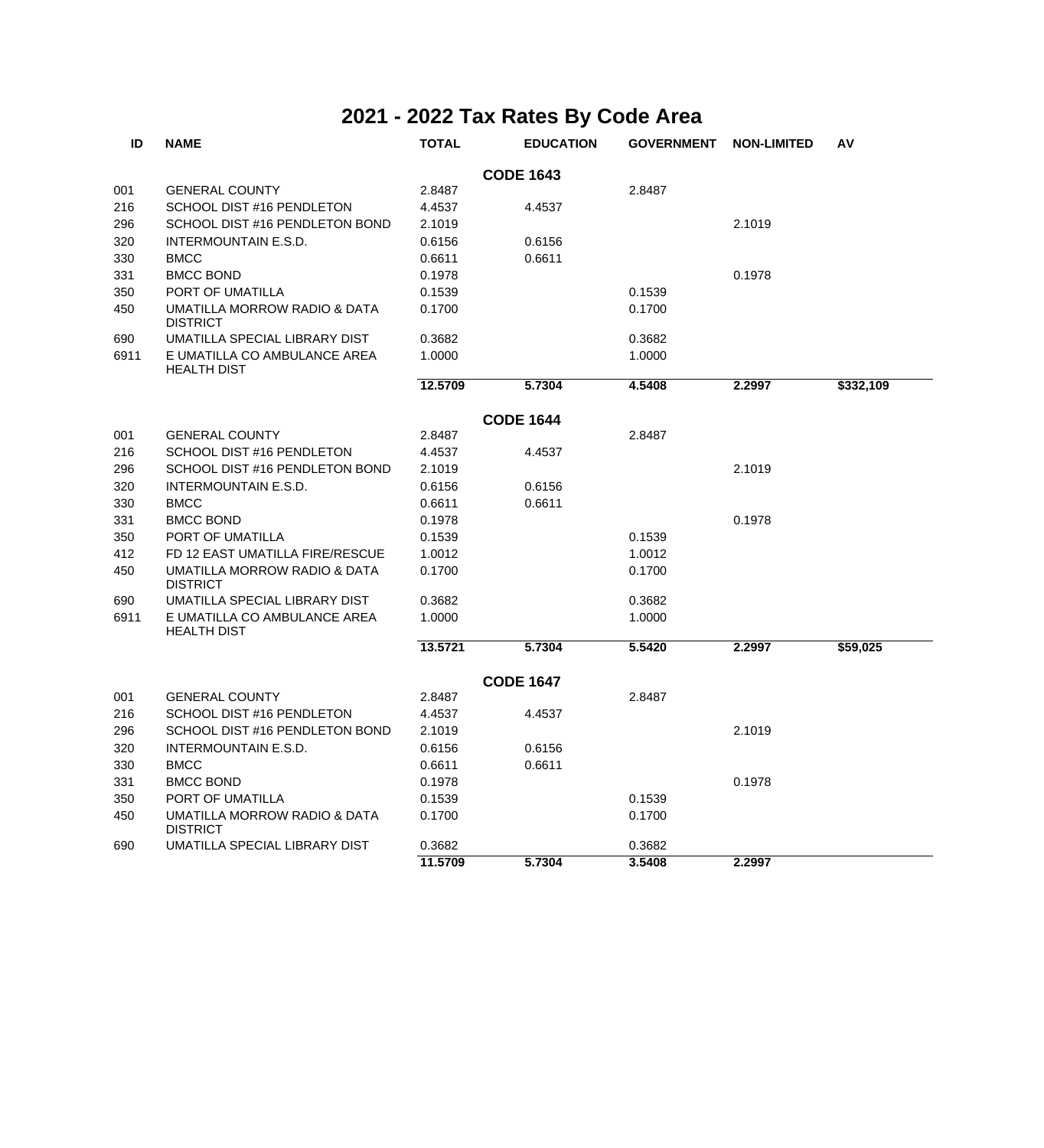| ID   | <b>NAME</b>                                        | <b>TOTAL</b> | <b>EDUCATION</b> | <b>GOVERNMENT</b> | <b>NON-LIMITED</b> | AV           |
|------|----------------------------------------------------|--------------|------------------|-------------------|--------------------|--------------|
|      |                                                    |              | <b>CODE 2901</b> |                   |                    |              |
| 001  | <b>GENERAL COUNTY</b>                              | 2.8487       |                  | 2.8487            |                    |              |
| 115  | <b>CITY OF ATHENA</b>                              | 7.5678       |                  | 7.5678            |                    |              |
| 229  | SCHOOL DIST #29 ATHENA WESTON                      | 4.3937       | 4.3937           |                   |                    |              |
| 297  | SCHOOL DIST # 29 A/W BOND                          | 1.2942       |                  |                   | 1.2942             |              |
| 320  | INTERMOUNTAIN E.S.D.                               | 0.6156       | 0.6156           |                   |                    |              |
| 330  | <b>BMCC</b>                                        | 0.6611       | 0.6611           |                   |                    |              |
| 331  | <b>BMCC BOND</b>                                   | 0.1978       |                  |                   | 0.1978             |              |
| 350  | PORT OF UMATILLA                                   | 0.1539       |                  | 0.1539            |                    |              |
| 412  | FD 12 EAST UMATILLA FIRE/RESCUE                    | 1.0012       |                  | 1.0012            |                    |              |
| 450  | UMATILLA MORROW RADIO & DATA<br><b>DISTRICT</b>    | 0.1700       |                  | 0.1700            |                    |              |
| 501  | <b>CEMETERY DIST 1 ATHENA</b>                      | 0.3174       |                  | 0.3174            |                    |              |
| 662  | WESTON/ ATHENA PARK AND REC DIST                   | 0.0826       |                  | 0.0826            |                    |              |
| 690  | UMATILLA SPECIAL LIBRARY DIST                      | 0.3682       |                  | 0.3682            |                    |              |
| 6911 | E UMATILLA CO AMBULANCE AREA<br><b>HEALTH DIST</b> | 1.0000       |                  | 1.0000            |                    |              |
|      |                                                    | 20.6722      | 5.6704           | 13.5098           | 1.4920             | \$62,731,202 |
|      |                                                    |              | <b>CODE 2903</b> |                   |                    |              |
| 001  | <b>GENERAL COUNTY</b>                              | 2.8487       |                  | 2.8487            |                    |              |
| 229  | SCHOOL DIST #29 ATHENA WESTON                      | 4.3937       | 4.3937           |                   |                    |              |
| 297  | SCHOOL DIST # 29 A/W BOND                          | 1.2942       |                  |                   | 1.2942             |              |
| 320  | INTERMOUNTAIN E.S.D.                               | 0.6156       | 0.6156           |                   |                    |              |
| 330  | <b>BMCC</b>                                        | 0.6611       | 0.6611           |                   |                    |              |
| 331  | <b>BMCC BOND</b>                                   | 0.1978       |                  |                   | 0.1978             |              |
| 350  | PORT OF UMATILLA                                   | 0.1539       |                  | 0.1539            |                    |              |
| 450  | UMATILLA MORROW RADIO & DATA<br><b>DISTRICT</b>    | 0.1700       |                  | 0.1700            |                    |              |
| 662  | WESTON/ ATHENA PARK AND REC DIST                   | 0.0826       |                  | 0.0826            |                    |              |
| 690  | UMATILLA SPECIAL LIBRARY DIST                      | 0.3682       |                  | 0.3682            |                    |              |
|      |                                                    | 10.7858      | 5.6704           | 3.6234            | 1.4920             | \$697,000    |
|      |                                                    |              | <b>CODE 2907</b> |                   |                    |              |
| 001  | <b>GENERAL COUNTY</b>                              | 2.8487       |                  | 2.8487            |                    |              |
| 229  | SCHOOL DIST #29 ATHENA WESTON                      | 4.3937       | 4.3937           |                   |                    |              |
| 297  | SCHOOL DIST # 29 A/W BOND                          | 1.2942       |                  |                   | 1.2942             |              |
| 320  | INTERMOUNTAIN E.S.D.                               | 0.6156       | 0.6156           |                   |                    |              |
| 330  | <b>BMCC</b>                                        | 0.6611       | 0.6611           |                   |                    |              |
| 331  | <b>BMCC BOND</b>                                   | 0.1978       |                  |                   | 0.1978             |              |
| 350  | PORT OF UMATILLA                                   | 0.1539       |                  | 0.1539            |                    |              |
| 412  | FD 12 EAST UMATILLA FIRE/RESCUE                    | 1.0012       |                  | 1.0012            |                    |              |
| 450  | UMATILLA MORROW RADIO & DATA<br><b>DISTRICT</b>    | 0.1700       |                  | 0.1700            |                    |              |
| 501  | CEMETERY DIST 1 ATHENA                             | 0.3174       |                  | 0.3174            |                    |              |
| 662  | <b>WESTON/ ATHENA PARK AND REC DIST</b>            | 0.0826       |                  | 0.0826            |                    |              |
| 690  | UMATILLA SPECIAL LIBRARY DIST                      | 0.3682       |                  | 0.3682            |                    |              |
| 6911 | E UMATILLA CO AMBULANCE AREA<br><b>HEALTH DIST</b> | 1.0000       |                  | 1.0000            |                    |              |
|      |                                                    | 13.1044      | 5.6704           | 5.9420            | 1.4920             | \$79,604,690 |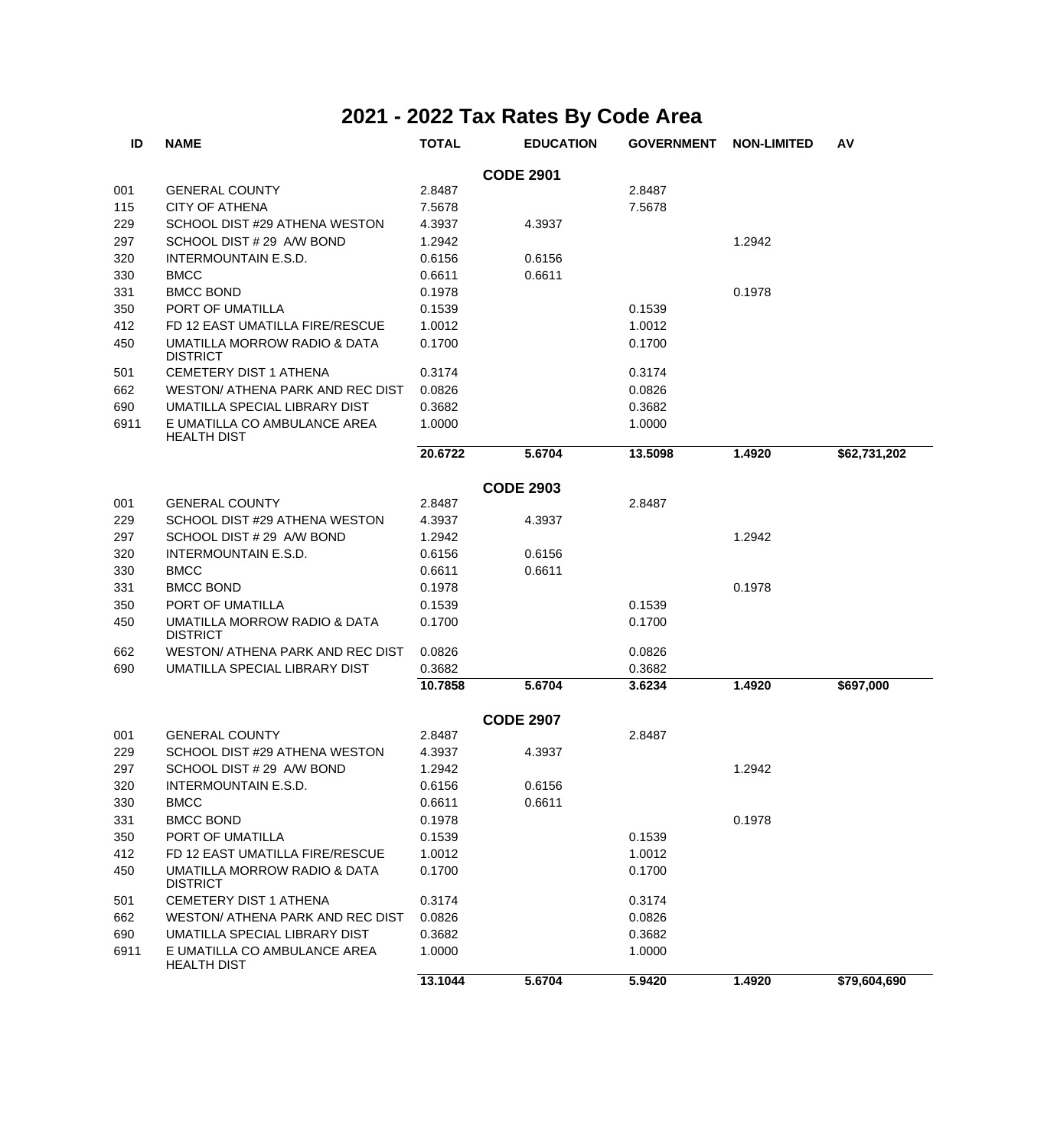| ID               | <b>NAME</b>                                        | <b>TOTAL</b> | <b>EDUCATION</b> | <b>GOVERNMENT</b> | <b>NON-LIMITED</b> | AV           |  |  |  |
|------------------|----------------------------------------------------|--------------|------------------|-------------------|--------------------|--------------|--|--|--|
| <b>CODE 2908</b> |                                                    |              |                  |                   |                    |              |  |  |  |
| 001              | <b>GENERAL COUNTY</b>                              | 2.8487       |                  | 2.8487            |                    |              |  |  |  |
| 165              | CITY OF WESTON                                     | 5.6614       |                  | 5.6614            |                    |              |  |  |  |
| 229              | SCHOOL DIST #29 ATHENA WESTON                      | 4.3937       | 4.3937           |                   |                    |              |  |  |  |
| 297              | SCHOOL DIST # 29 A/W BOND                          | 1.2942       |                  |                   | 1.2942             |              |  |  |  |
| 320              | INTERMOUNTAIN E.S.D.                               | 0.6156       | 0.6156           |                   |                    |              |  |  |  |
| 330              | <b>BMCC</b>                                        | 0.6611       | 0.6611           |                   |                    |              |  |  |  |
| 331              | <b>BMCC BOND</b>                                   | 0.1978       |                  |                   | 0.1978             |              |  |  |  |
| 350              | PORT OF UMATILLA                                   | 0.1539       |                  | 0.1539            |                    |              |  |  |  |
| 412              | FD 12 EAST UMATILLA FIRE/RESCUE                    | 1.0012       |                  | 1.0012            |                    |              |  |  |  |
| 450              | UMATILLA MORROW RADIO & DATA<br><b>DISTRICT</b>    | 0.1700       |                  | 0.1700            |                    |              |  |  |  |
| 502              | CEMETERY DIST 2 WESTON                             | 0.3254       |                  | 0.3254            |                    |              |  |  |  |
| 662              | WESTON/ ATHENA PARK AND REC DIST                   | 0.0826       |                  | 0.0826            |                    |              |  |  |  |
| 690              | UMATILLA SPECIAL LIBRARY DIST                      | 0.3682       |                  | 0.3682            |                    |              |  |  |  |
| 6911             | E UMATILLA CO AMBULANCE AREA<br><b>HEALTH DIST</b> | 1.0000       |                  | 1.0000            |                    |              |  |  |  |
|                  |                                                    | 18.7738      | 5.6704           | 11.6114           | 1.4920             | \$67,559,750 |  |  |  |
|                  |                                                    |              | <b>CODE 2909</b> |                   |                    |              |  |  |  |
| 001              | <b>GENERAL COUNTY</b>                              | 2.8487       |                  | 2.8487            |                    |              |  |  |  |
| 229              | SCHOOL DIST #29 ATHENA WESTON                      | 4.3937       | 4.3937           |                   |                    |              |  |  |  |
| 297              | SCHOOL DIST # 29 A/W BOND                          | 1.2942       |                  |                   | 1.2942             |              |  |  |  |
| 320              | <b>INTERMOUNTAIN E.S.D.</b>                        | 0.6156       | 0.6156           |                   |                    |              |  |  |  |
| 330              | <b>BMCC</b>                                        | 0.6611       | 0.6611           |                   |                    |              |  |  |  |
| 331              | <b>BMCC BOND</b>                                   | 0.1978       |                  |                   | 0.1978             |              |  |  |  |
| 350              | PORT OF UMATILLA                                   | 0.1539       |                  | 0.1539            |                    |              |  |  |  |
| 412              | FD 12 EAST UMATILLA FIRE/RESCUE                    | 1.0012       |                  | 1.0012            |                    |              |  |  |  |
| 450              | UMATILLA MORROW RADIO & DATA<br><b>DISTRICT</b>    | 0.1700       |                  | 0.1700            |                    |              |  |  |  |
| 501              | <b>CEMETERY DIST 1 ATHENA</b>                      | 0.3174       |                  | 0.3174            |                    |              |  |  |  |
| 660              | <b>HELIX PARK AND REC DIST</b>                     | 0.4805       |                  | 0.4805            |                    |              |  |  |  |
| 662              | WESTON/ ATHENA PARK AND REC DIST                   | 0.0826       |                  | 0.0826            |                    |              |  |  |  |
| 690              | UMATILLA SPECIAL LIBRARY DIST                      | 0.3682       |                  | 0.3682            |                    |              |  |  |  |
| 6911             | E UMATILLA CO AMBULANCE AREA<br><b>HEALTH DIST</b> | 1.0000       |                  | 1.0000            |                    |              |  |  |  |
|                  |                                                    | 13.5849      | 5.6704           | 6.4225            | 1.4920             | \$123,207    |  |  |  |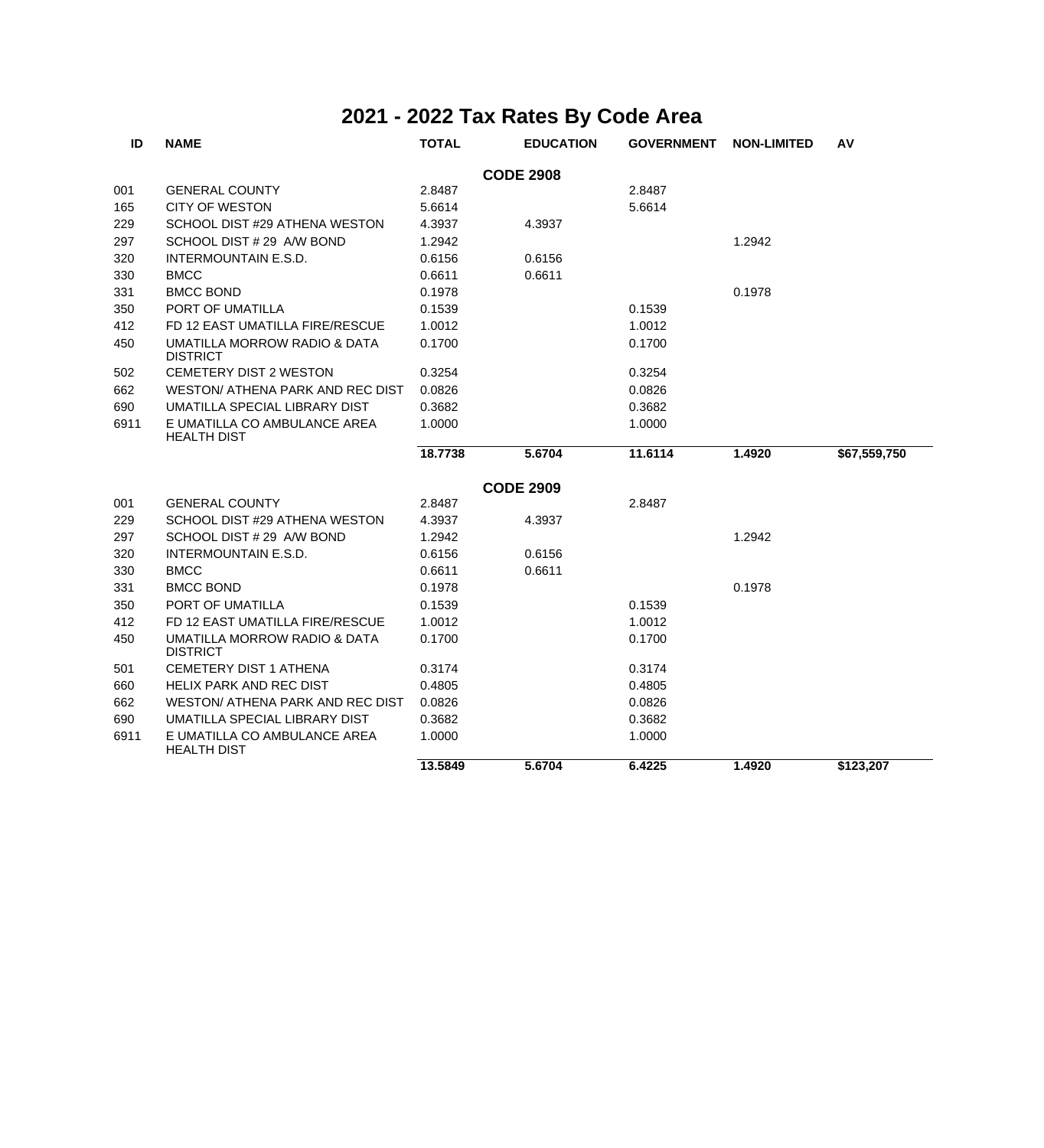| ID   | <b>NAME</b>                                        | <b>TOTAL</b> | <b>EDUCATION</b> | <b>GOVERNMENT</b> | <b>NON-LIMITED</b> | AV           |
|------|----------------------------------------------------|--------------|------------------|-------------------|--------------------|--------------|
|      |                                                    |              | <b>CODE 2912</b> |                   |                    |              |
| 001  | <b>GENERAL COUNTY</b>                              | 2.8487       |                  | 2.8487            |                    |              |
| 229  | SCHOOL DIST #29 ATHENA WESTON                      | 4.3937       | 4.3937           |                   |                    |              |
| 297  | SCHOOL DIST # 29 A/W BOND                          | 1.2942       |                  |                   | 1.2942             |              |
| 320  | <b>INTERMOUNTAIN E.S.D.</b>                        | 0.6156       | 0.6156           |                   |                    |              |
| 330  | <b>BMCC</b>                                        | 0.6611       | 0.6611           |                   |                    |              |
| 331  | <b>BMCC BOND</b>                                   | 0.1978       |                  |                   | 0.1978             |              |
| 350  | PORT OF UMATILLA                                   | 0.1539       |                  | 0.1539            |                    |              |
| 412  | FD 12 EAST UMATILLA FIRE/RESCUE                    | 1.0012       |                  | 1.0012            |                    |              |
| 450  | UMATILLA MORROW RADIO & DATA<br><b>DISTRICT</b>    | 0.1700       |                  | 0.1700            |                    |              |
| 503  | CEMETERY DIST 3 MILTON-<br><b>FREEWATER</b>        | 0.0566       |                  | 0.0566            |                    |              |
| 662  | WESTON/ ATHENA PARK AND REC DIST                   | 0.0826       |                  | 0.0826            |                    |              |
| 690  | UMATILLA SPECIAL LIBRARY DIST                      | 0.3682       |                  | 0.3682            |                    |              |
| 6911 | E UMATILLA CO AMBULANCE AREA<br><b>HEALTH DIST</b> | 1.0000       |                  | 1.0000            |                    |              |
|      |                                                    | 12.8436      | 5.6704           | 5.6812            | 1.4920             | \$574.799    |
|      |                                                    |              | <b>CODE 2913</b> |                   |                    |              |
| 001  | <b>GENERAL COUNTY</b>                              | 2.8487       |                  | 2.8487            |                    |              |
| 229  | SCHOOL DIST #29 ATHENA WESTON                      | 4.3937       | 4.3937           |                   |                    |              |
| 297  | SCHOOL DIST # 29 A/W BOND                          | 1.2942       |                  |                   | 1.2942             |              |
| 320  | <b>INTERMOUNTAIN E.S.D.</b>                        | 0.6156       | 0.6156           |                   |                    |              |
| 330  | <b>BMCC</b>                                        | 0.6611       | 0.6611           |                   |                    |              |
| 331  | <b>BMCC BOND</b>                                   | 0.1978       |                  |                   | 0.1978             |              |
| 350  | PORT OF UMATILLA                                   | 0.1539       |                  | 0.1539            |                    |              |
| 412  | FD 12 EAST UMATILLA FIRE/RESCUE                    | 1.0012       |                  | 1.0012            |                    |              |
| 450  | UMATILLA MORROW RADIO & DATA<br><b>DISTRICT</b>    | 0.1700       |                  | 0.1700            |                    |              |
| 662  | WESTON/ ATHENA PARK AND REC DIST                   | 0.0826       |                  | 0.0826            |                    |              |
| 690  | UMATILLA SPECIAL LIBRARY DIST                      | 0.3682       |                  | 0.3682            |                    |              |
| 6911 | E UMATILLA CO AMBULANCE AREA<br><b>HEALTH DIST</b> | 1.0000       |                  | 1.0000            |                    |              |
|      |                                                    | 12.7870      | 5.6704           | 5.6246            | 1.4920             | \$27,817,430 |
|      |                                                    |              | <b>CODE 2914</b> |                   |                    |              |
| 001  | <b>GENERAL COUNTY</b>                              | 2.8487       |                  | 2.8487            |                    |              |
| 229  | SCHOOL DIST #29 ATHENA WESTON                      | 4.3937       | 4.3937           |                   |                    |              |
| 297  | SCHOOL DIST # 29 A/W BOND                          | 1.2942       |                  |                   | 1.2942             |              |
| 320  | INTERMOUNTAIN E.S.D.                               | 0.6156       | 0.6156           |                   |                    |              |
| 330  | <b>BMCC</b>                                        | 0.6611       | 0.6611           |                   |                    |              |
| 331  | <b>BMCC BOND</b>                                   | 0.1978       |                  |                   | 0.1978             |              |
| 350  | PORT OF UMATILLA                                   | 0.1539       |                  | 0.1539            |                    |              |
| 412  | FD 12 EAST UMATILLA FIRE/RESCUE                    | 1.0012       |                  | 1.0012            |                    |              |
| 450  | UMATILLA MORROW RADIO & DATA<br><b>DISTRICT</b>    | 0.1700       |                  | 0.1700            |                    |              |
| 502  | CEMETERY DIST 2 WESTON                             | 0.3254       |                  | 0.3254            |                    |              |
| 662  | WESTON/ ATHENA PARK AND REC DIST                   | 0.0826       |                  | 0.0826            |                    |              |
| 690  | UMATILLA SPECIAL LIBRARY DIST                      | 0.3682       |                  | 0.3682            |                    |              |
| 6911 | E UMATILLA CO AMBULANCE AREA<br><b>HEALTH DIST</b> | 1.0000       |                  | 1.0000            |                    |              |
|      |                                                    | 13.1124      | 5.6704           | 5.9500            | 1.4920             | \$71,404,455 |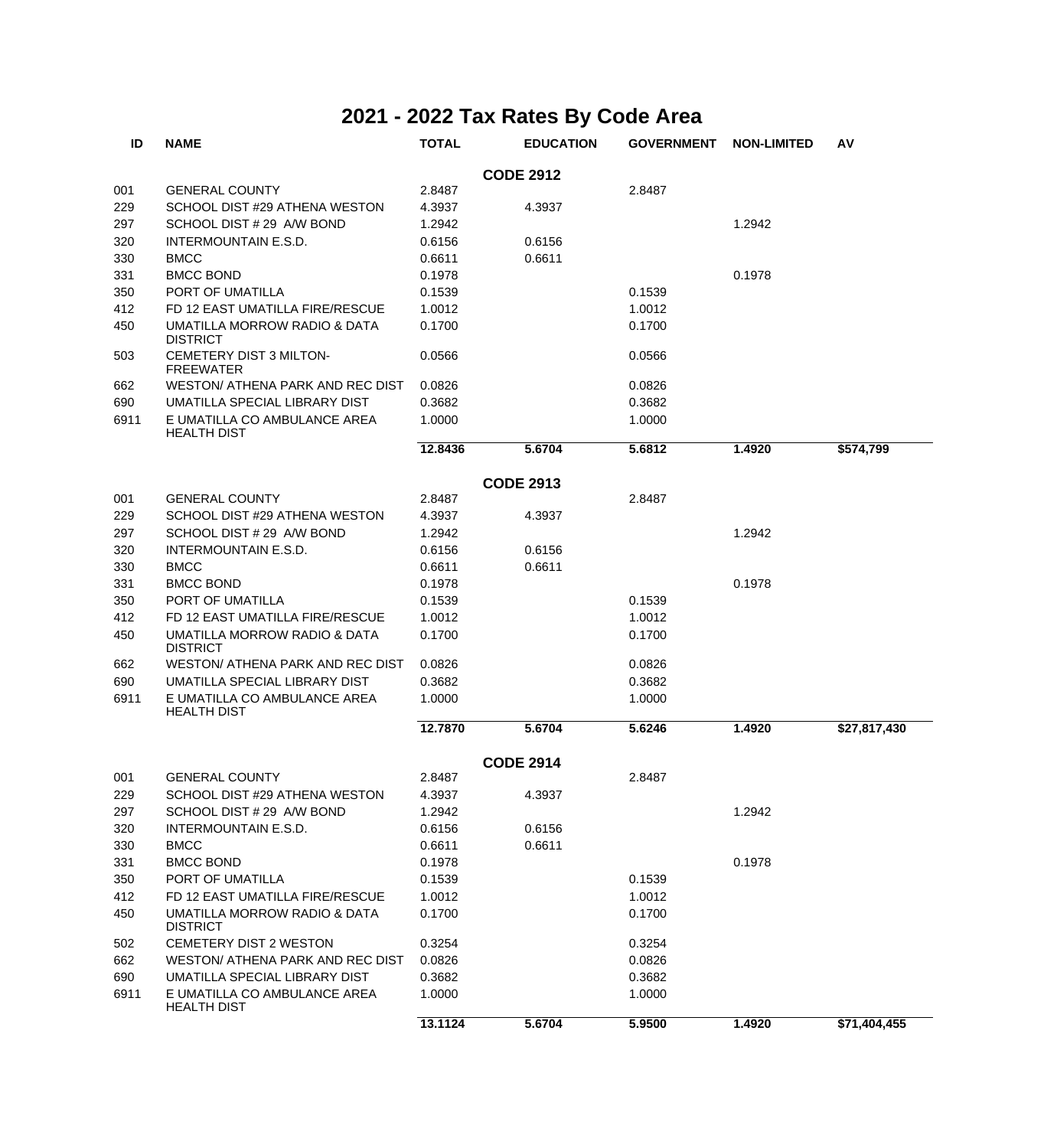| ID   | <b>NAME</b>                                        | <b>TOTAL</b> | <b>EDUCATION</b> | <b>GOVERNMENT</b> | <b>NON-LIMITED</b> | AV        |  |  |  |  |
|------|----------------------------------------------------|--------------|------------------|-------------------|--------------------|-----------|--|--|--|--|
|      | <b>CODE 2915</b>                                   |              |                  |                   |                    |           |  |  |  |  |
| 001  | <b>GENERAL COUNTY</b>                              | 2.8487       |                  | 2.8487            |                    |           |  |  |  |  |
| 229  | SCHOOL DIST #29 ATHENA WESTON                      | 4.3937       | 4.3937           |                   |                    |           |  |  |  |  |
| 297  | SCHOOL DIST # 29 A/W BOND                          | 1.2942       |                  |                   | 1.2942             |           |  |  |  |  |
| 320  | INTERMOUNTAIN E.S.D.                               | 0.6156       | 0.6156           |                   |                    |           |  |  |  |  |
| 330  | <b>BMCC</b>                                        | 0.6611       | 0.6611           |                   |                    |           |  |  |  |  |
| 331  | <b>BMCC BOND</b>                                   | 0.1978       |                  |                   | 0.1978             |           |  |  |  |  |
| 350  | PORT OF UMATILLA                                   | 0.1539       |                  | 0.1539            |                    |           |  |  |  |  |
| 412  | FD 12 EAST UMATILLA FIRE/RESCUE                    | 1.0012       |                  | 1.0012            |                    |           |  |  |  |  |
| 450  | UMATILLA MORROW RADIO & DATA<br><b>DISTRICT</b>    | 0.1700       |                  | 0.1700            |                    |           |  |  |  |  |
|      |                                                    | 0.3174       |                  | 0.3174            |                    |           |  |  |  |  |
| 501  | <b>CEMETERY DIST 1 ATHENA</b>                      |              |                  |                   |                    |           |  |  |  |  |
| 662  | WESTON/ ATHENA PARK AND REC DIST                   | 0.0826       |                  | 0.0826            |                    |           |  |  |  |  |
| 690  | UMATILLA SPECIAL LIBRARY DIST                      | 0.3682       |                  | 0.3682            |                    |           |  |  |  |  |
| 6911 | E UMATILLA CO AMBULANCE AREA<br><b>HEALTH DIST</b> | 1.0000       |                  | 1.0000            |                    |           |  |  |  |  |
|      |                                                    | 13.1044      | 5.6704           | 5.9420            | 1.4920             |           |  |  |  |  |
|      |                                                    |              | <b>CODE 2917</b> |                   |                    |           |  |  |  |  |
| 001  | <b>GENERAL COUNTY</b>                              | 2.8487       |                  | 2.8487            |                    |           |  |  |  |  |
| 229  | SCHOOL DIST #29 ATHENA WESTON                      | 4.3937       | 4.3937           |                   |                    |           |  |  |  |  |
| 297  | SCHOOL DIST # 29 A/W BOND                          | 1.2942       |                  |                   | 1.2942             |           |  |  |  |  |
| 320  | INTERMOUNTAIN E.S.D.                               | 0.6156       | 0.6156           |                   |                    |           |  |  |  |  |
| 330  | <b>BMCC</b>                                        | 0.6611       | 0.6611           |                   |                    |           |  |  |  |  |
| 331  | <b>BMCC BOND</b>                                   | 0.1978       |                  |                   | 0.1978             |           |  |  |  |  |
| 350  | PORT OF UMATILLA                                   | 0.1539       |                  | 0.1539            |                    |           |  |  |  |  |
| 412  | FD 12 EAST UMATILLA FIRE/RESCUE                    | 1.0012       |                  | 1.0012            |                    |           |  |  |  |  |
| 450  | UMATILLA MORROW RADIO & DATA<br><b>DISTRICT</b>    | 0.1700       |                  | 0.1700            |                    |           |  |  |  |  |
| 502  | CEMETERY DIST 2 WESTON                             | 0.3254       |                  | 0.3254            |                    |           |  |  |  |  |
| 662  | WESTON/ ATHENA PARK AND REC DIST                   | 0.0826       |                  | 0.0826            |                    |           |  |  |  |  |
| 690  | UMATILLA SPECIAL LIBRARY DIST                      | 0.3682       |                  | 0.3682            |                    |           |  |  |  |  |
| 791  | <b>M-F VALLEY AMBULANCE DISTRICT</b>               | 1.1000       |                  | 1.1000            |                    |           |  |  |  |  |
|      |                                                    | 13.2124      | 5.6704           | 6.0500            | 1.4920             | \$208,796 |  |  |  |  |
|      |                                                    |              | <b>CODE 2918</b> |                   |                    |           |  |  |  |  |
| 001  | <b>GENERAL COUNTY</b>                              | 2.8487       |                  | 2.8487            |                    |           |  |  |  |  |
| 229  | SCHOOL DIST #29 ATHENA WESTON                      | 4.3937       | 4.3937           |                   |                    |           |  |  |  |  |
| 297  | SCHOOL DIST # 29 A/W BOND                          | 1.2942       |                  |                   | 1.2942             |           |  |  |  |  |
| 320  | <b>INTERMOUNTAIN E.S.D.</b>                        | 0.6156       | 0.6156           |                   |                    |           |  |  |  |  |
| 330  | <b>BMCC</b>                                        | 0.6611       | 0.6611           |                   |                    |           |  |  |  |  |
| 331  | <b>BMCC BOND</b>                                   | 0.1978       |                  |                   | 0.1978             |           |  |  |  |  |
| 350  | PORT OF UMATILLA                                   | 0.1539       |                  | 0.1539            |                    |           |  |  |  |  |
| 412  | FD 12 EAST UMATILLA FIRE/RESCUE                    | 1.0012       |                  | 1.0012            |                    |           |  |  |  |  |
| 450  | UMATILLA MORROW RADIO & DATA<br><b>DISTRICT</b>    | 0.1700       |                  | 0.1700            |                    |           |  |  |  |  |
| 502  | CEMETERY DIST 2 WESTON                             | 0.3254       |                  | 0.3254            |                    |           |  |  |  |  |
| 662  | WESTON/ ATHENA PARK AND REC DIST                   | 0.0826       |                  | 0.0826            |                    |           |  |  |  |  |
| 690  | UMATILLA SPECIAL LIBRARY DIST                      | 0.3682       |                  | 0.3682            |                    |           |  |  |  |  |
| 6911 | E UMATILLA CO AMBULANCE AREA<br><b>HEALTH DIST</b> | 1.0000       |                  | 1.0000            |                    |           |  |  |  |  |
|      |                                                    | 13.1124      | 5.6704           | 5.9500            | 1.4920             |           |  |  |  |  |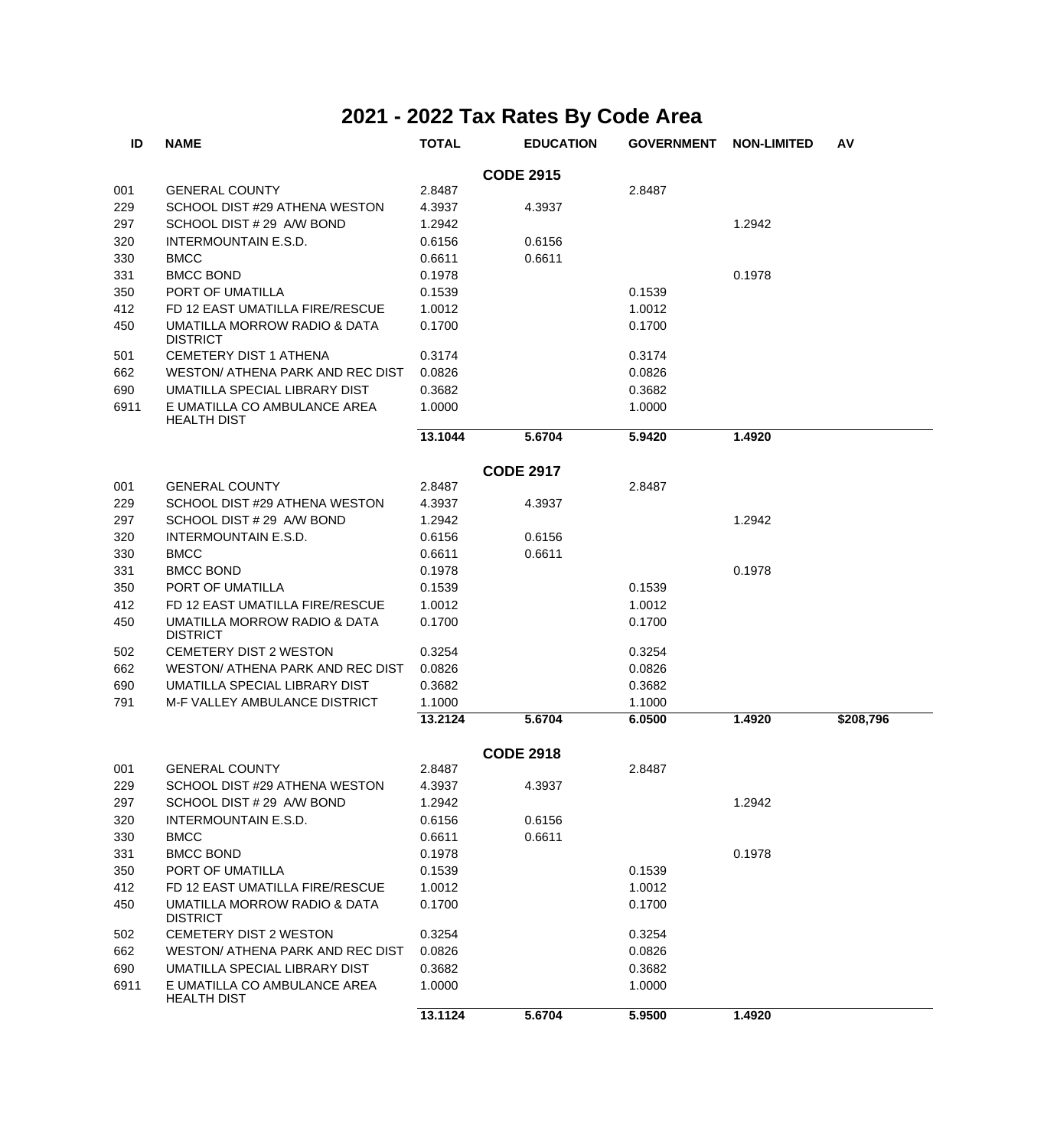| ID  | <b>NAME</b>                                     | <b>TOTAL</b> | <b>EDUCATION</b> | <b>GOVERNMENT</b> | <b>NON-LIMITED</b> | AV           |
|-----|-------------------------------------------------|--------------|------------------|-------------------|--------------------|--------------|
|     |                                                 |              | <b>CODE 2919</b> |                   |                    |              |
| 001 | <b>GENERAL COUNTY</b>                           | 2.8487       |                  | 2.8487            |                    |              |
| 229 | SCHOOL DIST #29 ATHENA WESTON                   | 4.3937       | 4.3937           |                   |                    |              |
| 297 | SCHOOL DIST # 29 A/W BOND                       | 1.2942       |                  |                   | 1.2942             |              |
| 320 | <b>INTERMOUNTAIN E.S.D.</b>                     | 0.6156       | 0.6156           |                   |                    |              |
| 330 | <b>BMCC</b>                                     | 0.6611       | 0.6611           |                   |                    |              |
| 331 | <b>BMCC BOND</b>                                | 0.1978       |                  |                   | 0.1978             |              |
| 350 | PORT OF UMATILLA                                | 0.1539       |                  | 0.1539            |                    |              |
| 412 | FD 12 EAST UMATILLA FIRE/RESCUE                 | 1.0012       |                  | 1.0012            |                    |              |
| 450 | UMATILLA MORROW RADIO & DATA<br><b>DISTRICT</b> | 0.1700       |                  | 0.1700            |                    |              |
| 662 | WESTON/ ATHENA PARK AND REC DIST                | 0.0826       |                  | 0.0826            |                    |              |
| 690 | UMATILLA SPECIAL LIBRARY DIST                   | 0.3682       |                  | 0.3682            |                    |              |
|     |                                                 | 11.7870      | 5.6704           | 4.6246            | 1.4920             | \$46,958     |
|     |                                                 |              | <b>CODE 6101</b> |                   |                    |              |
| 001 | <b>GENERAL COUNTY</b>                           | 2.8487       |                  | 2.8487            |                    |              |
| 150 | <b>CITY OF STANFIELD</b>                        | 2.5894       |                  | 2.5894            |                    |              |
| 261 | SCHOOL DIST #61 STANFIELD                       | 4.1263       | 4.1263           |                   |                    |              |
| 292 | SCHOOL DIST #61 STANFIELD BOND                  | 2.1218       |                  |                   | 2.1218             |              |
| 320 | INTERMOUNTAIN E.S.D.                            | 0.6156       | 0.6156           |                   |                    |              |
| 330 | <b>BMCC</b>                                     | 0.6611       | 0.6611           |                   |                    |              |
| 331 | <b>BMCC BOND</b>                                | 0.1978       |                  |                   | 0.1978             |              |
| 350 | PORT OF UMATILLA                                | 0.1539       |                  | 0.1539            |                    |              |
| 413 | UMATILLA COUNTY FIRE DIST 1                     | 1.7500       |                  | 1.7500            |                    |              |
| 450 | UMATILLA MORROW RADIO & DATA<br><b>DISTRICT</b> | 0.1700       |                  | 0.1700            |                    |              |
| 506 | CEMETERY DIST 6 STANFIELD                       | 0.0971       |                  | 0.0971            |                    |              |
| 650 | W. UMATILLA MOSQUITO CONTROL                    | 0.2021       |                  | 0.2021            |                    |              |
| 690 | UMATILLA SPECIAL LIBRARY DIST                   | 0.3682       |                  | 0.3682            |                    |              |
| 861 | UMATILLA COUNTY FIRE DIST BOND #1               | 0.1598       |                  |                   | 0.1598             |              |
|     |                                                 | 16.0618      | 5.4030           | 8.1794            | 2.4794             | \$99,252,338 |
|     |                                                 |              | <b>CODE 6102</b> |                   |                    |              |
| 001 | <b>GENERAL COUNTY</b>                           | 2.8487       |                  | 2.8487            |                    |              |
| 261 | SCHOOL DIST #61 STANFIELD                       | 4.1263       | 4.1263           |                   |                    |              |
| 292 | SCHOOL DIST #61 STANFIELD BOND                  | 2.1218       |                  |                   | 2.1218             |              |
| 320 | INTERMOUNTAIN E.S.D.                            | 0.6156       | 0.6156           |                   |                    |              |
| 330 | <b>BMCC</b>                                     | 0.6611       | 0.6611           |                   |                    |              |
| 331 | <b>BMCC BOND</b>                                | 0.1978       |                  |                   | 0.1978             |              |
| 350 | PORT OF UMATILLA                                | 0.1539       |                  | 0.1539            |                    |              |
| 450 | UMATILLA MORROW RADIO & DATA<br><b>DISTRICT</b> | 0.1700       |                  | 0.1700            |                    |              |
| 506 | CEMETERY DIST 6 STANFIELD                       | 0.0971       |                  | 0.0971            |                    |              |
| 650 | W. UMATILLA MOSQUITO CONTROL                    | 0.2021       |                  | 0.2021            |                    |              |
| 690 | UMATILLA SPECIAL LIBRARY DIST                   | 0.3682       |                  | 0.3682            |                    |              |
|     |                                                 | 11.5626      | 5.4030           | 3.8400            | 2.3196             | \$36,354,807 |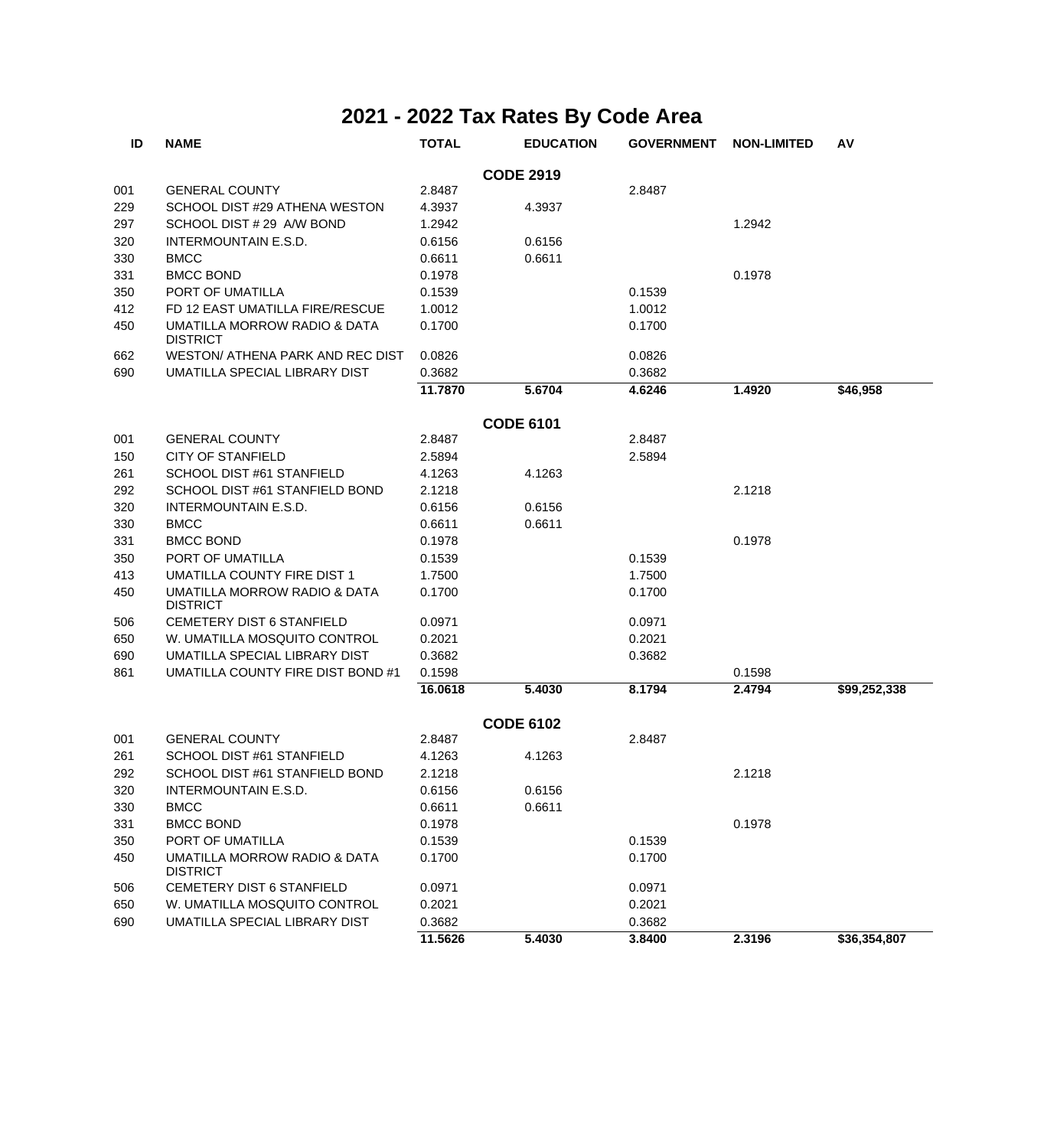| ID   | <b>NAME</b>                                     | <b>TOTAL</b> | <b>EDUCATION</b> | <b>GOVERNMENT</b> | <b>NON-LIMITED</b> | AV            |
|------|-------------------------------------------------|--------------|------------------|-------------------|--------------------|---------------|
|      |                                                 |              | <b>CODE 6103</b> |                   |                    |               |
| 001  | <b>GENERAL COUNTY</b>                           | 2.8487       |                  | 2.8487            |                    |               |
| 261  | SCHOOL DIST #61 STANFIELD                       | 4.1263       | 4.1263           |                   |                    |               |
| 292  | SCHOOL DIST #61 STANFIELD BOND                  | 2.1218       |                  |                   | 2.1218             |               |
| 320  | INTERMOUNTAIN E.S.D.                            | 0.6156       | 0.6156           |                   |                    |               |
| 330  | <b>BMCC</b>                                     | 0.6611       | 0.6611           |                   |                    |               |
| 331  | <b>BMCC BOND</b>                                | 0.1978       |                  |                   | 0.1978             |               |
| 350  | PORT OF UMATILLA                                | 0.1539       |                  | 0.1539            |                    |               |
| 413  | UMATILLA COUNTY FIRE DIST 1                     | 1.7500       |                  | 1.7500            |                    |               |
| 450  | UMATILLA MORROW RADIO & DATA<br><b>DISTRICT</b> | 0.1700       |                  | 0.1700            |                    |               |
| 506  | CEMETERY DIST 6 STANFIELD                       | 0.0971       |                  | 0.0971            |                    |               |
| 650  | W. UMATILLA MOSQUITO CONTROL                    | 0.2021       |                  | 0.2021            |                    |               |
| 690  | UMATILLA SPECIAL LIBRARY DIST                   | 0.3682       |                  | 0.3682            |                    |               |
| 861  | UMATILLA COUNTY FIRE DIST BOND #1               | 0.1598       |                  |                   | 0.1598             |               |
|      |                                                 | 13.4724      | 5.4030           | 5.5900            | 2.4794             | \$158,540,918 |
|      |                                                 |              | <b>CODE 6104</b> |                   |                    |               |
| 001  | <b>GENERAL COUNTY</b>                           | 2.8487       |                  | 2.8487            |                    |               |
| 261  | SCHOOL DIST #61 STANFIELD                       | 4.1263       | 4.1263           |                   |                    |               |
| 292  | SCHOOL DIST #61 STANFIELD BOND                  | 2.1218       |                  |                   | 2.1218             |               |
| 320  | <b>INTERMOUNTAIN E.S.D.</b>                     | 0.6156       | 0.6156           |                   |                    |               |
| 330  | <b>BMCC</b>                                     | 0.6611       | 0.6611           |                   |                    |               |
| 331  | <b>BMCC BOND</b>                                | 0.1978       |                  |                   | 0.1978             |               |
| 350  | PORT OF UMATILLA                                | 0.1539       |                  | 0.1539            |                    |               |
| 403  | FD 3 ECHO (7-403)                               | 0.5853       |                  | 0.5853            |                    |               |
| 423  | FIRE DIST 3 ECHO BOND                           | 0.3371       |                  |                   | 0.3371             |               |
| 450  | UMATILLA MORROW RADIO & DATA<br><b>DISTRICT</b> | 0.1700       |                  | 0.1700            |                    |               |
| 506  | <b>CEMETERY DIST 6 STANFIELD</b>                | 0.0971       |                  | 0.0971            |                    |               |
| 650  | W. UMATILLA MOSQUITO CONTROL                    | 0.2021       |                  | 0.2021            |                    |               |
| 690  | UMATILLA SPECIAL LIBRARY DIST                   | 0.3682       |                  | 0.3682            |                    |               |
| 4332 | ECHO FIRE DISTRICT 7-403 SP LEVY - 2            | 0.1592       |                  | 0.1592            |                    |               |
|      |                                                 | 12.6442      | 5.4030           | 4.5845            | 2.6567             | \$2,431,804   |
|      |                                                 |              | <b>CODE 6105</b> |                   |                    |               |
| 001  | <b>GENERAL COUNTY</b>                           | 2.8487       |                  | 2.8487            |                    |               |
| 261  | SCHOOL DIST #61 STANFIELD                       | 4.1263       | 4.1263           |                   |                    |               |
| 292  | SCHOOL DIST #61 STANFIELD BOND                  | 2.1218       |                  |                   | 2.1218             |               |
| 320  | INTERMOUNTAIN E.S.D.                            | 0.6156       | 0.6156           |                   |                    |               |
| 330  | <b>BMCC</b>                                     | 0.6611       | 0.6611           |                   |                    |               |
| 331  | <b>BMCC BOND</b>                                | 0.1978       |                  |                   | 0.1978             |               |
| 350  | PORT OF UMATILLA                                | 0.1539       |                  | 0.1539            |                    |               |
| 413  | UMATILLA COUNTY FIRE DIST 1                     | 1.7500       |                  | 1.7500            |                    |               |
| 450  | UMATILLA MORROW RADIO & DATA<br><b>DISTRICT</b> | 0.1700       |                  | 0.1700            |                    |               |
| 650  | W. UMATILLA MOSQUITO CONTROL                    | 0.2021       |                  | 0.2021            |                    |               |
| 690  | UMATILLA SPECIAL LIBRARY DIST                   | 0.3682       |                  | 0.3682            |                    |               |
| 861  | UMATILLA COUNTY FIRE DIST BOND #1               | 0.1598       |                  |                   | 0.1598             |               |
|      |                                                 | 13.3753      | 5.4030           | 5.4929            | 2.4794             | \$625,552     |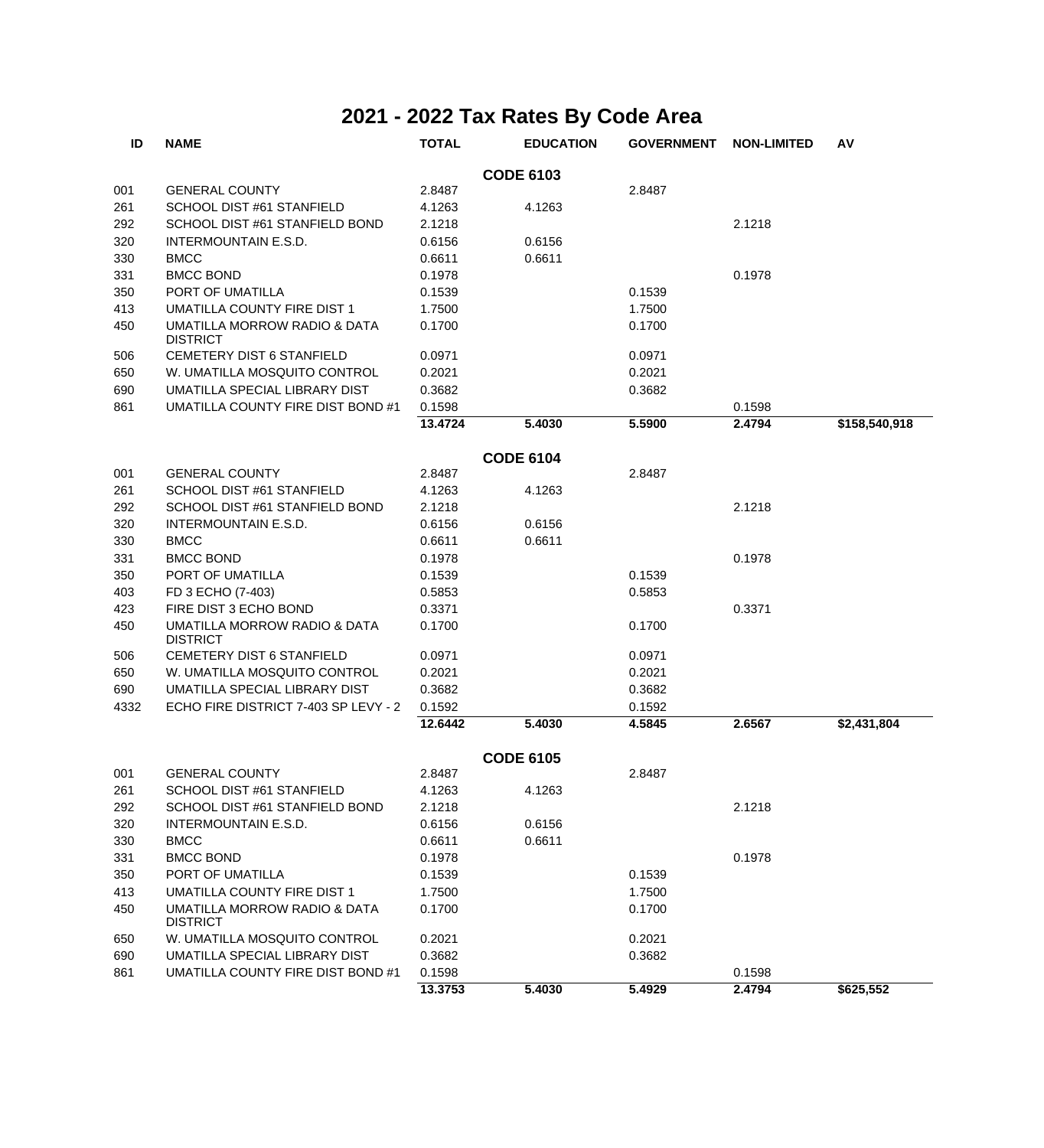| ID  | <b>NAME</b>                                     | <b>TOTAL</b> | <b>EDUCATION</b> | <b>GOVERNMENT</b> | <b>NON-LIMITED</b> | AV        |
|-----|-------------------------------------------------|--------------|------------------|-------------------|--------------------|-----------|
|     |                                                 |              | <b>CODE 6106</b> |                   |                    |           |
| 001 | <b>GENERAL COUNTY</b>                           | 2.8487       |                  | 2.8487            |                    |           |
| 150 | <b>CITY OF STANFIELD</b>                        | 2.5894       |                  | 2.5894            |                    |           |
| 261 | SCHOOL DIST #61 STANFIELD                       | 4.1263       | 4.1263           |                   |                    |           |
| 292 | SCHOOL DIST #61 STANFIELD BOND                  | 2.1218       |                  |                   | 2.1218             |           |
| 320 | INTERMOUNTAIN E.S.D.                            | 0.6156       | 0.6156           |                   |                    |           |
| 330 | <b>BMCC</b>                                     | 0.6611       | 0.6611           |                   |                    |           |
| 331 | <b>BMCC BOND</b>                                | 0.1978       |                  |                   | 0.1978             |           |
| 350 | PORT OF UMATILLA                                | 0.1539       |                  | 0.1539            |                    |           |
| 413 | UMATILLA COUNTY FIRE DIST 1                     | 1.7500       |                  | 1.7500            |                    |           |
| 450 | UMATILLA MORROW RADIO & DATA<br><b>DISTRICT</b> | 0.1700       |                  | 0.1700            |                    |           |
| 506 | CEMETERY DIST 6 STANFIELD                       | 0.0971       |                  | 0.0971            |                    |           |
| 650 | W. UMATILLA MOSQUITO CONTROL                    | 0.2021       |                  | 0.2021            |                    |           |
| 690 | UMATILLA SPECIAL LIBRARY DIST                   | 0.3682       |                  | 0.3682            |                    |           |
| 861 | UMATILLA COUNTY FIRE DIST BOND #1               | 0.1598       |                  |                   | 0.1598             |           |
|     |                                                 | 16.0618      | 5.4030           | 8.1794            | 2.4794             |           |
|     |                                                 |              | <b>CODE 6107</b> |                   |                    |           |
| 001 | <b>GENERAL COUNTY</b>                           | 2.8487       |                  | 2.8487            |                    |           |
| 261 | SCHOOL DIST #61 STANFIELD                       | 4.1263       | 4.1263           |                   |                    |           |
| 292 | SCHOOL DIST #61 STANFIELD BOND                  | 2.1218       |                  |                   | 2.1218             |           |
| 320 | <b>INTERMOUNTAIN E.S.D.</b>                     | 0.6156       | 0.6156           |                   |                    |           |
| 330 | <b>BMCC</b>                                     | 0.6611       | 0.6611           |                   |                    |           |
| 331 | <b>BMCC BOND</b>                                | 0.1978       |                  |                   | 0.1978             |           |
| 350 | PORT OF UMATILLA                                | 0.1539       |                  | 0.1539            |                    |           |
| 413 | UMATILLA COUNTY FIRE DIST 1                     | 1.7500       |                  | 1.7500            |                    |           |
| 450 | UMATILLA MORROW RADIO & DATA<br><b>DISTRICT</b> | 0.1700       |                  | 0.1700            |                    |           |
| 506 | CEMETERY DIST 6 STANFIELD                       | 0.0971       |                  | 0.0971            |                    |           |
| 650 | W. UMATILLA MOSQUITO CONTROL                    | 0.2021       |                  | 0.2021            |                    |           |
| 690 | UMATILLA SPECIAL LIBRARY DIST                   | 0.3682       |                  | 0.3682            |                    |           |
| 861 | UMATILLA COUNTY FIRE DIST BOND #1               | 0.1598       |                  |                   | 0.1598             |           |
|     |                                                 | 13.4724      | 5.4030           | 5.5900            | 2.4794             |           |
|     |                                                 |              | <b>CODE 6108</b> |                   |                    |           |
| 001 | <b>GENERAL COUNTY</b>                           | 2.8487       |                  | 2.8487            |                    |           |
| 261 | SCHOOL DIST #61 STANFIELD                       | 4.1263       | 4.1263           |                   |                    |           |
| 292 | SCHOOL DIST #61 STANFIELD BOND                  | 2.1218       |                  |                   | 2.1218             |           |
| 320 | INTERMOUNTAIN E.S.D.                            | 0.6156       | 0.6156           |                   |                    |           |
| 330 | <b>BMCC</b>                                     | 0.6611       | 0.6611           |                   |                    |           |
| 331 | <b>BMCC BOND</b>                                | 0.1978       |                  |                   | 0.1978             |           |
| 350 | PORT OF UMATILLA                                | 0.1539       |                  | 0.1539            |                    |           |
| 450 | UMATILLA MORROW RADIO & DATA                    | 0.1700       |                  | 0.1700            |                    |           |
|     | <b>DISTRICT</b>                                 |              |                  |                   |                    |           |
| 506 | CEMETERY DIST 6 STANFIELD                       | 0.0971       |                  | 0.0971            |                    |           |
| 690 | UMATILLA SPECIAL LIBRARY DIST                   | 0.3682       |                  | 0.3682            |                    |           |
|     |                                                 | 11.3605      | 5.4030           | 3.6379            | 2.3196             | \$106,691 |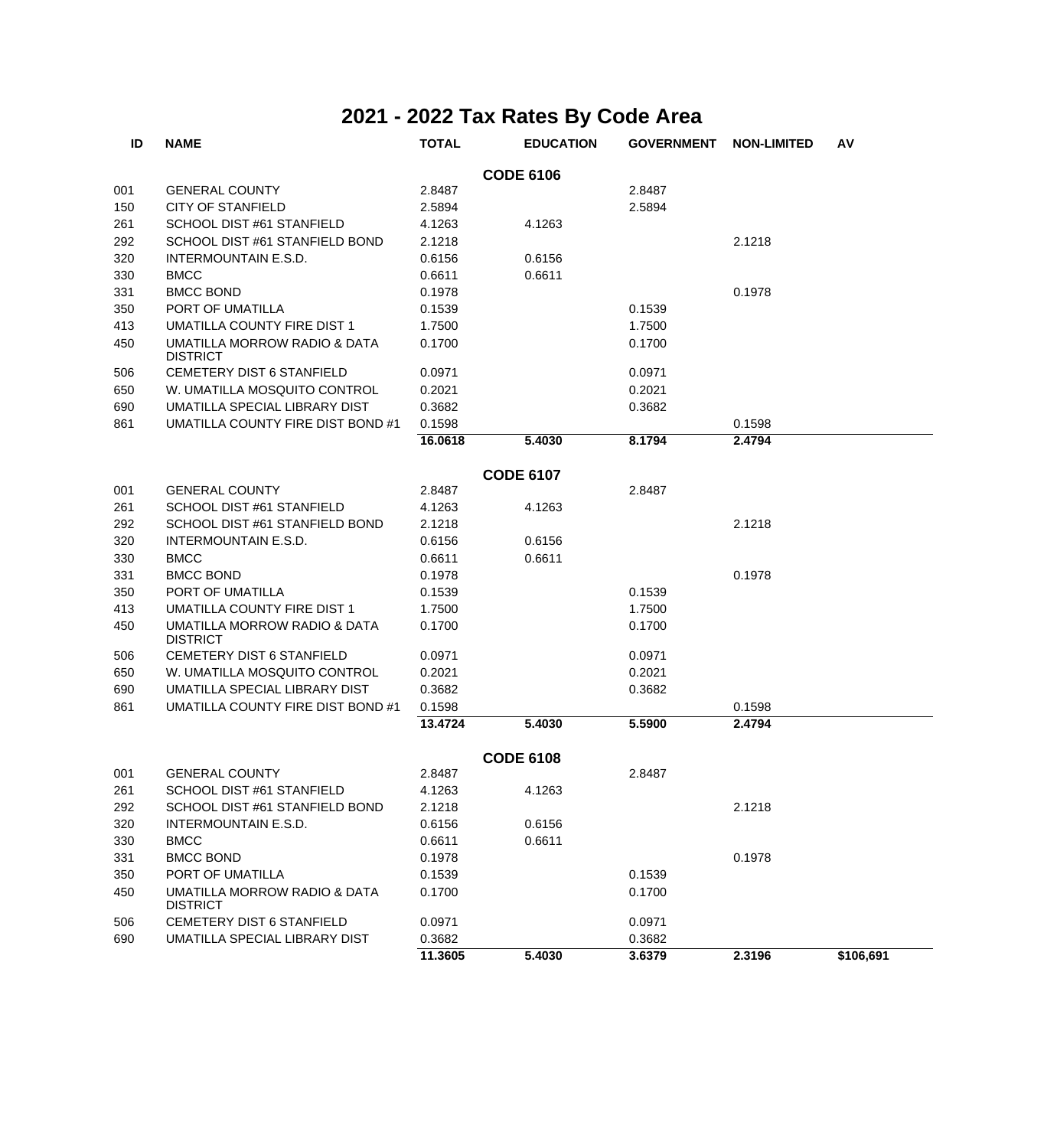| ID  | <b>NAME</b>                                       | <b>TOTAL</b> | <b>EDUCATION</b> | <b>GOVERNMENT</b> | <b>NON-LIMITED</b> | AV           |
|-----|---------------------------------------------------|--------------|------------------|-------------------|--------------------|--------------|
|     |                                                   |              | <b>CODE 6110</b> |                   |                    |              |
| 001 | <b>GENERAL COUNTY</b>                             | 2.8487       |                  | 2.8487            |                    |              |
| 150 | <b>CITY OF STANFIELD</b>                          | 2.5894       |                  | 2.5894            |                    |              |
| 261 | SCHOOL DIST #61 STANFIELD                         | 4.1263       | 4.1263           |                   |                    |              |
| 292 | SCHOOL DIST #61 STANFIELD BOND                    | 2.1218       |                  |                   | 2.1218             |              |
| 320 | <b>INTERMOUNTAIN E.S.D.</b>                       | 0.6156       | 0.6156           |                   |                    |              |
| 330 | <b>BMCC</b>                                       | 0.6611       | 0.6611           |                   |                    |              |
| 331 | <b>BMCC BOND</b>                                  | 0.1978       |                  |                   | 0.1978             |              |
| 350 | PORT OF UMATILLA                                  | 0.1539       |                  | 0.1539            |                    |              |
| 450 | UMATILLA MORROW RADIO & DATA<br><b>DISTRICT</b>   | 0.1700       |                  | 0.1700            |                    |              |
| 506 | <b>CEMETERY DIST 6 STANFIELD</b>                  | 0.0971       |                  | 0.0971            |                    |              |
| 650 | W. UMATILLA MOSQUITO CONTROL                      | 0.2021       |                  | 0.2021            |                    |              |
| 690 | UMATILLA SPECIAL LIBRARY DIST                     | 0.3682       |                  | 0.3682            |                    |              |
|     |                                                   | 14.1520      | 5.4030           | 6.4294            | 2.3196             | \$1,434,700  |
|     |                                                   |              | <b>CODE 6112</b> |                   |                    |              |
| 001 | <b>GENERAL COUNTY</b>                             | 2.8121       |                  | 2.8121            |                    |              |
| 130 | CITY OF HERMISTON                                 | 6.0077       |                  | 6.0077            |                    |              |
| 132 | CITY OF HERMISTON BOND                            | 0.2710       |                  |                   | 0.2710             |              |
| 261 | SCHOOL DIST #61 STANFIELD                         | 4.1263       | 4.1263           |                   |                    |              |
| 292 | SCHOOL DIST #61 STANFIELD BOND                    | 2.1218       |                  |                   | 2.1218             |              |
| 320 | <b>INTERMOUNTAIN E.S.D.</b>                       | 0.6077       | 0.6077           |                   |                    |              |
| 330 | <b>BMCC</b>                                       | 0.6526       | 0.6526           |                   |                    |              |
| 331 | <b>BMCC BOND</b>                                  | 0.1978       |                  |                   | 0.1978             |              |
| 350 | PORT OF UMATILLA                                  | 0.1520       |                  | 0.1520            |                    |              |
| 413 | UMATILLA COUNTY FIRE DIST 1                       | 1.7275       |                  | 1.7275            |                    |              |
| 450 | UMATILLA MORROW RADIO & DATA<br><b>DISTRICT</b>   | 0.1679       |                  | 0.1679            |                    |              |
| 506 | CEMETERY DIST 6 STANFIELD                         | 0.0971       |                  | 0.0971            |                    |              |
| 650 | W. UMATILLA MOSQUITO CONTROL                      | 0.1995       |                  | 0.1995            |                    |              |
| 818 | <b>HERMISTON URBAN RENEWAL</b><br><b>DISTRICT</b> | 0.1639       |                  | 0.1639            |                    |              |
| 861 | UMATILLA COUNTY FIRE DIST BOND #1                 | 0.1598       |                  |                   | 0.1598             |              |
|     |                                                   | 19.4647      | 5.3866           | 11.3277           | 2.7504             | \$64,733,939 |
|     |                                                   |              | <b>CODE 6113</b> |                   |                    |              |
| 001 | <b>GENERAL COUNTY</b>                             | 2.8487       |                  | 2.8487            |                    |              |
| 261 | SCHOOL DIST #61 STANFIELD                         | 4.1263       | 4.1263           |                   |                    |              |
| 292 | SCHOOL DIST #61 STANFIELD BOND                    | 2.1218       |                  |                   | 2.1218             |              |
| 320 | INTERMOUNTAIN E.S.D.                              | 0.6156       | 0.6156           |                   |                    |              |
| 330 | <b>BMCC</b>                                       | 0.6611       | 0.6611           |                   |                    |              |
| 331 | <b>BMCC BOND</b>                                  | 0.1978       |                  |                   | 0.1978             |              |
| 350 | PORT OF UMATILLA                                  | 0.1539       |                  | 0.1539            |                    |              |
| 413 | UMATILLA COUNTY FIRE DIST 1                       | 1.7500       |                  | 1.7500            |                    |              |
| 450 | UMATILLA MORROW RADIO & DATA<br><b>DISTRICT</b>   | 0.1700       |                  | 0.1700            |                    |              |
| 506 | CEMETERY DIST 6 STANFIELD                         | 0.0971       |                  | 0.0971            |                    |              |
| 650 | W. UMATILLA MOSQUITO CONTROL                      | 0.2021       |                  | 0.2021            |                    |              |
| 690 | UMATILLA SPECIAL LIBRARY DIST                     | 0.3682       |                  | 0.3682            |                    |              |
| 861 | UMATILLA COUNTY FIRE DIST BOND #1                 | 0.1598       |                  |                   | 0.1598             |              |
|     |                                                   | 13.4724      | 5.4030           | 5.5900            | 2.4794             |              |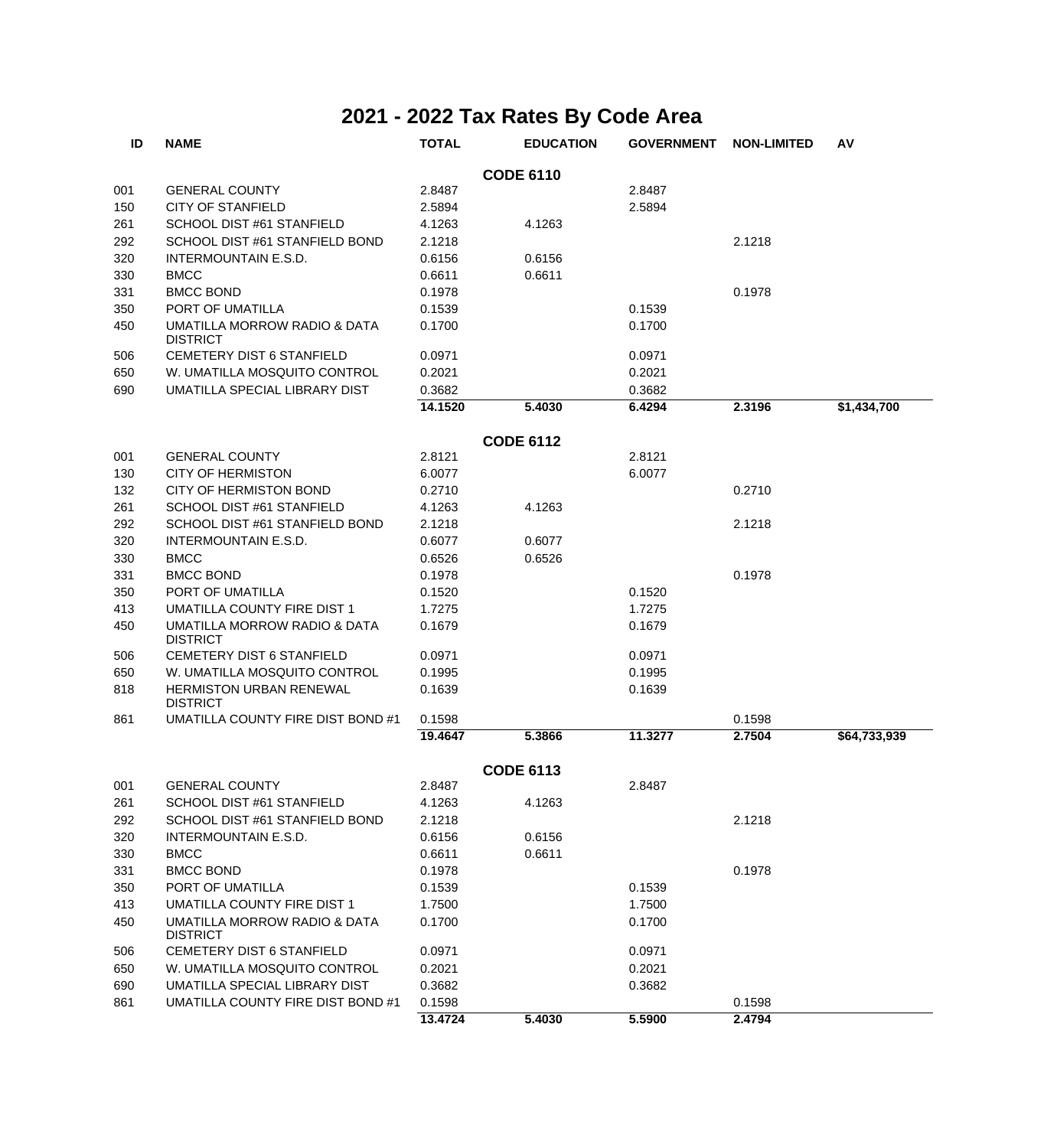| ID  | <b>NAME</b>                                     | <b>TOTAL</b> | <b>EDUCATION</b> | <b>GOVERNMENT</b> | <b>NON-LIMITED</b> | AV           |
|-----|-------------------------------------------------|--------------|------------------|-------------------|--------------------|--------------|
|     |                                                 |              | <b>CODE 6114</b> |                   |                    |              |
| 001 | <b>GENERAL COUNTY</b>                           | 2.8487       |                  | 2.8487            |                    |              |
| 261 | SCHOOL DIST #61 STANFIELD                       | 4.1263       | 4.1263           |                   |                    |              |
| 292 | SCHOOL DIST #61 STANFIELD BOND                  | 2.1218       |                  |                   | 2.1218             |              |
| 320 | INTERMOUNTAIN E.S.D.                            | 0.6156       | 0.6156           |                   |                    |              |
| 330 | <b>BMCC</b>                                     | 0.6611       | 0.6611           |                   |                    |              |
| 331 | <b>BMCC BOND</b>                                | 0.1978       |                  |                   | 0.1978             |              |
| 350 | PORT OF UMATILLA                                | 0.1539       |                  | 0.1539            |                    |              |
| 413 | <b>UMATILLA COUNTY FIRE DIST 1</b>              | 1.7500       |                  | 1.7500            |                    |              |
| 450 | UMATILLA MORROW RADIO & DATA<br><b>DISTRICT</b> | 0.1700       |                  | 0.1700            |                    |              |
| 506 | CEMETERY DIST 6 STANFIELD                       | 0.0971       |                  | 0.0971            |                    |              |
| 650 | W. UMATILLA MOSQUITO CONTROL                    | 0.2021       |                  | 0.2021            |                    |              |
| 690 | UMATILLA SPECIAL LIBRARY DIST                   | 0.3682       |                  | 0.3682            |                    |              |
| 861 | UMATILLA COUNTY FIRE DIST BOND #1               | 0.1598       |                  |                   | 0.1598             |              |
|     |                                                 | 13.4724      | 5.4030           | 5.5900            | 2.4794             | \$738,000    |
|     |                                                 |              | <b>CODE 8001</b> |                   |                    |              |
| 001 | <b>GENERAL COUNTY</b>                           | 2.8487       |                  | 2.8487            |                    |              |
| 280 | SCHOOL DIST #80 UKIAH                           | 4.8146       | 4.8146           |                   |                    |              |
| 320 | INTERMOUNTAIN E.S.D.                            | 0.6156       | 0.6156           |                   |                    |              |
| 330 | <b>BMCC</b>                                     | 0.6611       | 0.6611           |                   |                    |              |
| 331 | <b>BMCC BOND</b>                                | 0.1978       |                  |                   | 0.1978             |              |
| 350 | PORT OF UMATILLA                                | 0.1539       |                  | 0.1539            |                    |              |
| 450 | UMATILLA MORROW RADIO & DATA<br><b>DISTRICT</b> | 0.1700       |                  | 0.1700            |                    |              |
| 690 | UMATILLA SPECIAL LIBRARY DIST                   | 0.3682       |                  | 0.3682            |                    |              |
|     |                                                 | 9.8299       | 6.0913           | 3.5408            | 0.1978             | \$14,450,717 |
|     |                                                 |              | <b>CODE 8002</b> |                   |                    |              |
| 001 | <b>GENERAL COUNTY</b>                           | 2.8487       |                  | 2.8487            |                    |              |
| 155 | CITY OF UKIAH                                   | 2.6800       |                  | 2.6800            |                    |              |
| 280 | SCHOOL DIST #80 UKIAH                           | 4.8146       | 4.8146           |                   |                    |              |
| 320 | <b>INTERMOUNTAIN E.S.D.</b>                     | 0.6156       | 0.6156           |                   |                    |              |
| 330 | <b>BMCC</b>                                     | 0.6611       | 0.6611           |                   |                    |              |
| 331 | <b>BMCC BOND</b>                                | 0.1978       |                  |                   | 0.1978             |              |
| 350 | PORT OF UMATILLA                                | 0.1539       |                  | 0.1539            |                    |              |
| 450 | UMATILLA MORROW RADIO & DATA<br><b>DISTRICT</b> | 0.1700       |                  | 0.1700            |                    |              |
| 690 | UMATILLA SPECIAL LIBRARY DIST                   | 0.3682       |                  | 0.3682            |                    |              |
|     |                                                 | 12.5099      | 6.0913           | 6.2208            | 0.1978             | \$7,987,911  |